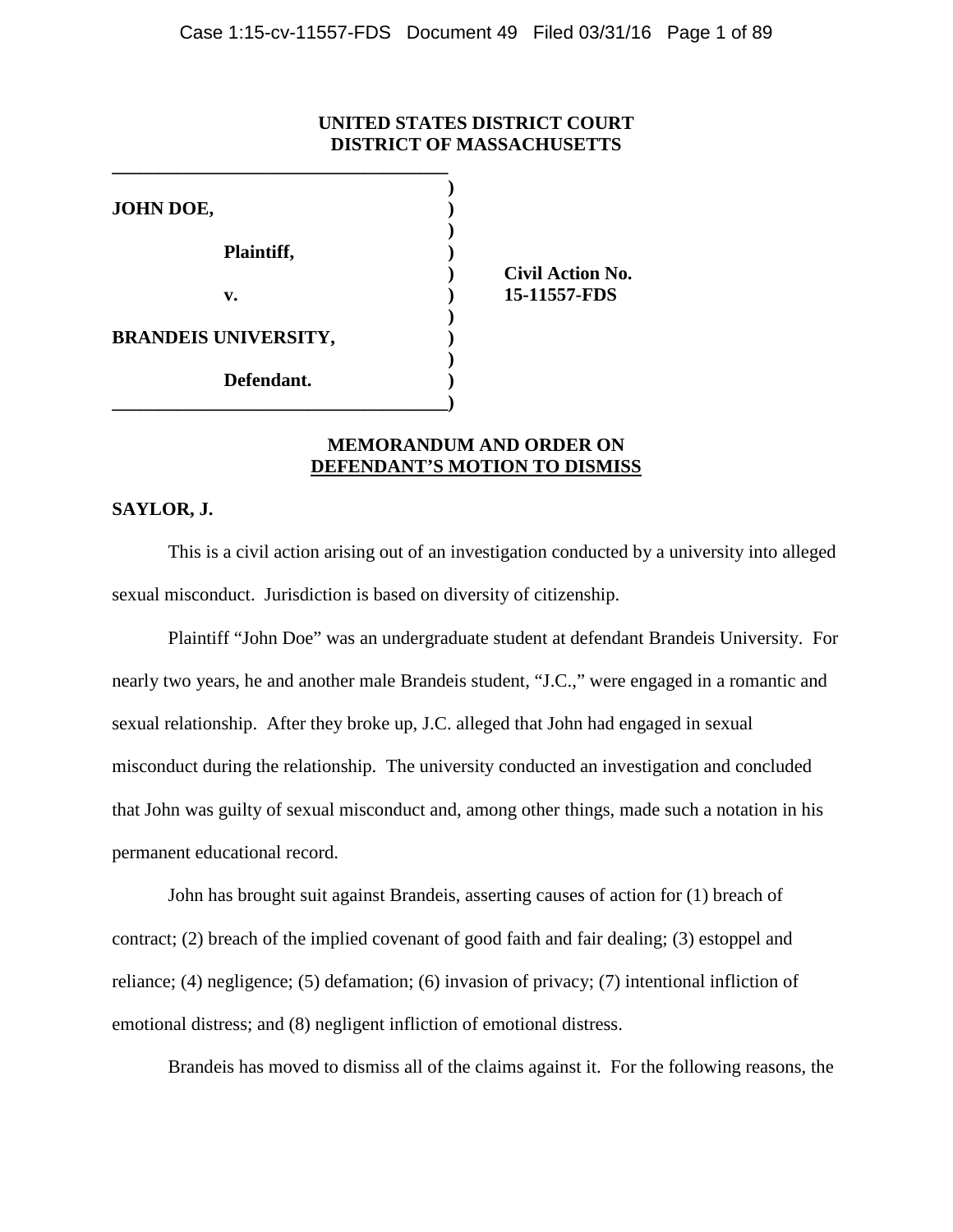motion to dismiss will be granted in part and denied in part.

# **TABLE OF CONTENTS**

| I. |           |    |  |    |  |  |  |
|----|-----------|----|--|----|--|--|--|
| Π. |           |    |  |    |  |  |  |
|    | A.        |    |  |    |  |  |  |
|    | <b>B.</b> | 15 |  |    |  |  |  |
|    | C.        |    |  |    |  |  |  |
|    | D.        |    |  |    |  |  |  |
|    | E.        |    |  |    |  |  |  |
|    | F.        |    |  |    |  |  |  |
|    |           | 1. |  |    |  |  |  |
|    |           | 2. |  |    |  |  |  |
|    |           | 3. |  |    |  |  |  |
|    |           | 4. |  |    |  |  |  |
|    |           | 5. |  |    |  |  |  |
|    |           | 6. |  |    |  |  |  |
|    |           | 7. |  |    |  |  |  |
|    |           | 8. |  |    |  |  |  |
|    | G.        |    |  |    |  |  |  |
|    |           | 1. |  |    |  |  |  |
|    |           | 2. |  |    |  |  |  |
|    |           | 3. |  |    |  |  |  |
|    |           | 4. |  |    |  |  |  |
|    | Η.        |    |  |    |  |  |  |
|    | I.        |    |  | 31 |  |  |  |
|    | J.        |    |  |    |  |  |  |
|    | K.        |    |  | 33 |  |  |  |
|    | L.        | 33 |  |    |  |  |  |
|    |           | 1. |  |    |  |  |  |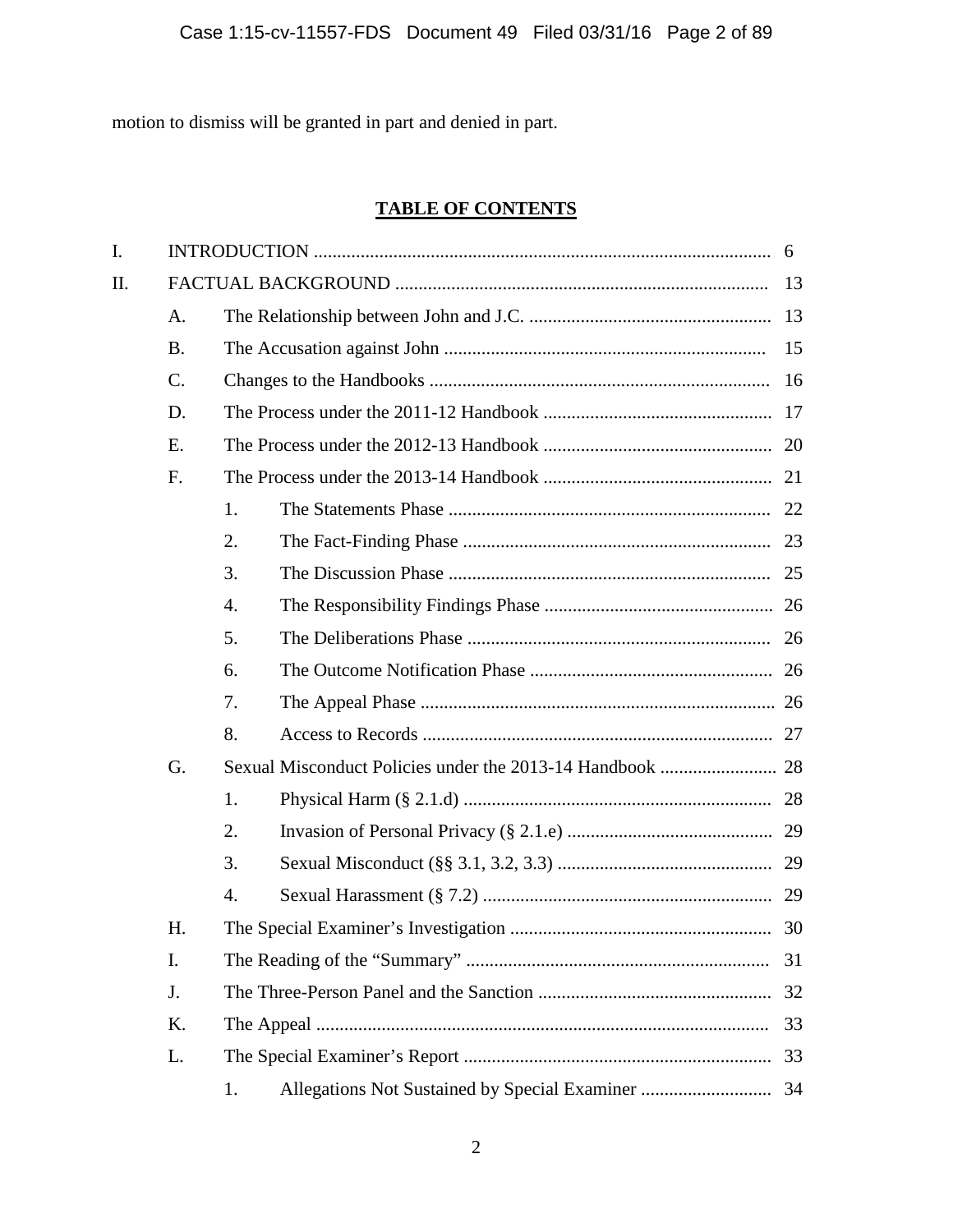|      |    |    | a.             |                                                         |    |
|------|----|----|----------------|---------------------------------------------------------|----|
|      |    |    | $\mathbf b$ .  |                                                         |    |
|      |    |    | c.             |                                                         |    |
|      |    |    | d.             |                                                         |    |
|      |    |    | e.             |                                                         |    |
|      |    |    | f.             |                                                         |    |
|      |    |    | g.             |                                                         |    |
|      |    |    | h.             |                                                         |    |
|      |    | 2. |                |                                                         |    |
|      |    |    | a.             |                                                         |    |
|      |    |    | b.             |                                                         | 38 |
|      |    |    | $\mathbf{c}$ . |                                                         |    |
|      |    |    | d.             |                                                         |    |
|      |    | 3. |                | The Special Examiner's Conclusions as to the End of the |    |
|      |    |    |                |                                                         | 41 |
|      |    | 4. |                |                                                         | 41 |
|      |    | 5. |                |                                                         | 43 |
|      | M. |    |                |                                                         |    |
|      | N. | 46 |                |                                                         |    |
| III. |    |    |                |                                                         |    |
| IV.  |    |    |                |                                                         | 46 |
| V.   |    |    |                |                                                         |    |
|      | A. |    |                |                                                         | 47 |
|      |    | 1. |                |                                                         | 48 |
|      |    |    | a.             |                                                         | 48 |
|      |    |    | b.             |                                                         | 49 |
|      |    |    | c.             | Breach of Express Representation as to Conflicts        |    |
|      |    |    |                |                                                         |    |
|      |    |    | d.             | Failure to Use the Hearing Process as Described         |    |
|      |    |    |                |                                                         | 53 |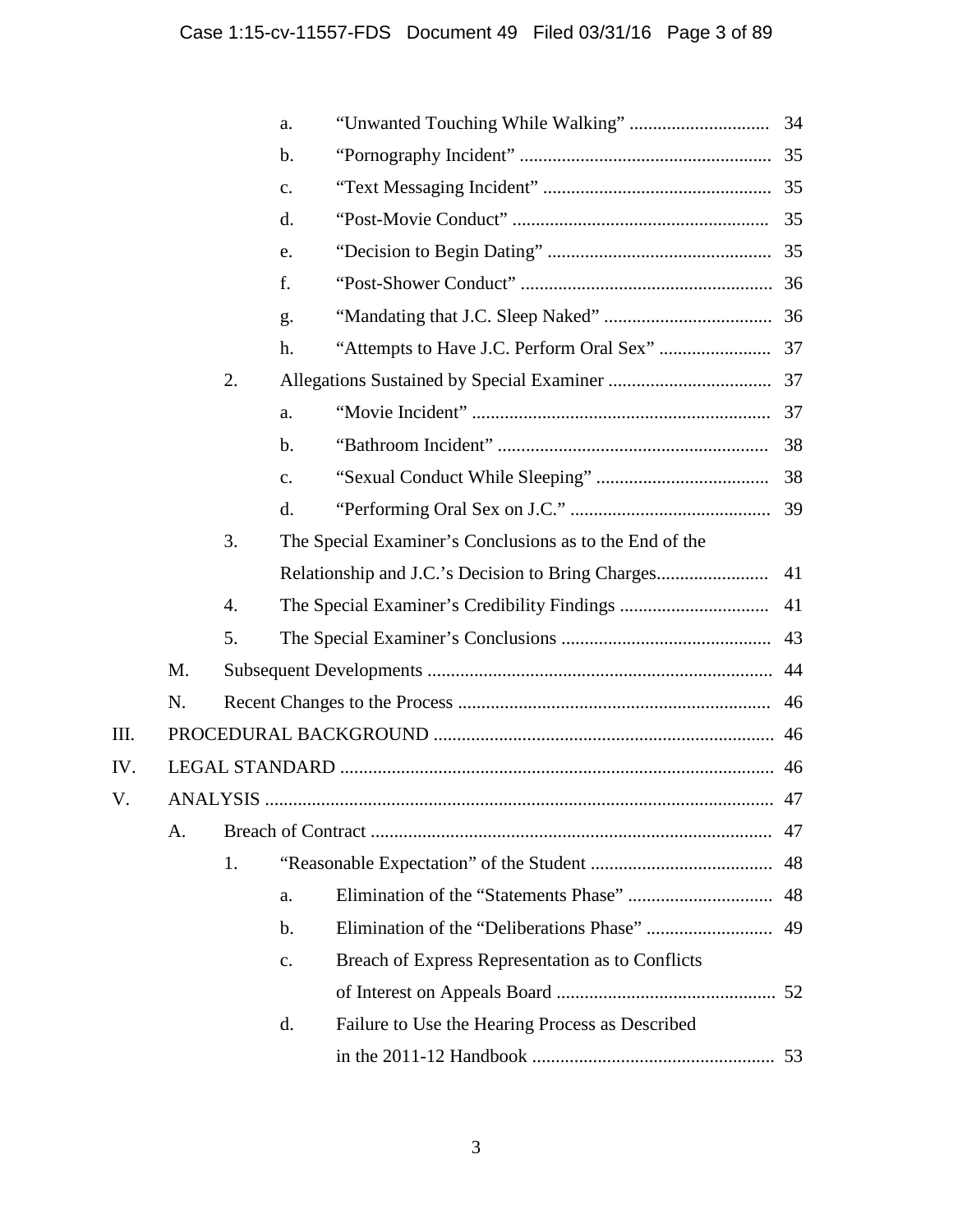|    |    | e.            |      | Failure to Use the Hearing Process as to Charges    |  |
|----|----|---------------|------|-----------------------------------------------------|--|
|    |    |               |      |                                                     |  |
|    |    | f.            |      | Failure to Provide a Copy of the Special Examiner's |  |
|    |    |               |      |                                                     |  |
|    |    | g.            |      | Failure to Maintain Confidentiality of Educational  |  |
|    |    |               |      |                                                     |  |
|    |    | h.            |      |                                                     |  |
|    | 2. |               |      |                                                     |  |
|    |    | a.            |      |                                                     |  |
|    |    |               | (1)  |                                                     |  |
|    |    |               | (2)  |                                                     |  |
|    |    |               | (3)  |                                                     |  |
|    |    |               | (4)  |                                                     |  |
|    |    |               | (5)  | No Right to Examine Evidence or                     |  |
|    |    |               |      |                                                     |  |
|    |    |               | (6)  | <b>Impairment of Right to Call Witnesses</b>        |  |
|    |    |               |      |                                                     |  |
|    |    |               | (7)  |                                                     |  |
|    |    |               | (8)  | No Separation of Investigatory, Prosecution,        |  |
|    |    |               |      |                                                     |  |
|    |    |               | (9)  |                                                     |  |
|    |    |               | (10) |                                                     |  |
|    |    |               | (11) |                                                     |  |
|    |    | $\mathbf b$ . |      |                                                     |  |
|    |    |               | (1)  | The Significance of the Delay in Reporting  73      |  |
|    |    |               | (2)  |                                                     |  |
|    |    |               | (3)  | The Significance of J.C.'s Abuse of Alcohol  77     |  |
|    |    |               | (4)  | 78                                                  |  |
|    | 3. |               |      | 78                                                  |  |
| Β. |    |               |      |                                                     |  |
| C. |    |               |      | 80                                                  |  |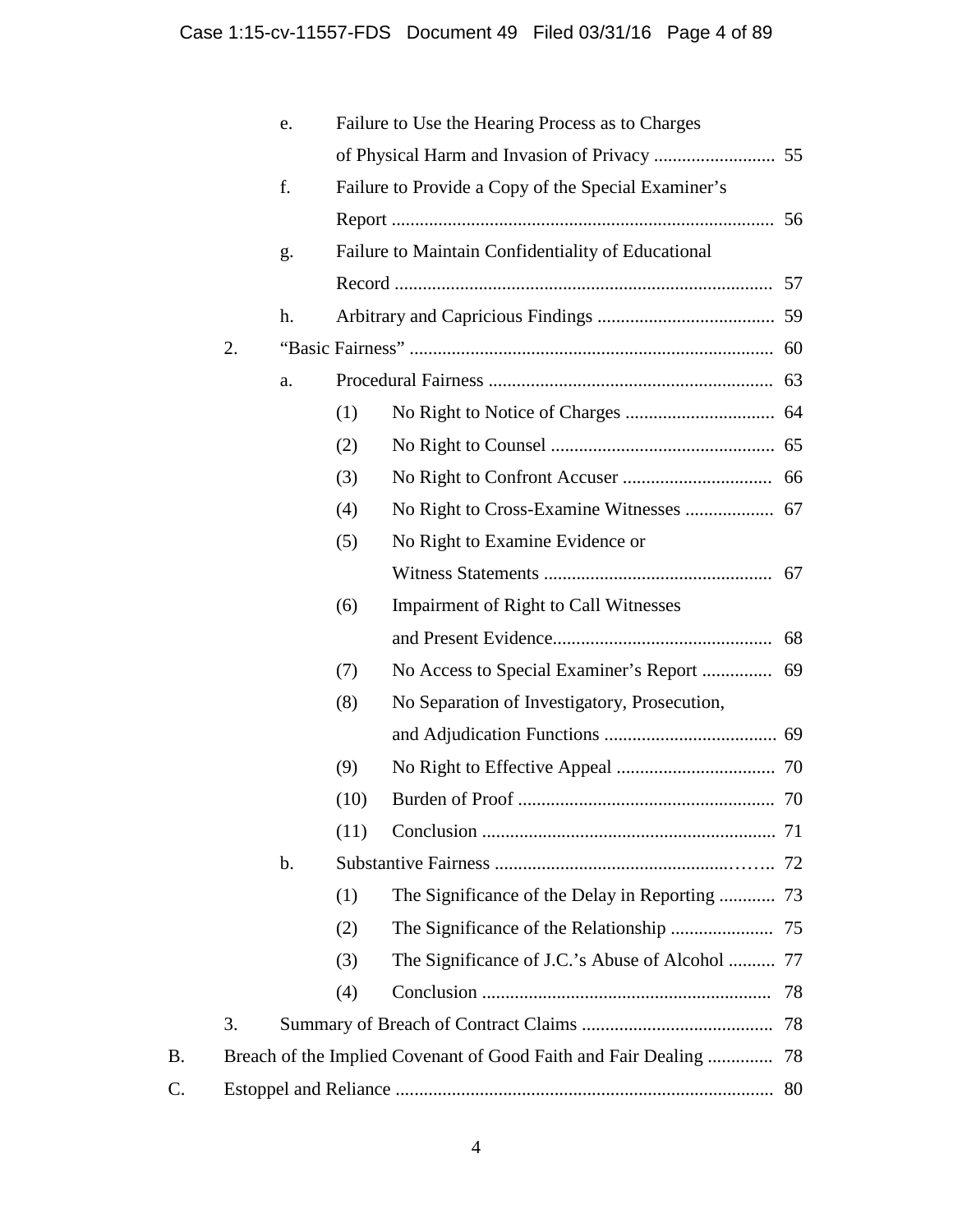|     | D. |    |                                               |  |  |  |  |
|-----|----|----|-----------------------------------------------|--|--|--|--|
|     |    | 1. |                                               |  |  |  |  |
|     |    | 2. |                                               |  |  |  |  |
|     |    | 3. | Breach of Duty to Maintain Confidentiality of |  |  |  |  |
|     |    |    |                                               |  |  |  |  |
|     | Ε. |    |                                               |  |  |  |  |
|     |    | 1. |                                               |  |  |  |  |
|     |    | 2. |                                               |  |  |  |  |
|     | F. |    |                                               |  |  |  |  |
|     | G. |    |                                               |  |  |  |  |
|     | Н. |    |                                               |  |  |  |  |
| VI. |    |    |                                               |  |  |  |  |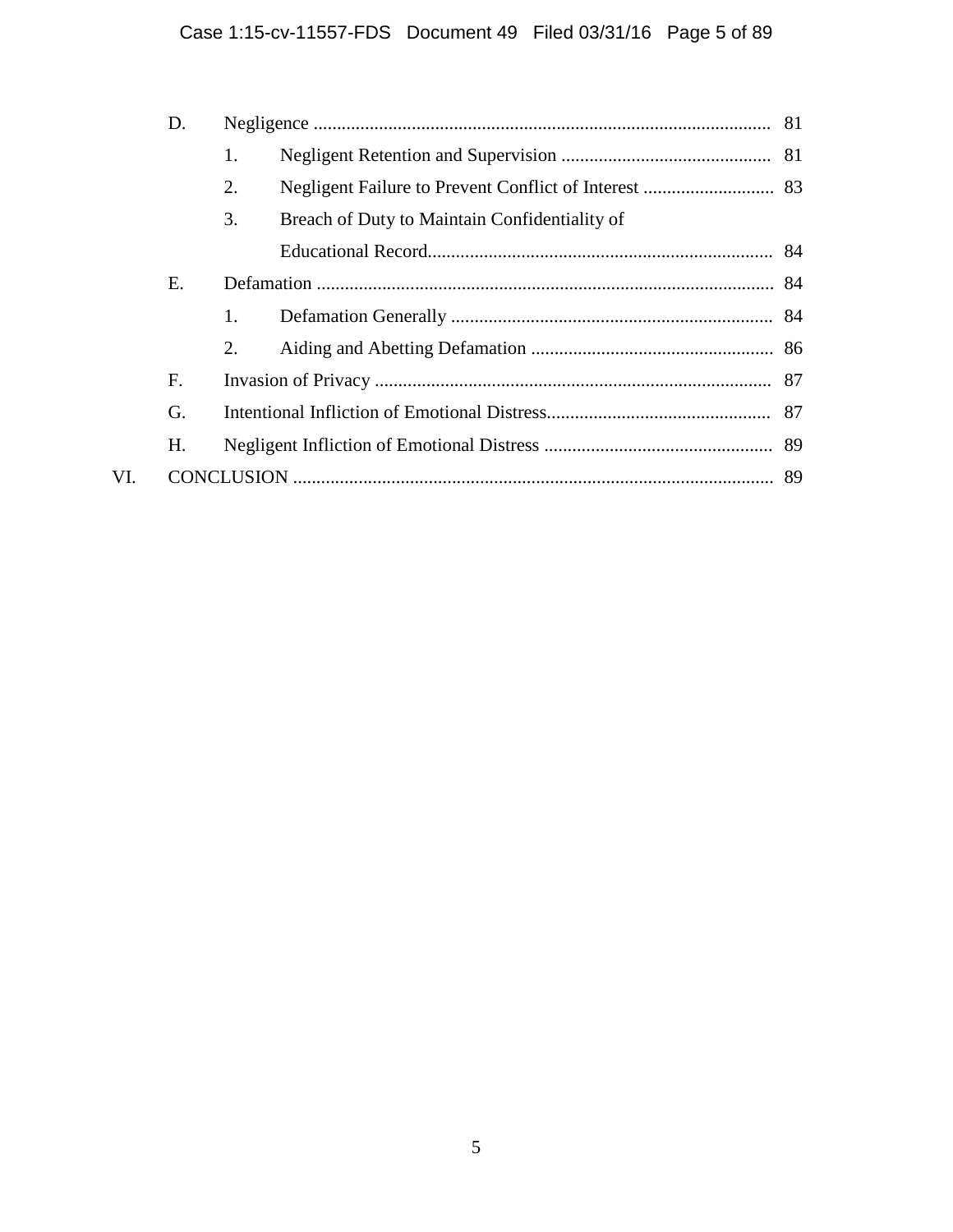### **I. Introduction**

This matter arises from a Brandeis University disciplinary proceeding against plaintiff "John Doe" concerning alleged sexual misconduct. The lawsuit is at a preliminary stage. At this point of the proceeding, the issue for the Court is not whether John actually engaged in any form of sexual misconduct; indeed, the Court is in no position to make such a factual determination. The Court is simply deciding whether John's claims against Brandeis are sufficiently plausible to survive a motion to dismiss. However, the parties appear to agree on a wide range of facts, including the nature of the procedures employed by Brandeis, the manner in which Brandeis reached its decision, and at least the basic parameters of the relationship between John and J.C., his former boyfriend.

John Doe and J.C. entered Brandeis University as freshmen in the fall of 2011. Both were then approximately 18 years old. In September, they began to have sexual relations. By October, they considered each other boyfriends, and for the next 21 months they were in a romantic and sexual relationship. Their friends believed that they were "happy" and "comfortable" together.

In the summer of 2013, between their sophomore and junior years, J.C. broke up with John. The two remained friends for about four months, but over time their relationship began to deteriorate. At some point, J.C. began to abuse alcohol. He also attended two sessions of university-sponsored "sexual assault training," which began (in his words) to change his "thinking" about his relationship with John.

Eventually, in January 2014—two years and four months after they began dating—J.C. filed a complaint of sexual assault against John with Brandeis. That complaint was two sentences long. In its entirety, it read as follows: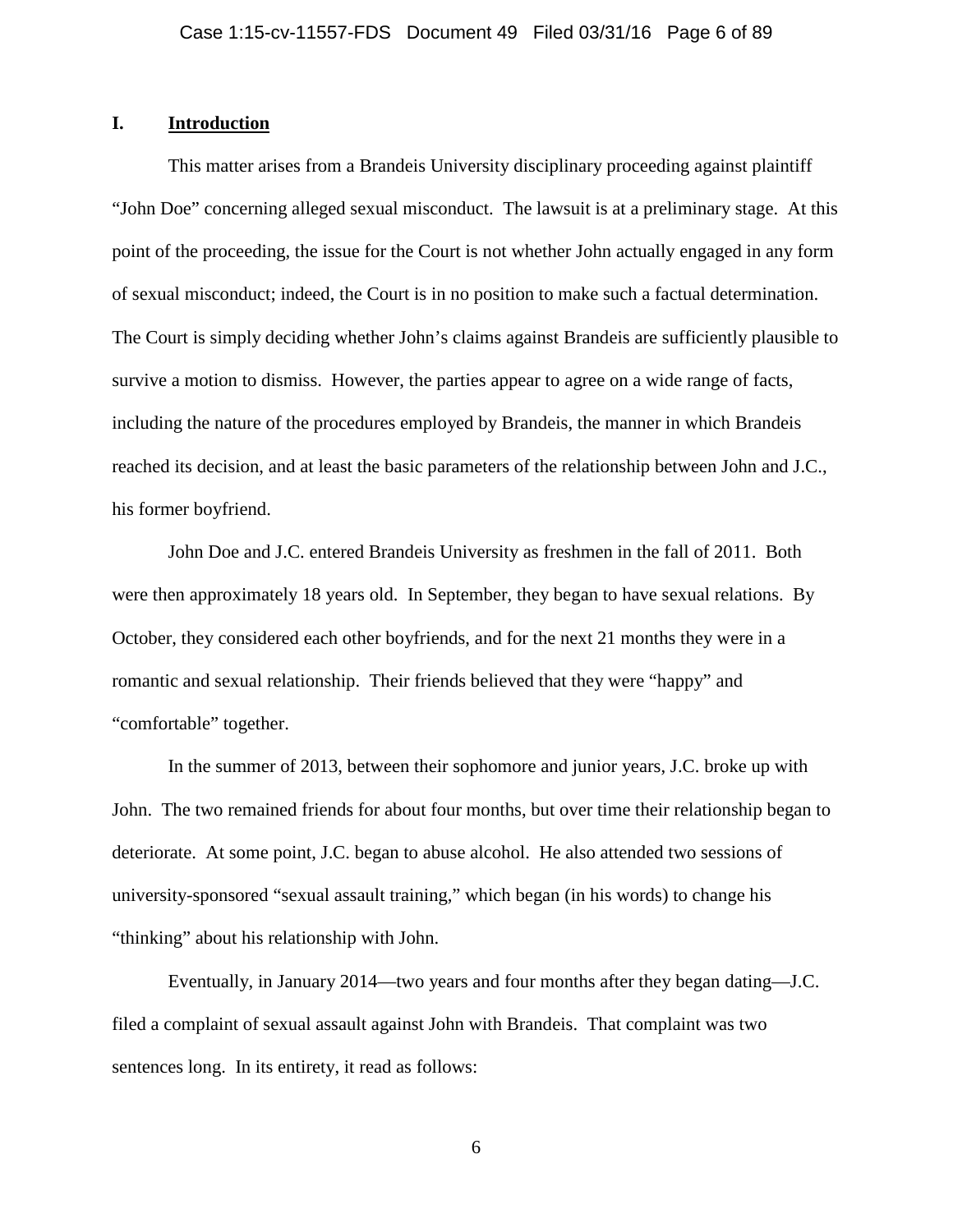### Case 1:15-cv-11557-FDS Document 49 Filed 03/31/16 Page 7 of 89

Starting in the month of September, 2011, the Alleged violator of Policy [John] had numerous inappropriate, nonconsensual sexual interactions with me. These interactions continued to occur until around May 2013.

Like most universities, Brandeis has a process for addressing claims of student misconduct. In 2011, when J.C. and John began at Brandeis, that process involved a variety of steps, including a hearing before a panel of students and administrators to determine whether the misconduct occurred and to recommend a sanction to the university. Among other things, that process involved what Brandeis termed a student's "rights to fairness," such as the right to call witnesses and the right to question one's accuser.

After 2011, however, Brandeis changed its procedures for cases involving alleged sexual misconduct. It retained its normal processes, including the "rights to fairness," for handling matters such as student theft, vandalism, physical violence, hazing, and academic dishonesty. As to sexual misconduct cases, however, Brandeis removed a variety of protections for accused students.

By 2014, Brandeis's policy in sexual misconduct cases had eliminated a hearing of any kind. Instead, it had instituted a procedure under which a "Special Examiner" was appointed to conduct an investigation and decide the "responsibility" of the accused. That procedure was essentially a secret and inquisitorial process. Among other things, under the new procedure,

- the accused was not entitled to know the details of the charges;
- the accused was not entitled to see the evidence;
- the accused was not entitled to counsel;
- the accused was not entitled to confront and cross-examine the accuser;
- the accused was not entitled to cross-examine any other witnesses;
- the Special Examiner prepared a detailed report, which the accused was not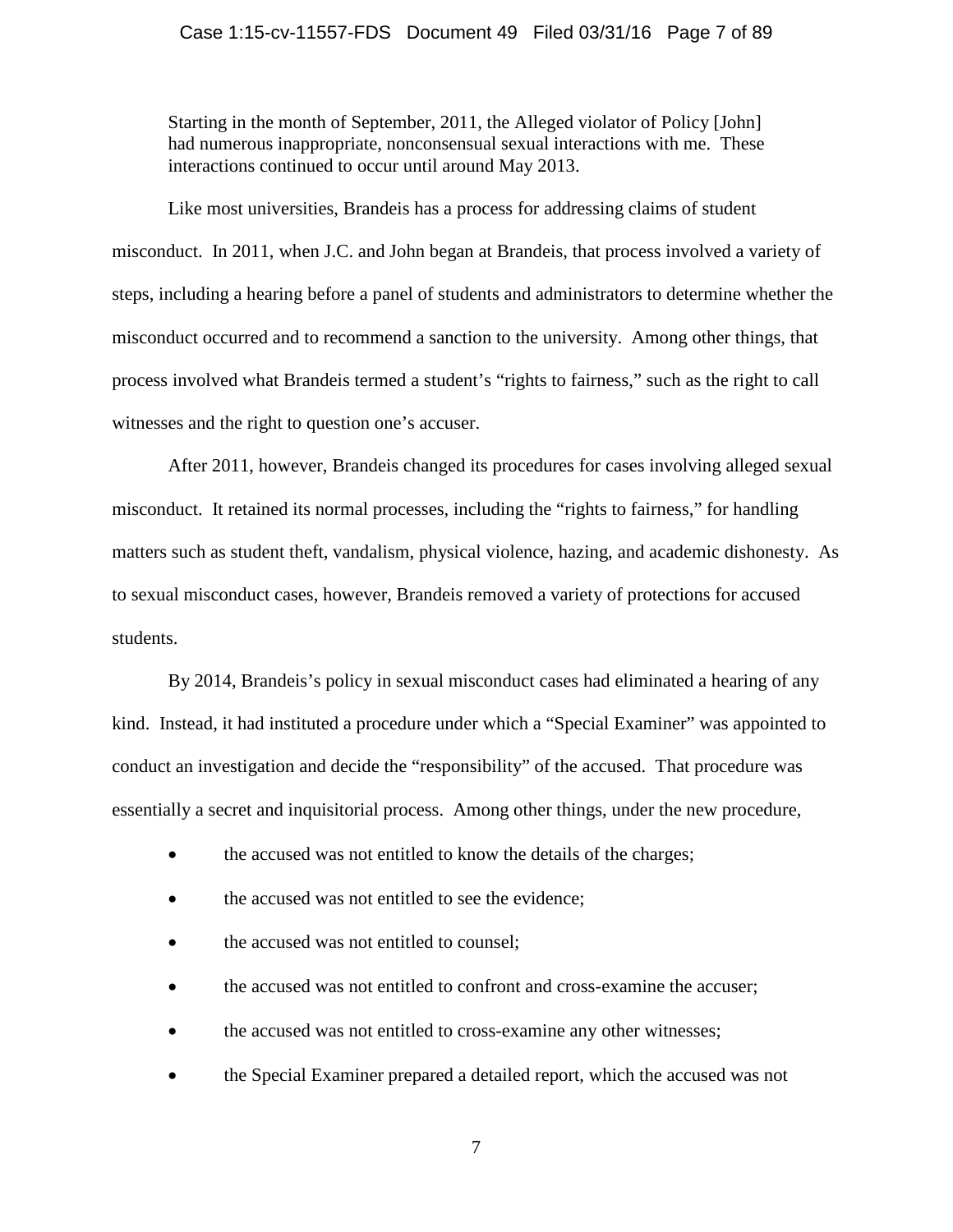permitted to see until the entire process had concluded; and

• the Special Examiner's decision as to the "responsibility" (that is, guilt) of the accused was essentially final, with limited appellate review—among other things, the decision could not be overturned on the ground that it was incorrect, unfair, arbitrary, or unsupported by the evidence.

The filing of the complaint by J.C. triggered a "Special Examiner" process at Brandeis. As John eventually learned, J.C. had made twelve sets of allegations against him. The Special Examiner found John "responsible" for four of the twelve claims. None involved claims of rape or other violent sexual assault, or anything like it. Instead, John was found to have committed sexual misconduct in the following ways:

First, at the very beginning of their relationship, John placed J.C.'s hand on John's (clothed) groin while they were watching a movie in a dormitory room. J.C. now contends that the sexual contact was unwanted. John denies that the contact was non-consensual, and contends that it was simply the first step in their sexual relationship. Among other things, he notes that the two of them had sexual relations for the first time the very next day, and that they continued to have such relations for most of the next two years. He also contends that J.C. afterward recounted the episode in a humorous manner to friends, although the university would not accept his evidence of that fact.

Second, John and J.C. frequently slept together in the same bed during their relationship. According to J.C., John would occasionally wake him up by kissing him, and sometimes persisted when J.C. wanted to go back to sleep.

Third, during the relationship, the two used a communal bathroom in the dormitory, including a communal shower. According to J.C., John would look at his private areas when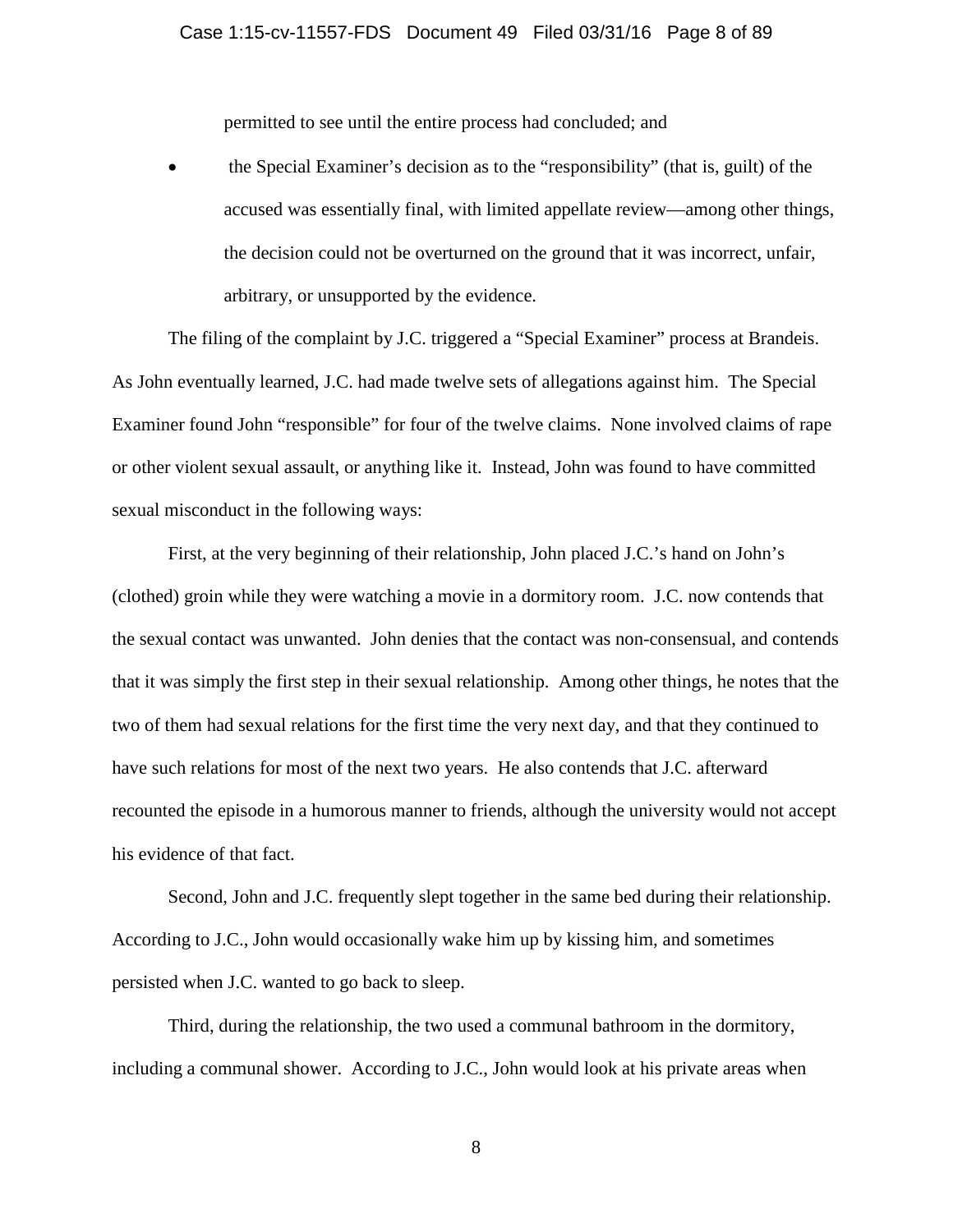### Case 1:15-cv-11557-FDS Document 49 Filed 03/31/16 Page 9 of 89

they were showering together.

Fourth, in May 2013, after they had been dating for about a year and a half, J.C. and John visited J.C.'s father's house in North Adams, Massachusetts. During the trip, J.C. contends that John attempted to perform oral sex on him when he did not want it. The two got in a fight, and John wound up leaving the bed and lying on the floor. The two then made up, and J.C. apologized to John.

The Special Examiner concluded, based on those incidents, that John had engaged in sexual misconduct, sexual harassment, and invasion of privacy in violation of Brandeis policies. She also concluded that he had committed "violence" against J.C., based on a definition of "sexual violence" that encompassed virtually any form of unwanted sexual activity. Among other things, the Special Examiner based her findings on the following assumptions:

- that the long delay in reporting the alleged misconduct, and the failure to make any contemporaneous complaint, had no bearing at all on J.C.'s credibility;
- that the existence of a 21-month-long relationship was irrelevant to any of the issues in the case, including the issue of consent;
- that John's kissing of J.C. while he was asleep constituted sexual misconduct, because a person who is sleeping is incapacitated and therefore not capable of giving express consent; and
- that J.C.'s abuse of alcohol after the relationship ended bolstered his credibility, on the ground that victims of sexual assault may abuse substances as a consequence of the assault.

As a result of the Special Examiner Process, John received a "Disciplinary Warning" from the university. That sanction, among other things, carries with it a permanent notation on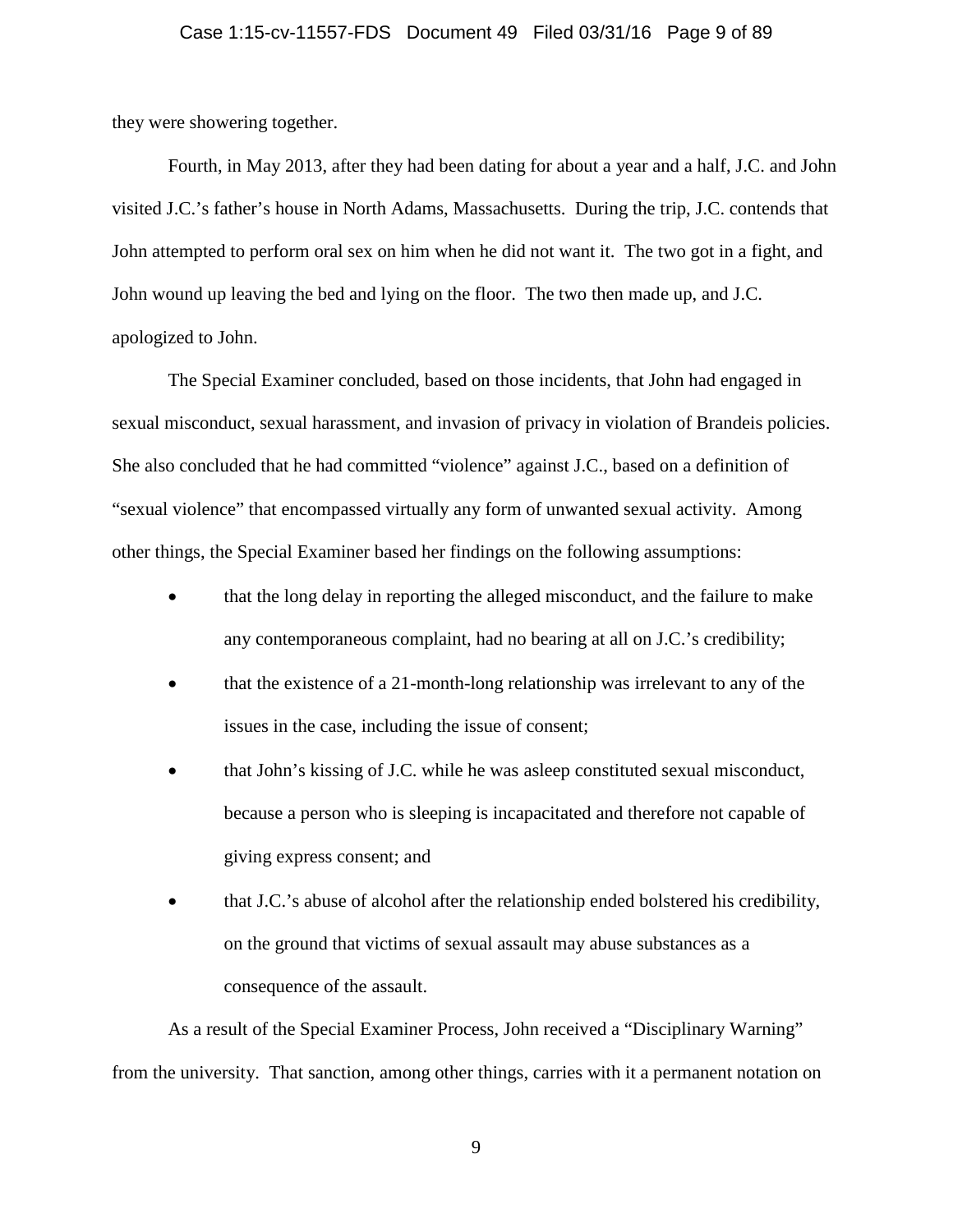### Case 1:15-cv-11557-FDS Document 49 Filed 03/31/16 Page 10 of 89

the student's educational record; according to the complaint, John's record will forever state that he committed "serious sexual transgressions," without any explanation of the actual conduct involved. In the words of the complaint, John has been "effectively labeled" as a "predatory sexual offender," which is a "lifetime liability" for admission to graduate school or obtaining employment. (Am. Compl. ¶¶ 24-25). The complaint also alleges that Brandeis did not keep the process confidential, and that J.C. and other students have referred to John as an "attacker" and a "rapist" in social media postings and in comments to national and local media.

Again, at this point of the proceeding, the Court is not deciding whether John actually engaged in any form of sexual misconduct. But the parties agree on many of the critical facts, including the process Brandeis used to resolve the matter and the contents of the Special Examiner's Report. And even the agreed-upon facts are sufficient to raise serious and substantial concerns as to whether John was treated fairly.

Brandeis, of course, is not a governmental entity, or even a public university. It is not bound by the requirements of the Sixth Amendment, such as an accused's right to be informed of the nature of the charges, the right to counsel, or the right to confront and cross-examine one's accuser. Its proceeding was not a criminal prosecution; the university had no power to incarcerate John or deprive him of his property. And it is not generally the role of the federal courts to tell a private university how to conduct its affairs.

Nonetheless, Brandeis's authority to discipline its students is not entirely without limits. Although the relationship between the university and its students is essentially contractual, the university's disciplinary actions may also be reviewed by the courts to determine whether it provided "basic fairness" to the student. While that concept is not well-defined, and no doubt varies with the magnitude of the interests at stake, it is nonetheless clear that the university must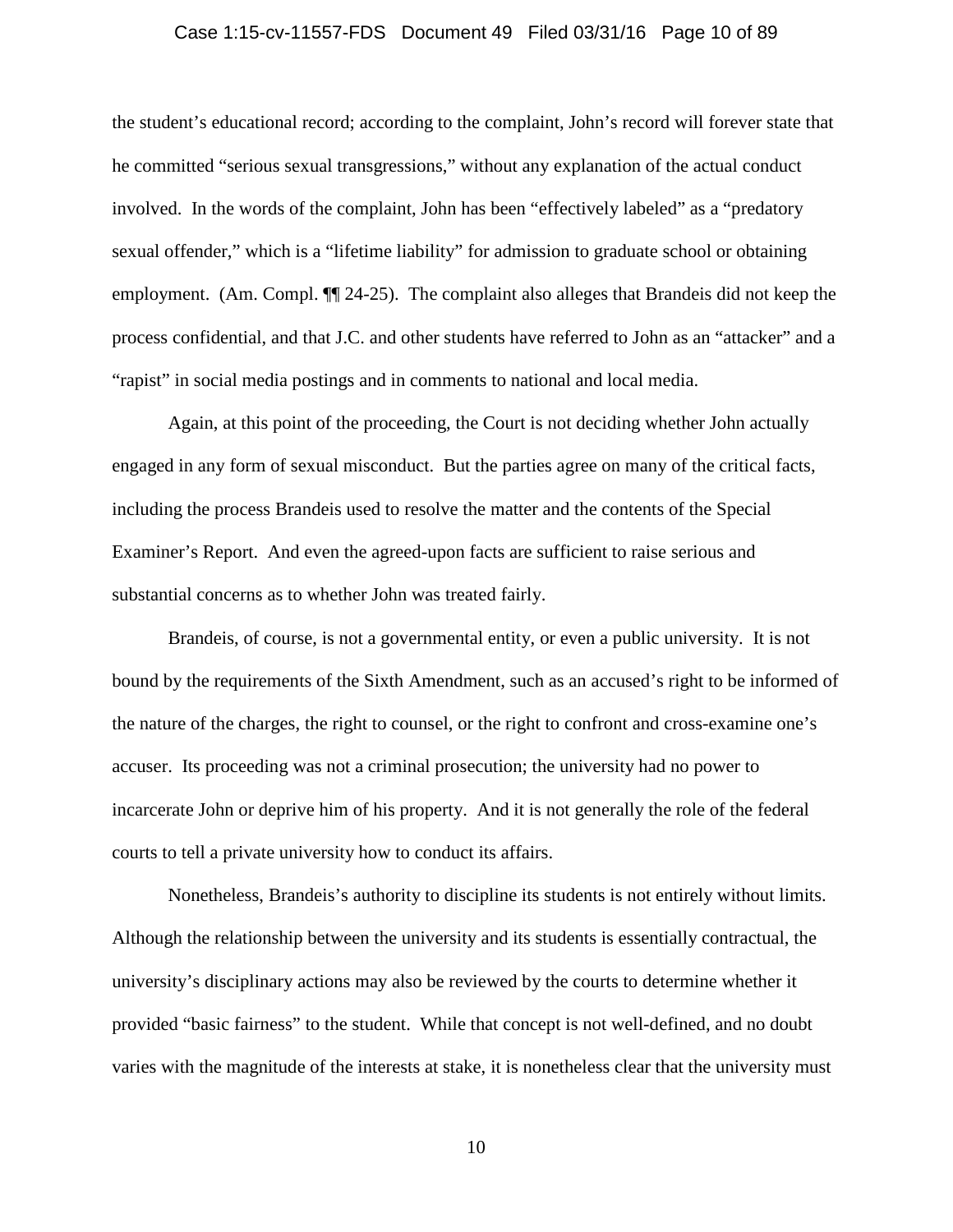provide its students with some minimum level of fair play.

When considering the issues presented in this case, it is impossible to ignore entirely the full context in which they arose. In recent years, universities across the United States have adopted procedural and substantive policies intended to make it easier for victims of sexual assault to make and prove their claims and for the schools to adopt punitive measures in response. That process has been substantially spurred by the Office for Civil Rights of the Department of Education, which issued a "Dear Colleague" letter in 2011 demanding that universities do so or face a loss of federal funding. *See* Russlynn Ali, Office for Civil Rights, U.S. Dep't of Educ., Dear Colleague Letter: Sexual Violence (Apr. 4, 2011), http://www2.ed.gov/about/offices/list/ocr/letters/colleague-201104.pdf ("Dear Colleague Letter"). The goal of reducing sexual assault, and providing appropriate discipline for offenders, is certainly laudable. Whether the elimination of basic procedural protections—and the substantially increased risk that innocent students will be punished—is a fair price to achieve that goal is another question altogether.

Because the changes to the process were impelled in large part by the federal government, the issues presented here are not entirely unique, and not confined to a single campus. *See Doe v. Brown Univ.*, 2016 WL 715794, at \*1 (D.R.I. Feb. 22, 2016); Jacob E. Gersen & Jeannie Suk, *The Sex Bureaucracy*, 104 Cal. L. Rev. (forthcoming) at 15-16. For example, in July 2014, Harvard University adopted a new university-wide policy on sexual harassment and sexual violence that appears to have substantial similarities to the Brandeis policy at issue here. *See Rethink Harvard's Sexual Harassment Policy*, Boston Globe (Oct. 15, 2014), https://www.bostonglobe.com/opinion/2014/10/14/rethink-harvard-sexual-harassmentpolicy/HFDDiZN7nU2UwuUuWMnqbM/story.html. In response, 28 members of the Harvard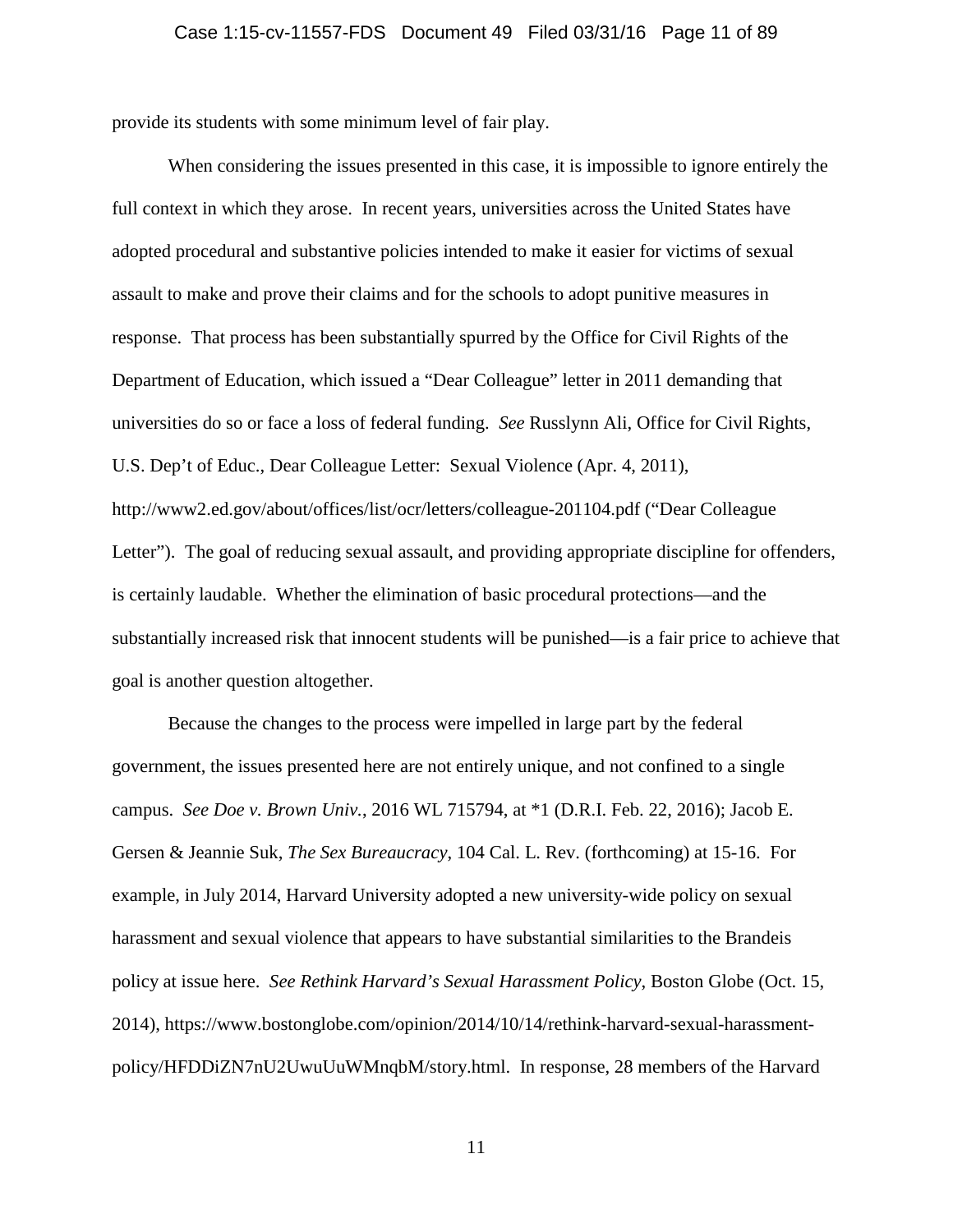#### Case 1:15-cv-11557-FDS Document 49 Filed 03/31/16 Page 12 of 89

Law School faculty issued a statement voicing their "strong objections" to the policy. *Id.* Among other things, the statement concluded that "Harvard has adopted procedures for deciding cases of alleged sexual misconduct which lack the most basic elements of fairness and due process, are overwhelmingly stacked against the accused, and are in no way required by Title IX law or regulation." *Id.* It called upon Harvard to "begin the challenging project of carefully thinking through what substantive and procedural rules would best balance the complex issues involved in addressing sexual conduct and misconduct in our community." *Id.*

The goal must not be simply to go as far as possible in the direction of preventing anything that some might characterize as sexual harassment. The goal must instead be to fully address sexual harassment while at the same time protecting students against unfair and inappropriate discipline, honoring individual relationship autonomy, and maintaining the values of academic freedom.

*Id.*

Like Harvard, Brandeis appears to have substantially impaired, if not eliminated, an accused student's right to a fair and impartial process. And it is not enough simply to say that such changes are appropriate because victims of sexual assault have not always achieved justice in the past. Whether someone is a "victim" is a conclusion to be reached at the end of a fair process, not an assumption to be made at the beginning. Each case must be decided on its own merits, according to its own facts. If a college student is to be marked for life as a sexual predator, it is reasonable to require that he be provided a fair opportunity to defend himself and an impartial arbiter to make that decision.

Put simply, a fair determination of the facts requires a fair process, not tilted to favor a particular outcome, and a fair and neutral fact-finder, not predisposed to reach a particular conclusion. The principal question for the Court is whether the complaint plausibly alleges that Brandeis denied John the "basic fairness" to which he was entitled. For the reasons set forth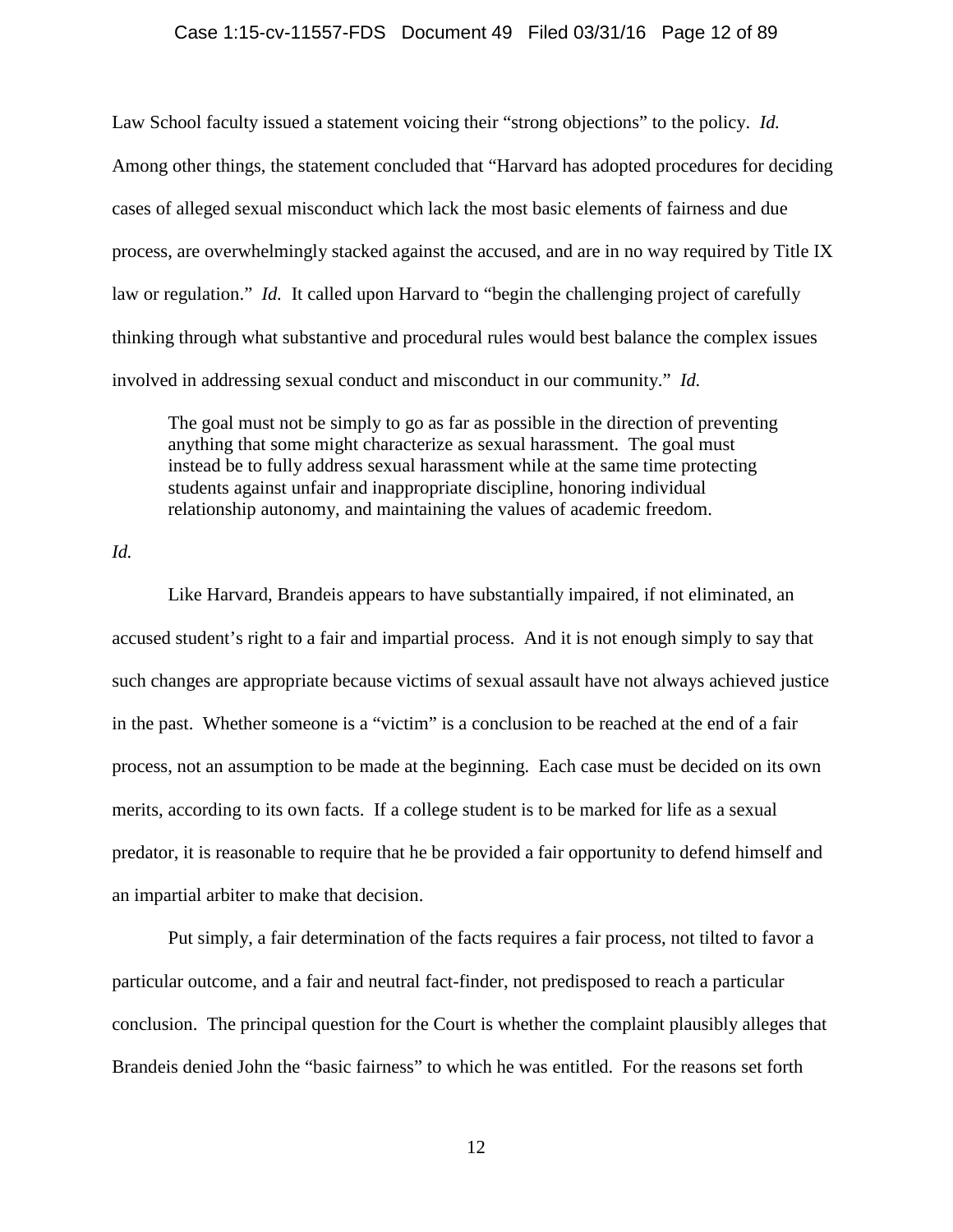below, the Court concludes that it does.

### **II. Factual Background**

The facts are set forth as alleged in the amended complaint and in documents submitted as exhibits to the amended complaint. In addition, the Court has also taken certain facts from documents submitted whose authenticity is not disputed and that are central to plaintiff's claim. *See Watterson v. Page*, 987 F.2d 1, 3 (1st Cir. 1993) (explaining that documents whose authenticity is "not disputed by the parties" and "documents sufficiently referred to in the complaint," among other categories, may be considered on a motion to dismiss).<sup>[1](#page-12-0)</sup>

### **A. The Relationship between John and J.C.**

Brandeis University is a private university located in Waltham, Massachusetts. (Am.

Compl. ¶ 37). It is named for Louis D. Brandeis, a former Associate Justice of the United States Supreme Court and one of the most distinguished judges in the history of the United States. (*See id.*).

Plaintiff "John Doe" and "J.C." met in August 2011 on the first day of orientation before their freshman year at Brandeis. (*Id.* ¶¶ 2, 43). At the time, John was 17 years old; J.C. was 18. (*Id.* ¶ 43).

The complaint alleges that John was "unsure of his sexual orientation, and had never engaged in sexual activity with another man." (*Id.*). J.C. was "openly gay and sexually

<span id="page-12-0"></span><sup>&</sup>lt;sup>1</sup> On a motion to dismiss, the court may properly take into account four types of documents outside the complaint without converting the motion into one for summary judgment: (1) documents of undisputed authenticity; (2) documents that are official public records; (3) documents that are central to plaintiff's claim; and (4) documents that are sufficiently referred to in the complaint. *Watterson*, 987 F.2d at 3; *see also Romani v. Shearson Lehman Hutton*, 929 F.2d 875, 879 n.3 (1st Cir. 1991) (considering securities-offering documents submitted by defendants with motion to dismiss for claim of securities fraud); *Fudge v. Penthouse Int'l, Ltd.*, 840 F.2d 1012, 1014-15 (1st Cir. 1988) (considering allegedly libelous article submitted by defendants with motion to dismiss). Here, the parties have submitted a variety of undisputed documents that are central to plaintiff's claims and specifically referred to in the complaint, including, among other things, the principal Brandeis policies at issue and the Special Examiner's Report.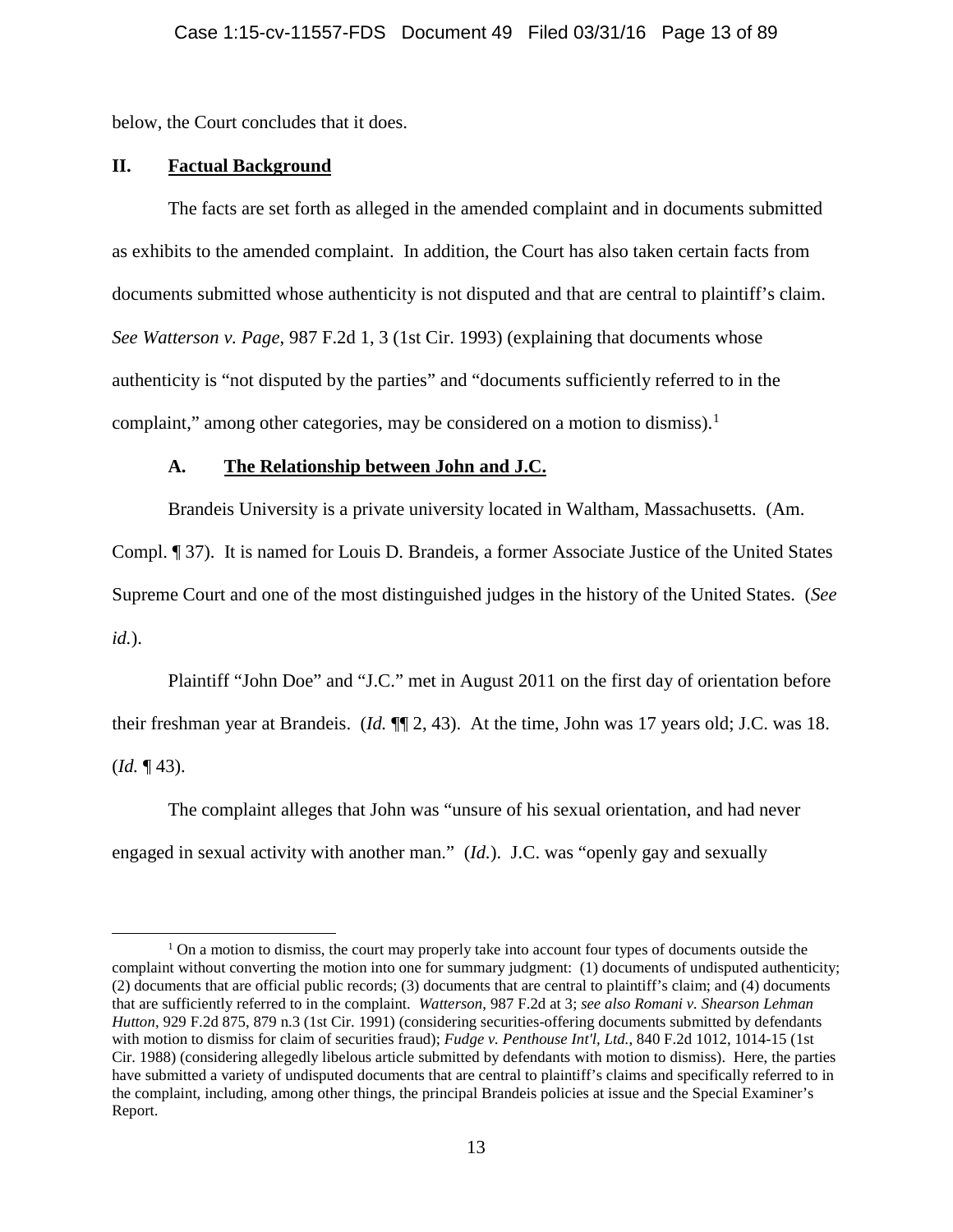### Case 1:15-cv-11557-FDS Document 49 Filed 03/31/16 Page 14 of 89

experienced"; John was neither. (*Id.*). The two quickly became "close friends"; J.C. "knew that John was attracted to him, and they began to flirt with each other." (*Id.* ¶ 44).

John and J.C. began having sexual relations in mid-September 2011. (*Id.* ¶¶ 45-47). "In October 2011, John 'came out of the closet' to his parents, and he and J.C. revealed to their Brandeis friends that they were boyfriends." (*Id.* ¶ 46).

For a period of 21 months, between September 2011 and July 2013, John and J.C. were in an "intimate, sexually active, and . . . exclusive dating relationship." (*Id.* ¶ 47). The period in question, in substance, included their entire freshman and sophomore years.

During that entire time, J.C. never complained to John, their friends, their relatives, any Brandeis administrator, any member of campus police, or any member of the law enforcement community about John's conduct. (*Id.* ¶¶ 10, 51). Specifically, J.C. never complained that John had performed any sexual act without his consent, had invaded his privacy, had sexually harassed him, or had caused him physical harm. (*Id.*).

In July 2013, J.C. broke up with John. (*Id.* ¶ 55). J.C. did so because he "felt they had lost a connection" and because "John was not strong-willed enough"; he wanted a "more forceful" partner who would "stand up to him more." (*Id.*).

After the relationship ended, the two remained cordial for a period of about four months. (*Id.* ¶ 56). They had dinner with friends, worked together on campus projects, and exchanged friendly e-mail messages. (*Id.*).

Near the end of 2013, however, their friendship deteriorated. (*Id.* ¶ 57). John was "put off because J.C. . . . had started drinking alcohol to excess, which John perceived as hypocritical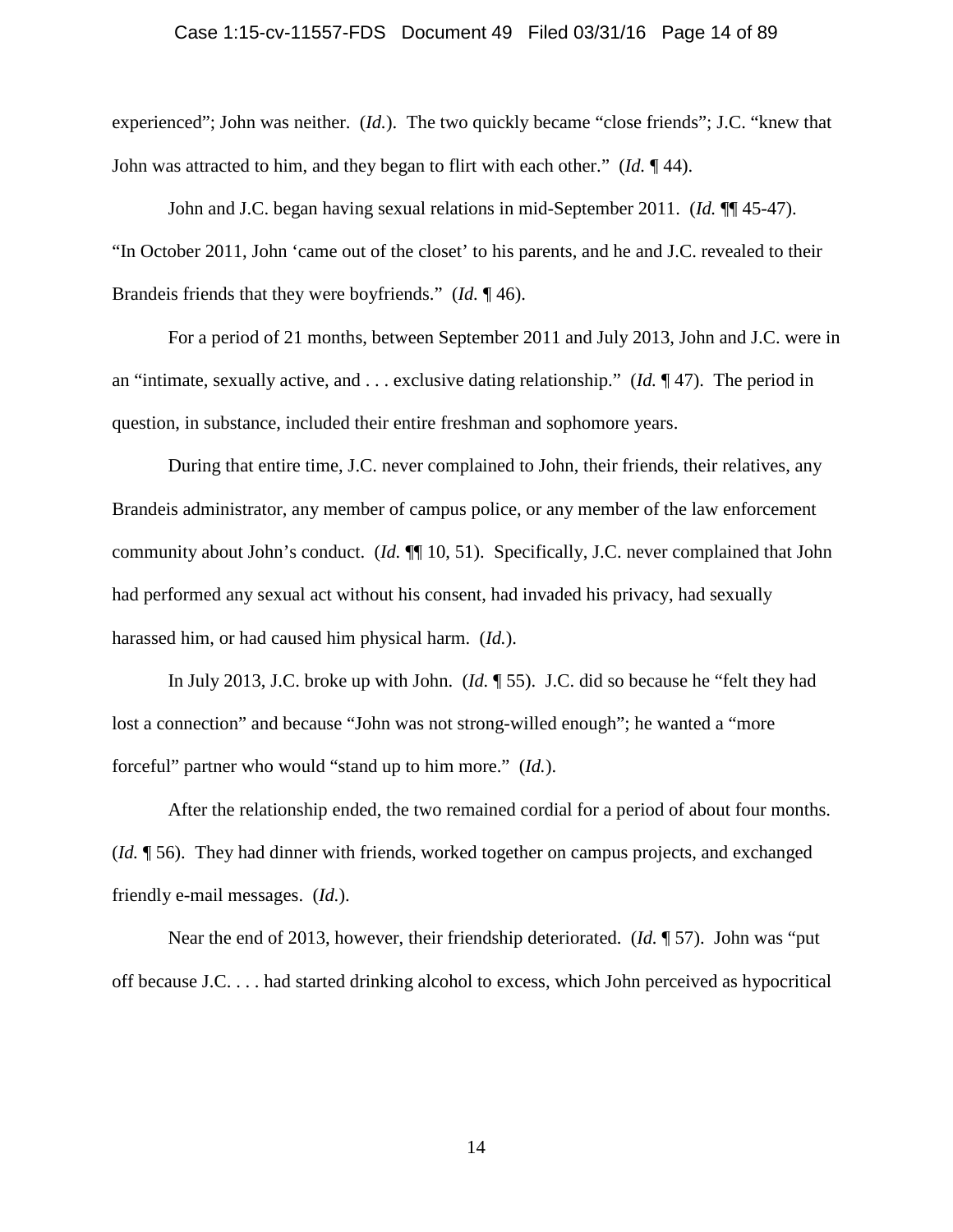given J.C.'s insistence during the [r]elationship that John not drink alcohol." (*Id.*).[2](#page-14-0)

### **B. The Accusation against John**

In January 2014, J.C. "observed that a gay male student seemed to be attracted to John." (*Id.* ¶ 58). J.C. was also attracted to the student, and John believed that J.C. was jealous of his interest in the other man. (*Id.*  $\P$  58, 127). On January 13, 2014, J.C. sent the student a Facebook "friend request," which the student declined. (*Id.* ¶ 58).

The next day, January 14, 2014—more than six months after their relationship ended, and approximately 28 months after their first sexual contact—J.C. accused John for the first time of sexual misconduct. (*Id.* ¶ 59). He did so by filing a formal complaint, called a "community standards report" ("CSR"), with Brandeis. (*See id.*).

That CSR, in its entirety, stated as follows: "Starting in the month of September 2011, the Alleged Violator of Policy [John] had numerous inappropriate, nonconsensual sexual interactions with me. These interactions continued to occur until around May 2013." (*Id.*).

According to the complaint, on the same day the report was filed, Brandeis's Dean of Students, Jamele Adams, took "punitive action" against John "without giving [him] an opportunity to explain his side of the story." (*Id.* ¶ 60). Adams banned John from his residence, classes, paid campus job, community advisor position, and "high-ranking student-elected position on a University Board," and "sequestered him in a campus facility." (*Id.*). Adams did so based only on the two-sentence allegation contained in J.C.'s report. He had "no knowledge of any facts" underlying the allegation, and "had no information remotely suggesting John was a danger to J.C. or the Brandeis community." (*Id.*).

<span id="page-14-0"></span> <sup>2</sup> According to the Special Examiner's Report, during this period J.C. underwent two sessions of "sexual assault training," which began, in his words, to change his "thinking" about his relationship with John. (Def. Mem. Ex. B, Special Examiner's Report at 13).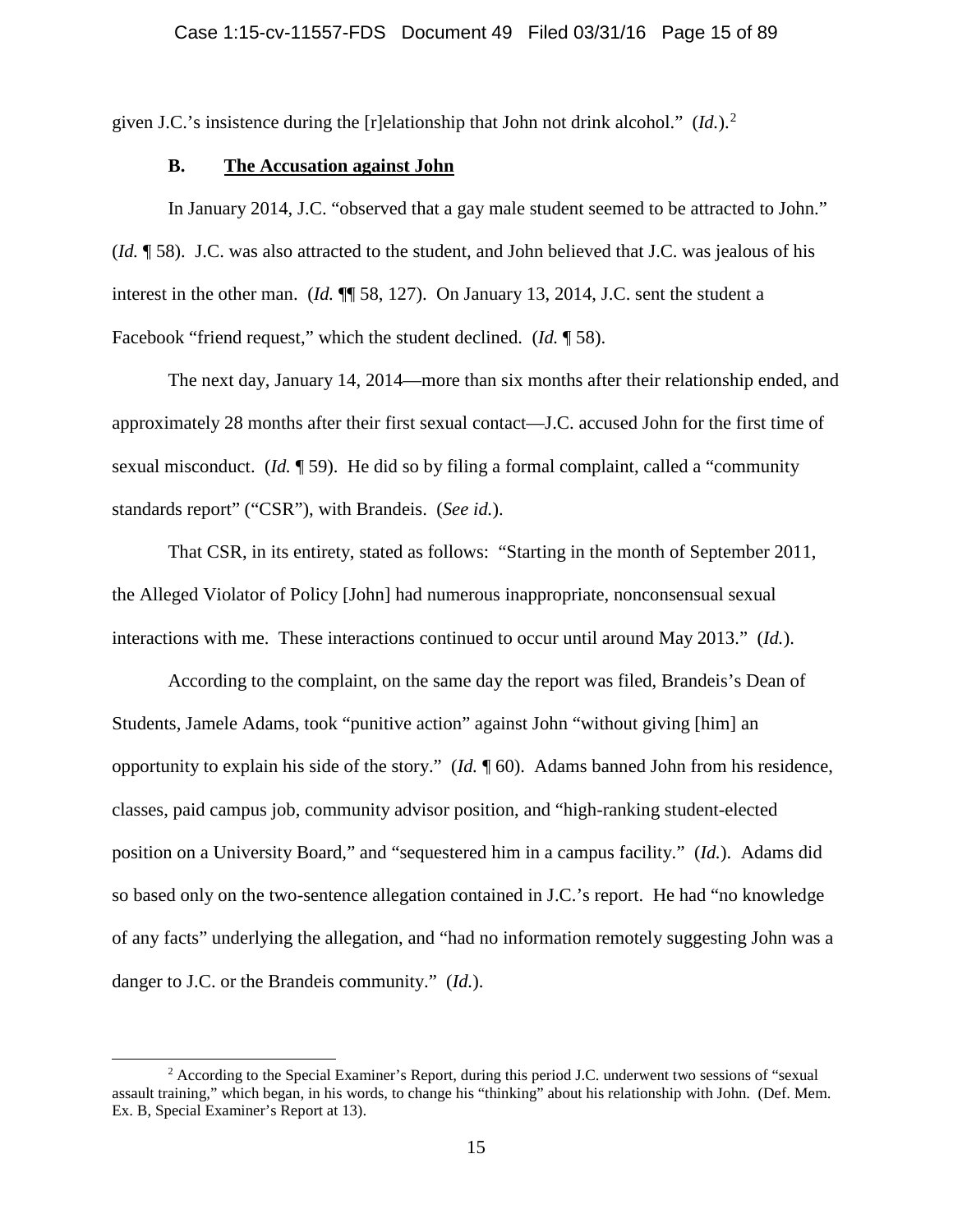### Case 1:15-cv-11557-FDS Document 49 Filed 03/31/16 Page 16 of 89

Two days later, on January 16, 2014, Brandeis notified John that J.C.'s accusations raised six potential violations of Brandeis's "Rights and Responsibilities" booklet: (1) sexual misconduct; (2) taking sexual advantage of incapacitation; (3) lack of consent to sexual activity; (4) sexual harassment; (5) causing physical harm to another; and (6) invasion of privacy. (*Id.* ¶ 61). Brandeis did not further elaborate or "inform John of any of the alleged acts that formed those claims." (*Id.*). Brandeis also notified John that his case would be handled through its new "Special Examiner's Process." (*Id.* ¶ 62).

### **C. Changes to the Handbooks**

When John entered Brandeis as a freshman in August 2011, the university's method of handling claims of student misconduct was through a process called the Student Conduct Hearing Process. That process was set forth in detail in the 2011-12 edition of the "Rights and Responsibilities" Handbook (the "2011-12 Handbook"), which functions as Brandeis's student handbook. (Am. Compl. Ex. A, 2011-12 Handbook  $\S$ § 18.0-2[3](#page-15-0)).<sup>3</sup> John acknowledges that he agreed to be bound by the rules and regulations contained in the 2011-12 Handbook as a condition of his enrollment. (Am. Compl. at ¶ 169).

As set forth below, the process set forth in the Handbook for claims of sexual misconduct changed each year that John was at Brandeis. It appears that many of the changes were implemented as a result of a "Dear Colleague" letter issued in April 2011 by the United States Department of Education, Office for Civil Rights, that purported to interpret Title IX of the Education Amendments of 1972, 20 U.S.C. §§ 1681 *et seq.*, and its implementing regulations, 34

<span id="page-15-0"></span><sup>&</sup>lt;sup>3</sup> For ease of reference, the Court will refer to each edition of the "Rights and Responsibilities" booklet simply as the Brandeis student handbook for that academic year.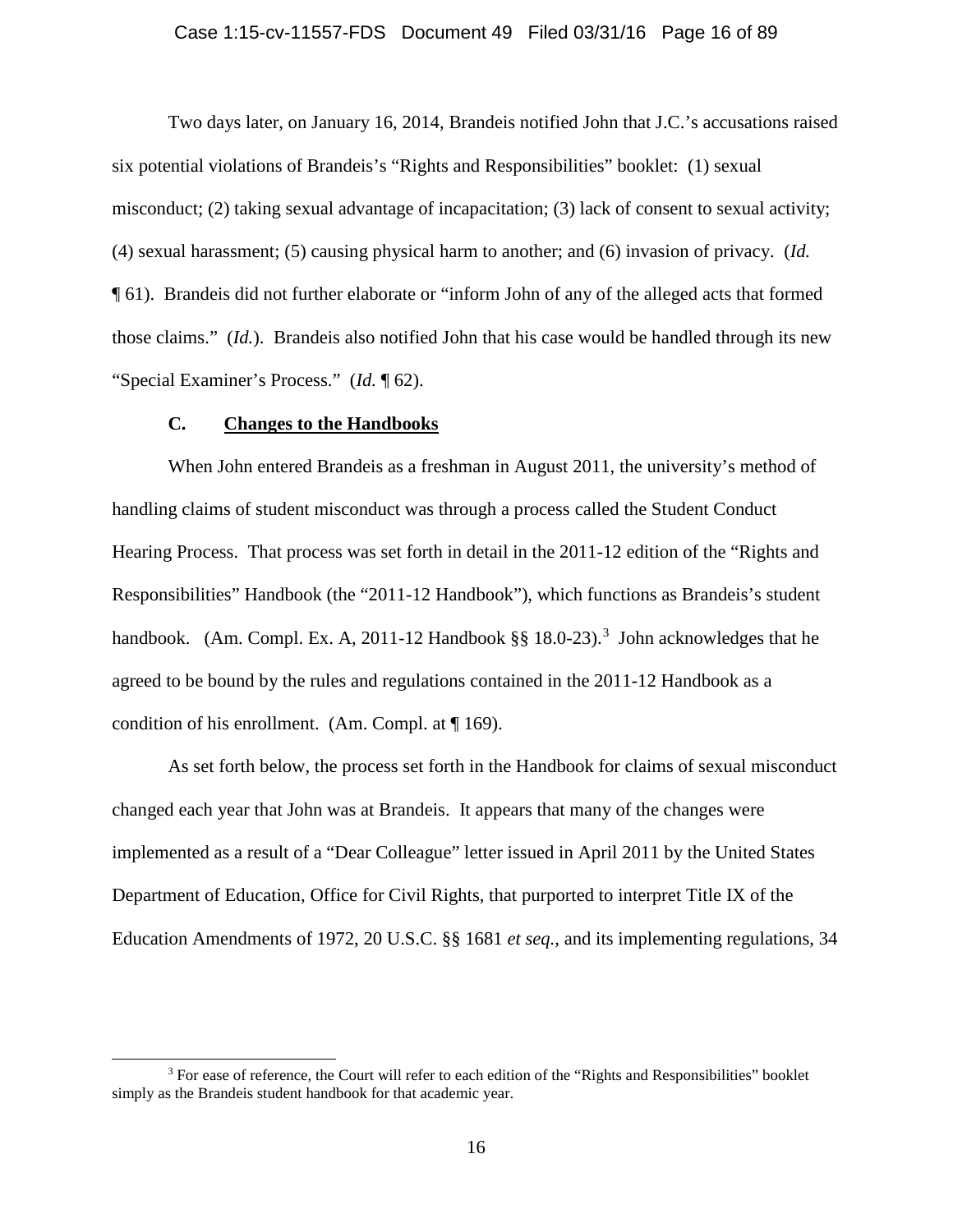C.F.R. Part 106. *See* Dear Colleague Letter.[4](#page-16-0)

According to the complaint, because the alleged incidents occurred during the 2011-12 and 2012-13 academic years, the procedures set forth in those Handbooks should have been used in the course of the investigation. (Am. Compl. ¶ 69). Instead, Brandeis applied the 2013-14 Handbook to govern the procedures to be used in the Special Examiner Process, ostensibly because J.C. filed the charges in the 2013-14 academic year. (*Id.*).

Because the central claim of the complaint is for breach of contract, and because the

student handbooks comprising the contract changed each year, a detailed examination of each

handbook is warranted.

### **D. The Process under the 2011-12 Handbook**

Both John and J.C. entered Brandeis as freshmen in the fall of 2011. In the 2011-12

Handbook, a student accused of serious misconduct was given the right, among other things, to

be informed of the charges against him in detail:

In cases where [the University] decides that there is evidence of a violation that warrants referral to the conduct system the accused student will be contacted to schedule a preliminary meeting with the appropriate administrator . . . . This meeting will serve to inform the student of the details of the charges and educate the student about the conduct system. The student will have the opportunity to ask questions and make statements. After this preliminary meeting the student will receive written charges.

(2011-12 Handbook § 19.1).[5](#page-16-1)

Under the 2011-12 Handbook, a student accused of misconduct had a right to request a

hearing before a Student Conduct Board. (*Id.* § 19.1). The Student Conduct Board consisted of

<span id="page-16-0"></span> <sup>4</sup> Brandeis does not, however, defend its procedures or conduct on the ground that they were required by federal law. Indeed, Brandeis refers to Title IX only in passing, and only mentions the April 2011 "Dear Colleague Letter" in a footnote. (Def. Mem. 25 n.6).

<span id="page-16-1"></span><sup>&</sup>lt;sup>5</sup> In addition, if the matter proceeded to a hearing, the university's hearing administrator had to "be" available prior to the hearing at the request of the accused student to provide information regarding the alleged violation . . . ." (2011-12 Student Handbook § 19.6).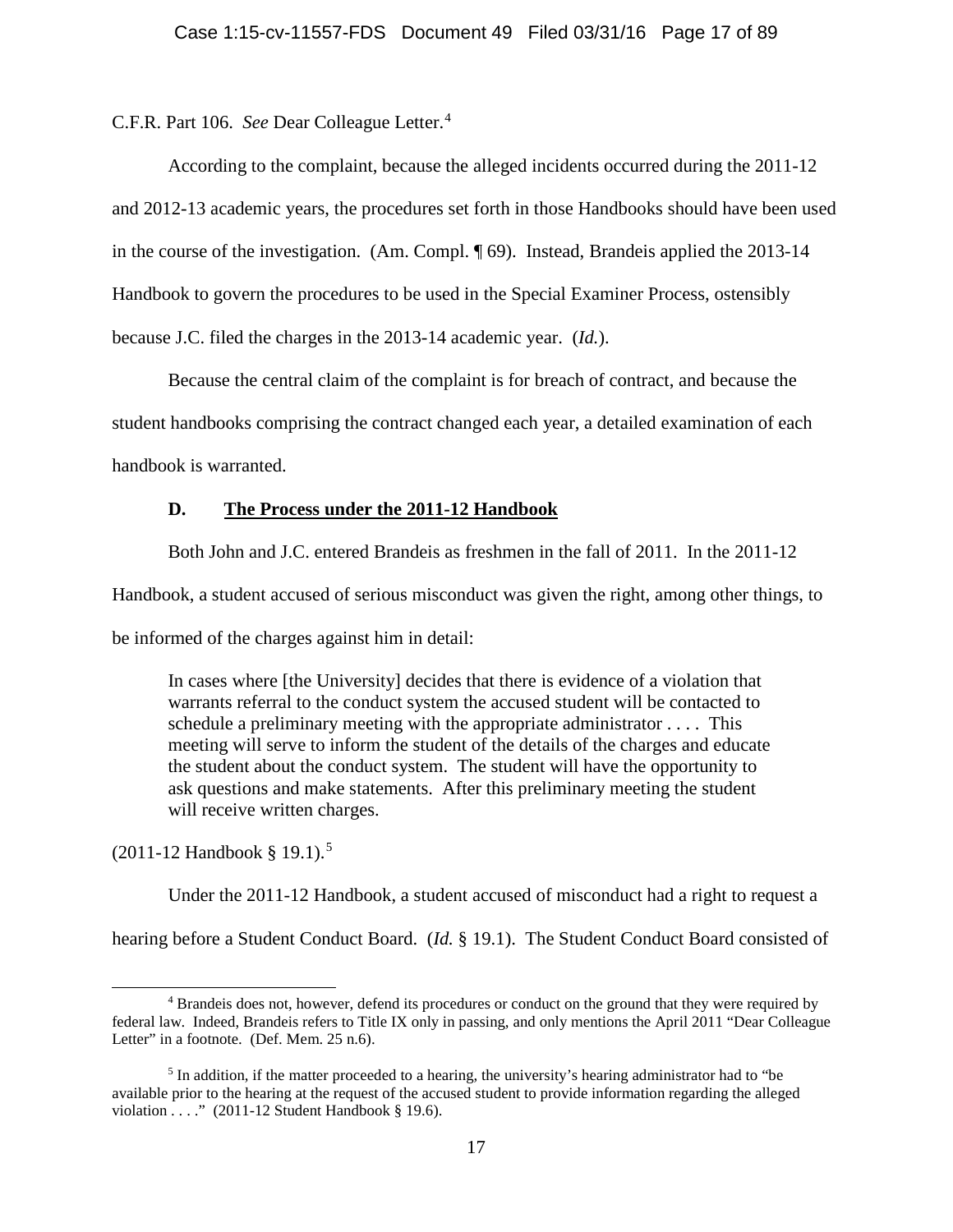### Case 1:15-cv-11557-FDS Document 49 Filed 03/31/16 Page 18 of 89

two students and two faculty members for academic violations, and three students and one faculty member for all other violations. (*Id.* § 20.2).

Both the accused and the accuser were required to be present at the hearing. (*Id.* § 19.9). The accused and the accuser had "the right to view and question all evidence and reports presented" during the hearing. (*Id.* § 19.11). They also both had the right "to question all witnesses appearing" at the hearing. (*Id.*).

Unless "coexisting criminal charges" were pending against the accused, neither party was permitted "to employ professional legal counsel or other persons from outside the University community to present the case before the Board or to advise the student during the hearing." (*Id.*  § 19.8). Both parties were, however, permitted to bring "an advisor of his or her choice from the University community to provide passive assistance during the hearing." (*Id.*).

At the hearing, the chairperson was required to give a "statement of the student's rights to fairness under this process." (*Id.* § 23). Among the "rights to fairness" provided to the accused were as follows:

- 1. To bring one adviser of the accused/accuser's choice from the University community to provide passive assistance during the hearing (the adviser may not serve as a witness)
- 2. To present witnesses on their own behalf
- 3. To question witnesses appearing against them
- 4. To submit verbal arguments
- 5. To remain silent and not testify against themselves. The accused/accuser should remember that if they remain silent, the Board is compelled to hear the case and render a decision based upon the evidence presented.

(*Id.*).

Both the accuser and the accused had the right to re-question each other after the other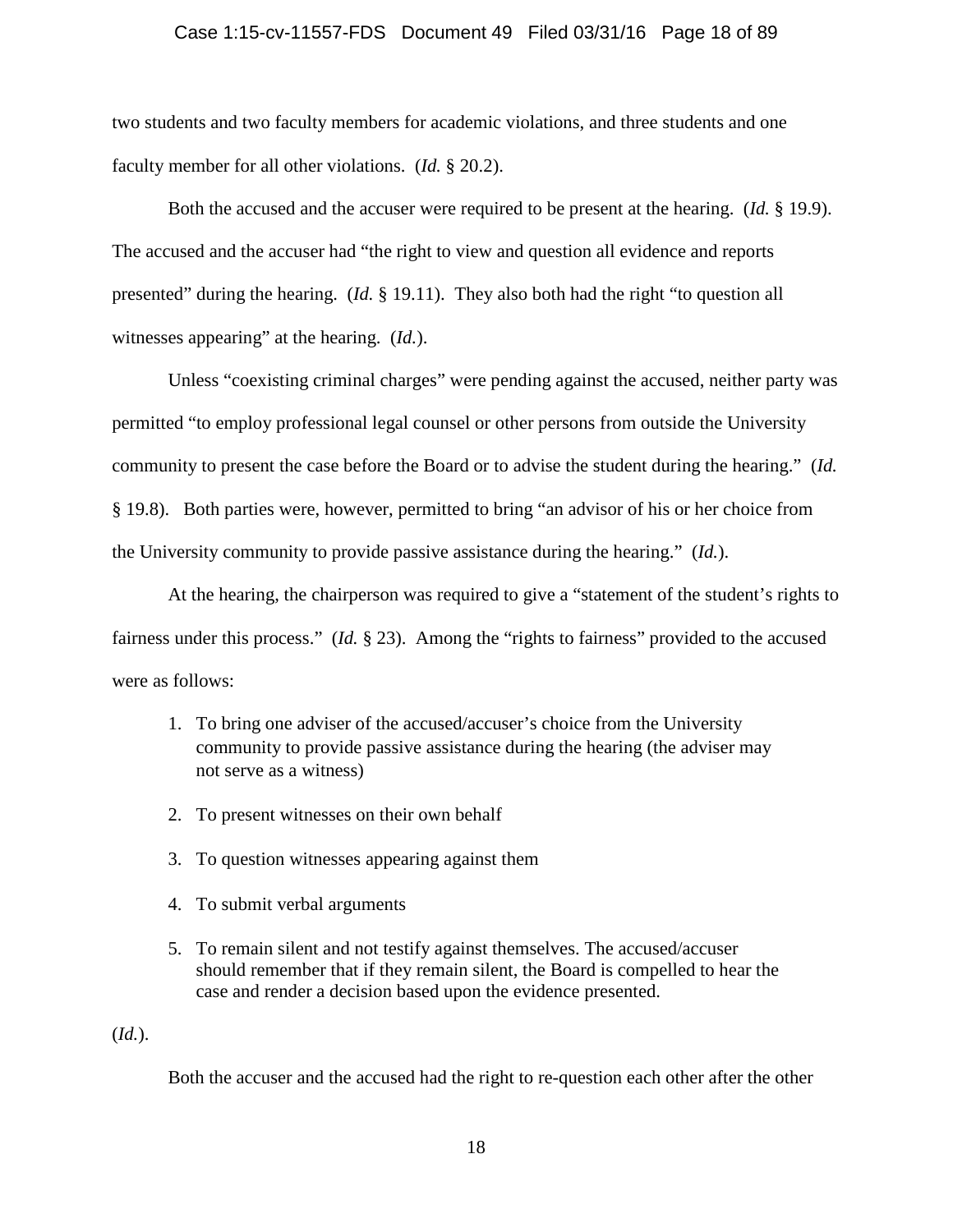witnesses had testified. (*Id.*). Board members were also permitted to question the parties and all witnesses. (*Id.*).

A footnote to the 2011-12 version of the Handbook stated as follows:

Hearing procedures may differ in cases involving allegations of sexual misconduct, sexual harassment or sexual discrimination in accordance with Title IX.

(*Id.* § 23.0 at 30 n.1). The Handbook did not, however, indicate how those procedures might "differ." Among other things, the footnote does not indicate that the accused would not be entitled to know the specific charges against him, to see and hear the evidence, or to confront and cross-examine his accuser.

At the conclusion of the hearing, the Board was required to make one of three choices: to make a finding of "not responsible"; to make a finding of "responsible," with a recommendation of a sanction; or to continue the case "to obtain additional information or for further consideration." (*Id.* § 19.13).

The 2011-12 Handbook further provided that "[i]n cases where the accused student denies responsibility, the burden of proof shall rest upon the accuser." (*Id.* § 19.12). The accuser was required to prove his or her allegations by "clear and convincing evidence." (*See id.* § 19.13). However, a "note" to the Handbook provided as follows: "In hearings that involve allegations of sexual misconduct, sexual harassment or sex discrimination . . . the standard of evaluation shall be preponderance of the evidence, instead of clear and convincing evidence." (*Id.* § 19.13).

The hearing administrator of the Student Conduct Board was required to prepare a Hearing Report summarizing the evidence and its decision. (*Id.* § 19.14).

The 2011-12 Handbook also provided for an appeal by the accused and (in sexual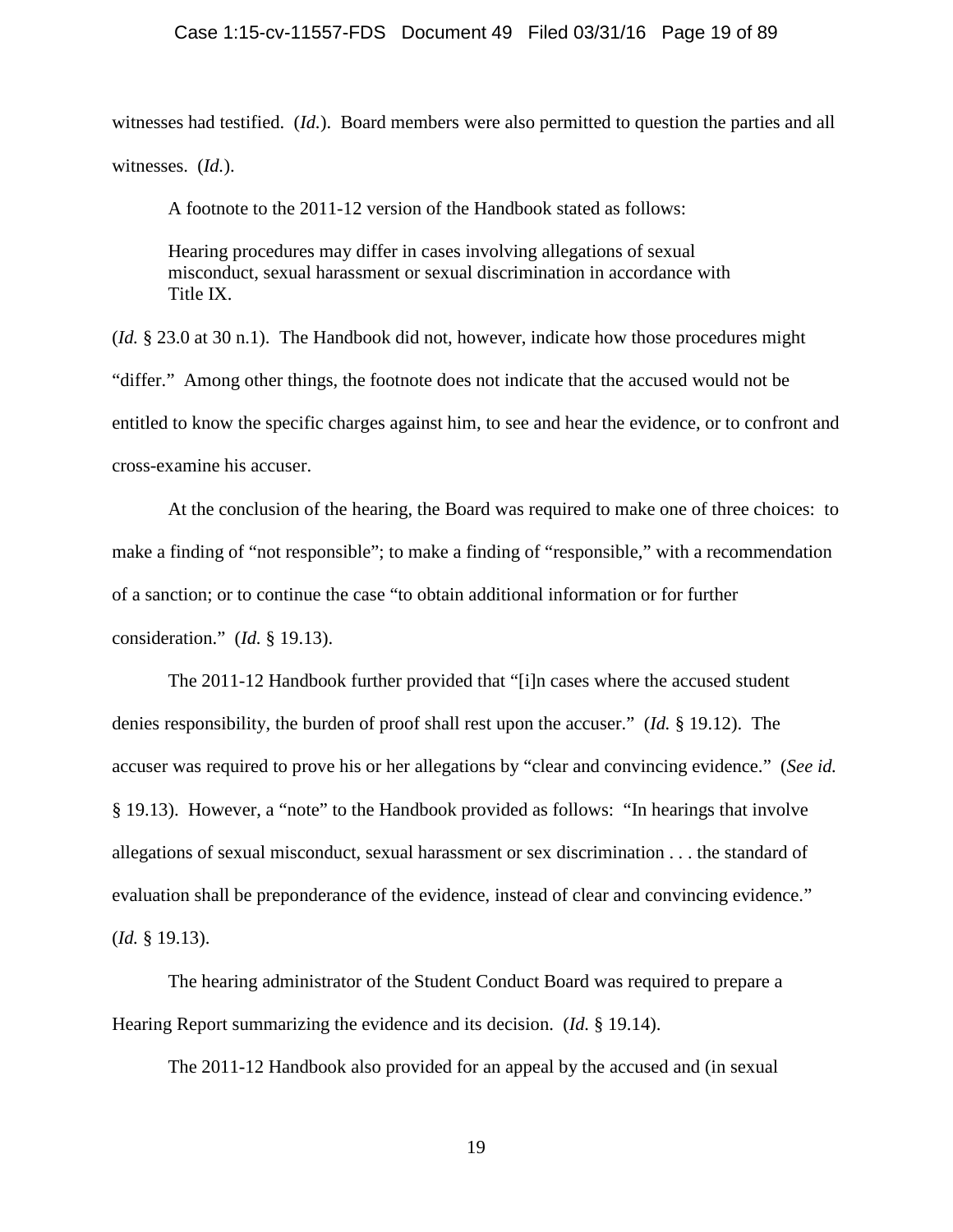### Case 1:15-cv-11557-FDS Document 49 Filed 03/31/16 Page 20 of 89

misconduct cases only) by the accuser. (*Id.* § 19.16). Written appeals were considered by a University Appeals Board ("UAB") consisting of three voting members (one student and two faculty) and a tenured-faculty chairperson. (*Id.* §§ 20.7-8). The UAB had the authority to uphold the original finding, find the accused not responsible, or increase or decrease the sanction. (*Id.* § 19.16). No sanctions would take effect "until approved or modified by the Dean of Student Life (or designee) or the Director of Student Rights and Community Standards." (*Id.*). Appeals, however, were limited to certain narrow issues. (*Id.*).

### **E. The Process under the 2012-13 Handbook**

Beginning in 2012-13, the university replaced the Hearing Process in some circumstances with a Special Examiner Process. (Am. Compl. ¶ 68). It did so, however, only for allegations involving sexual misconduct or discrimination (including sexual harassment and sex discrimination). (*Id.*; Am. Compl. Ex. B, 2012-13 Student Handbook § 22.6). All other matters involving alleged student misconduct remained subject to the Hearing Process. (*Id.* § 19).

The 2012-13 Special Examiner Process differed from the Hearing Process significantly.<sup>[6](#page-19-0)</sup> It did not provide for a "hearing" in any sense of the word. Instead, the university would appoint a Special Examiner, who would investigate the claims and make a recommendation to the Dean of Student Life. The accused was given an opportunity to meet (separately) with the Special Examiner during the investigation and to submit his own evidence, but was provided little else in terms of procedural protection.

There was no requirement in the 2012-13 Handbook that the accused be informed of the "details of the charges." (*Compare* 2011-12 Handbook § 19.1). Instead, after receipt of a

<span id="page-19-0"></span> <sup>6</sup> For the sake of simplicity, only a summary of some of the more significant changes is provided as to the 2012-13 Handbook.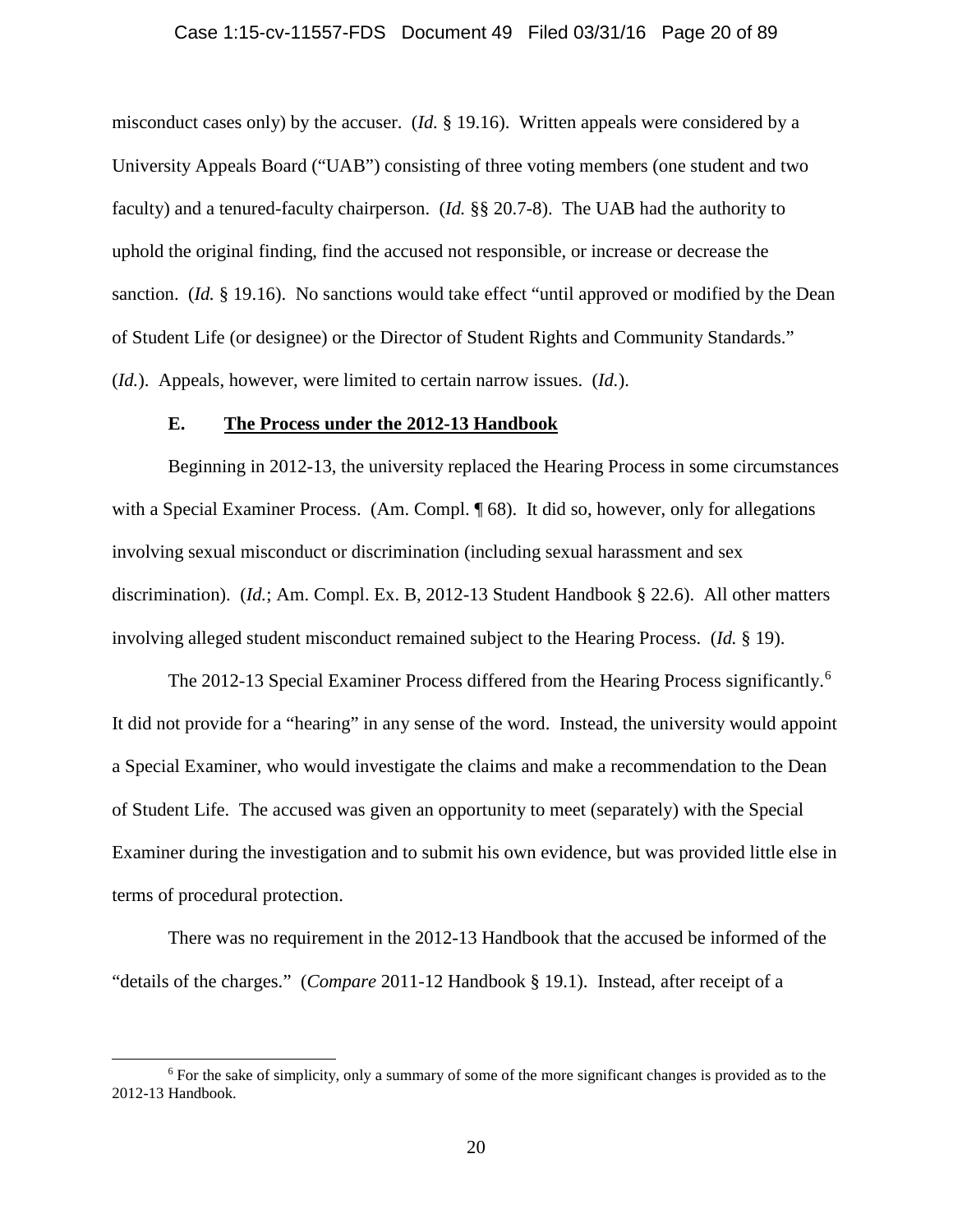### Case 1:15-cv-11557-FDS Document 49 Filed 03/31/16 Page 21 of 89

complaint—titled a Community Standards Report ("CSR")—the Special Examiner would "meet in-person with the Accuser" and simply "request" that the accuser "compose in writing a thorough statement of the allegation(s) if the contents of the initial report do not represent a full account" of the events giving rise to the report. (2012-13 Handbook § 22.6). If such a statement were provided, it would eventually be shown to the accused, although not until after the accused had prepared a response to the allegations. (*Id.*).

There was no requirement that copies of any "substantiating materials" submitted by the accuser, or the names of any witnesses, be shown or provided to the accused at any time. The Special Examiner chose which, if any, witnesses to interview; what questions to ask of everyone interviewed; and what information, if any, the accused received during the process. The accused was no longer informed of his or her "rights to fairness." The accused had no right to confront or cross-examine the accuser, no right to call witnesses, and no right to confront or cross-examine the accuser's witnesses. The accused had no right to review all of the evidence. And the Special Examiner was required to use the "preponderance of the evidence" standard, rather than the "clear and convincing evidence" standard, "in evaluating the responsibility of the Accused." (*Id.* § 22.6 at 36).

The Dean of Student Life, rather than the Special Examiner, rendered the final decision. (*Id.* at 39). The Dean might either find that the accused was responsible, and impose accompanying disciplinary sanctions, or that the accused was not responsible. (*Id.*). And the accused's right of appeal remained highly circumscribed. (*See id.*).

### **F. The Process under the 2013-14 Handbook**

As noted, the procedures set forth in the 2013-14 Handbook were used to resolve John's matter. The 2013-14 Handbook retained the Special Examiner Process for sexual misconduct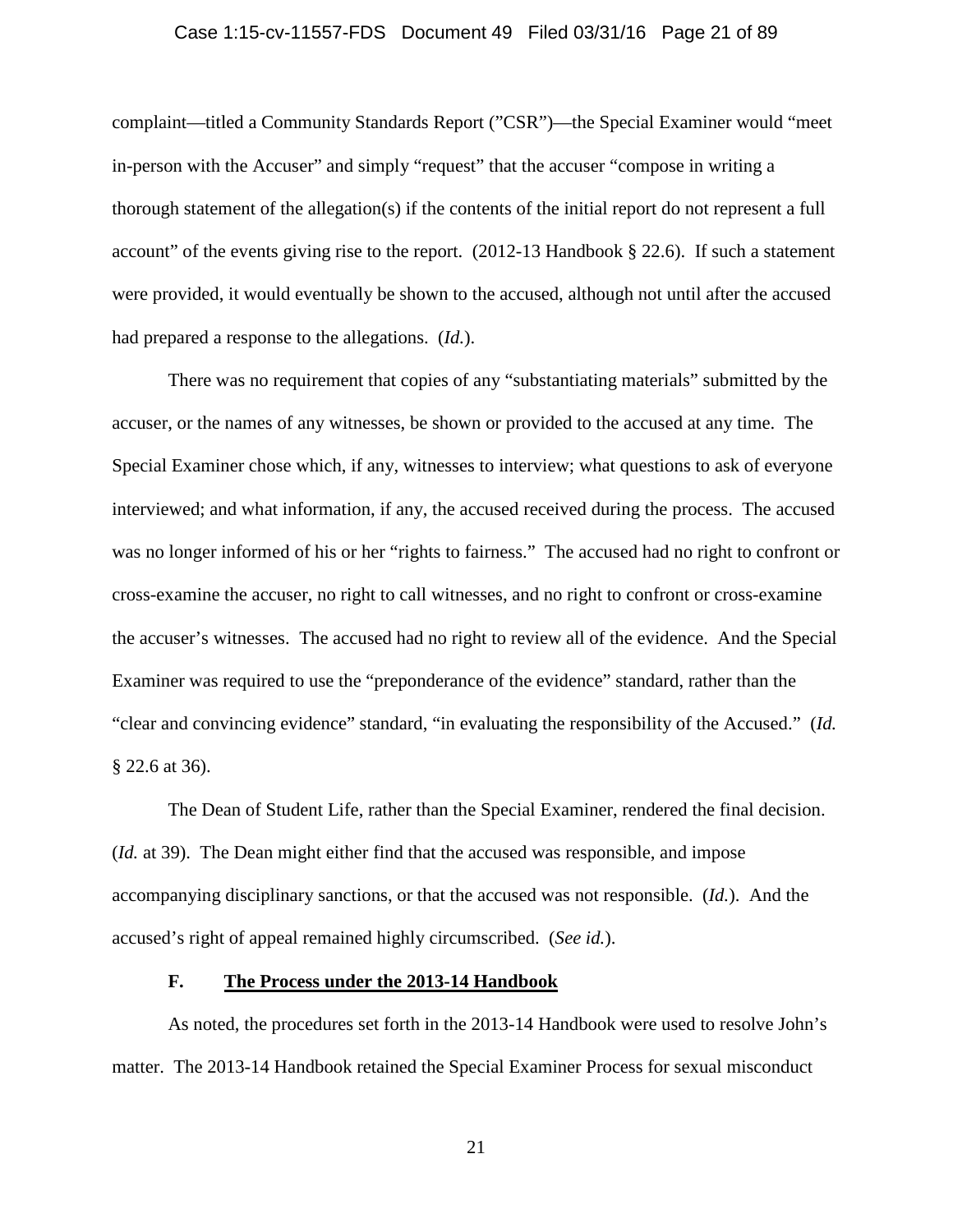### Case 1:15-cv-11557-FDS Document 49 Filed 03/31/16 Page 22 of 89

cases, but with significant revisions to the process as it was originally described in the 2012-13 Handbook, and with even fewer protections for the accused. The revised Special Examiner Process consisted of seven "phases": Statements, Fact-Finding, Discussion, Responsibility Findings, Deliberations, Outcome Notification, and Appeal. (Am. Compl. Ex. C, 2013-14 Handbook § 22.6 at 43-47).

Among other changes, the Special Examiner would no longer "request" that the accuser provide a "thorough statement" or "full account" of the charges; instead, under the new procedures, an administrator would merely "suggest" that such a statement be submitted. (*Id.* at 43). Furthermore, the requirement that the accused would be shown any such statement was eliminated. Under the new process, the Special Examiner was made the sole decision-maker as to "responsibility" (that is, guilt). The "outcome" (that is, the penalty) would be recommended by a special panel of three university administrators, with the final decision to be made by an administrator. Appeals were still narrowly circumscribed; furthermore, under the new process, no students were permitted to sit on the appeals board.

Because Brandeis employed the procedures in the 2013-14 Handbook to resolve the allegations against John, the Court will examine those procedures in some detail.

#### **1. The Statements Phase**

The first phase of the 2013-14 Special Examiner Process was the "Statements Phase," in which the school would collect statements and information from both the accuser and the accused. (*Id.* § 22.6 at 43-44). After receipt of a CSR, the Director of the Department of Student Rights and Community Standards—not the Special Examiner—would "meet in-person with the accuser." *(Id.)*. Instead of "request [ing]" that the accuser "compose in writing a thorough statement of the allegation(s) if the contents of the initial report do not represent a full account"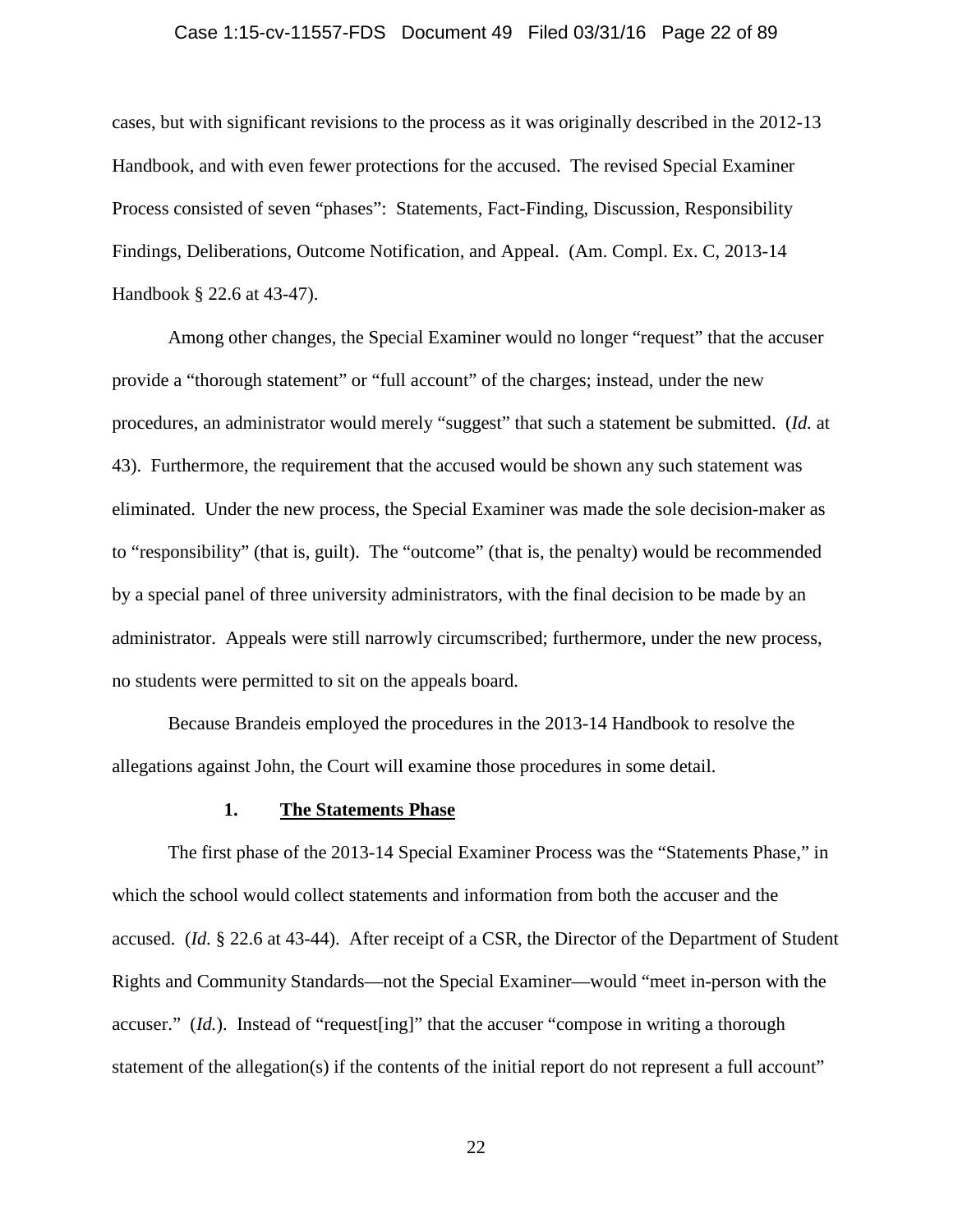### Case 1:15-cv-11557-FDS Document 49 Filed 03/31/16 Page 23 of 89

of the events giving rise to the report, the 2013-14 Handbook stated that the Director should "suggest" that the accuser do so. (*Id.*). "In addition to this statement, any other substantiating materials, such as e-mail, text messages, photographs, records, names of witnesses, names, etcetera, should be submitted [by the accuser] to the Director . . . ." (*Id.*).

The Director would then contact the accused by e-mail and inform him that a CSR has been filed against him. (*Id.*). The Director would not, however, provide a copy of the CSR to the accused. Within two business days, the accused would have an opportunity to "meet in person" with the Director. The Director would "show" the accused the CSR and "suggest" that he or she "compose in writing a thorough response to the allegations" and submit documents and names of witnesses for consideration by the Special Examiner in the investigation. (*Id.*). The accused at that point was permitted to submit "any other substantiating materials, such as e-mail, text messages, photographs, records, names of witnesses, names, etcetera." (*Id.*).

There was no requirement that the accuser actually provide a "thorough statement" or "full account" of the alleged offenses. Even assuming that the accuser provided such a statement or account to the university, the accused had no right to see it. Indeed, the accused was required to provide his or her own detailed response without an opportunity to see or know the details of the accusation. There was likewise no requirement that copies of any "substantiating materials" submitted by the accuser, or the names of any witnesses, be provided to the accused at any time.

### **2. The Fact-Finding Phase**

The Fact-Finding Phase marked the initial appearance of the Special Examiner in the process. The Special Examiner alone investigated the allegations. (*Id.* § 22.6 at 44). That same person was given complete authority to decide whether the accused was "responsible" for the alleged violations; in other words, the Special Examiner was simultaneously the investigator, the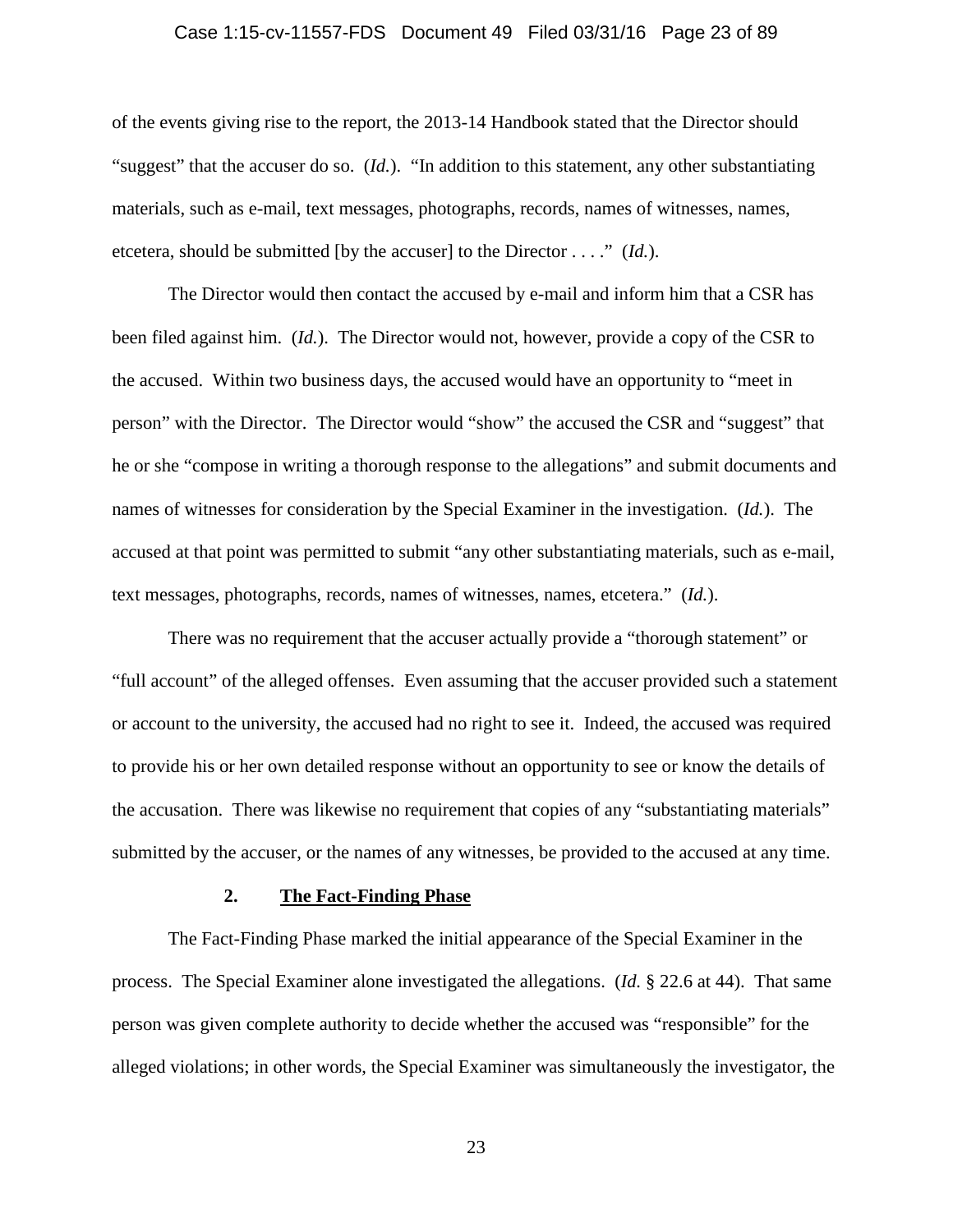prosecutor, and the judge who determined guilt.<sup>[7](#page-23-0)</sup>

The Special Examiner was required to conduct interviews with the accuser and the accused "separately and in-person." (*Id.* § 22.6 at 45).<sup>[8](#page-23-1)</sup> The Special Examiner could interview witnesses identified by the parties, "as well as those identified by the Special Examiner." (*Id.*). The Special Examiner could also consider documents and other physical evidence. (*Id.*). Those documents and physical evidence "deemed by the Special Examiner to be of material importance to the Deliberations Phase [would] be logged and shared equally with the parties to ensure the opportunity for response." (*Id.*).

Again, the Special Examiner chose which, if any, witnesses to interview; what questions to ask of anyone interviewed; and what information the accused received during the process. The accused had no right or opportunity to confront his accuser, or to cross-examine the accuser in any way. The accused likewise had no right or opportunity to confront or cross-examine the witnesses against him. And the accused had no right to examine or obtain copies of witness statements or any "substantiating materials."

There was no right to counsel under the  $2013-14$  Handbook.<sup>[9](#page-23-2)</sup> As before, the  $2013-14$ Handbook instructed the Special Examiner to use the "preponderance of the evidence" standard

<span id="page-23-0"></span> <sup>7</sup> Furthermore, and as noted below, the ability of the accused to appeal or overturn that decision remained highly circumscribed.

<span id="page-23-1"></span><sup>8</sup> During the interviews with the accuser and the accused, the Special Examiner would "be joined at all times by an Observer, whose role is passive, with the exception of providing supplemental description of details regarding procedures and University services." (2013-14 Handbook § 22.6 at 45). In addition, the accuser and the accused were "entitled (though not required) to be joined by their Advisor, if one has been selected." (*Id.*). Advisors could be any current member of the Brandeis community, including students, faculty, administrators, and staff. (*Id.* § 19.6.d).

<span id="page-23-2"></span><sup>9</sup> In the 2011-12 and 2012-13 Handbooks, there was no right to counsel, even to provide advice, unless criminal charges were pending. (2011-12 Handbook § 19.8; 2012-13 Handbook § 19.8). The 2013-14 Handbook continued that policy in cases not involving sexual misconduct. (2013-14 Handbook § 19.6.d). The section concerning the Special Examiner's Process did not specifically address the issue; both parties, however, appear to agree that there was no right to counsel under that process.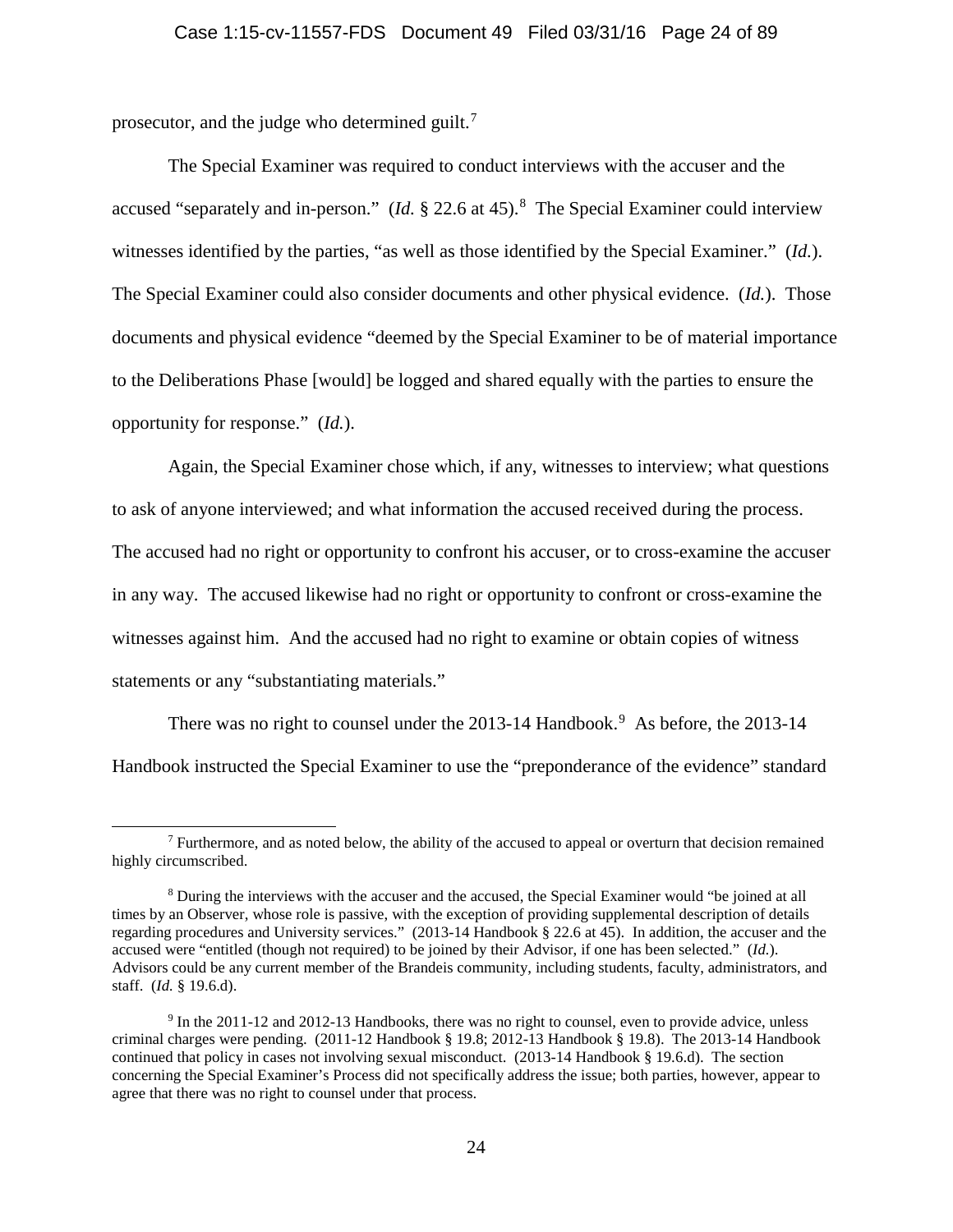"in evaluating the responsibility of the Accused." (*Id.* § 22.0 at 43).

After completing the investigation, the Special Examiner was required to prepare a Report. (*Id.* § 22.6 at 45). The Special Examiner's Report would "summarize[] undisputed and disputed facts [and] offer[] conclusions about the credibility of testimony." (*Id.*). The Special Examiner also made "a finding about whether the Accused is responsible for any or all charges." (*Id.*). The Report was submitted to the Senior Student Affairs Officer or his or her designee (the "SSAO") "in support of the Responsibility Findings and/or Deliberations Phase of the process." (*Id.* § 22.6 at 42).

A copy of that Report was not provided to the accused at any point in the investigation, even to permit the accused to prepare an appeal.

#### **3. The Discussion Phase**

Under the 2013-14 Handbook, the SSAO "conduct[ed] the Discussion Phase conversations with the parties and communicate[d] findings to the parties made by the Special Examiner." (*Id.* § 22.6 at 43).

During the Discussion Phase, the accuser and the accused were provided separate opportunities to meet with the SSAO "to hear and respond to the findings made by the Special Examiner" and "to offer rebuttal or new information to the [SSAO] based on the findings." (*Id.* § 22.6 at 45). The accuser and the accused, in separate meetings, would "listen to the [SSAO's] summary of findings and engage in dialog with the [SSAO] about these findings." (*Id.* § 22.6 at 46). Each party had two business days within which to provide "new, pertinent information or names of witnesses for the [SSAO's] consideration." (*Id.*). If after the meetings and after submission of new information or witness names, the SSAO sought "additional fact-finding," the SSAO would request the Special Examiner "to make any and all necessary inquiries." (*Id.*).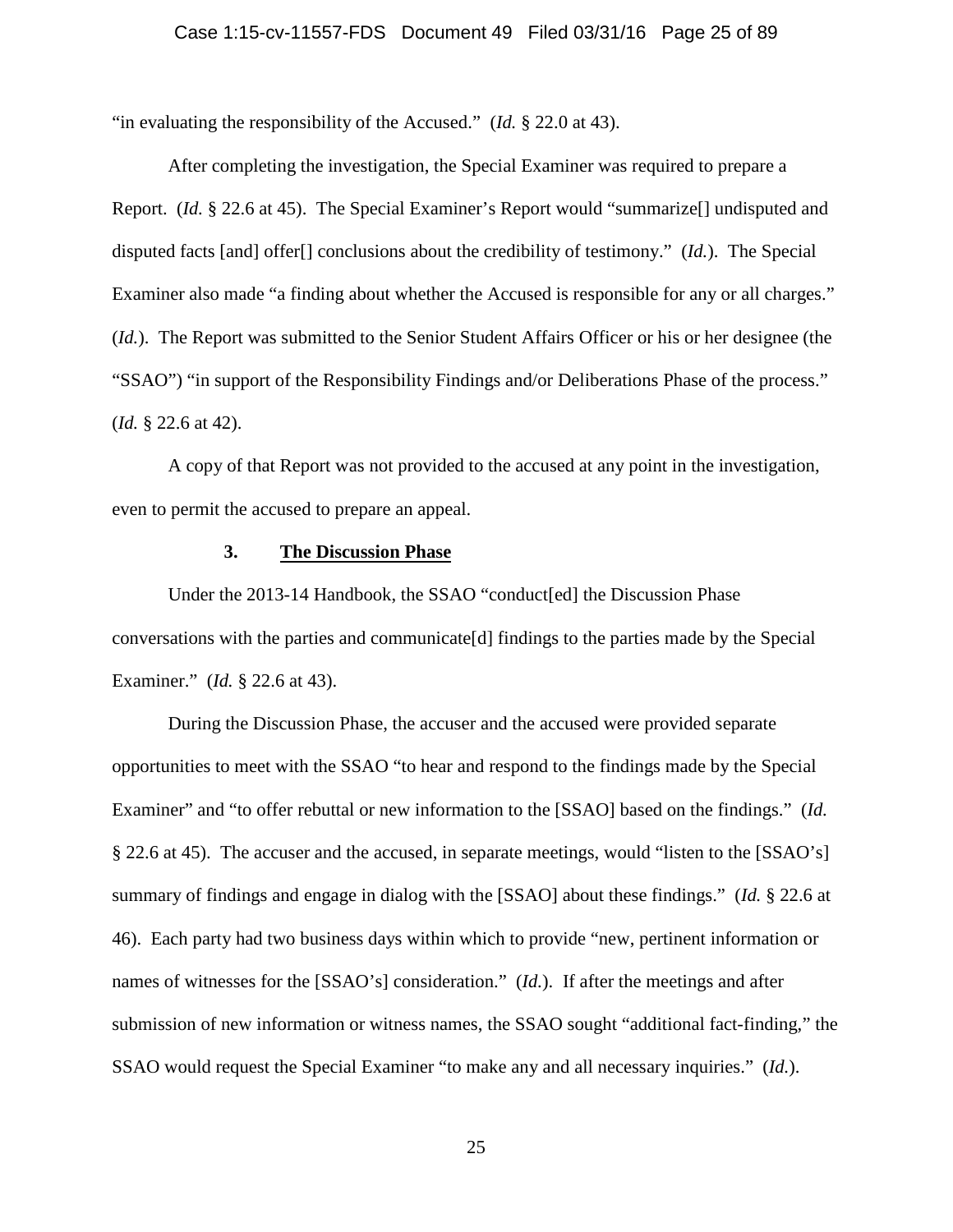### **4. The Responsibility Findings Phase**

In the Responsibility Findings Phase, if the accused was found "not responsible," the

SSAO would contact the parties; if he was found "responsible," the process would move to the

Deliberations Phase. (*Id.*).

# **5. The Deliberations Phase**

In the Deliberations Phase, a panel of three University administrators or faculty members,

appointed by the SSAO, would "receive the Special Examiner's report and make

recommendations as to the outcome(s) for the Accused." (*Id.* § 22.6 at 46).

The panel will consult the Special Examiner's report and will be entitled to interview the Special Examiner. The panel will not interview the parties, witnesses, or other experts or individuals. Upon voting, the panel will communicate its recommendations about the outcome(s) for the Accused to the [SSAO].

(*Id.*). Again, the three-person panel could review the Report, but the accused could not. The SSAO would then "render the final decision as to any outcomes." (*Id.*). However, the Special

Examiner's verdict was final; there was nothing in the policy that permitted either the panel or

the SSAO to reverse or modify a finding that the accused was "responsible."

# **6. The Outcome Notification Phase**

In the Outcome Notification Phase, the SSAO would communicate the final decision to the accused and the accuser. (*Id.*). Any sanction would take effect immediately, regardless of any appeal. (*Id.*).

# **7. The Appeal Phase**

In the Appeal Phase, both the accused and the accuser were "entitled to appeal the final decision by the panel in the Special Examiner's Process" to the UAB. (*Id.*). (As noted, the panel actually made no "final decision" of any kind, but only a recommendation to the SSAO.) Unlike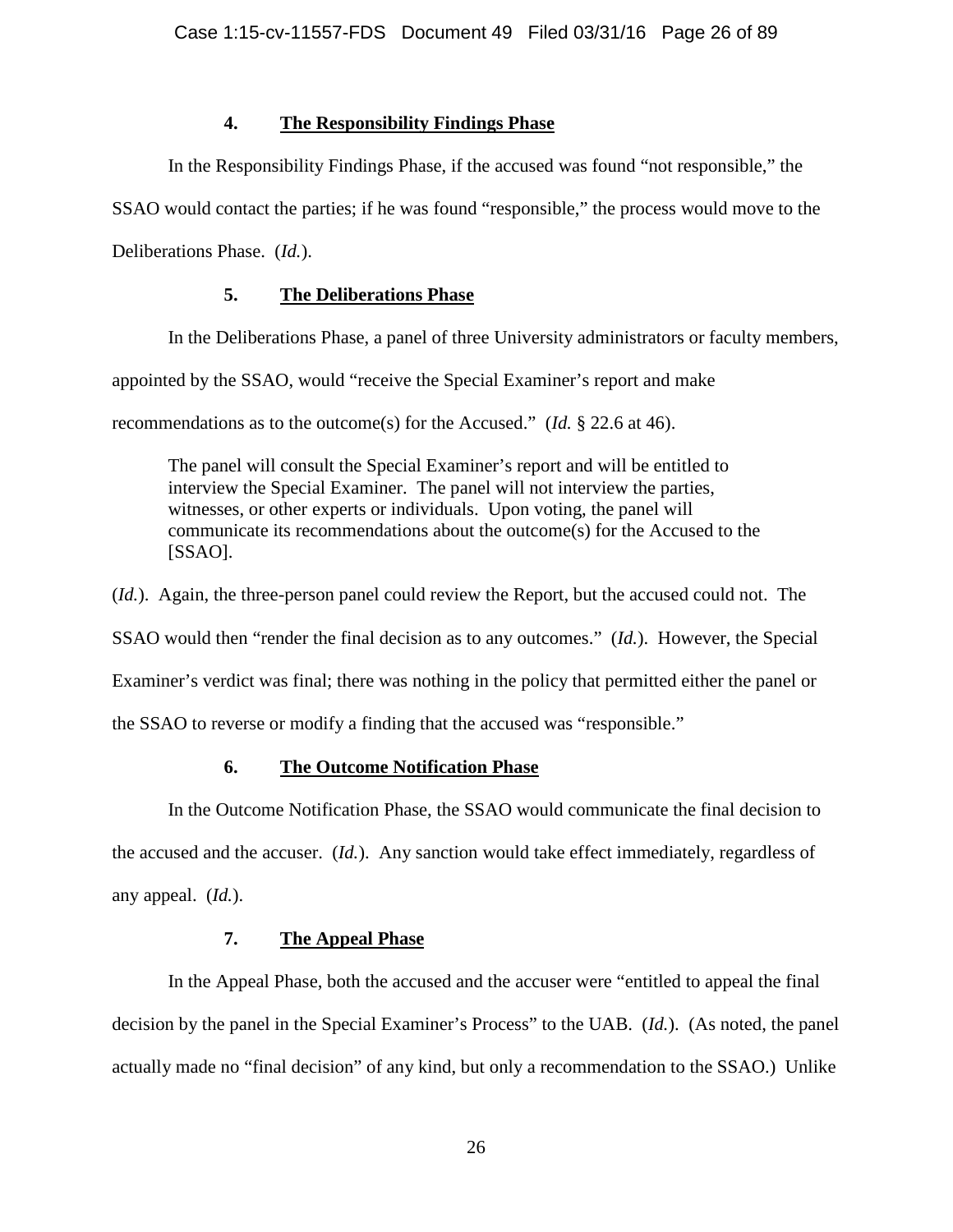### Case 1:15-cv-11557-FDS Document 49 Filed 03/31/16 Page 27 of 89

in the 2012-13 incarnation of the Handbook or the normal appeal process for non-sexual misconduct cases, only faculty members, and not students, could serve as UAB members in appeals of Special Examiner matters. (*Id.*).

As before—and despite the consolidation of the powers of investigation, prosecution, and adjudication in the Special Examiner—the accused's right of appeal was narrowly limited. Appeals could not be based upon "dissatisfaction with an imposed sanction," but "based only on specific evidence, presented in writing" of claims of "fraud," "denial of rights under this process," "procedural error," or "the claim of new evidence not previously available, which would have materially affected the decision." (*Id.* § 22.6 at 46-47).

There was no right of appeal on the grounds that there was insufficient evidence to sustain the findings; that the Special Examiner was mistaken as to any factual issue; that the Special Examiner acted arbitrarily or capriciously; or that the Special Examiner was biased. Moreover, the accused was expected to prepare his appeal without access to the Report on which the finding of responsibility was based.

Regardless of the UAB's conclusions, the SSAO retained the discretion "to amend or uphold the original final decision." (*Id.* § 22.6 at 47).

#### **8. Access to Records**

The 2013-14 Handbook states that "[d]ocuments generated from the Special Examiner's Process will be retained pursuant to the rules in Sections 17.4, 19.5, 19.6.j." (*Id.*). Section 19.5 states that "[a] record of the Administrative Action, compris[ing] of a summary of the evidence presented and decision rendered, shall be made by the administrator"; that any such records shall be maintained for seven years; and that "[a]ccess to such records is governed by the University Records Policy (see sections 17.4 and 19.6.j)." (*Id.* § 19.5). Section 19.6.j is similar to section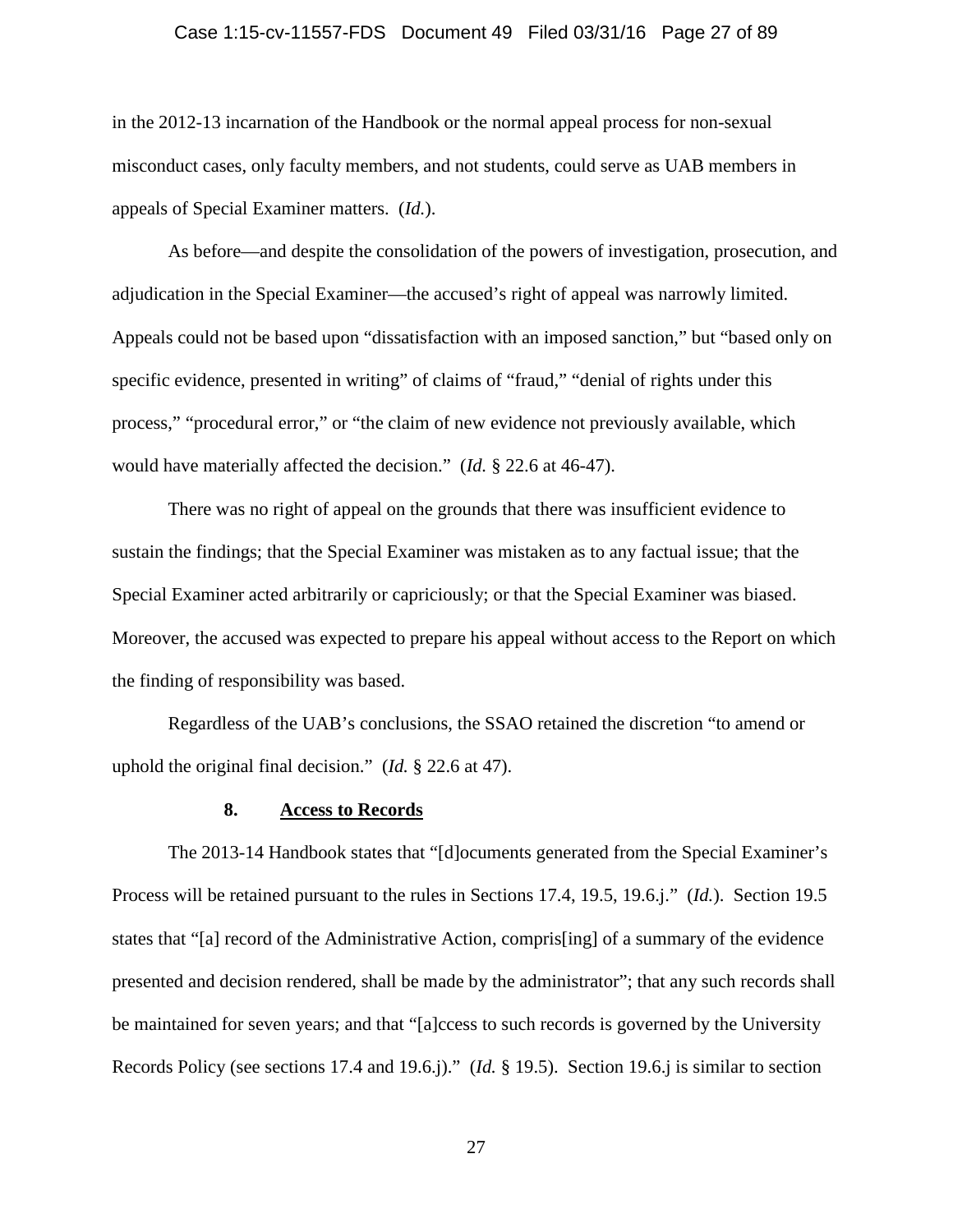19.5, except that it applies to a "Written Hearing Report," which is not prepared during the

Special Examiner's Process (because no hearing takes place). (*Id.* § 19.6.j).

Section 17.4, in turn, provided as follows:

The Federal Family Educational Rights and Privacy Act of 1974 (FERPA) gives each enrolled student at Brandeis certain rights, including access to the student's educational records, the right to request amendment of those records where the student believes a record is inaccurate or misleading, and the right to add a statement presenting the student's view if the records are not amended. A detailed statement of the rights and responsibilities of a student under the Act, the location of all records pertaining to a student, and the procedures for requesting access are contained in the Brandeis University Records Policy. The policy is available from the University Registrar and at: www.brandeis.edu/registrar/bulletin/EducRecordsPolicy.html.

(*Id.* § 17.4). The records policy and FERPA state that students may have access to their educational records within 45 days after making a request. (Am. Compl. ¶ 154).

# **G. Sexual Misconduct Policies under the 2013-14 Handbook**

The Brandeis Student Handbooks for 2011-12, 2012-13, and 2013-14 set forth a series of "standards" applicable to Brandeis students. As set forth below, the Special Examiner applied the substantive policies (but not the procedures) for the academic year in which the alleged misconduct occurred. The policies relevant to this matter are the following, which remained the same each year except as noted.

# **1. Physical Harm (§ 2.1.d)**

Section 2.1.d provided: "The University will not tolerate any behavior that . . . physically harms or is considered unwanted physical contact (some examples: hitting, pushing, or physical altercations/violence of any kind)." (2013-14 Handbook § 2.1.d).<sup>[10](#page-27-0)</sup>

<span id="page-27-0"></span><sup>&</sup>lt;sup>10</sup> The 2012-13 Handbook added the phrase "or is considered unwanted physical contact." (2012-13 Handbook § 2.1.d).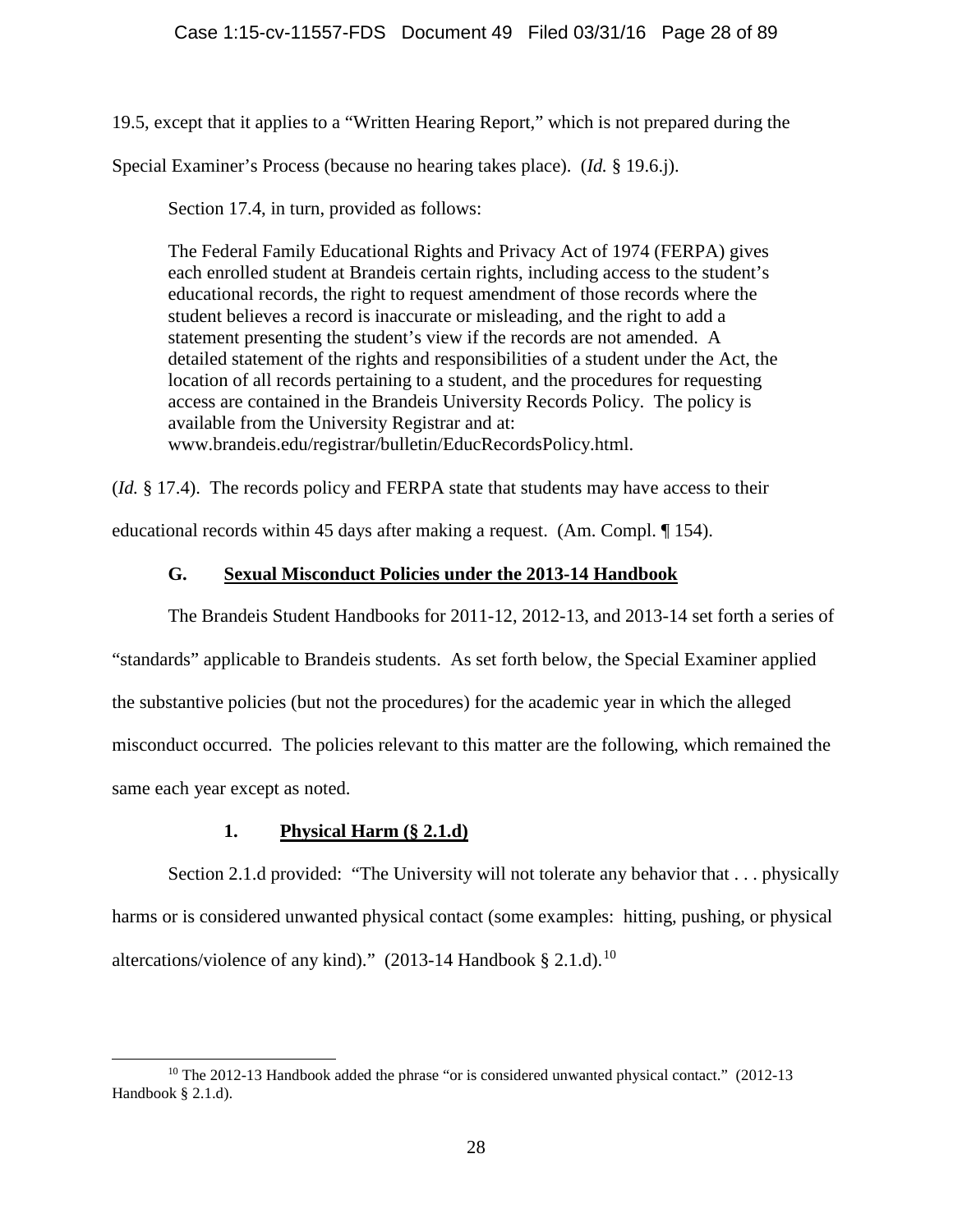# **2. Invasion of Personal Privacy (§ 2.1.e)**

Section 2.1.e addressed invasion of privacy: "The University will not tolerate any

behavior that  $\dots$  invades personal privacy  $\dots$  " (*Id.* § 2.1.e).<sup>[11](#page-28-0)</sup>

# **3. Sexual Misconduct (§§ 3.1, 3.2, 3.3)**

The policies concerning sexual misconduct were principally set forth in Sections 3.1

through 3.3:

3.1. Students are prohibited from engaging in sexual misconduct. Sexual contact that occurs without the explicit consent of each person involved may be considered sexual misconduct. Consent must be clearly and affirmatively communicated, mutual, noncoercive, and given free of force or threat of force. A person who is physically or mentally incapacitated by drugs, alcohol, or other circumstances is not capable of giving consent. Physical or mental incapacity means the lack of ability to appreciate the fact that the situation is sexual, and/or the inability to rationally and reasonably appreciate the nature and extent of that situation. . . .

3.2. . . . [T]aking advantage of someone's incapacitation or intoxication for the purpose of engaging in sexual activity is considered sexual misconduct.

3.3. Consent or lack of consent may be communicated verbally or through actions but if a refusal to engage in sexual activity is communicated at any time then the activity must cease immediately. Lack of consent may also be inferred from the use of force, threat, physical intimidation, or advantage gained by the Accuser's mental or physical incapacity or impairment of which the Accused was aware or should have been aware. Prior sexual activity or an existing acquaintanceship, friendship, or other relationship that has been sexual in nature does not constitute consent for the continuation or renewal of sexual activity.

(*Id.* §§ 3.1, 3.2, 3.3).

# **4. Sexual Harassment (§ 7.2)**

The 2013-14 Handbook prohibited sexual harassment, and provided a list of examples,

including "[u]nwelcome sexual conduct" and "pressure to engage in sexual activity of an implied

or explicit nature." (*Id.* § 7.2). The Handbook provided that such conduct is "regarded as

<span id="page-28-0"></span><sup>&</sup>lt;sup>11</sup> The 2012-13 Handbook added the phrase "or constitutes stalking of any type  $\dots$ "; the 2013-14 Handbook addresses stalking in a separate subparagraph. (2012-13 Handbook § 2.1.e; 2013-14 Handbook § 2.1.h).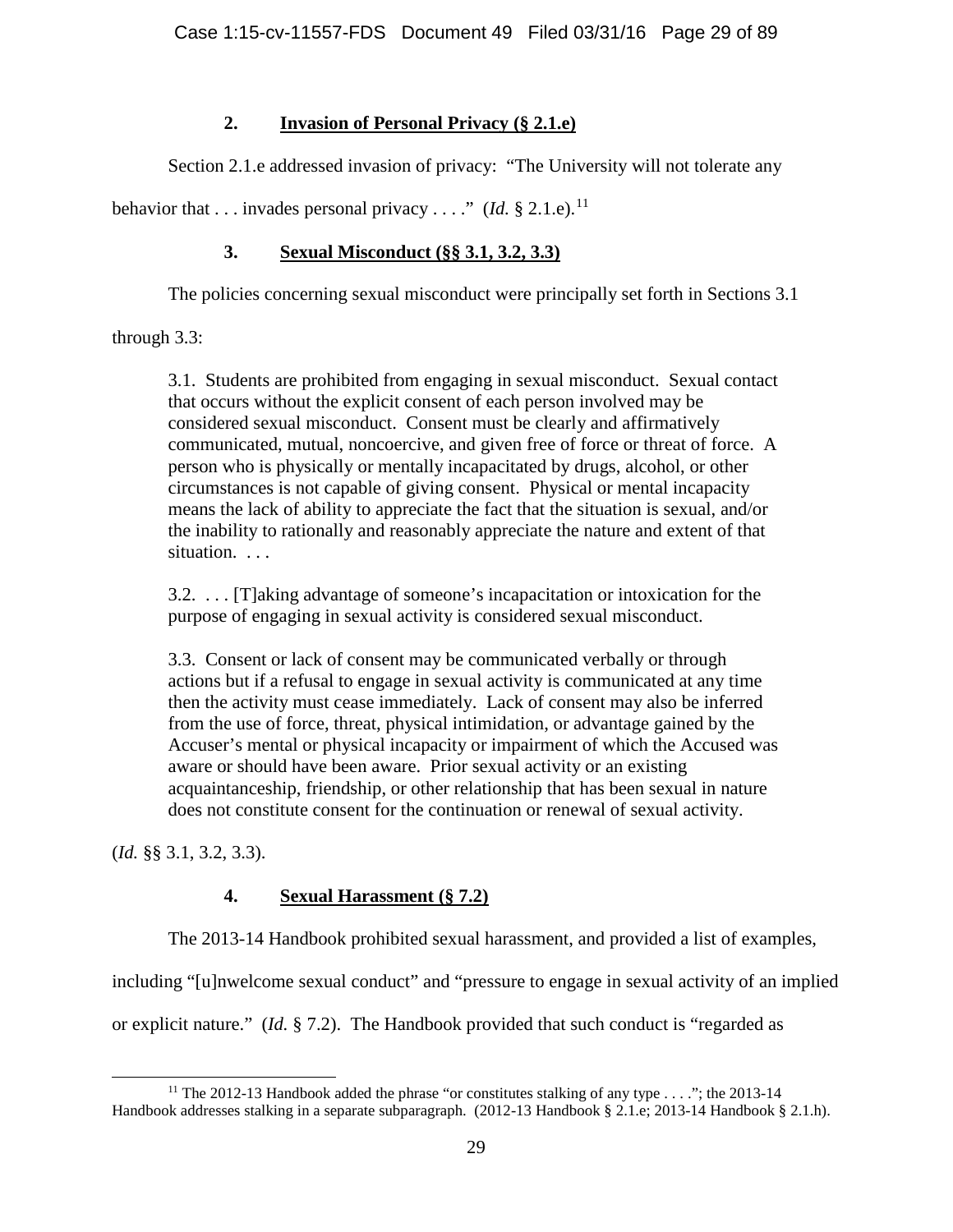### Case 1:15-cv-11557-FDS Document 49 Filed 03/31/16 Page 30 of 89

harassment when the conduct has the purpose or effect of unreasonably interfering with a person's education or work performance by creating an intimidating, hostile or offensive environment in which to work, study or live; or otherwise adversely affects a person's employment or educational opportunities." (*Id.* § 7.1).

### **H. The Special Examiner's Investigation**

Brandeis hired an outside lawyer to serve as the "Special Examiner" for John's case. (Am. Compl. ¶ 90). The Special Examiner then began to interview witnesses and prepare a report.

The complaint alleges that immediately after receiving notice of the charges against him on January 14, 2014, and for weeks thereafter, John repeatedly asked university officials to inform him of the factual bases for the charges against him. (*Id*. ¶ 87). He had not been provided with anything more than J.C.'s vaguely worded accusation. According to the complaint, John "still had no idea what he was alleged to have done wrong during his nearly two-year [r]elationship with J.C." (*Id.*). The university refused his requests. (*Id.* ¶ 88).

According to the complaint, within days of the filing of the CSR, Brandeis's General Counsel told John that the Dean's office had received "substantially more information" as to J.C.'s accusations. (*Id.* ¶ 148). However, during the "Statements Phase" of the investigation, no additional information was ever provided to John. (*Id.*).

According to the complaint, it was not until February 2014, when John had his first interview with the Special Examiner, that he began to learn of the factual allegations behind the charges. (*Id.* ¶ 89). Even then, John was forced to speculate based on the particular questions the Special Examiner asked him about certain incidents. (*Id.*). The Special Examiner questioned John about John and J.C.'s use of the communal bathrooms, about "wake-up morning kisses,"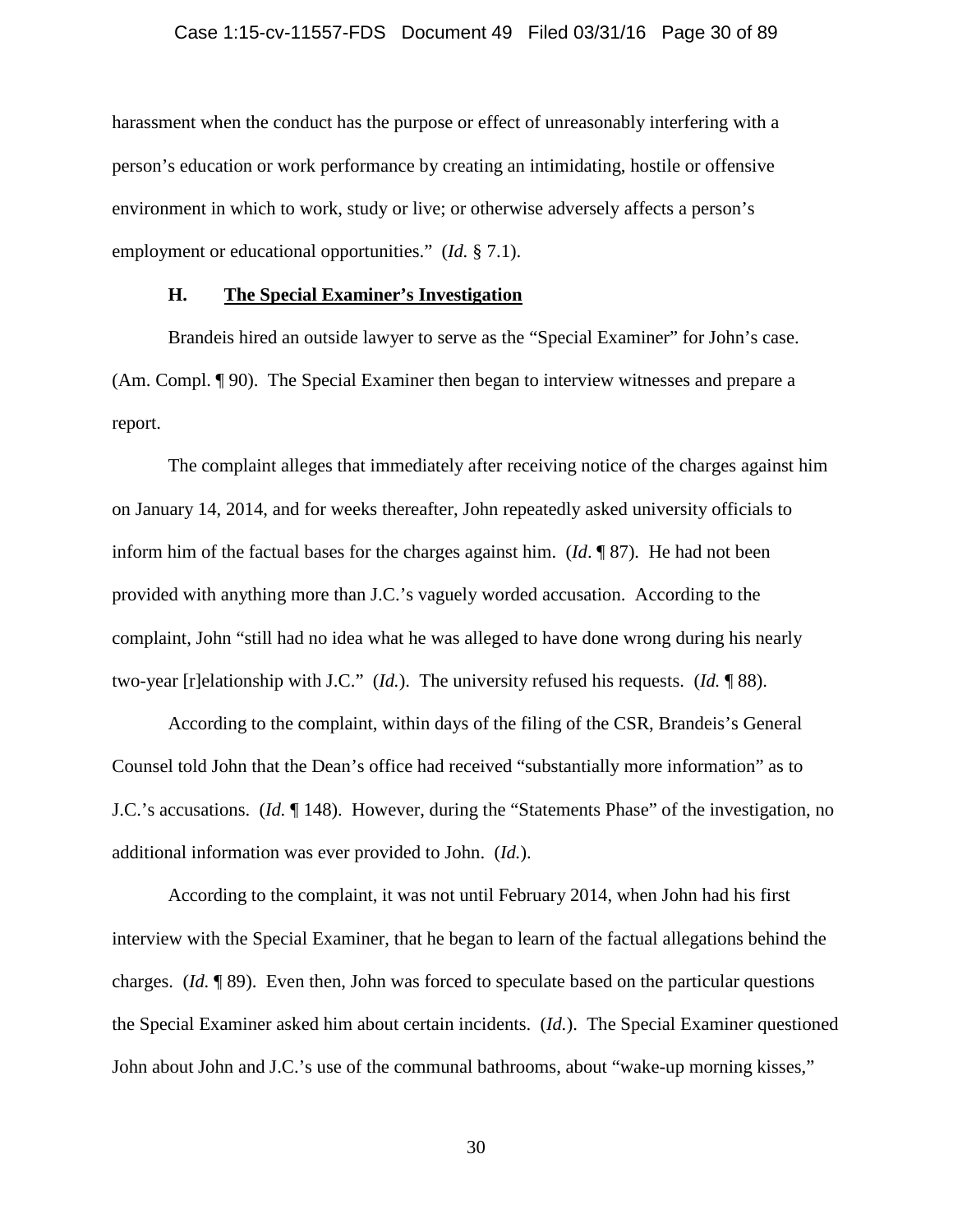### Case 1:15-cv-11557-FDS Document 49 Filed 03/31/16 Page 31 of 89

and whether John had slept on the floor during a visit to J.C.'s father's house. (*Id.* ¶ 93). Based on those questions and others, John believed that certain incidents must have been brought up during J.C.'s two interviews with the Special Examiner in January and February. (*Id.* ¶ 89).

Over the next three months, the Special Examiner interviewed John three more times, and interviewed J.C. two more times. (*Id.* ¶ 91). The Special Examiner also interviewed two Brandeis administrators, one of whom was identified by John; two other witnesses identified by John; and four additional witnesses identified by J.C. (*Id.*). According to the complaint, none of the witnesses were actual eyewitnesses to any of the alleged incidents.  $(Id.)^{12}$  $(Id.)^{12}$  $(Id.)^{12}$ 

At no point was John allowed to question J.C. or otherwise to confront his accuser. Nor was he allowed to confront any of the other witnesses or conduct any kind of cross-examination. Furthermore, John was never informed what J.C.'s witnesses told the Special Examiner. (*Id.* ¶¶ 94-95).

As set forth below, the Special Examiner ultimately concluded that John was responsible for a variety of charges arising out of four separate incidents. (*Id.* ¶ 98).

### **I. The Reading of the "Summary"**

According to the complaint, Lisa Boes, Brandeis's Dean of Academic Services, was chosen to act as Brandeis's "final decision maker" in John's case. (*Id.* ¶ 96). (Presumably, she was the designee of the SSAO selected to conduct the Discussion Phase and any subsequent phase.) According to the complaint, she was chosen because the Brandeis administrator who would have normally presided over the process had recused himself; it further alleges that she was inexperienced and "ill-prepared" for the role. (*Id.* ¶ 97).

John met with Boes on April 24, 2014. (*Id.* ¶ 96). At their meeting, Boes refused to give

<span id="page-30-0"></span> $12$  The 2013-14 Handbook defines "witness" to mean "[a]ny person who was present during the alleged incident(s) or who has direct knowledge of the incident." (2013-14 Handbook § 22.6 at 42).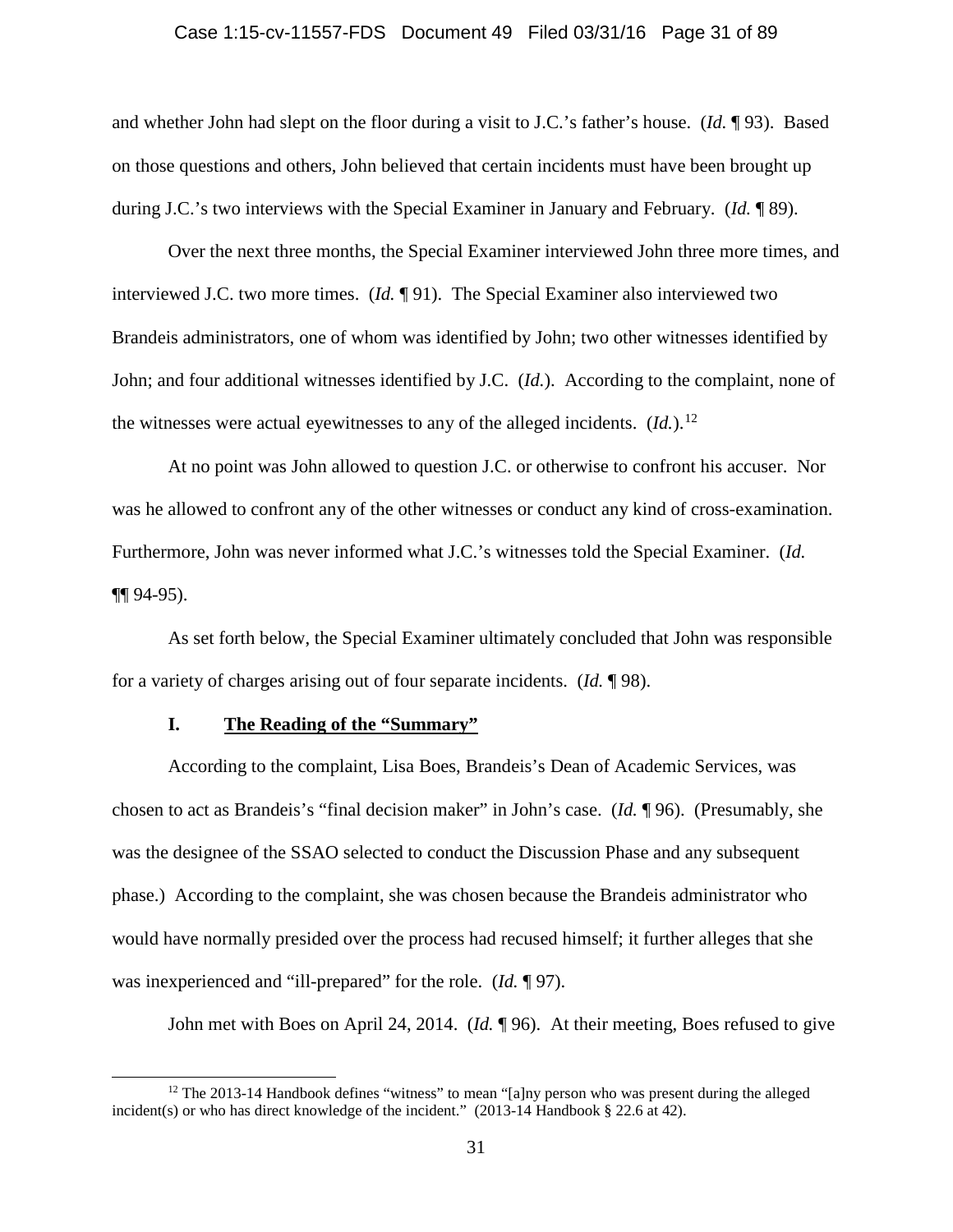#### Case 1:15-cv-11557-FDS Document 49 Filed 03/31/16 Page 32 of 89

John a copy of the Special Examiner's Report. (*Id.* ¶ 98). Instead, she simply read aloud a summary that she had prepared of the Special Examiner's findings. (*Id.* ¶ 96). John was likewise not given a copy of the summary.

According to the complaint, John was "stunned" by the reading of the summary. (*Id*. ¶ 30). On May 2, 2014, John responded to the summary by supplying additional facts, names of witnesses, and a sworn affidavit. (*Id.* 131). According to the complaint, Boes refused to accept at least some of that evidence. (*See id.* ¶ 110).

On May 12, 2014, Boes notified John that on the basis of her review of the Report and John's response to the summary, she concurred with the Special Examiner's findings on all charges. (*Id.* ¶ 132). Boes accepted the findings unilaterally and without the recommendation of any panel. (*Id.* ¶ 133).

### **J. The Three-Person Panel and the Sanction**

After accepting the findings of the Special Examiner, Boes convened a three-member panel to recommend a sanction. (*Id.* ¶ 134). The panel did not consider the merits of the Special Examiner's finding that John was responsible for the charges.

The panel either gave or recommended that John receive a "disciplinary warning." (*See id.*  $\P$  [13](#page-31-0)5).<sup>13</sup> According to the complaint, the warning was "the lightest sanction possible." (*Id.*). The complaint further alleges that "[t]hrough this sanction, the Panel members clearly signaled that they did not agree with the findings or concluded that the conduct [at] issue was not serious and did not warrant the labels put on it by the Special Examiner." (*Id.*).

The disciplinary warning required John to undergo sensitivity training. More

<span id="page-31-0"></span> <sup>13</sup> The complaint alleges that the Panel actually imposed the sanction. (*See id.* ¶ 135). However, under the 2013-14 Handbook, the panel would only "make recommendations as to the outcome(s) for the Accused," and that the "final decision" as to "any outcomes" would be rendered by an administrator (here, Boes). (2013-14 Handbook § 22.6 at 46).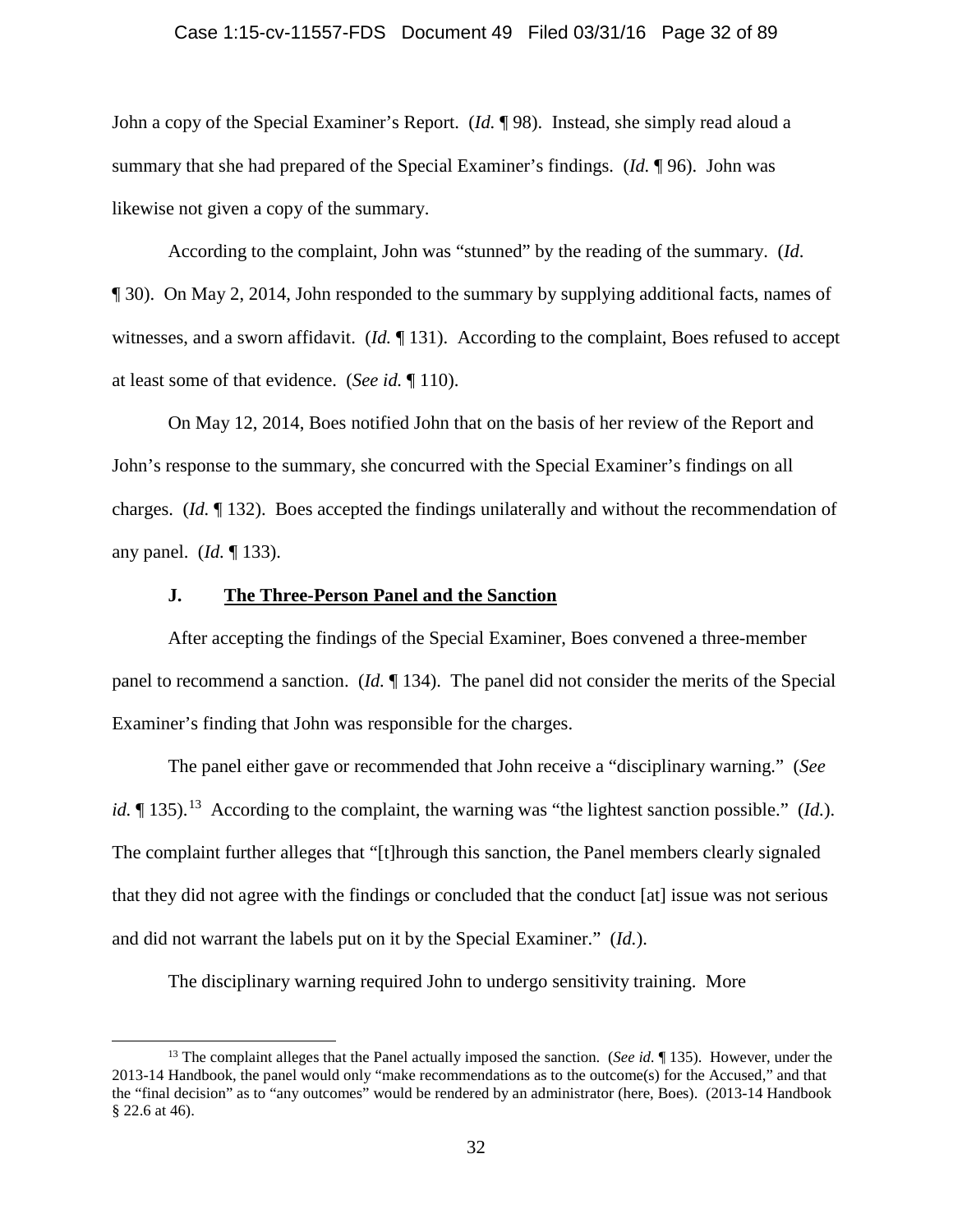### Case 1:15-cv-11557-FDS Document 49 Filed 03/31/16 Page 33 of 89

importantly, it resulted in the addition of a notation in John's permanent education record, stating that he was found responsible for sexual misconduct, lack of consent, taking advantage of incapacitation, sexual harassment, physical harm, and invading personal privacy. (*Id.* ¶ 136). The notation did not provide any explanation for the conduct underlying the charges for which John was found responsible. (*Id.*).

When John received notice of the sanction, he again asked Brandeis for a copy of the Special Examiner's report for use in his appeal. (*Id.* ¶ 138). He also asked for the Special Examiner's witness interview notes. (*Id.*). Once again, Boes refused, as did Brandeis's General Counsel, Chief Legal Officer, and Senior Vice President of Students and Enrollment. (*Id.* ¶ 140).

### **K. The Appeal**

John appealed the Special Examiner's findings on grounds of procedural error, denial of rights, and fraud. (*Id.* ¶ 141). On June 17, 2014, Boes informed John that three faculty members had been selected to serve on the appeals board, and that "members of the [board] do not interact with either party or their advisors about the process or appeal materials." (*Id.* 160). She also assured John that the members of the board had been "vetted for potential conflicts prior to being selected." *(Id.).* According to the complaint, John later learned that the chair of the appeals board and J.C.'s advisor for the Special Examiner process had collaborated on a Brandeissponsored Subcommittee on Sexual Violence during the pendency of that process. (*Id.* ¶ 161).

On June 20, 2014, the appeals board rejected John's appeal. (*Id.* ¶ 142).

### **L. The Special Examiner's Report**

In July 2014—after Brandeis had denied his appeal and closed his case—Brandeis finally gave John a copy of the Special Examiner's report. (*Id.* ¶ 154). The Special Examiner's Report is dated April 16, 2014. (Def. Mem. Ex. B, Special Examiner's Report). It is 25 pages long,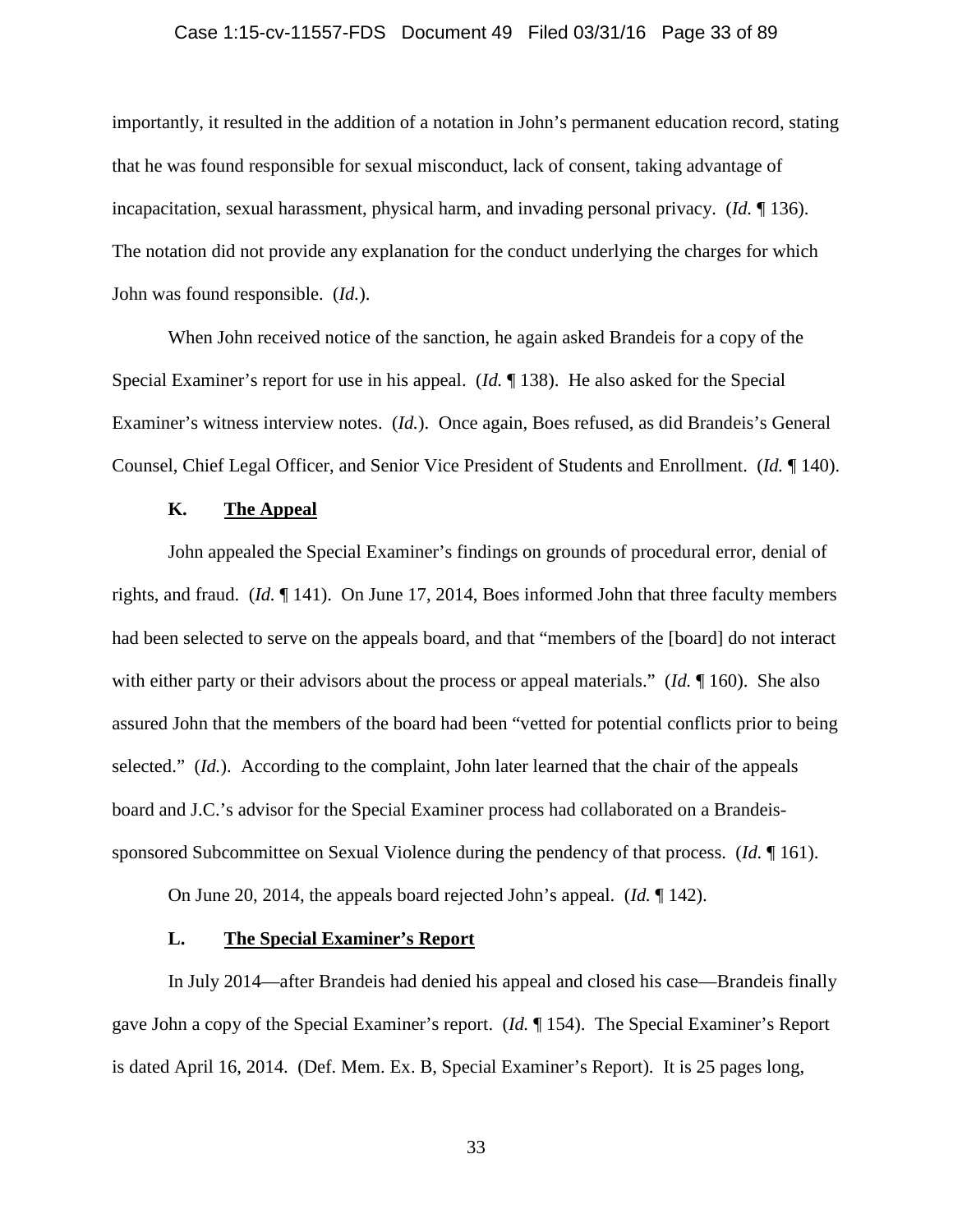single-spaced, without exhibits. (*Id.*).

The Report analyzed twelve separate sets of claims made by J.C. against John. (*Id.* at 5-

12). Six of those claims allegedly occurred during the "pre-dating relationship," and six

allegedly occurred during the relationship itself. (*Id.*). The Special Examiner organized the

claims as follows:

- A. August 2011 through Approximately October 18, 2011 (Pre-Dating Relationship)
	- 1. Unwanted Touching While Walking
	- 2. Pornography Incident
	- 3. Text Messaging Incident
	- 4. The Movie Incident
	- 5. Post-Movie Conduct
	- 6. Decision to Begin Dating
- B. Dating Relationship
	- 1. Bathroom Incidents
	- 2. Post-Shower Conduct
	- 3. Mandating that J.C. Sleep Naked
	- 4. Sexual Conduct While Sleeping
	- 5. Attempts to Have J.C. Perform Oral Sex
	- 6. Performing Oral Sex on J.C.

(*Id.*). As set forth below, the Special Examiner found that the evidence was insufficient, and that John was therefore "not responsible" as to eight of the twelve alleged claims.

# **1. Allegations Not Sustained by Special Examiner**

# **a. "Unwanted Touching While Walking"**

J.C. alleged that John occasionally touched J.C. "in a sexual manner" while they were walking, such as bending over and forcing J.C. "to walk into his butt." (*Id.* at 5, 18). None of their friends had ever witnessed any such conduct, and John denied that it had occurred. The Special Examiner concluded that the evidence was "insufficient to indicate that these incidents occurred." (*Id.* at 18).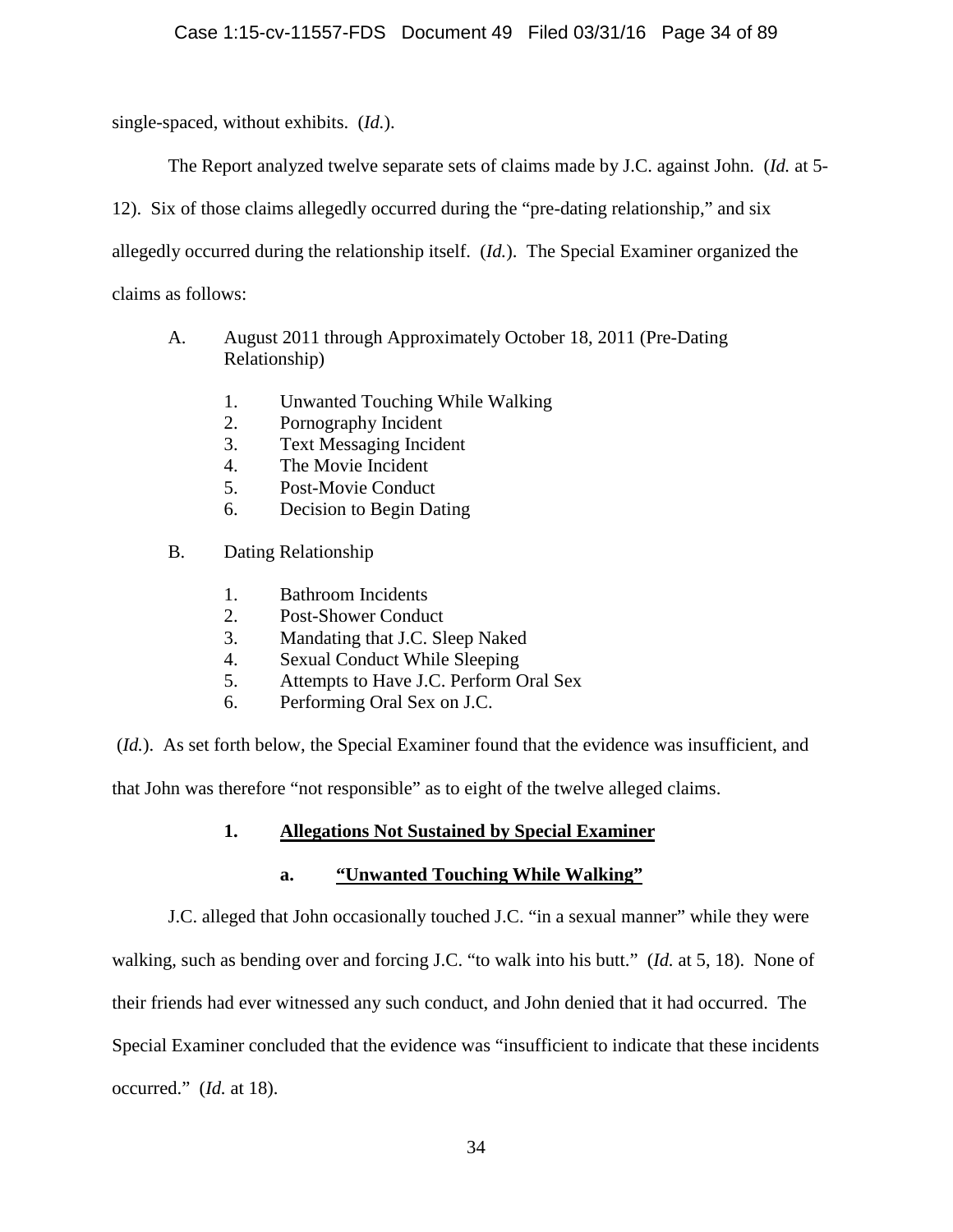### **b. "Pornography Incident"**

J.C. alleged that John sometimes asked him if he wanted to watch pornography on his laptop computer. (*Id.* at 6, 22). If J.C. did not want to, John would sometimes move the laptop so "it was in front of [his] face," and J.C. would then protest or threaten to leave the room. (*Id.* at 6). Again, no friends had witnessed such conduct, and John denied that it occurred. (*Id.* at 22). The Special Examiner found the evidence was insufficient as to that claim. (*Id.*).

### **c. "Text Messaging Incident"**

J.C. alleged that in the fall of 2011, John texted him 10 or 12 sexually explicit messages. (*Id.* at 6, 22). J.C. asked him to stop. (*Id.* at 6). Neither party preserved any of the texts messages. (*Id.*). The Special Examiner found the evidence was insufficient as to that claim. (*Id.*  at 22).

### **d. "Post-Movie Conduct"**

As set forth below, J.C. alleged that in mid-October 2011, John put J.C.'s hand on John's (clothed) groin while watching a movie in a friend's room. J.C. further alleged that during some period after the "movie incident," John was occasionally naked in J.C.'s room, occasionally tried to kiss him, and once put his hand on his groin. (*Id.* at 7, 19). When J.C. objected, John "sulked" and was "moody." (*Id.* at 19). None of the witnesses observed any such behavior. (*Id.*). The Special Examiner found the evidence was insufficient as to that claim. (*Id.*).

### **e. "Decision to Begin Dating"**

The Special Examiner's report as to this claim reads as follows:

After the Movie Incident, [J.C.] and [John] began "quietly hooking up" according to [John] but did not immediately begin dating. According to [J.C.], he was unsure whether he wanted to begin dating someone who was not out of the closet. [John] recalled that he was conflicted about whether he wanted to "come out" as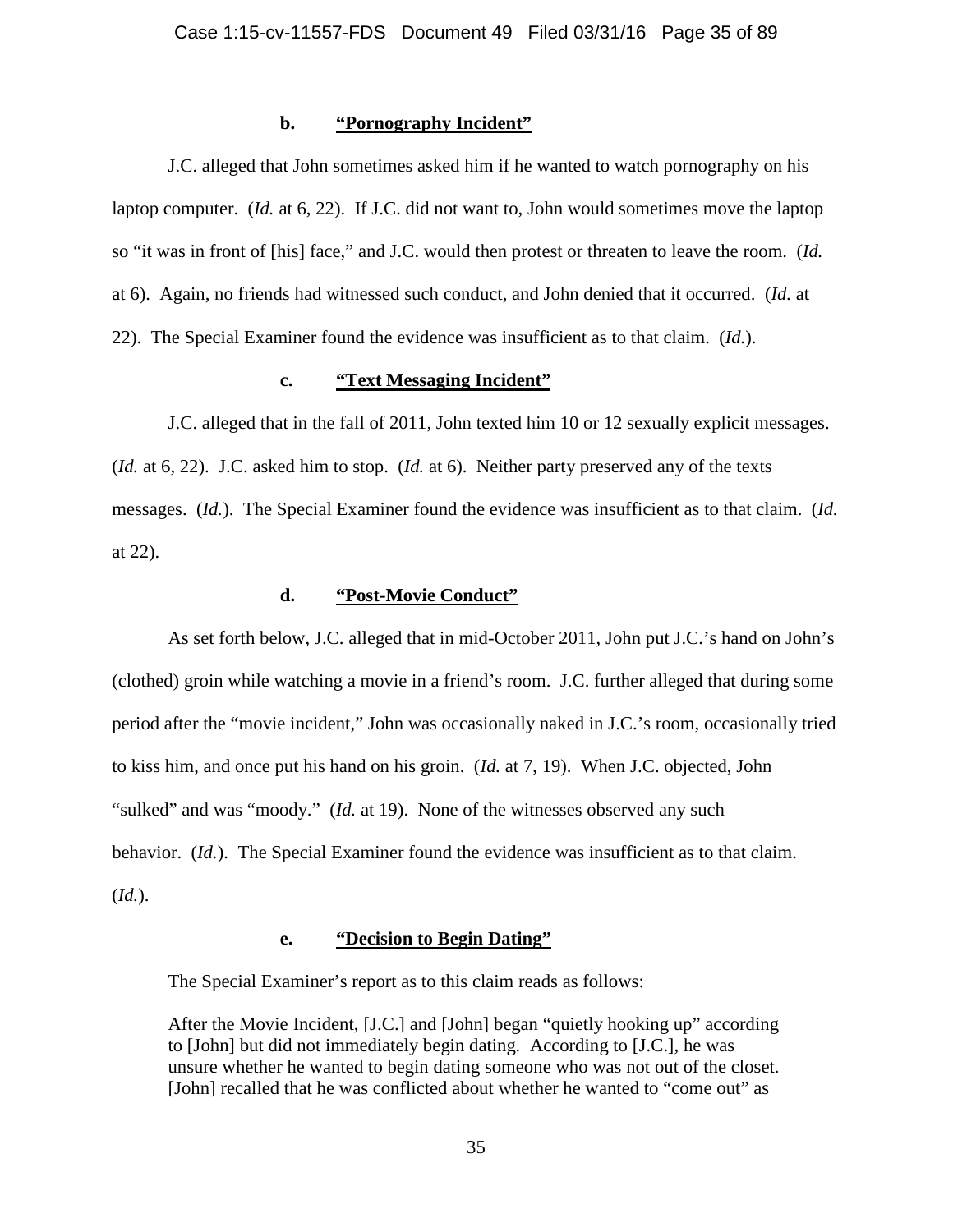he believed that this could ruin his future in politics.

[J.C.] stated that he felt coerced into starting a dating relationship with [John] because [John] stated that he only would come out if [J.C.] promised to be in a relationship with him. According to [J.C.], this put him in an awkward position. [J.C.] and [John] had multiple conversations about this. According to [J.C.], [John] was very persistent and [J.C.] finally stated that he might consider being his boyfriend if [John] came out. Approximately a week before [John] and [J.C.] began dating, they went to a performance at Chums Coffeehouse. [J.C.] commented that one of the performers was attractive and [John] became jealous. This led to discussions between [John] and [J.C.] regarding their relationship. On or around October 17, 2011, [John] told his parents and his best friends from home that he had a boyfriend. Both Parties agreed that they began dating after this.

(*Id.* at 7-8). It is unclear what, if any, sexual misconduct was alleged as to those matters. In any event, the Special Examiner made no finding as to any of J.C.'s claims concerning the decision to begin dating.

The report goes on to note that "[s]everal friends commented that [J.C.] and [John] got along well, with one stating that they were happy and 'cuddly' with each other, and had high opinions of each other." (*Id.* at 8). They continued to have a romantic relationship until July 2013. (*Id.* at 12).

### **f. "Post-Shower Conduct"**

J.C. alleged that during the course of their relationship, John would stare at him "when he returned to his dorm room after taking a shower and was trying to dress," and occasionally would compliment him and say how attractive he was. (*Id.* at 9). The Special Examiner found the evidence was insufficient as to that claim. (*Id.* at 22).

### **g. "Mandating that J.C. Sleep Naked"**

J.C. alleged that in the course of their relationship, John "required" him to sleep naked when he slept over at John's room. (*Id.* at 10, 22-23). The Special Examiner found that the evidence was insufficient as to that claim. (*Id.* at 23).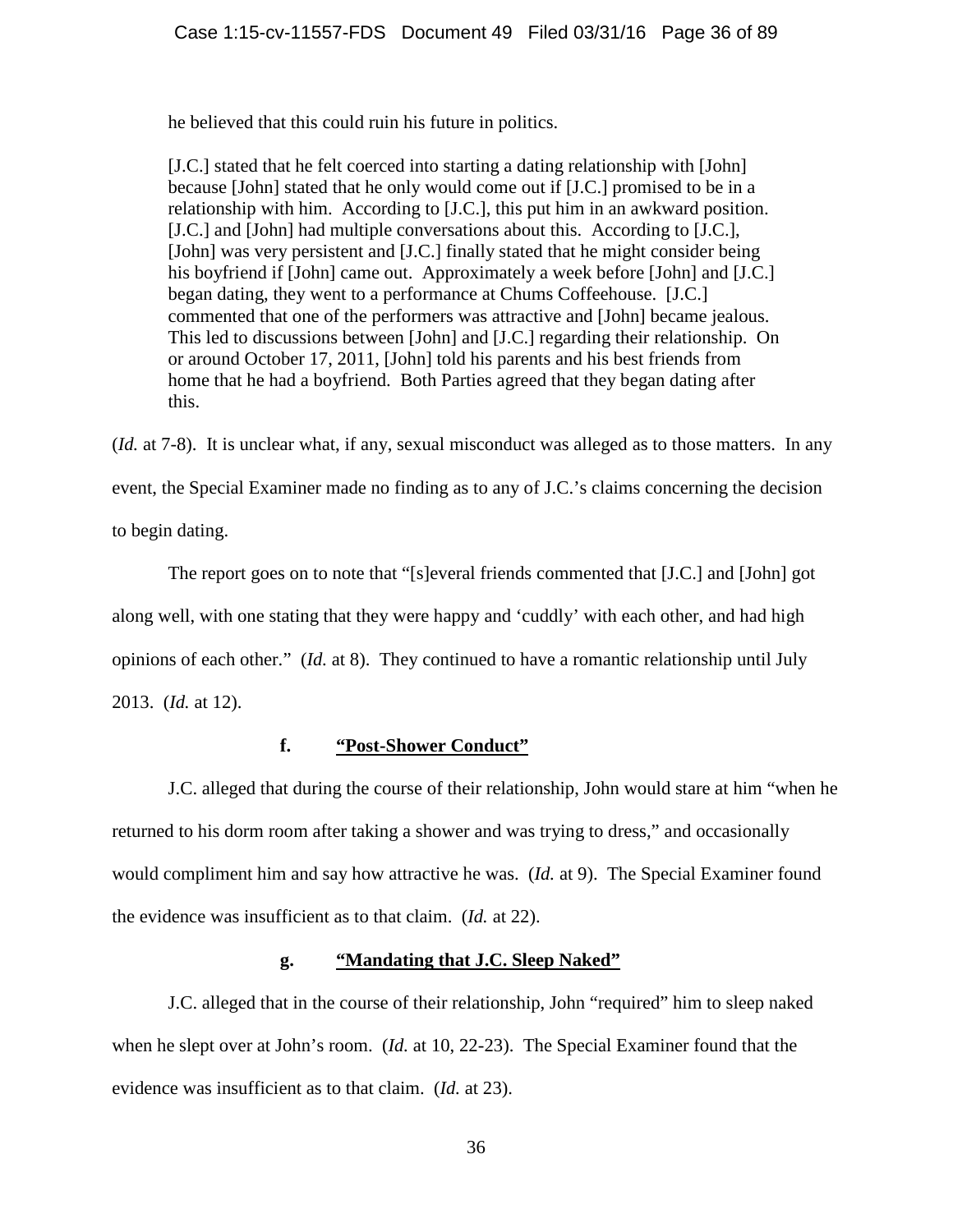## **h. "Attempts to Have J.C. Perform Oral Sex"**

J.C. alleged that approximately five to ten times in the course of their relationship, John attempted to get J.C. to perform oral sex in a way that J.C. thought was forceful or pressuring. John denied the allegations. (*Id.* at 11, 20). The Special Examiner found that the evidence was insufficient as to that claim. (*Id.* at 23).

## **2. Allegations Sustained by Special Examiner**

As noted, the Special Examiner found John "responsible" for four acts of sexual misconduct.

## **a. "Movie Incident"**

J.C. alleged that on approximately September 17 or 18, 2011, he and John were watching a movie in a friend's room, sitting on the friend's bed. (*Id.* at 6). The friend was sitting in a chair next to them. (*Id.*). J.C. and John were not yet boyfriends. According to J.C., John put J.C.'s hand on John's groin, which was covered by his pants. (*Id.*). J.C. contends that he "froze," but removed his hand after some period of time. (*Id.* at 6-7).

John agreed that he had moved J.C.'s hand, but said that J.C. did not object. (*Id.* at 7). John also told the Special Examiner that the two of them had sex together the very next day, which J.C. did not deny (although he said he did not remember). (*Id.*). According to John, he had put J.C.'s hand on his groin as the initial step in their sexual relationship. J.C. had told him that he would never make the "first move on a straight guy." (Am. Compl. ¶ 45). John interpreted that as a "clear signal that he would have to initiate any sexual activity." (*Id.*). John characterized the incident as his "first move," and said that it led almost immediately to sexual relations and a 21-month romantic relationship. (*Id.*).

The Special Examiner found John responsible for sexual misconduct based on the "movie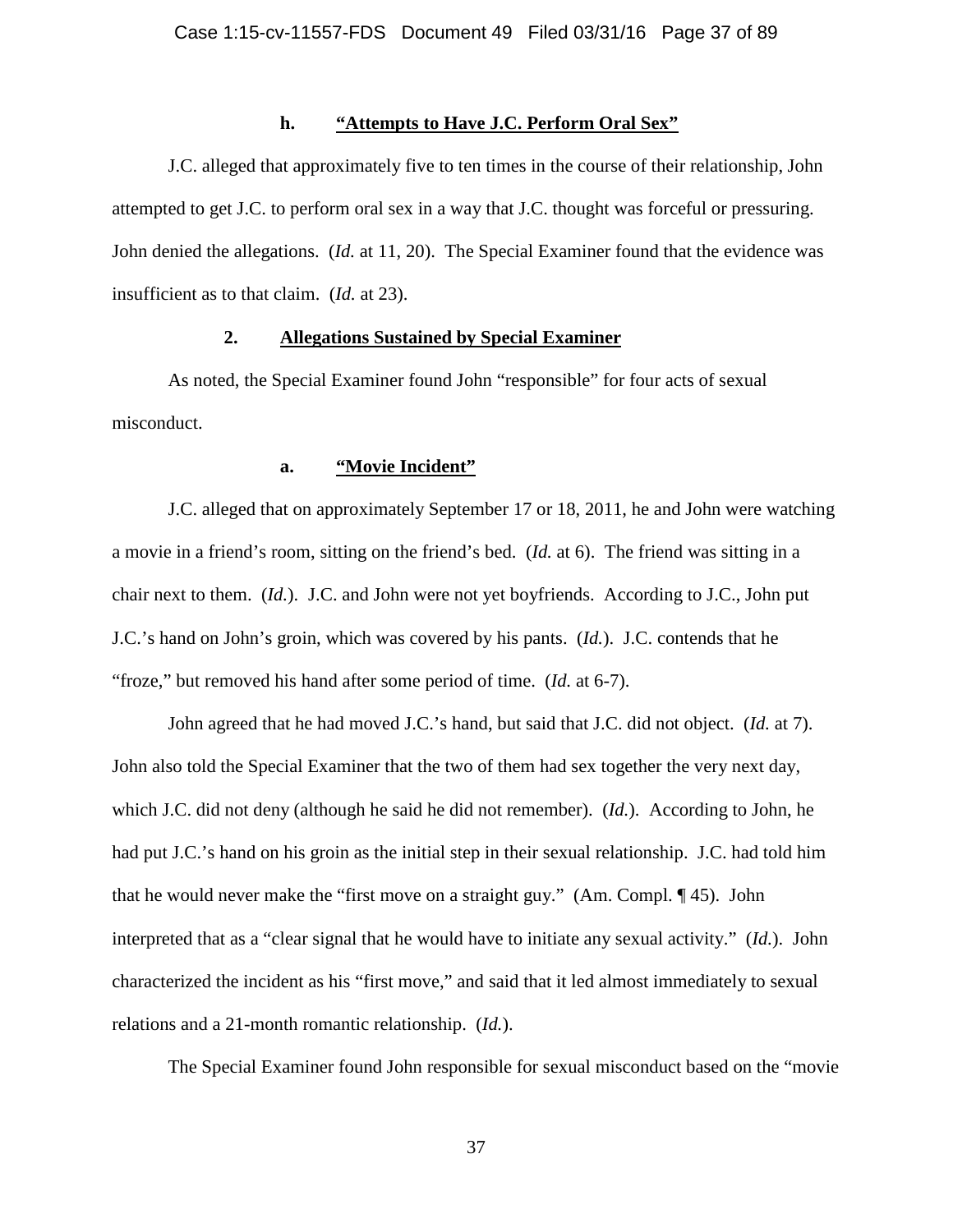#### Case 1:15-cv-11557-FDS Document 49 Filed 03/31/16 Page 38 of 89

incident." (Special Examiner's Report at 18). After the summary was read to him, John submitted to Boes the names of witnesses who "would have attested to the fact that J.C. humorously recounted the Movie Incident to mutual friends throughout the relationship." (Am. Compl. ¶ 110). According to the complaint, Boes refused to forward those names on to the Special Examiner. (*Id.*).

## **b. "Bathroom Incident"**

J.C. alleged that during the course of the relationship, John would look at his private areas when the two were using the communal bathrooms in the dormitory. (Special Examiner's Report at 8, 22). John told the examiner that J.C. "never expressed any discomfort" with his actions, and that looking at J.C. was "a joke" or "a humorous situation because they were in a same sex relationship and could use the bathroom together." (*Id.* at 8).<sup>14</sup>

The Special Examiner found John responsible for the sexual misconduct based on that behavior. (*Id.* at 22). The Special Examiner concluded that John "does not effectively distinguish between a joke and inappropriate behavior that invades other's [sic] personal privacy." (*Id.*).

## **c. "Sexual Conduct While Sleeping"**

J.C. alleged that on approximately twelve occasions during the course of the relationship, while they were sleeping together, John would awaken him by trying to initiate sexual activity. (*Id.* at 10, 19). John denied that he ever woke J.C. up with sexual activity, but stated that he sometimes woke him up by kissing him.  $(Id.$  at 10).<sup>[15](#page-37-1)</sup>

<span id="page-37-0"></span><sup>&</sup>lt;sup>14</sup> According to the complaint, the Special Examiner found that John had invaded J.C.'s privacy "even though the two were in a nearly two-year sexually intimate relationship, routinely slept together naked, and shared communal facilities, and even though J.C. could have used a private stall but chose not to." (Am. Compl. ¶ 20; *see id.* ¶ 121).

<span id="page-37-1"></span><sup>&</sup>lt;sup>15</sup> According to the complaint, "on occasion, J.C. stated he wished John would surprise him more and reciprocate more sex acts than he did." (Am. Compl. ¶ 51).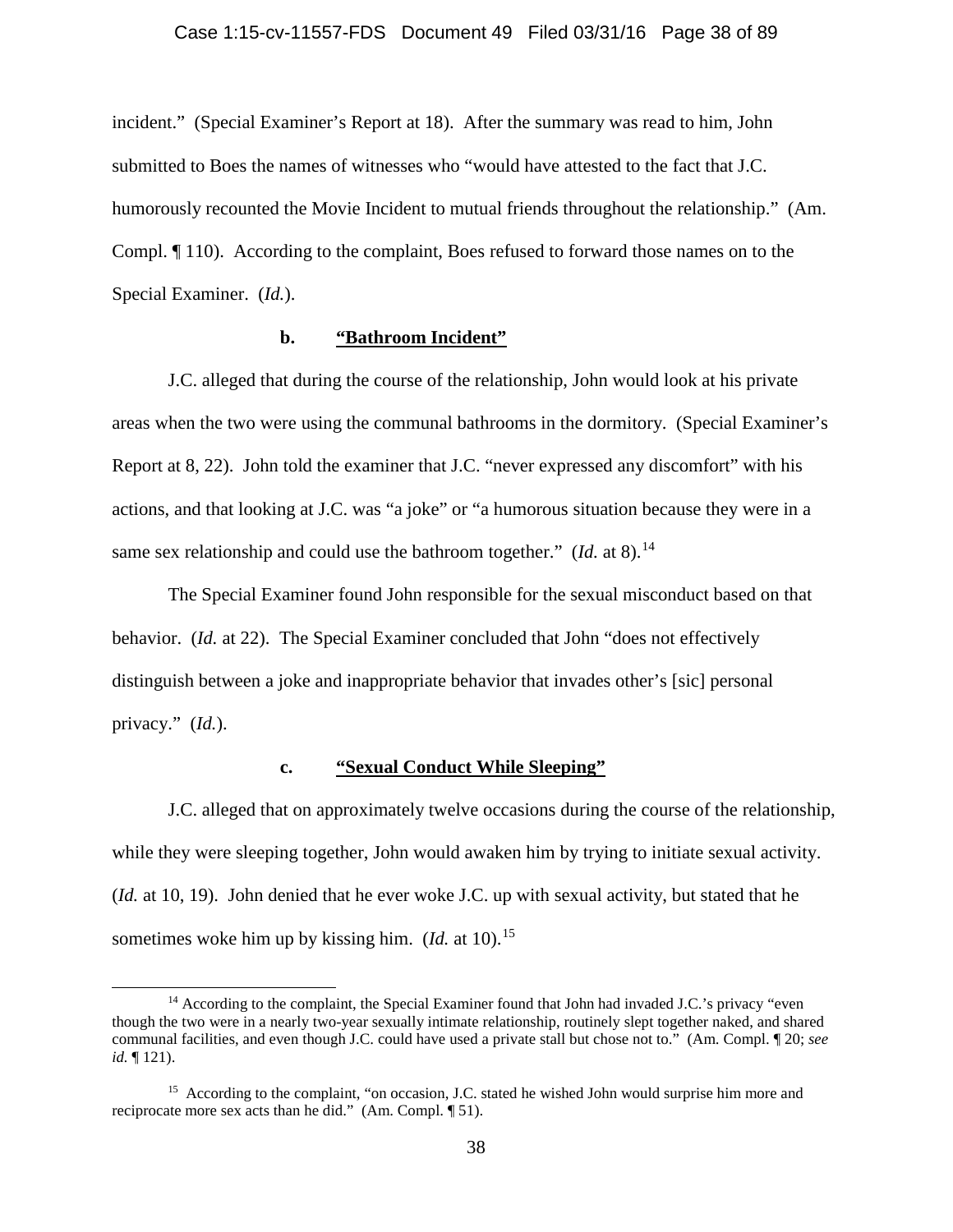## Case 1:15-cv-11557-FDS Document 49 Filed 03/31/16 Page 39 of 89

According to the Special Examiner, John gave inconsistent responses concerning the wake-up kisses, which substantially undermined his credibility. (*Id.* at 19). In her words:

During one interview, [John] stated that he did sometimes wake [J.C.] up by kissing him, but that he did this in the morning, not in the middle of the night. [John] reported that if [J.C.] said that he wanted to go back to sleep, sometimes [John] said, "Seriously?" and continued kissing [J.C.] unless [J.C.] indicated again that he really did want to go back to bed. [John] altered his recollection during another interview, by stating twice that [J.C.] never stated that he wanted to go back to bed when [John] woke him up by kissing him. After being informed of the inconsistency with his previous interview, [John] commented that he meant that [J.C.] might have stated that [he] wanted to go back to bed if [John] woke him up at about 8:00 AM, but not if he woke him up at 10:00 AM.

(*Id.*).

The Special Examiner concluded that John had "altered his story" and was not credible.

(*Id.*). She concluded that because "[s]leep is a state of incapacitation," and because "a student who is incapacitated cannot give consent to sexual activity," John had committed non-consensual sexual misconduct by kissing J.C. (*Id.*).<sup>[16](#page-38-0)</sup> She also concluded that because John did not always stop kissing J.C. when J.C. said he wanted to go back to sleep, John had committed a sexual assault by failing "to stop immediately after an individual has indicated a refusal to engage in the activity." (*Id.*).

## **d. "Performing Oral Sex on J.C."**

J.C. alleged that John had attempted to perform oral sex on him during a visit to J.C.'s father's house in North Adams, Massachusetts. (*Id.* at 11-12, 20-21). The incident allegedly occurred in May 2013, at which point the two had been in a romantic relationship for about a year and a half. (*Id.*).

<span id="page-38-0"></span>J.C. alleged that John tried to perform oral sex on J.C. when he did not want it; that he asked John "whether he understood that this was sexual assault"; that John "became upset by this

<sup>&</sup>lt;sup>16</sup> She did not make a specific finding as to any sexual misconduct while sleeping other than kissing.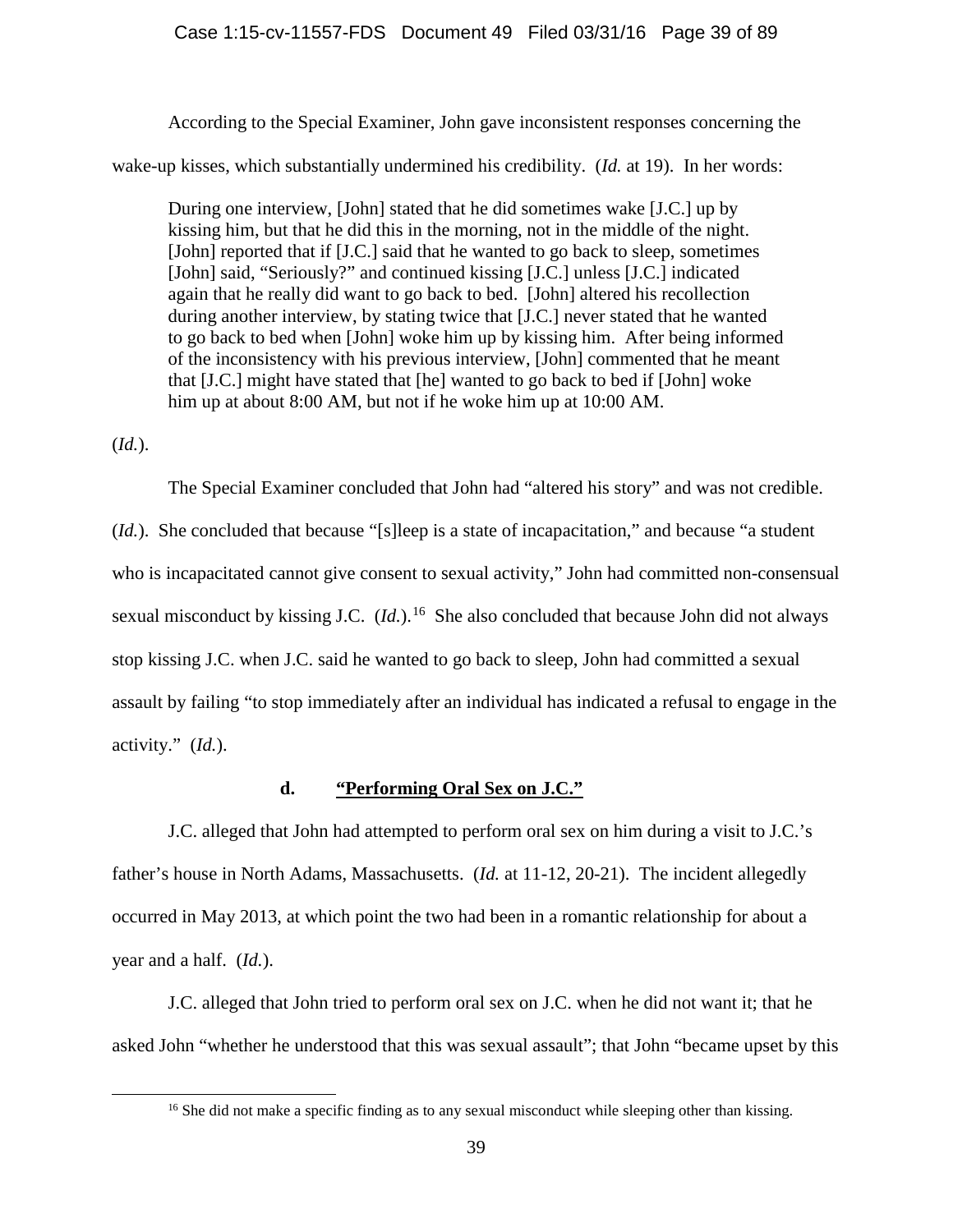accusation and wound up lying on the floor." (*Id.* at 20). J.C. stated that

. . . [John] became very upset, got out of bed and lay on the floor, stated that he loved [J.C.] too much to assault him, and commented that he could not believe that [J.C.] was accusing him of assault. [J.C.] stated that [John] convinced [J.C.] that he was wrong. [J.C.] asked that [John] forget about the conversation and apologized to [John]. According to [J.C.], the logical part of his brain was not sorry for raising the issue, but he wondered how he could accuse someone who he loved of such a horrible thing.

(*Id.* at 12).

Again, the Special Examiner gave great weight to what she perceived to be John's

inconsistent responses:

During one interview for this investigation, [John] stated that he did not recall anything unusual occurring during the North Adams trip, and denied that [J.C.] ever brought up the fact that he felt sexually assaulted. However, in subsequent interviews, [John] offered inconsistent responses, initially stating that he did not remember if he slept on the floor, then stating that he thought he was on the ground due to heat, not an argument. [John's] lack of memory regarding whether he wound up on the floor is not credible. During this investigation, in the many conversations regarding sleeping arrangements in [John] and [J.C.'s] relationship, [John] had never previously mentioned moving to or sleeping on the floor. Even when, as part of this investigation, [John] was asked specifically what he did when he was hot when sleeping with [J.C.] he did not mention that he moved to the floor. Rather, he stated that he stopped cuddling, rolled over to an adjoining bed, or went on top of the sheets. It is likely, therefore, that moving to the floor due to [a] temperature control issue was an unusual event and that, therefore, [John] would have remembered if he did move to sleep on the floor during the North Adams visit. The inability of [John] to recall whether he moved to [the] floor during his North Adams visit, weakens [John's] credibility regarding his response to [J.C.'s] allegation that [John] performed oral sex on him without consent.

(*Id.* at 20).

The Special Examiner concluded that J.C.'s version was more credible than John's. (*Id.*).

She then concluded that John had committed a sexual assault because J.C. "never clearly

communicated that he wanted [John] to perform oral sex." (*Id.* at 21).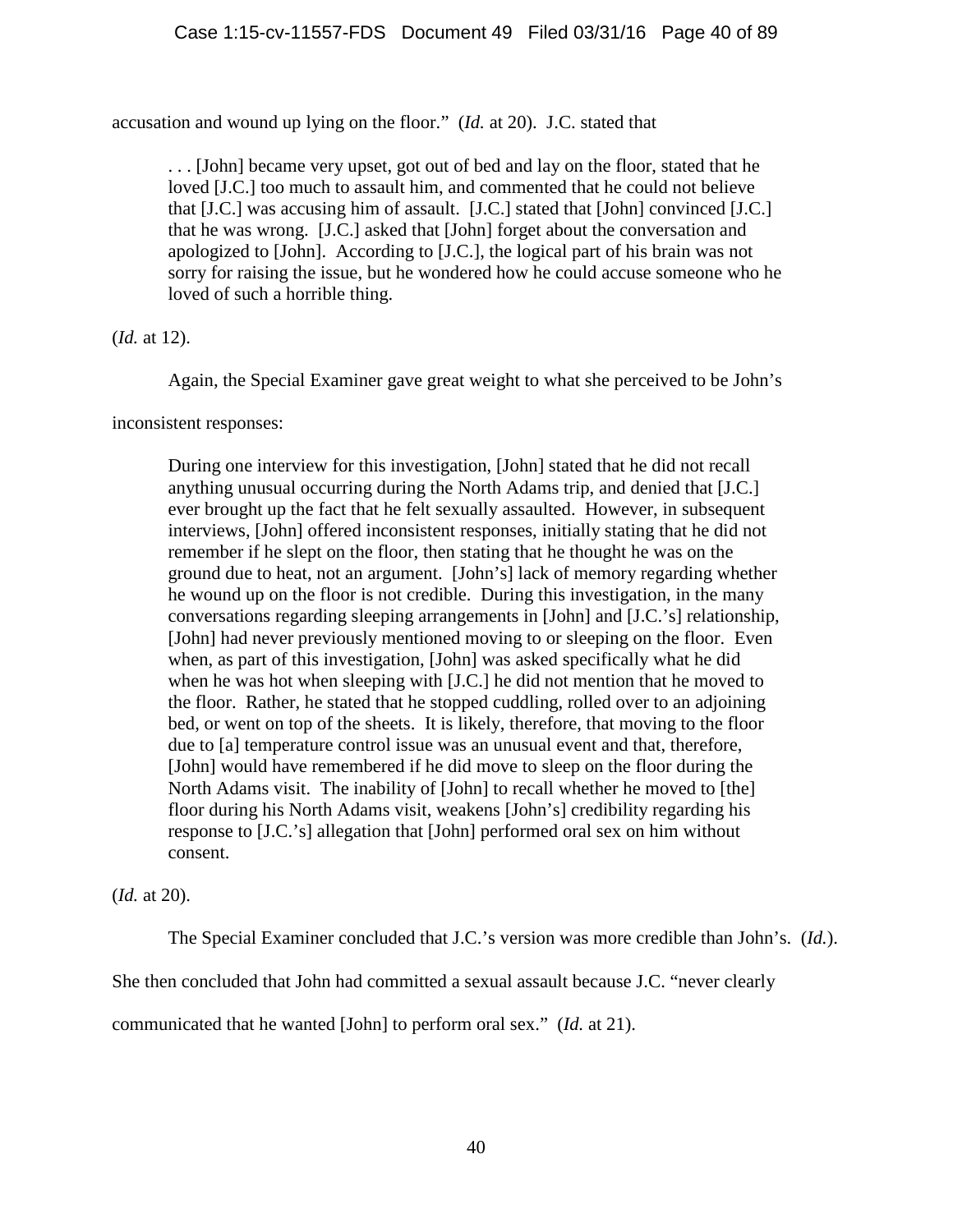## **3. The Special Examiner's Conclusions as to the End of the Relationship and J.C.'s Decision to Bring Charges**

J.C. broke up with John over the telephone in July 2013. The Special Examiner concluded that J.C. "felt physically repelled" by John; that John "called too often"; that he "did not stand up enough for his beliefs"; and "was not strong-willed or forceful enough." (Special Examiner's Report at 12). Their friends "were surprised by the break up." (*Id.*).

At the beginning of the fall semester 2013, J.C. received "sexual assault training" as part of a Brandeis program. (*Id.* at 13). According to J.C., that training "forced him," for the first time, to "start thinking about what he viewed as sexual harassment within his relationship" with John. (*Id.*).

Throughout the fall of 2013, John and J.C. "tried to stay friends," but over time their friendship began to deteriorate. (*Id.*). Among other things, J.C. started to drink alcohol, sometimes to excess. John thought that was hypocritical, because J.C. had not allowed him to drink during their relationship. (*Id.*).<sup>[17](#page-40-0)</sup>

At the beginning of the spring semester 2014, J.C. received another round of "sexual assault training." (*Id.* at 14). J.C. "became concerned around this time" that John had become friendly with another male student. (*Id.*). According to J.C., "based on the sexual assault training and because he wanted to make sure that [John] would not treat anyone else the way that [J.C.] believed [John] had treated him," he "decided to file a CSR." (*Id.*).

## **4. The Special Examiner's Credibility Findings**

The Special Examiner also made general observations as to the credibility of both J.C.

<span id="page-40-0"></span><sup>&</sup>lt;sup>17</sup> According to the complaint, at some point, J.C. told John that J.C.'s mother had a history of alcohol abuse; that she had neglected J.C. and his siblings; and that she had attempted suicide, all of which led to J.C.'s placement in foster care. (Am. Compl. ¶ 52). In light of his family history, J.C. did not drink alcohol during the relationship and insisted that John did not drink alcohol as well. (*Id.* ¶ 53).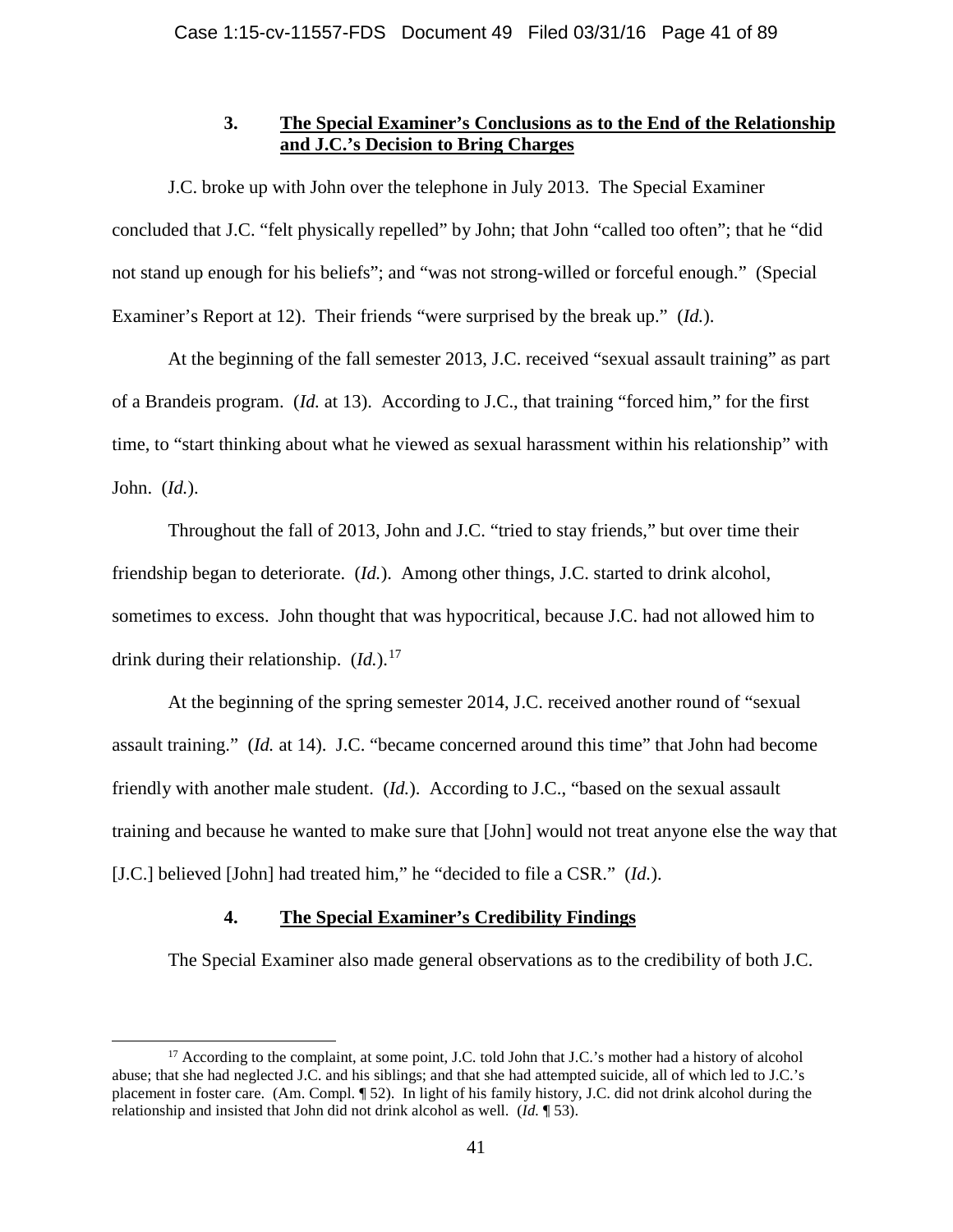## Case 1:15-cv-11557-FDS Document 49 Filed 03/31/16 Page 42 of 89

and John. She noted that both students "agree on the basic timeframe of their relationship, and both recall many of the same incidents that occurred during their relationship." (*Id.* at 15). However, she also noted that the two "do not agree on many of the details important to this investigation (e.g. facts regarding whether consent was given)" and "completely disagree about whether some incidents actually occurred (e.g. the North Adams Incident)." (*Id.*).

As to J.C., the Special Examiner concluded that his statements had been "consistent" from his "initial description," and that there was a "consistent theme linking many of the alleged incidents," including "the pressure he felt in the relationship" and "the belief that it was easier to placate John by engaging in [sexual] activities than to continue to object." (*Id.*). She gave substantial weight to J.C.'s use of alcohol after he and John broke up:

Further, [J.C.'s] allegation that he experienced unwanted sexual activity was credible, given his behavior after he broke up with [John]. Specifically, [J.C.] began drinking after he broke up with [John] which he had not done previously. A study of physical and sexual abuse found that past or recent occurrence of assault is associated with significantly increased rates of reported alcohol abuse. . . . [Several] Interviewees reported that although [J.C.] had not used alcohol before the break up with [John], after the break up [J.C.] began drinking. [J.C.] reported that he now feels like he "needs a drink" and sometimes drinks in order to fall asleep. In addition, he reported that on the weekends he "drinks too much," having 12 to 14 drinks. In addition, [J.C.] began seeing a mental health professional in January 2014 for treatment related to sexual assault. [J.C.'s] new use of alcohol and mental health services strengthens his credibility that he experienced unwanted sexual contact.

 $(Id. at 15-16)$  (citation omitted).<sup>[18](#page-41-0)</sup>

As to John, the Special Examiner concluded that "[i]n general" he was a "credible participant" in the interviews, "based on his demeanor and consistency," but with "significant exceptions." (*Id.* at 16). She substantially discounted the importance of the fact that the two students were in a romantic relationship for 21 months; that they appeared happy and

<span id="page-41-0"></span> $18$  According to the complaint, the study in question was a single study from the 1990s that reported increased rates of alcohol use by women after recent occurrences of sexual assault. (Am. Compl. ¶ 125).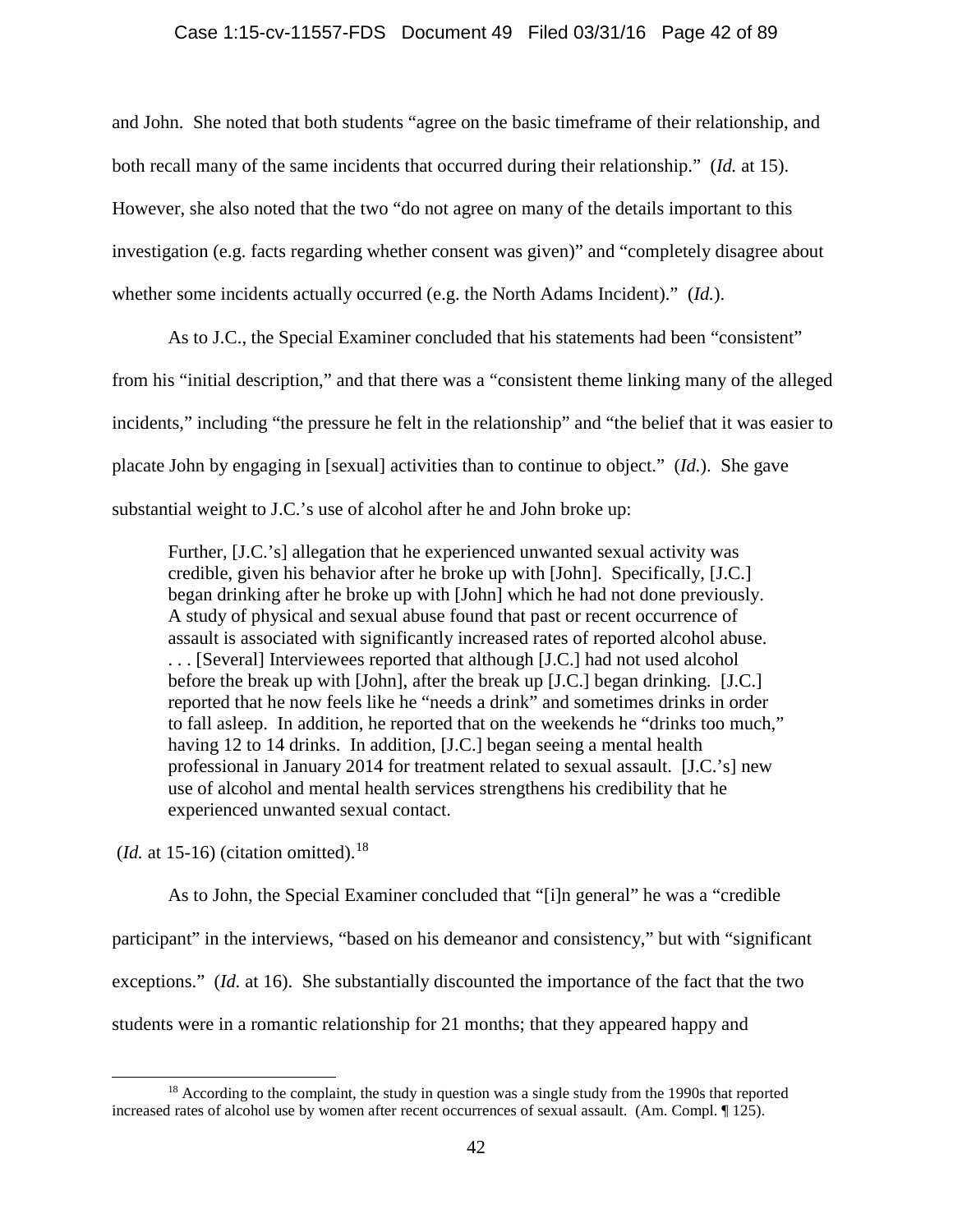comfortable together; and that J.C. had never reported any sexual misconduct to anyone during

that period. In her words:

Several Interviewees implied that [John] was more credible than [J.C.] because the Parties seemed happy and comfortable together. To support this, [John] presented documentation including pictures in which [John] and [J.C.] appeared to be happy and Facebook comments that suggested a normal, happy dating relationship. . . . Note, however that sexual misconduct does occur in dating relationships and that such conduct can occur for years. . . . Further, studies have noted that individuals likely underreport incidents of intimate partner violence to friends and family due to a number of reasons, including shame and embarrassment, and may underreport because they do not perceive unwanted sexual contact with an intimate partner as coercive. . . . The fact that [John] and [J.C.] were in what appeared to be a happy dating relationship and [J.C.] did not inform friends about his allegations during the relationship, therefore, does not bolster [John's] credibility or weaken [J.C.'s] credibility.

(*Id.*) (citations and footnote omitted).

## **5. The Special Examiner's Conclusions**

The Special Examiner concluded that John had violated section 3.1 of the Handbook (sexual conduct without consent) as to the movie incident, the sleeping incidents, and the North Adams incident; section 3.2 (taking advantage of incapacitation) as to the sleeping incidents; and section 3.3 (failing to cease sexual activity after refusal) as to the sleeping incidents and the North Adams incident. (*Id.* at 17-20). She also concluded that he violated section 2.1.e (invasion of privacy) as to the bathroom incidents. (*Id.* at 21-23).

 The Special Examiner also concluded that John had committed acts of "violence" against J.C. in violation of section 2.1.d. (*Id.* at 21). As noted, section 2.1.d prohibits behavior that "physically harms" another student or "is considered unwanted physical contact," and gives as examples, "hitting, pushing, or physical altercations/violence of any kind." (2012-13 Handbook § 2.1.d). Her reasoning was as follows:

The Rights and Responsibilities handbooks do not define violence. Therefore, this report uses the definition of sexual violence provided by the U.S. Department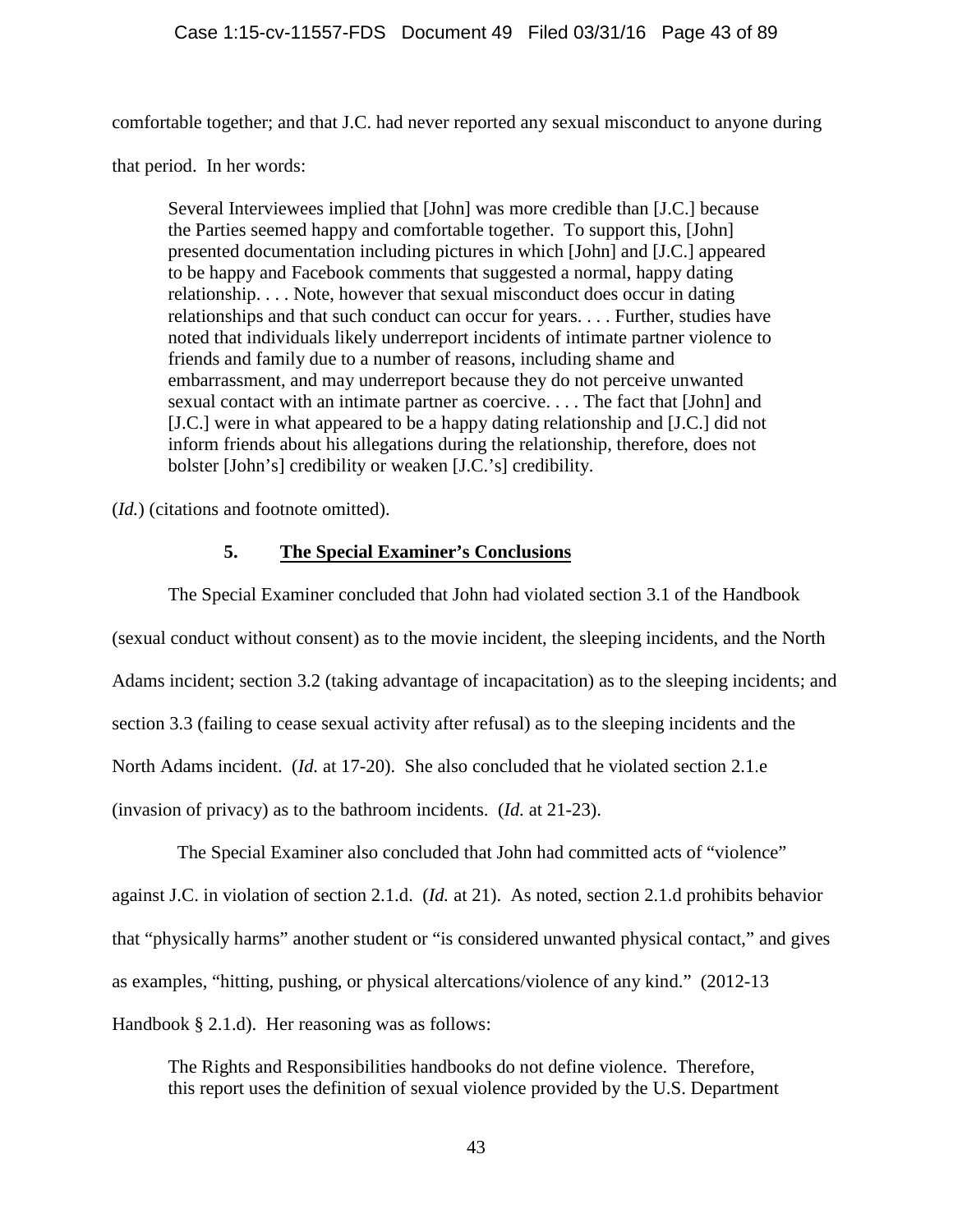of Education, Office for Civil Rights in its April 4, 2011 Dear Colleague Letter. The Dear Colleague Letter defines sexual violence as "physical sexual acts perpetrated against a person's will or where a person is incapable of giving consent due to the victim's use of drugs or alcohol."

(Special Examiner's Report at 21) (citation omitted).

There was no evidence that John had actually committed an act of physical violence, as that term is commonly understood. There is no evidence, for example, that he physically struck J.C. or perpetrated a forcible rape, at least in any ordinary sense of the term.

Finally, the Special Examiner concluded that John had also committed acts of sexual harassment against J.C. by adversely affecting J.C.'s education. (*Id.* at 23-24). That finding was based, in part, on J.C.'s claim that he had to drop a course in the Spring of 2013 "as a result of stress related to [John's] conduct." (*Id.* at 24). The Special Examiner also based her finding on the fact that J.C. felt "pressured" on occasion to engage in sexual activity, and that John would sometimes get "moody and sulky" if J.C. declined to do so. (*Id.* at 23).

## **M. Subsequent Developments**

According to the complaint, during the appeals process and after John's case was closed, J.C. continued to file additional "frivolous" reports against John. (Am. Compl. ¶ 186). J.C. filed three additional claims accusing John of "stalking, sexual harassment, retaliation, and intimidation." (*Id.* ¶ 189). None of those accusations were found credible. (*Id.*). J.C. also sent multiple letters to Brandeis administrators calling John an "attacker" and "a threat to the safety and well-being of the entire campus." (*Id.* ¶ 190).

In June 2014, J.C. posted Brandeis's final outcome letter in John's case to Facebook; although he redacted John's name, J.C. identified him by name to students and media reporters off-line. (*Id.* ¶ 191). J.C. also added a comment to his Facebook post characterizing John as his "attacker" and accusing him of "multiple forms of rape." (*Id.* ¶ 192). According to the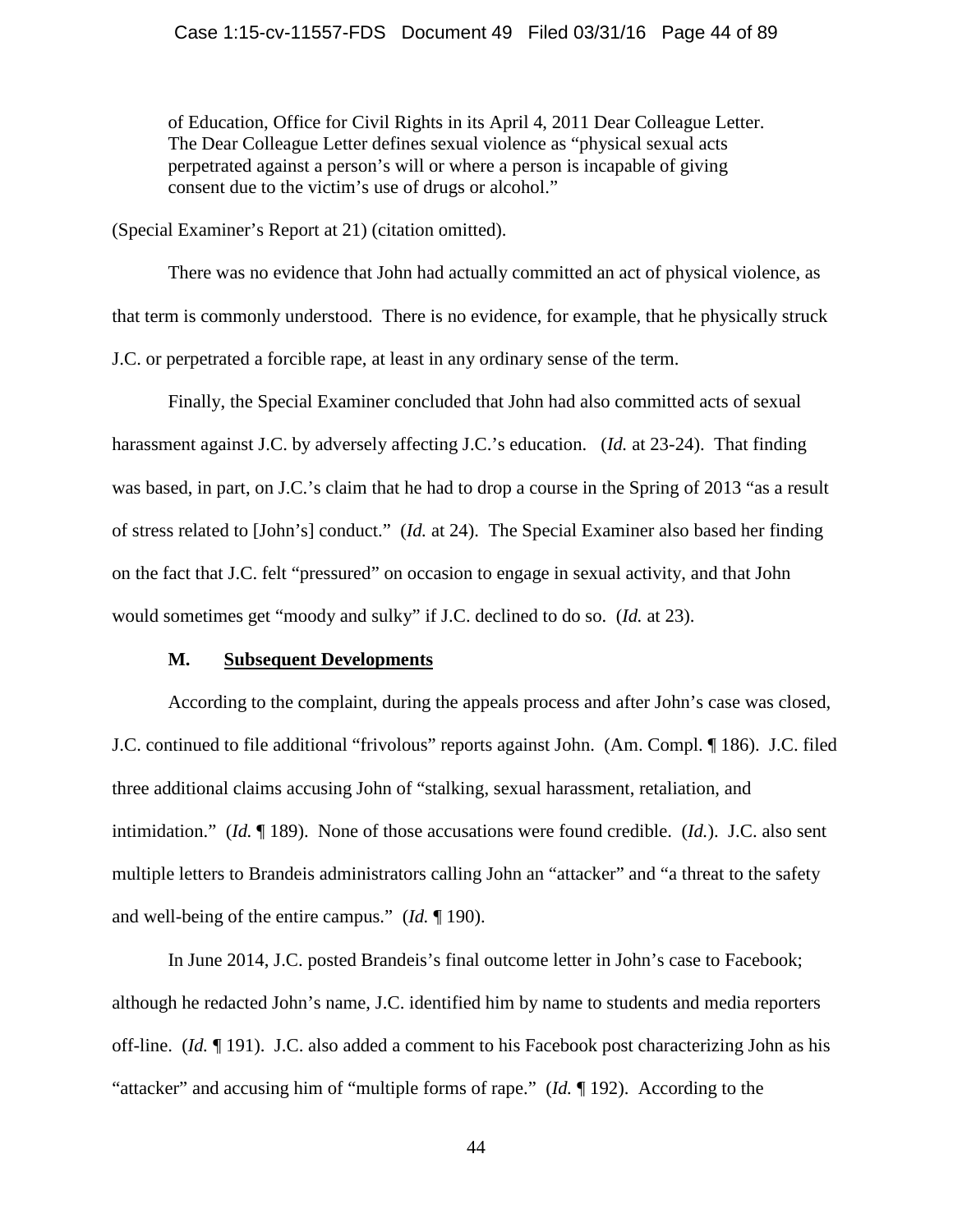## Case 1:15-cv-11557-FDS Document 49 Filed 03/31/16 Page 45 of 89

complaint, those accusations were "false and malicious." (*Id.* ¶ 193).

As John learned when he finally received the Special Examiner's Report in July 2014, J.C. specifically told the Special Examiner that John never "raped" him (which J.C. defined as penetration without consent), and nowhere in the Special Examiner's Report is there an allegation or a finding that John ever "attacked" or "raped" J.C.

(*Id.*).

In June 2014, J.C. spoke to a national publication regarding his story, referring to John as his "attacker." (*Id.* 194). Although a Brandeis administrator publicly stated that J.C.'s story contained "factual errors," the university did nothing more to identify or correct those errors. (*Id.*).

In September 2014, a reporter for NPR station WBUR told John that J.C. claimed John had "anally raped" J.C. (*Id.* ¶ 195). J.C. also made that claim to other Brandeis students. (*Id.* ¶ 196). According to the complaint, J.C.'s claims were false. (*Id.*).

In September 2014, "J.C. posted on his Facebook page a photograph of himself wearing a poster board with the handwritten notation that he had been sexually assaulted." (*Id.* ¶ 197). According to the complaint, J.C. "vowed he would wear the poster board around campus every day until he graduated, whether or not his 'attacker' was expelled." (*Id.*).

According to the complaint, as a result of J.C.'s campaign, Brandeis students "publicly taunted and accused John of rape." (*Id.* ¶ 198). His reputation in the Brandeis community has been ruined, severely harming his employment prospects.

In October 2014, John received a call from his internship employer, a "highly-ranked public official." (*Id.* ¶ 200). The employer had been "made aware" of John's situation at Brandeis from "several sources," and fired John. (*Id.*). Another prospective employer, who has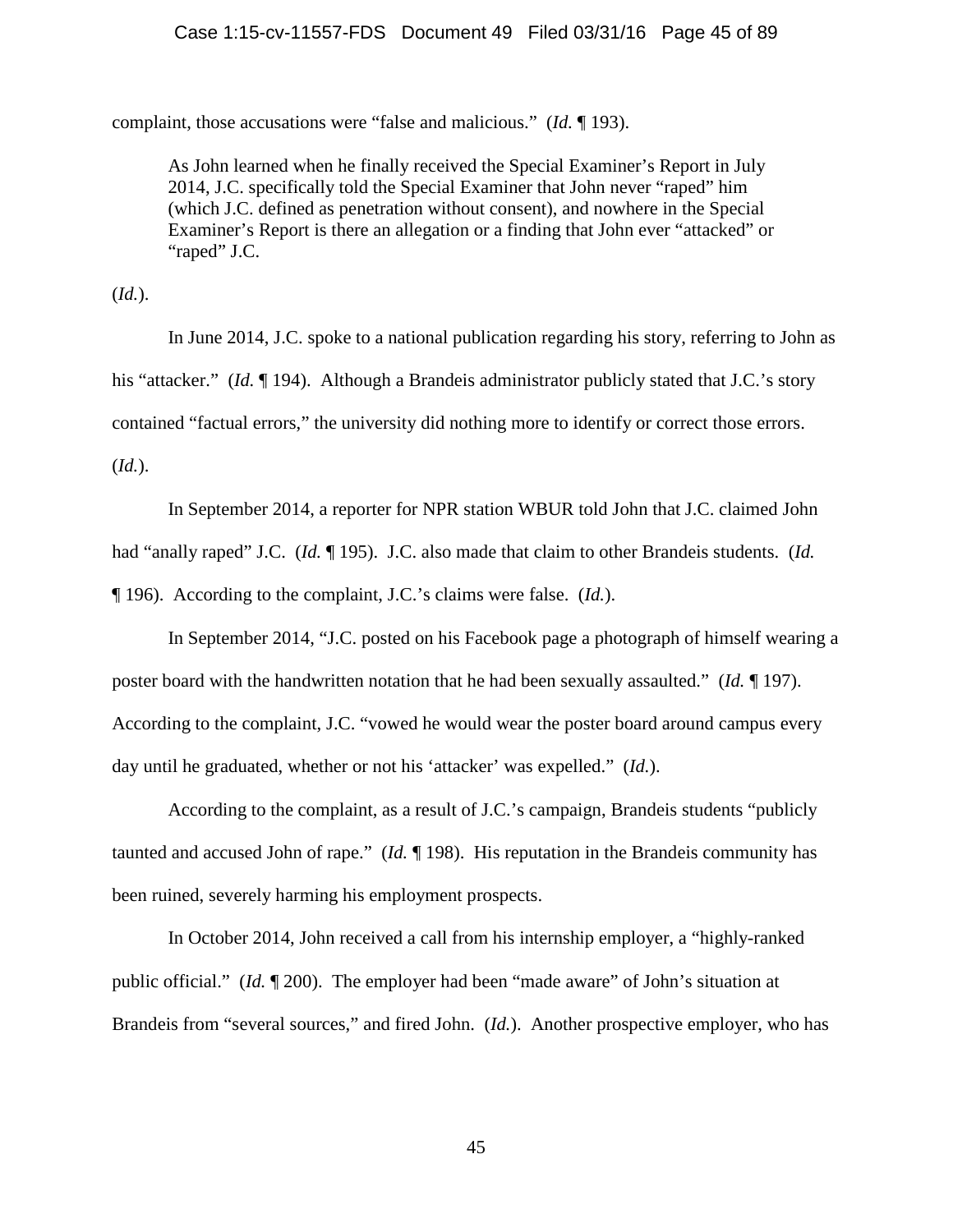#### Case 1:15-cv-11557-FDS Document 49 Filed 03/31/16 Page 46 of 89

"ties to Brandeis," also "stopped responding to John's e-mails after promising to hire him for the fall semester." (*Id.* ¶ 202).

John graduated from Brandeis *magna cum laude* with a 3.8 grade point average. (*Id.* ¶ 143). According to the complaint, his career options have been severely harmed because he now has to explain and defend himself to every graduate school, employers, and friends who discover what happened. (*Id.* ¶ 144).

## **N. Recent Changes to the Process**

After John's case was closed, Brandeis made several changes to the Special Examiner Process. *(Id.* 179). It now requires a "co-examiner" in the fact-finding phase, and provides that the Special Examiner's Report should be provided to the parties during the process. (*Id.* ¶¶ 180-81). Brandeis also now requires the accuser to give a detailed description of the alleged conduct in the initial report, and requires the Director of the Department of Student Rights and Community Standards to determine that there is sufficient evidence of a violation before beginning formal adjudication of the complaint. (*Id.* ¶¶ 182-83).

## **III. Procedural Background**

On April 9, 2015, John filed the original complaint in this action. On June 23, 2015, John filed an amended complaint. Brandeis has moved to dismiss all claims against it under Fed. R. Civ. P. 12(b)(6).

## **IV. Legal Standard**

On a motion to dismiss, the Court "must assume the truth of all well-plead[ed] facts and give . . . plaintiff the benefit of all reasonable inferences therefrom." *Ruiz v. Bally Total Fitness Holding Corp.*, 496 F.3d 1, 5 (1st Cir. 2007) (citing *Rogan v. Menino*, 175 F.3d 75, 77 (1st Cir. 1999)). To survive a motion to dismiss, the complaint must state a claim that is plausible on its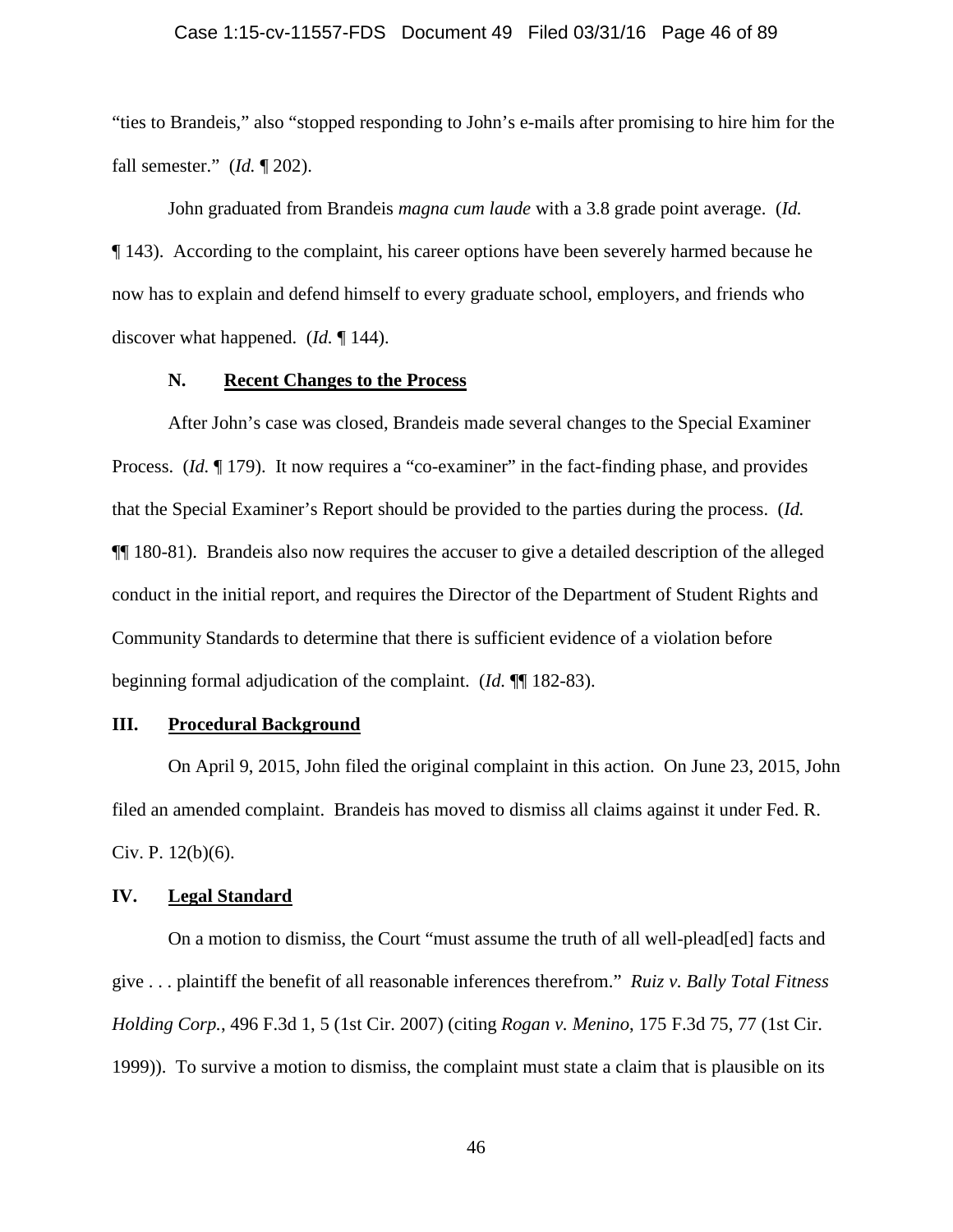### Case 1:15-cv-11557-FDS Document 49 Filed 03/31/16 Page 47 of 89

face. *Bell Atl. Corp. v. Twombly*, 550 U.S. 544, 570 (2007). That is, "[f]actual allegations must be enough to raise a right to relief above the speculative level, . . . on the assumption that all the allegations in the complaint are true (even if doubtful in fact)." *Id.* at 555 (citations omitted). "The plausibility standard is not akin to a 'probability requirement,' but it asks for more than a sheer possibility that a defendant has acted unlawfully." *Ashcroft v. Iqbal*, 556 U.S. 662, 678 (2009) (quoting *Twombly*, 550 U.S. at 556). Dismissal is appropriate if the complaint fails to set forth "factual allegations, either direct or inferential, respecting each material element necessary to sustain recovery under some actionable legal theory." *Gagliardi v. Sullivan*, 513 F.3d 301, 305 (1st Cir. 2008) (quoting *Centro Medico del Turabo*, *Inc. v. Feliciano de Melecio*, 406 F.3d 1, 6 (1st Cir. 2005)).

## **V. Analysis**

## **A. Breach of Contract**

Count One of the amended complaint asserts a claim for breach of contract based on eight specific alleged violations of the Handbook.<sup>19</sup>

It is well-established that the student-college relationship is contractual in nature. *See, e.g.*, *Mangla v. Brown Univ.*, 135 F.3d 80, 83 (1st Cir. 1998) ("The student-college relationship is essentially contractual in nature. The terms of the contract may include statements provided in student manuals and registration materials." (internal citations omitted)); *see also Guckenberger v. Boston Univ.*, 957 F. Supp. 306, 317 (D. Mass. 1997) ("Universities are capable of forming legally cognizable contractual relationships with their students. Brochures, policy manuals, and

<span id="page-46-0"></span> <sup>19</sup> John has withdrawn his original Count One, which was a cause of action for discrimination under Title IX of the Education Amendments of 1972, 20 U.S.C. § 1681(a). *Compare Doe v. Brown Univ.*, 2016 WL 715794 (D.R.I. Feb. 22, 2016); *Bleiler v. College of the Holy Cross*, 2013 WL 4714340 (D. Mass. Aug. 26, 2013).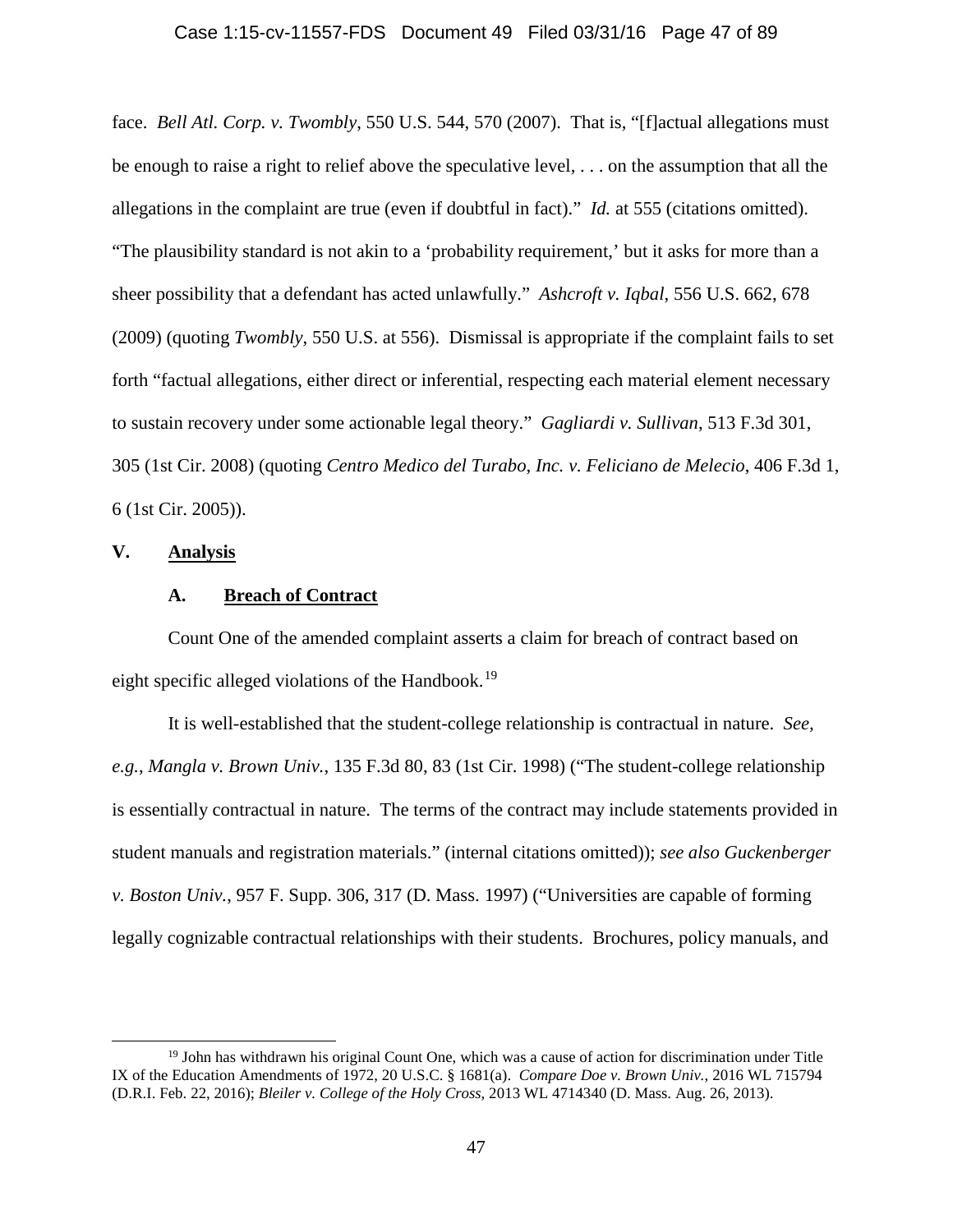## Case 1:15-cv-11557-FDS Document 49 Filed 03/31/16 Page 48 of 89

other advertisements can form the basis of such contractual agreements.").<sup>[20](#page-47-0)</sup>

"Under Massachusetts law, interpretation of a contract is ordinarily a question of law for the court." *Coll v. PB Diagnostic Sys., Inc.*, 50 F.3d 1115, 1122 (1st Cir. 1995) (internal quotations omitted). The standard for interpreting the terms of a student-university contract is that of "reasonable expectation—what meaning the party making the manifestation, the university, should reasonably expect the other party to give it." *Schaer v. Brandeis Univ.*, 432 Mass. 474, 478 (2000) (quoting *Cloud v. Trustees of Boston Univ.*, 720 F.2d 721, 724 (1st Cir. 1983) (citing *Coveny v. President & Trs. of the Coll. of the Holy Cross*, 388 Mass. 16, 20  $(1983))$ .

In addition, the Court must "examine the hearing" afforded to the student "to ensure that it was conducted with basic fairness." *Cloud*, 720 F.2d at 725 (footnote omitted); *Schaer*, 432 Mass. at 481.

## **1. "Reasonable Expectation" of the Student**

## **a. Elimination of the "Statements Phase"**

Doe first alleges that Brandeis breached the terms of the 2013-14 Handbook by "effectively eliminating" the Statements Phase of the Special Examiner Process. (Pl. Mem. 7- 10). As noted, the complaint alleges that J.C. provided "substantially more information" to the university beyond the vague allegations in the CSR, and that university officials refused to provide it to John. According to John, a reasonable student would have expected to have been provided with that information in order to prepare his defense.

In this context, of course, the Court must assume the truth of the allegation that Brandeis had in fact obtained a thorough statement of the charges made by J.C., and refused to provide it

<span id="page-47-0"></span><sup>&</sup>lt;sup>20</sup> For the purposes of this motion, Brandeis concedes that the Handbook created an enforceable contract.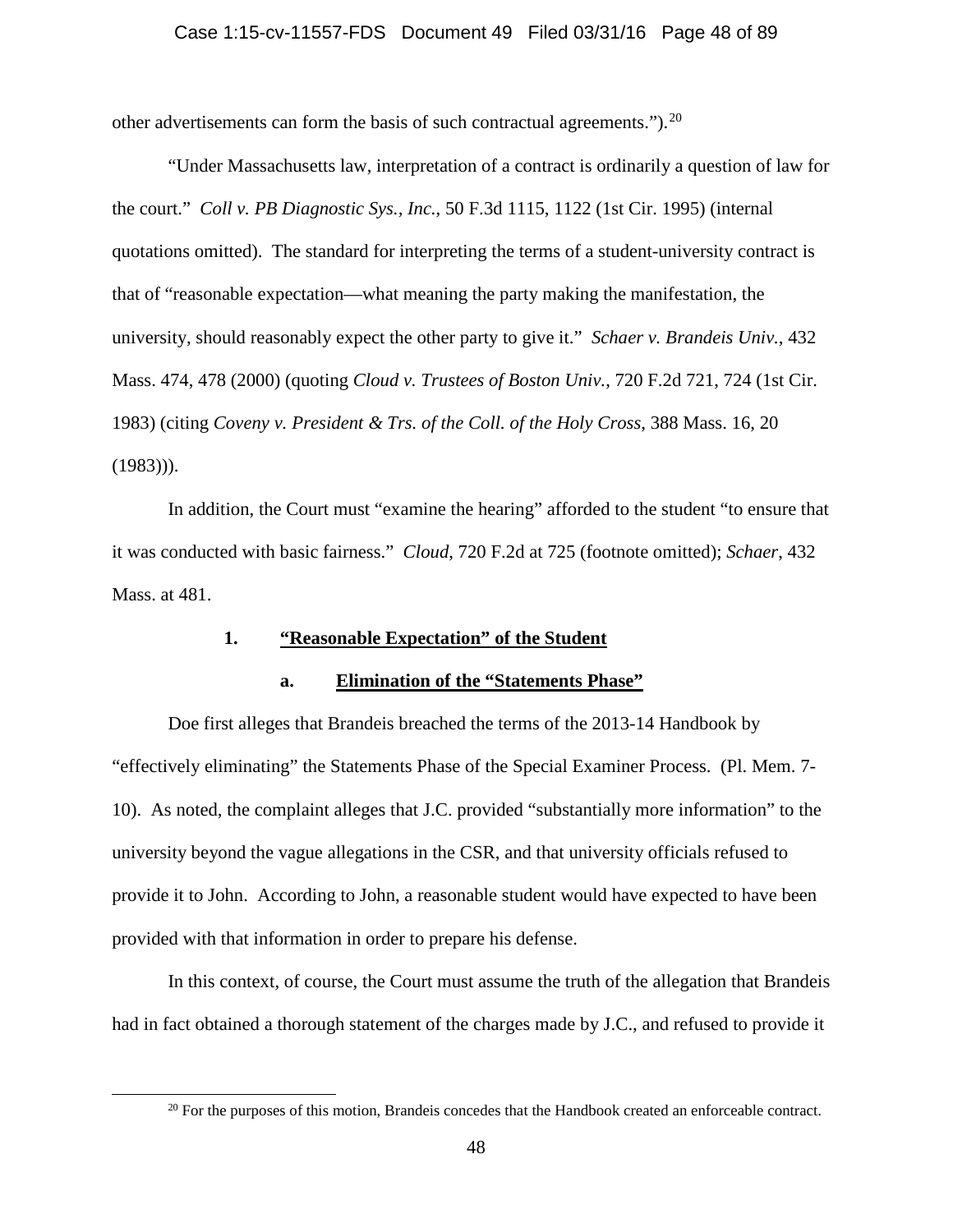# Case 1:15-cv-11557-FDS Document 49 Filed 03/31/16 Page 49 of 89

to John. Such a refusal was unfortunate, at best; the most rudimentary concepts of fairness would seem to require that an accused be advised of the charges against him. Nonetheless, that refusal did not breach the express terms of the Handbook.

The language of the Handbook does not require that Brandeis provide the accused with *any* information provided by the accuser other than the "community standards report." The Handbook merely states that the director should "suggest" that the accuser prepare a thorough statement if the CSR does not "represent a full account" of the alleged incident. (2013-14 Handbook § 22.6 at 43-44). Thus, the Handbook does not even require that the accuser provide a "full account," much less that Brandeis obtain such an account and provide it to the accused. Because the Handbook does not mandate the creation of any such statement, it would be unreasonable for a student to expect one to be provided to him as of right, at least according to the express language of the Handbook.

The Handbook also provides that "any other substantiating materials, such as e-mail, text messages, photographs, records, names of witnesses, names, etcetera," "should" be provided by the accuser to the school. (*Id.*). While such information—the basic corroborating evidence, if it exists—"should" be provided, it is by no means clear that the accuser is required to do so, or that there is any consequence for failing to do so. And there is nothing in the Handbook that requires the university to share that evidence with the accused.

Thus, based on the language of the Handbook alone, a Brandeis student in the position of the accused would have no objectively reasonable expectation of being shown anything more than the CSR.

## **b. Elimination of the "Deliberations Phase"**

John next asserts that Brandeis also breached the terms of the Handbook by eliminating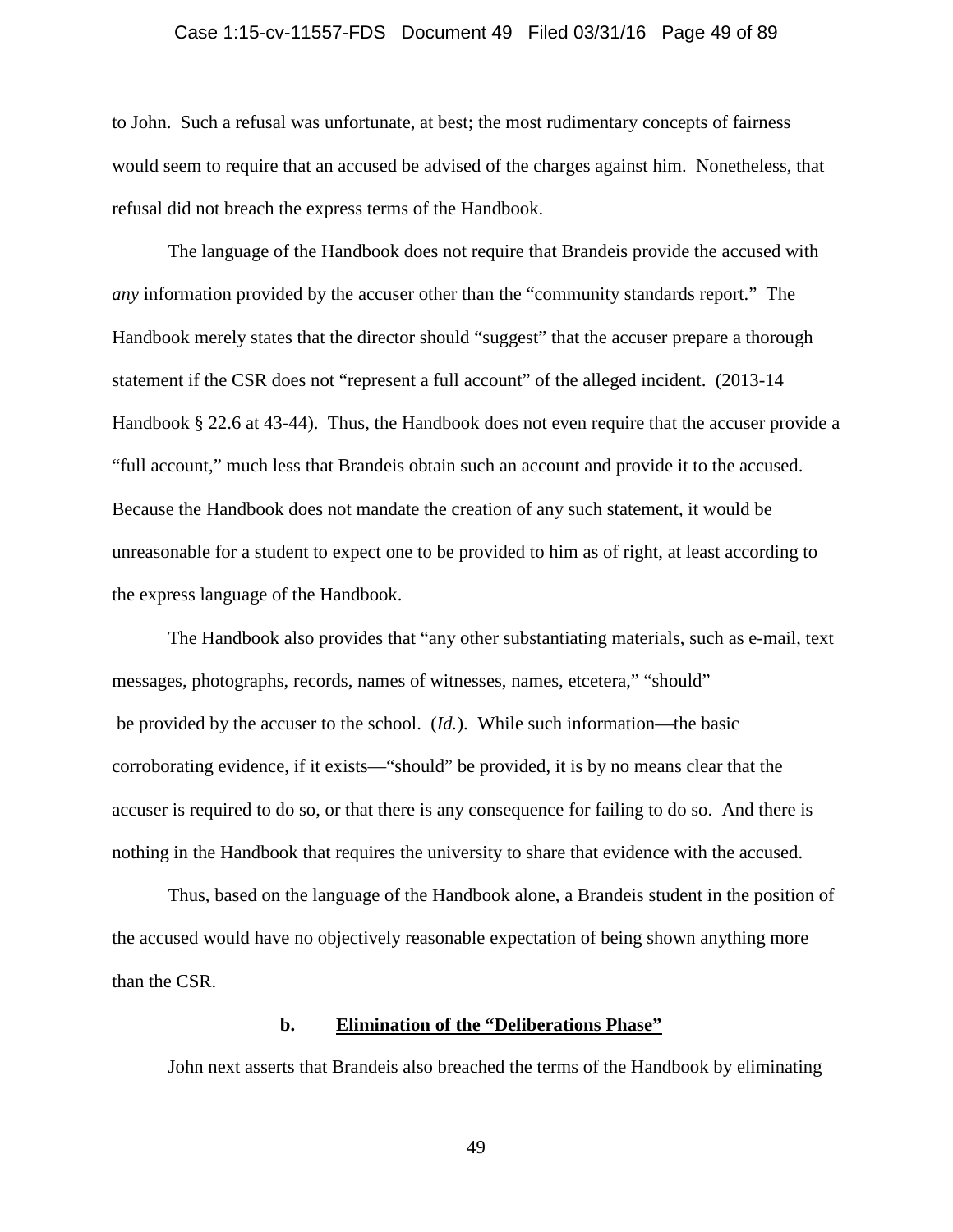## Case 1:15-cv-11557-FDS Document 49 Filed 03/31/16 Page 50 of 89

the "Deliberations Phase" of the process. The Handbook provides that if the accused is found "responsible" by the Special Examiner, a panel of three administrators would then "make recommendations as to the outcome(s)" for the accused. (*Id.* § 22.6 at 46). The panel would vote and "communicate its recommendations about the outcome(s) for the Accused" to the SSAO, who would "render the final decision as to any outcomes." (*Id.*).

The gist of John's contention is that the panel's duty to "make recommendations as to the outcome(s) for the Accused" necessarily includes a recommendation as to whether the accused should be found "responsible" for the charges alleged. John contends that Boes, however, convened the panel solely for the purpose of determining a sanction and that the panel was not allowed to deliberate on the issue of whether, in fact, John should be found responsible. Brandeis contends that the panel's responsibility to determine "outcomes" extends only to recommending whether or not an accused should face sanctions, and, if so, what the sanctions should be.

The dispute between the parties is thus whether (as John contends) "outcomes" means "finding of responsibility plus sanctions," or whether (as Brandeis contends) "outcomes" means only "sanctions."

The Handbook is no model of clarity. It does not define the terms "responsibility" or "outcome." Furthermore, it uses the term "sanction" in its "outcome notification" section:

The [SSAO] will communicate the final outcome(s) decision in writing (handdelivered paper copy) to the Accuser and the Accused within 7 days under usual circumstances. The Accuser will be informed of any sanctions that relate to them in accordance with applicable laws.

Any and all sanctions, including suspension or dismissal, will be in effect immediately, regardless of any appeal that may be submitted by the parties.

(*Id.*). Thus, during "outcome notification," a "final outcome<sup>[]</sup> decision" is communicated "in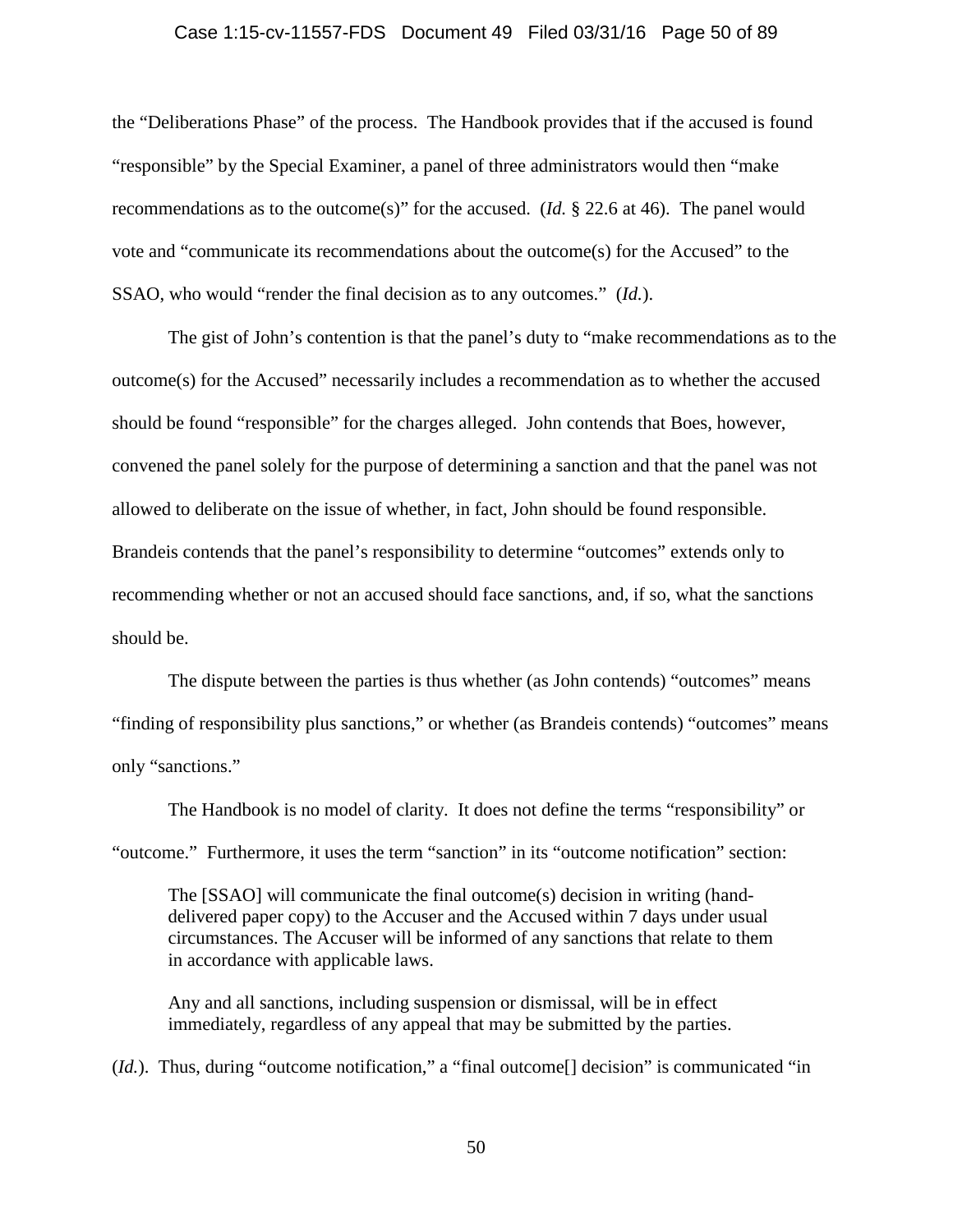## Case 1:15-cv-11557-FDS Document 49 Filed 03/31/16 Page 51 of 89

writing (hand-delivered paper copy)" to the accuser, whereas the accuser is informed of "any sanctions" that relate to them "in accordance with applicable laws." (*Id.*)

Furthermore, in describing the "Appeals Procedures," section 22.6 states that "[t]he Accuser and the Accused are entitled to appeal the *final decision* by the panel in the Special Examiner Process to the University Appeals Board . . . Appeals shall not be based upon, or granted due to, dissatisfaction with an imposed sanction." (*Id*. § 22.6 at 46-47) (emphasis added). According to that language, the panel actually makes a "final decision," and again the term "sanction," rather than "outcome," is used.

In general, "any uncertainty in the meaning of the document's terms" is to be construed against the drafter. *See New Bedford Gas & Edison Light Co. v. Maritime Terminal, Inc.*, 380 Mass. 734, 735-36 (1980) (citing *Merrimack Valley Nat'l Bank v. Baird*, 372 Mass. 721, 724 (1977)); *see also PhoneDOCTORx, LLC v. Healthbridge Mgmt., Inc.*, 58 F. Supp. 3d 152, 160 (D. Mass. 2014) (citing *Nadherny v. Roseland Prop. Co., Inc.*, 390 F.3d 44, 49 (1st Cir. 2004)). However, "[i]n interpreting contractual language," courts must "consider the contract as a whole." *Farmers Ins. Exch. v. RNK, Inc.*, 632 F.3d 777, 785 (1st Cir. 2011) (quoting *Nicolaci v. Anapol*, 387 F.3d 21, 26 (1st Cir. 2004)); *see also Starr v. Fordham*, 420 Mass. 178, 190 (1995) ("[N]o part of the contract is to be disregarded.").

Here, the Handbook clearly delineates between a finding of "responsibility" on the one hand and an "outcome" and/or "sanction" on the other. The finding of "responsibility" is entrusted entirely to a single person—the Special Examiner—and the panel is provided no authority to re-examine or revise that determination. To the extent the Handbook is ambiguous, it concerns (1) whether "outcome" and "sanction" are the same thing, or "sanction" is a subset of "outcome," and (2) whether the panel makes a "recommendation" or a "final decision." Neither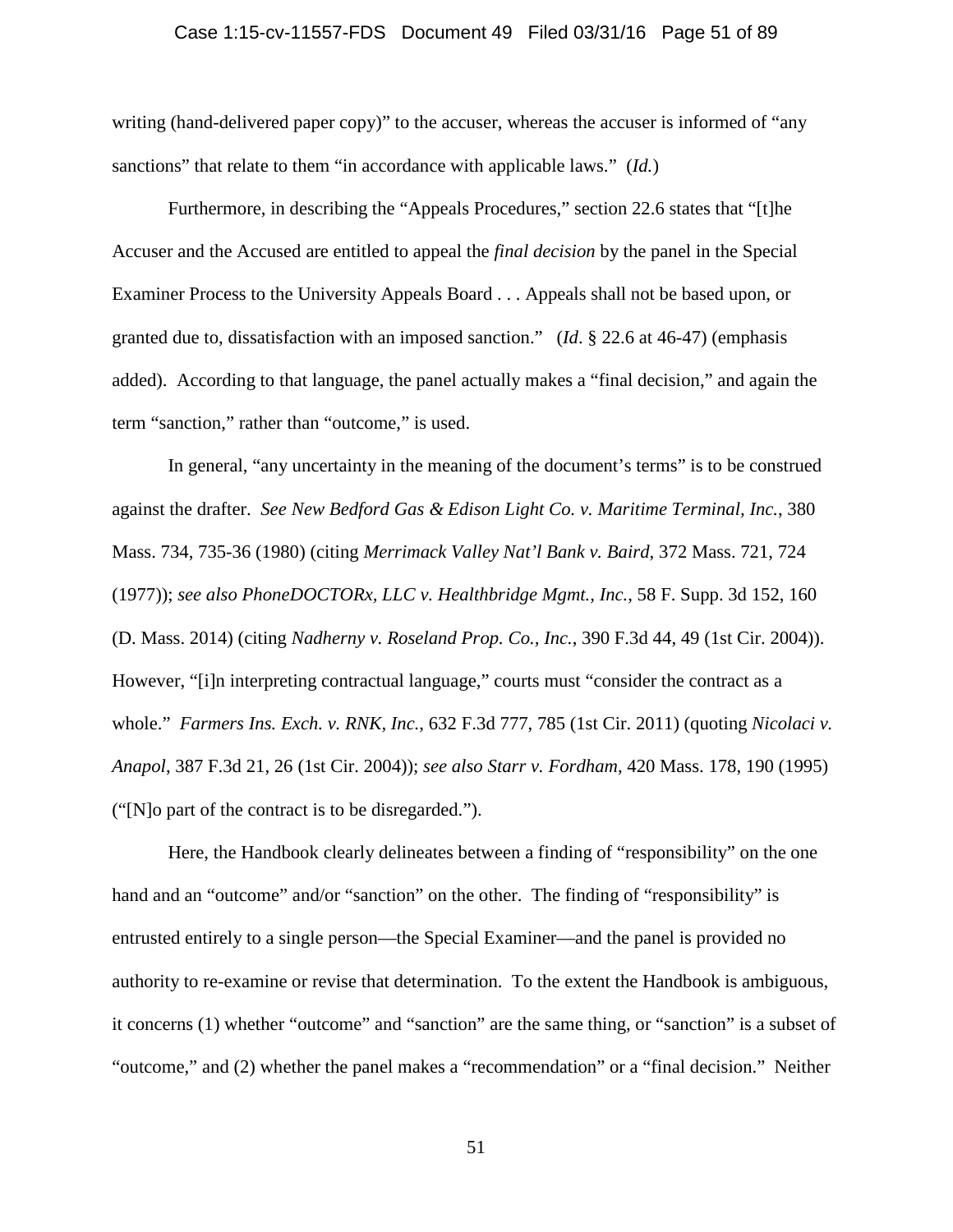## Case 1:15-cv-11557-FDS Document 49 Filed 03/31/16 Page 52 of 89

ambiguity, however resolved, addresses the finality of the Special Examiner's "responsibility" finding. Accordingly, Brandeis did not breach the express terms of the contract by eliminating the Deliberations Phase.

## **c. Breach of Express Representation as to Conflicts of Interest on Appeals Board**

John next contends that Brandeis also breached an express representation that the members of the appeals board had been screened for potential conflicts of interest. That claim is based on an e-mail from Boes to John on June 17, 2014, in which she stated that "members of the [appeals board] do not interact with either party or their advisors about the process or appeal materials," and that the three members "have been vetted for potential conflicts." (Am. Compl. ¶ 160). The complaint alleges that Brandeis breached Boes's express representation because the chair of the appeals board that decided John's case did, in fact, interact with J.C.'s advisor during the pendency of Doe's appeal, in a manner that rendered the appeal unfair. (*Id.* ¶ 161). Specifically, it alleges that the chair of the appeals board served on a University Subcommittee on Sexual Violence with J.C.'s advisor for the Special Examiner Process; that the Subcommittee issued its report one week after the appeal decision; and that therefore the two individuals must have discussed details of John's case. (*Id.* ¶ 26e).

The Handbook does not contain any provision that members of the appeals board will be screened to prevent a conflict of interest. John, however, contends that Boes's statement is an enforceable contract because it was made during the course of the Special Examiner Process and was a communication in furtherance of that process.

"'Extrinsic evidence should not be used to add terms to a contract that is plausibly complete without them.'" *Coffin v. Bowater Inc.*, 501 F.3d 80, 98 (1st Cir. 2007) (discussing latent ambiguities) (quoting *Bidlack v. Wheelabrator Corp.*, 993 F.2d 603, 608 (7th Cir. 1993)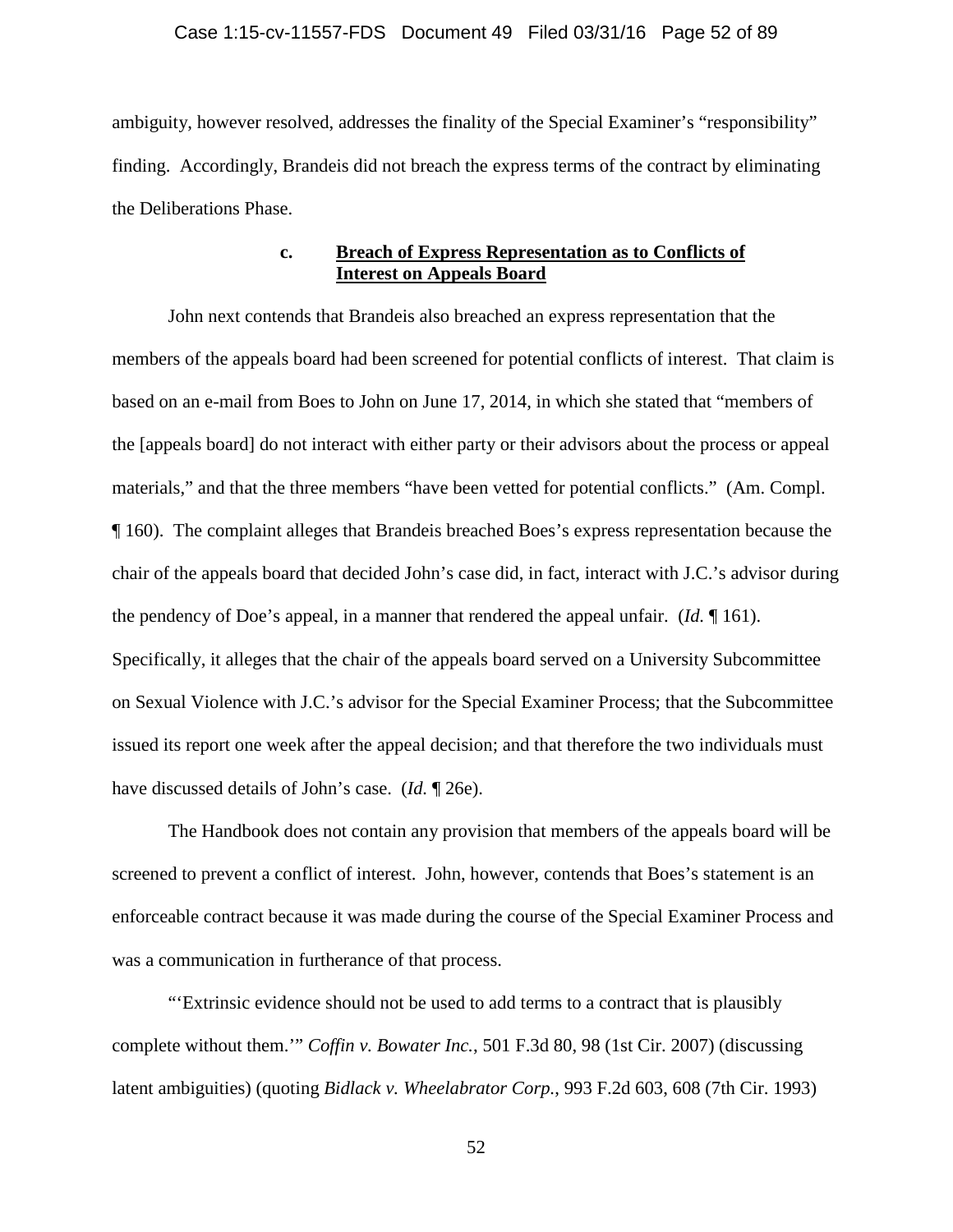## Case 1:15-cv-11557-FDS Document 49 Filed 03/31/16 Page 53 of 89

(en banc)). Here, the Handbook is "plausibly complete" with respect to how members of the appeals board will be selected and how they are to interact with one another. Therefore, Boes's subsequent representation to John that those members would be free of any conflicts of interest does not constitute an additional enforceable term of the Handbook.

## **d. Failure to Use the Hearing Process as Described in the 2011-12 Handbook**

John next contends that Brandeis committed a breach of contract because it used the Special Examiner Process (as set forth in the 2013-14 Handbook) instead of the "Hearing Process" outlined in the 2011-12 Handbook. John contends that the procedures in the 2011-12 Handbook should have been employed in his case, because that was the Handbook he signed as a condition of his enrollment at Brandeis.

As noted, the Handbook for each relevant academic year was different. The conduct in question occurred during the 2011-12 and 2012-13 academic years; for that reason, the Special Examiner applied the substantive policies in the 2011-12 and 2012-13 Handbooks. However, the university used the procedures set forth in the 2013-14 Handbook in order to investigate and adjudicate the allegations.

In general, a student does not have a contractual right to have disciplinary proceedings conducted under the specific procedures in effect at the time of the student's matriculation. *See Coveney*, 388 Mass. at 22. "A college is 'clearly entitled to modify [its rules and regulations] so as to properly exercise its educational responsibility.'" *Id.* (quoting *Mahavongsanan v. Hall*, 529 F.2d 448, 450 (5th Cir. 1976)).

Brandeis notes that the 2011-12 Handbook states that the process used to handle violations of campus policy is "constantly evaluated and tweaked by the [Brandeis] community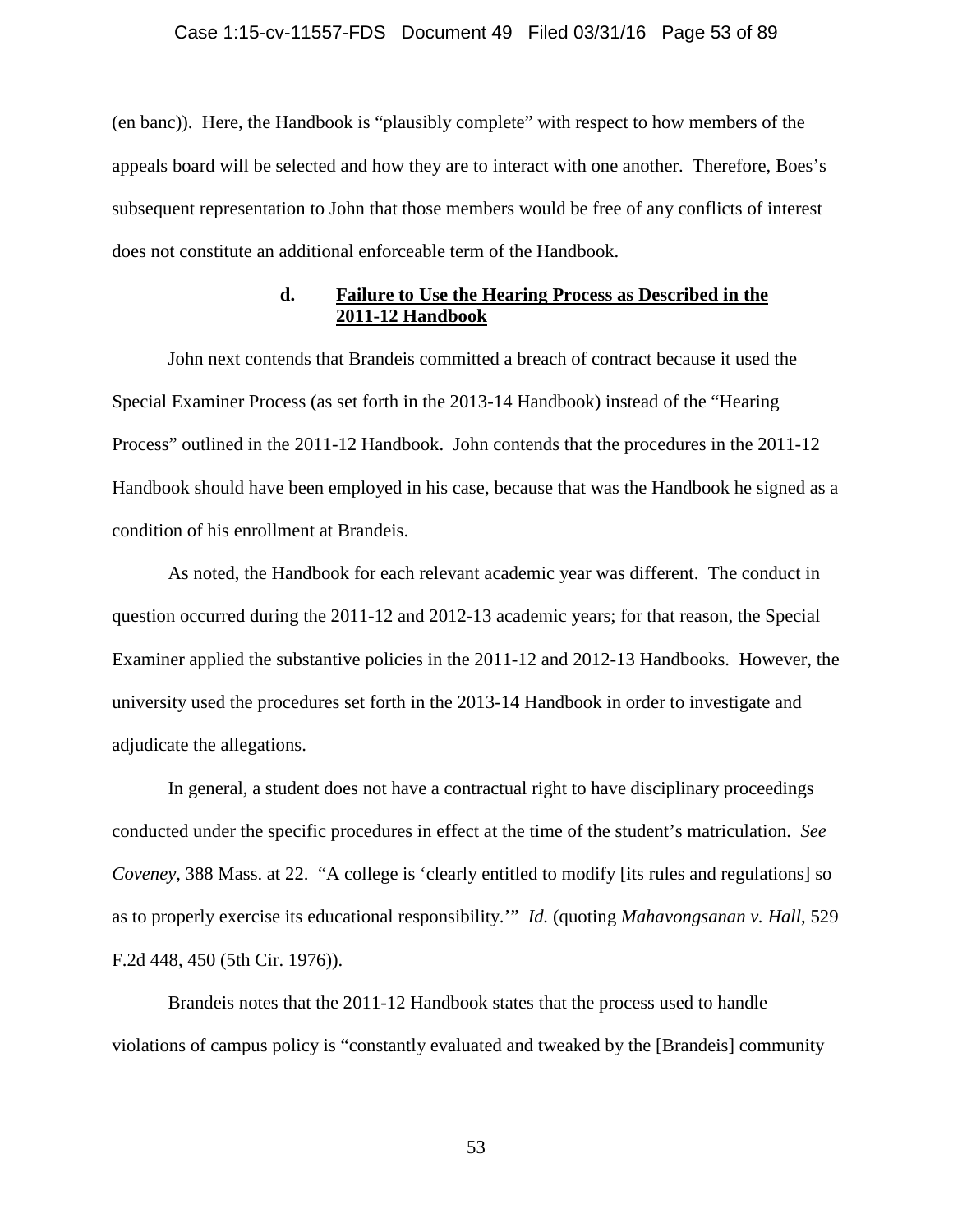every year."  $(2011-12 \text{ Handbook at } 1)$ .<sup>21</sup> John acknowledges that reservation of rights, but maintains that the substitution of the Special Examiner Process for the Hearing Process in cases of sexual misconduct was beyond what a reasonable student would reasonably expect to qualify as a "tweak."

Although the matter is not entirely free from doubt, Brandeis appears to have the better argument. The 2011-12 Handbook expressly reserved the right of the school to change its procedures each year; whether this was a "tweak" or not is certainly debatable, but John had no reasonable expectation that the procedures under the Handbook would be frozen for all four years.<sup>22</sup> It is also likely that each academic year created a new contractual relationship.<sup>23</sup> Furthermore, it would be impractical and unwieldy to use different procedures in a single adjudicative process.

Accordingly, Brandeis did not breach the express terms of the contract by using the procedures set forth in the 2013-14 Handbook to adjudicate matters that arose in the 2011-12 and

(2011-12 Handbook at 1).

<span id="page-53-0"></span><sup>&</sup>lt;sup>21</sup> The 2011–12 Handbook includes the following statement:

*Rights and Responsibilities* also contains the procedures the University employs when a member of the community believes that a student has violated a campus policy. This process . . . is ultimately a Brandeis-grown and nurtured one that is constantly evaluated and tweaked by the community every year.

<span id="page-53-1"></span> $22$  The year-to-year changes may have been less significant than they appear at first blush; as outlined above, Brandeis did state in the 2011–12 Handbook that its procedures might be different for sexual misconduct cases (although it did not state how).

<span id="page-53-2"></span><sup>&</sup>lt;sup>23</sup> The precise basis of the student-university contractual relationship is uncertain at best. It appears that the basic theory is that (1) a student who accepts an offer of admission to a university, enrolls, and pays tuition, and (2) a university that permits the student to enroll, thereby agree to a contractual relationship. As noted, the terms of the contract may include statements in student handbooks and registration materials. *Mangla*, 135 F.3d at 83. It is unclear whether there is a single four-year contract; a series of annual contracts, based on the academic year; a series of contracts based on each semester or quarter of registration; or some combination of those alternatives. In this context, at least, the most sensible reading appears to be that John and Brandeis entered into a new contractual relationship each academic year.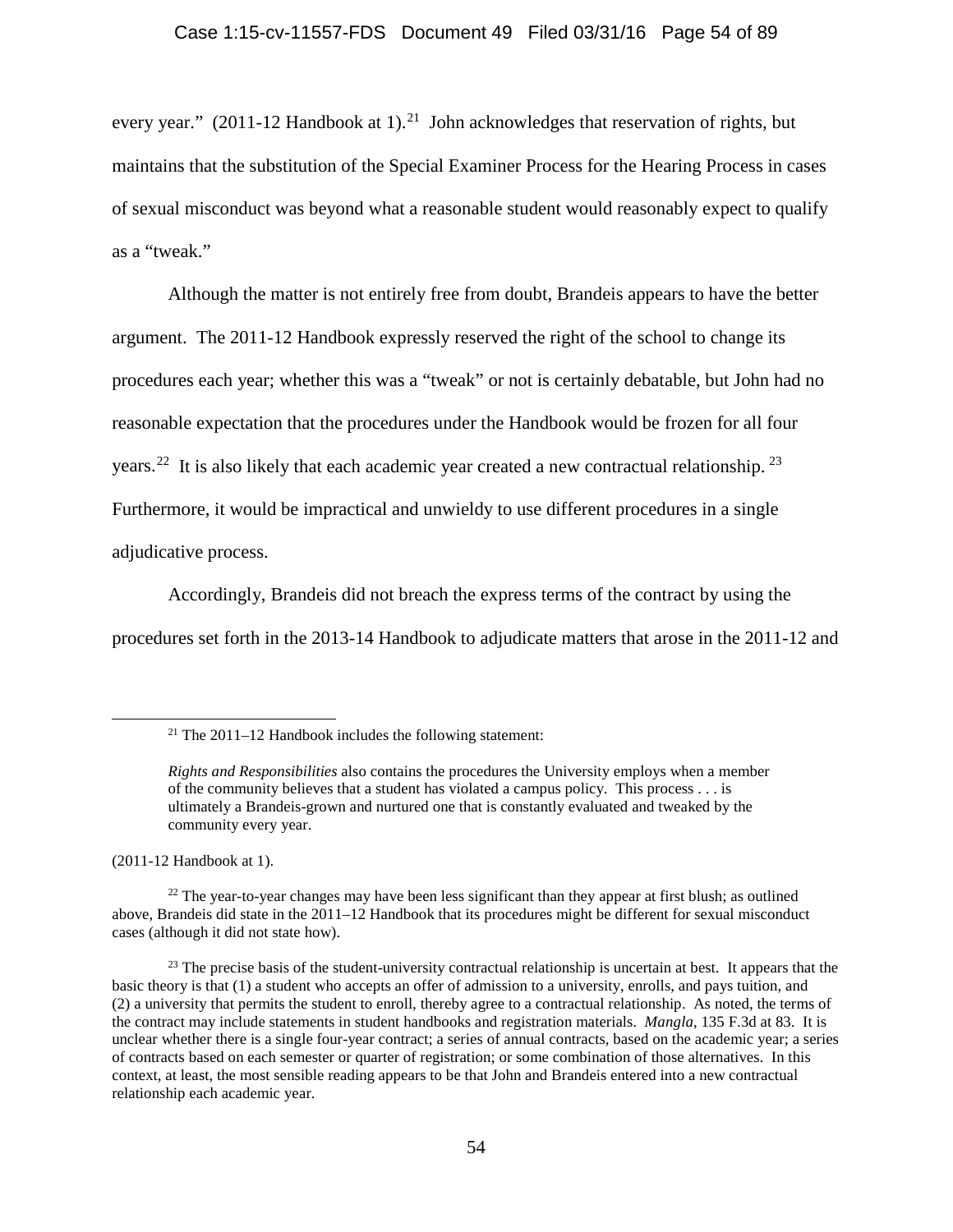2012-13 academic years.

## **e. Failure to Use the Hearing Process as to Charges of Physical Harm and Invasion of Privacy**

John also contends that even if it was appropriate to use the Special Examiner Process for the sexual misconduct charges, Brandeis nonetheless breached the terms of the 2013-14 Handbook by failing to use the normal process for the physical harm and invasion of privacy charges. Thus, in substance, John argues that where the evidence or allegations concern both sexual and non-sexual misconduct, the Handbook gives the student a contractual right to two separate proceedings—the Special Examiner Process for charges of sexual misconduct, and the Hearing Process for non-sexual misconduct charges—even where, as here, the same conduct is at issue.

The basic premise of that argument—that part of the proceeding involved non-sexual misconduct—is incorrect. All of the alleged incidents referred to are conduct reasonably characterized as sexual in nature, even those that the Special Examiner labeled "violent."

Furthermore, and in any event, the language of section 22.6 plainly contemplates that a "case" may include one or more possible violations.<sup>24</sup> It further states that where violations of section 3 and section 7 are at issue, "the case" will be adjudicated by the Special Examiner

Section 19.1

Section 22.6

<span id="page-54-0"></span> $24$  The relevant portions of the 2013-14 Handbook are as follows:

In cases where the Department of Student Rights and Community Standards decides that there is evidence of a violation that warrants referral to the Conduct Process the Accused will be contacted to schedule the Preliminary Meeting . . . . This meeting will serve to inform the student of the details of the charges and educate the Accused about the Conduct Process.

In cases where the [Department of Student Rights and Community Standards] receives a report a determines that one or more possible violations of Section 3 (Sexual Responsibility) or Section 7 (Equal Opportunity, Non-Discrimination, and Harassment) exist, the case will be adjudicated by the Special Examiner's Process.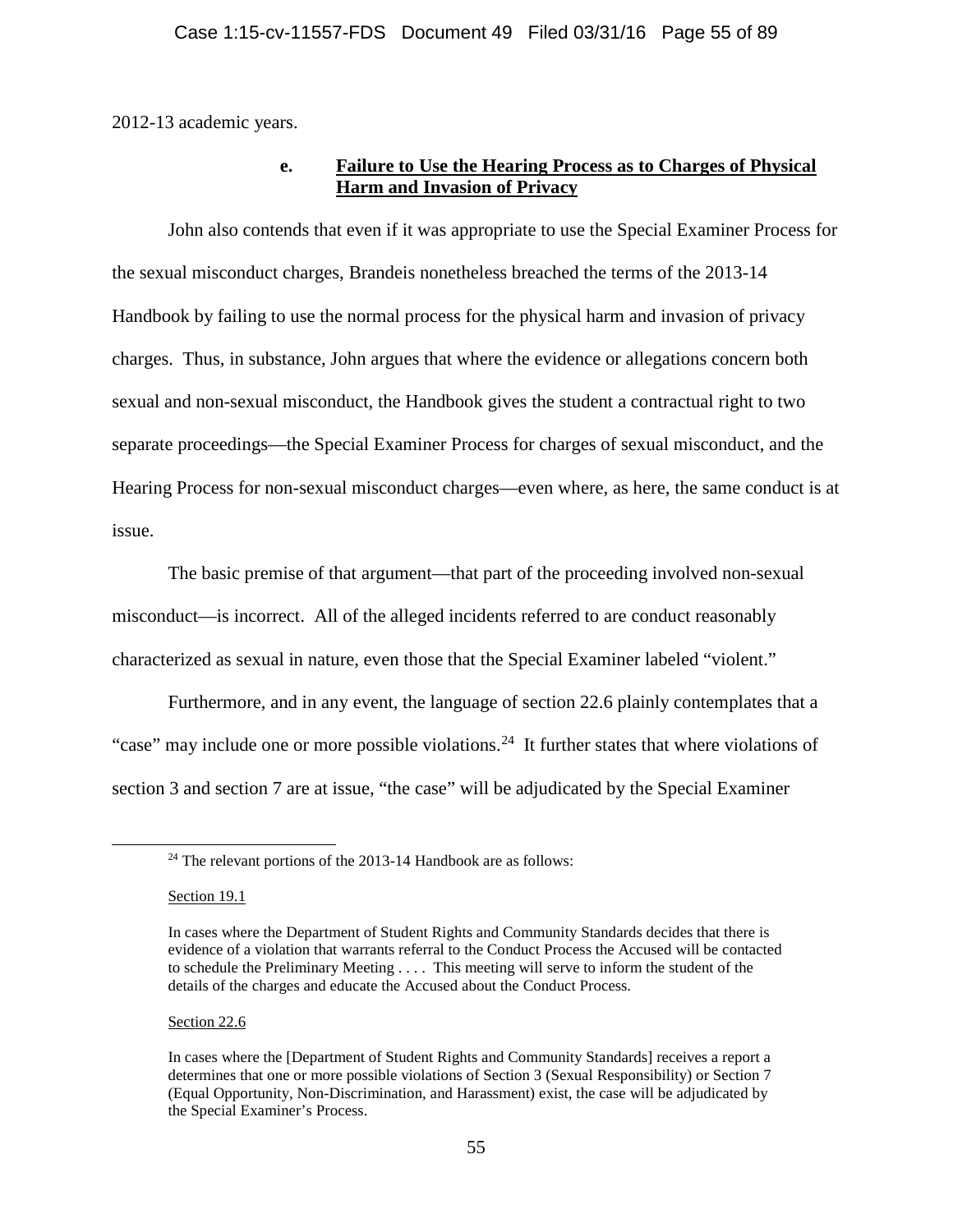Process. (2013-14 Handbook § 22.6 at 42). Based on that language, no reasonable Brandeis student could expect that he had a contractual right to have the case split such that some of the alleged violations would be handled by the Hearing Process, especially where all violations were based on common incidents.

## **f. Failure to Provide a Copy of the Special Examiner's Report**

John next contends that Brandeis breached the terms of the Handbook by refusing to give him a copy of the Special Examiner's Report during the "Discussion" and "Appeals" phases of the Special Examiner Process.<sup>[25](#page-55-0)</sup> That claim is based on section 22.6 of the Handbook, which states that "[d]ocuments generated from the Special Examiner's Process will be retained pursuant to the rules in sections 17.4, 19.5, and 19.6.j." (2013-14 Handbook § 22.6 at 47).

Sections 19.5 and 19.6.j do not directly address the issue of a student's access to records. Section 17.4, in turn, has three components. First, it notes that FERPA "gives each enrolled student at Brandeis certain rights, including access to the student's educational records, the right to request amendment of those records where the student believes a record is inaccurate or misleading, and the right to add a statement presenting the student's view if the records are not amended." (*Id.* § 17.4). Second, it provides that "[a] detailed statement of the rights and responsibilities of a student under the Act, the location of all records pertaining to a student, and the procedures for requesting access are contained in the Brandeis University Records Policy." (*Id.*). Third, it provides that "[t]he policy is available from the University Registrar and at: www.brandeis.edu/registrar/bulletin/EducRecordsPolicy.html." (*Id.*). The policy itself allegedly provides, among other things, that a student is entitled to access to his or her records within 45

<span id="page-55-0"></span><sup>&</sup>lt;sup>25</sup> John also seeks to obtain copies of the interview notes taken by the Special Examiner and the Observer. (Am. Compl. ¶ 155).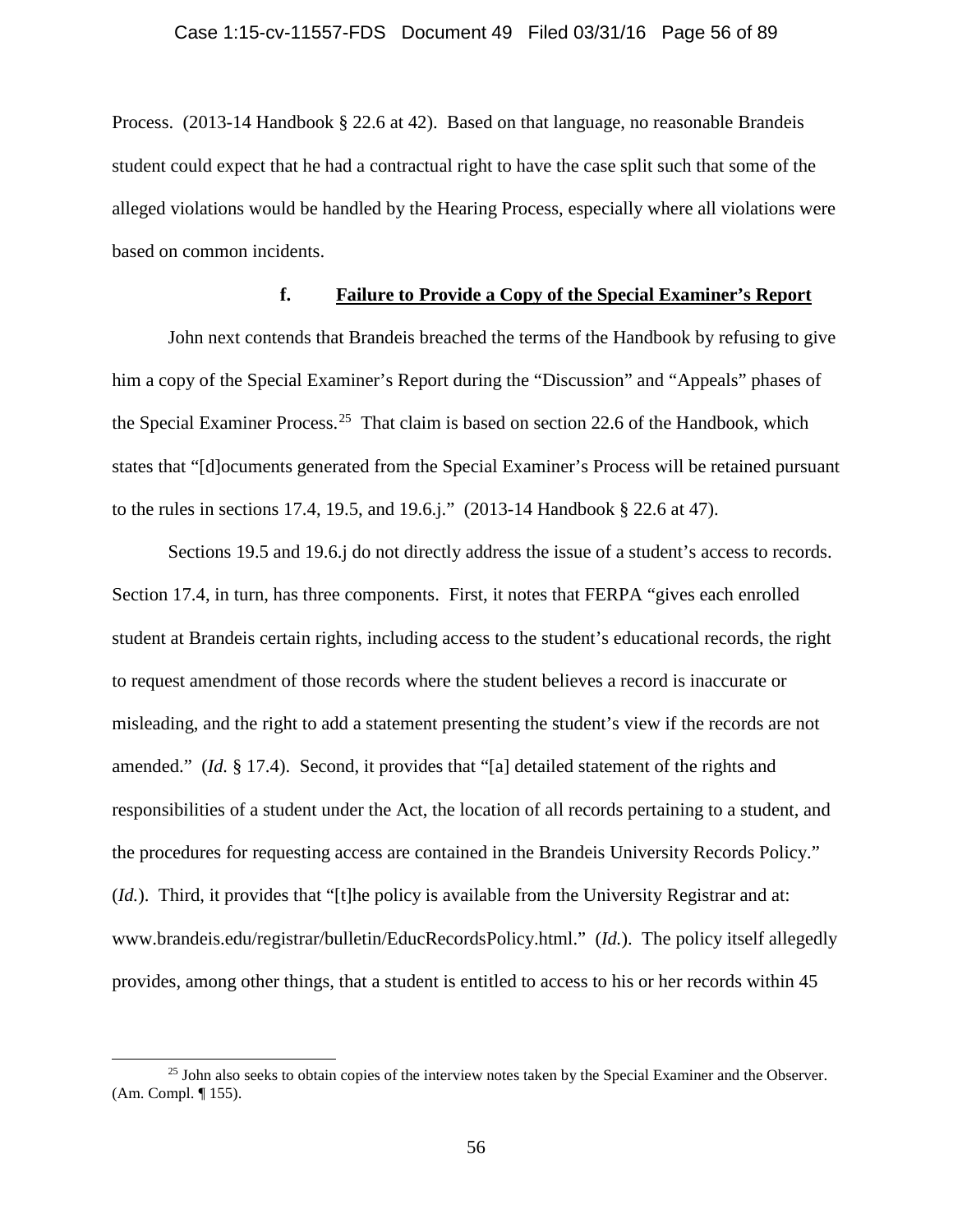days of a request. (*See* Am. Compl. ¶ 154).

A student reading those provisions could reasonably expect that the Special Examiner's Report was part of his "educational record," and that he could obtain access to it within 45 days after a request.<sup>26</sup> The complaint alleges that John requested a copy of the Special Examiner's Report when Lisa Boes read him the summary of that report and again after receiving notice of his sanction in order to prepare his appeal. (Am. Compl.  $\P$  130, 138-39).

The timing of those events is not entirely clear. The Special Examiner's Report is dated April 16, 2014; the summary (which was read aloud to John) is dated April 24; John responded to the summary on May 2; Boes notified John that she concurred with the Special Examiner's findings on May 12; and John's appeal was rejected on June 20. (Special Examiner's Report at 1; Sec. Moriello Aff. Ex A, Boes Summary of Special Examiner's Report at 1; Am. Compl. ¶¶ 131-32, 142). If John requested a copy of the Report on April 24, during the reading of the summary, Brandeis would have been obligated to provide him access within 45 days, or by June 14, six days before the appeal was decided.

Although the issue is not free from doubt, it is at least plausible that the failure of Brandeis to provide John access to the Report within 45 days was a material breach of contract that prevented him from effectively appealing the Special Examiner's findings. Accordingly, the complaint states a claim upon which relief can be granted as to that issue.

#### **g. Failure to Maintain Confidentiality of Educational Record**

John next contends that Brandeis breached the terms of the Handbook by failing to maintain the confidentiality of his disciplinary record. He alleges that Brandeis either

<span id="page-56-0"></span> <sup>26</sup> An accused student might not necessarily be permitted to *retain* a copy of the Report, as opposed to simply having "access" to it, but that is not a question that the Court needs to resolve at this stage.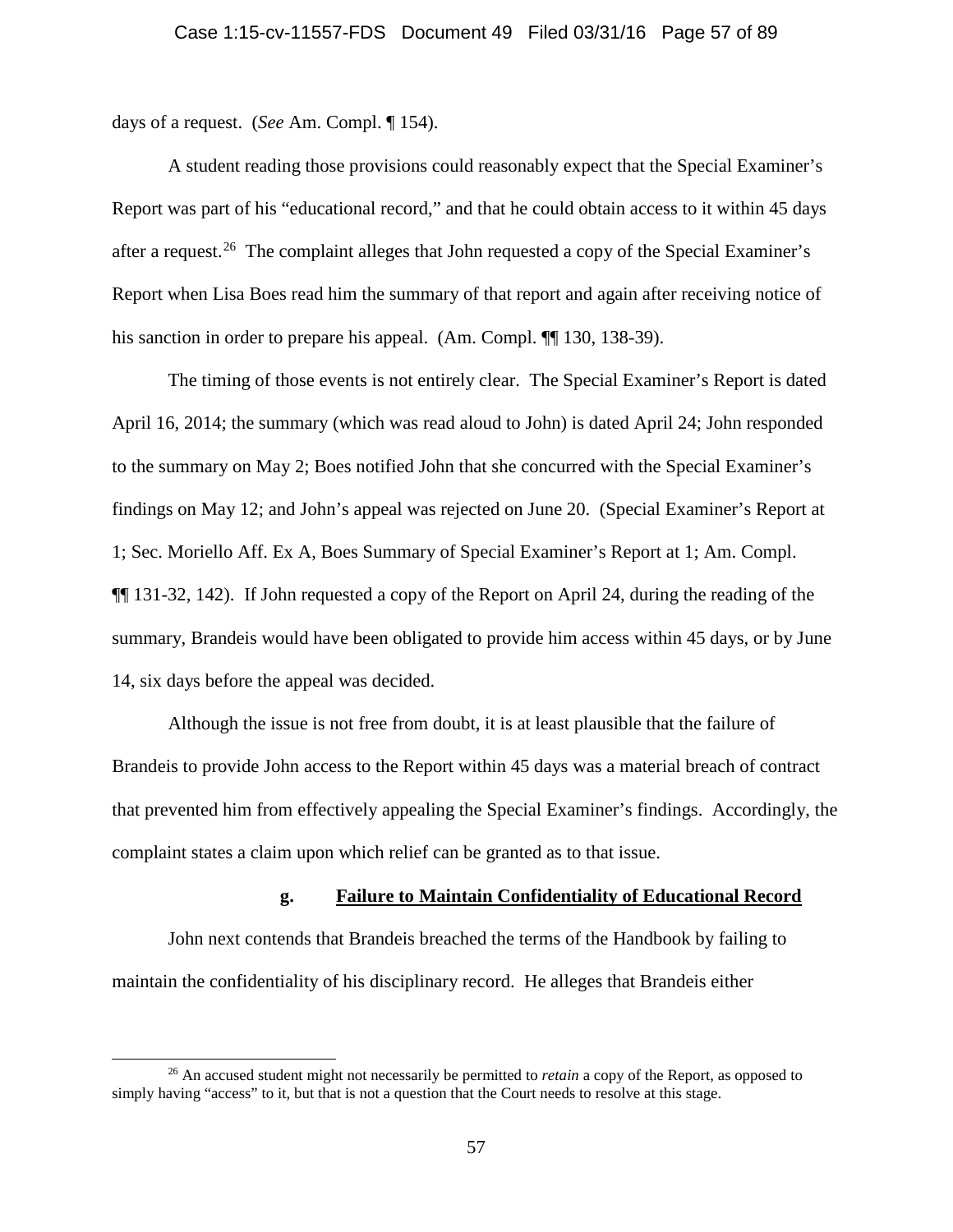## Case 1:15-cv-11557-FDS Document 49 Filed 03/31/16 Page 58 of 89

intentionally leaked the Special Examiner's findings to third parties, or failed to provide adequate safeguards to prevent his disciplinary record from being disclosed.<sup>[27](#page-57-0)</sup>

Again, section 22.6 of the 2013-14 Handbook states that "[d]ocuments generated from the Special Examiner's Process will be retained pursuant to the rules in Sections 17.4, 19.5, and 19.6.j." Section 19.5 provides in part as follows:

A record of the Administrative Action, comprised of a summary of the evidence presented and decision rendered, shall be made by the administrator. Such records are confidential and shall be retained . . . for seven years from the date on which this record was written, after which it will be destroyed . . . .

(2013-14 Handbook § 19.5). [28](#page-57-1)

Brandeis first argues that because the Handbook expressly refers to "records," its obligation of confidentiality covered only John's records themselves, and did not extend to the *information* contained in those records. But that interpretation is clearly incorrect—that is, a Brandeis student would not reasonably expect to read the provisions in the same way. Mere protection of a disciplinary record only would be entirely pointless if administrators were free to disclose the information the record contained. No reasonable Brandeis student would expect that Brandeis would be free to broadcast his confidential information as long as the actual records themselves were not leaked.

Brandeis further contends that the allegation in the complaint that it leaked information "about" the Special Examiner's findings is not specific enough to state a claim. According to Brandeis, there are numerous facts it could have released "about" the findings that would not

<span id="page-57-0"></span> $^{27}$  John also alleges that Brandeis breached its obligations under the Handbook by allowing J.C. to disclose the findings to third parties. The Court agrees with Brandeis that the Handbook imposes no responsibility on Brandeis for any disclosures of John's confidential information made by J.C. that were made without its knowledge.

<span id="page-57-1"></span><sup>&</sup>lt;sup>28</sup> It is not at all clear how §19.6.j applies to the Special Examiner Process, notwithstanding the explicit reference in § 22.6 to that section. Section 19.6.j, by its terms, applies to a "Written Hearing Report"; under the Special Examiner Process, there is no hearing and therefore no Hearing Report is prepared.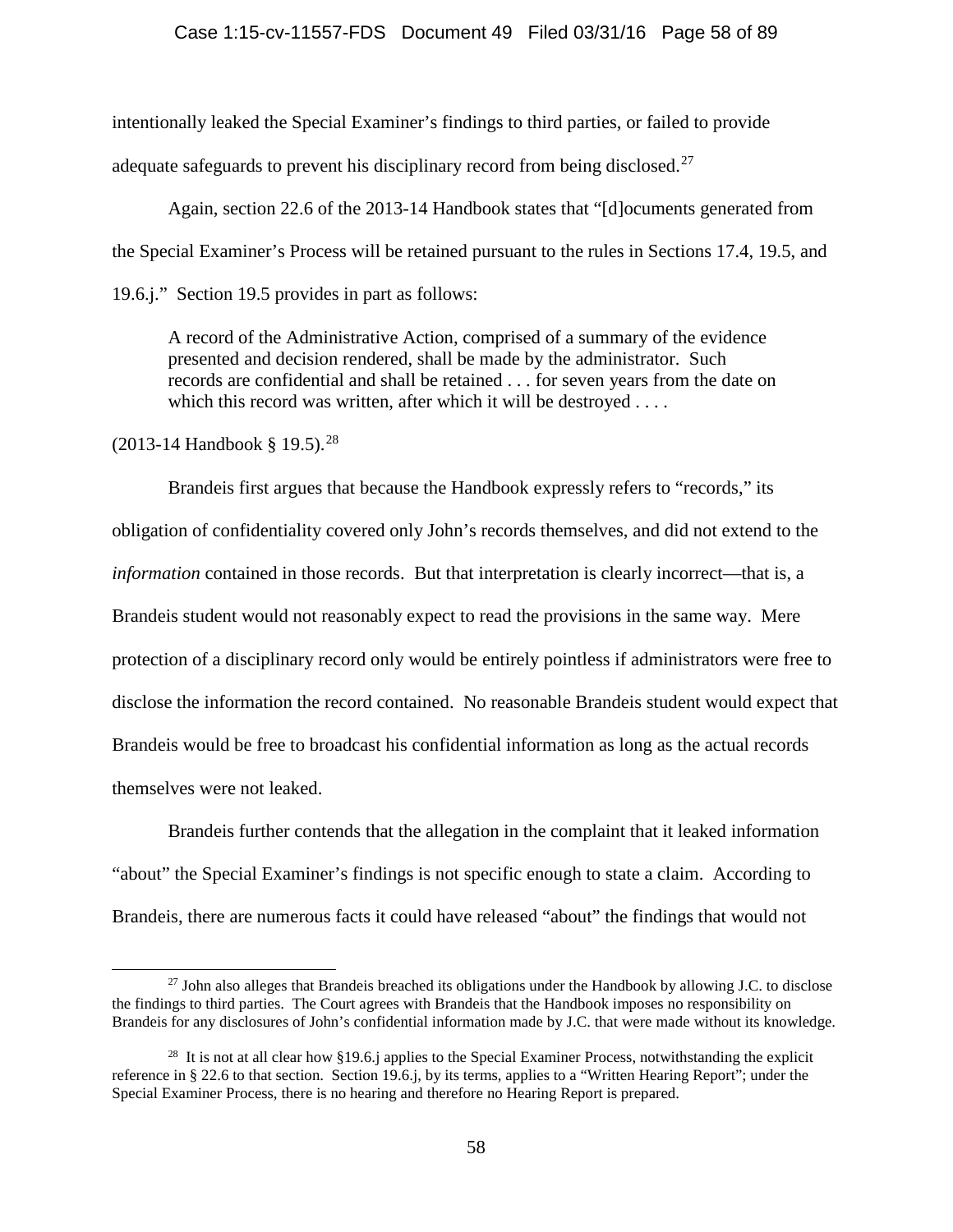## Case 1:15-cv-11557-FDS Document 49 Filed 03/31/16 Page 59 of 89

involve information actually contained in the Special Examiner's Report.

On a motion to dismiss, the Court must "accept as true all well-pleaded factual averments in the plaintiff's amended complaint and indulge all reasonable inferences therefrom in his favor." *Deniz v. Municipality of Guaynabo*, 285 F.3d 142, 144 (1st Cir. 2002) (citing *Valentin v. Hospital Bella Vista*, 254 F.3d 358, 365 (1st Cir. 2001)). The complaint alleges that after information "about" the Special Examiner's findings was disclosed, John was fired by one employer and had his job offer withdrawn by a second employer. (Am. Compl.  $\P$  200-02). These allegations are more than sufficient to support a reasonable inference that the "information" allegedly disclosed included specific information from the Special Examiner's findings, such as the finding that John was responsible for the charges.

## **h. Arbitrary and Capricious Findings**

Finally, John contends that, under Massachusetts law, Brandeis breached its contract with him because the Special Examiner's findings were arbitrary and capricious, and because Brandeis subjected him to a disciplinary process that was fundamentally unfair.

Massachusetts courts have held that a private university may not act "arbitrarily or capriciously" in disciplining a student. *See Coveney*, 388 Mass. at 19 (citations omitted); *Catalan-Aguilar v. R3 Educ., Inc.*, 2015 WL 6043598, at \*2 (D. Mass. Oct. 15, 2015). However, it is unclear whether the "arbitrary and capricious" standard applies to school disciplinary proceedings that are also governed by the express terms of a student-university contract. *Compare Coveney*, 388 Mass. at 19 (applying arbitrary and capricious standard in the absence of a contractual right to a disciplinary hearing), *and Schaer*, 432 Mass. at 482 ("*Coveney* . . . applies in cases where there is no contractual relationship."), *with DMP v. Fay Sch. ex rel. Bd. of Trs.*, 933 F. Supp. 2d 214, 223 (D. Mass. 2013) ("[T]he [school's] decision to expel [plaintiff] was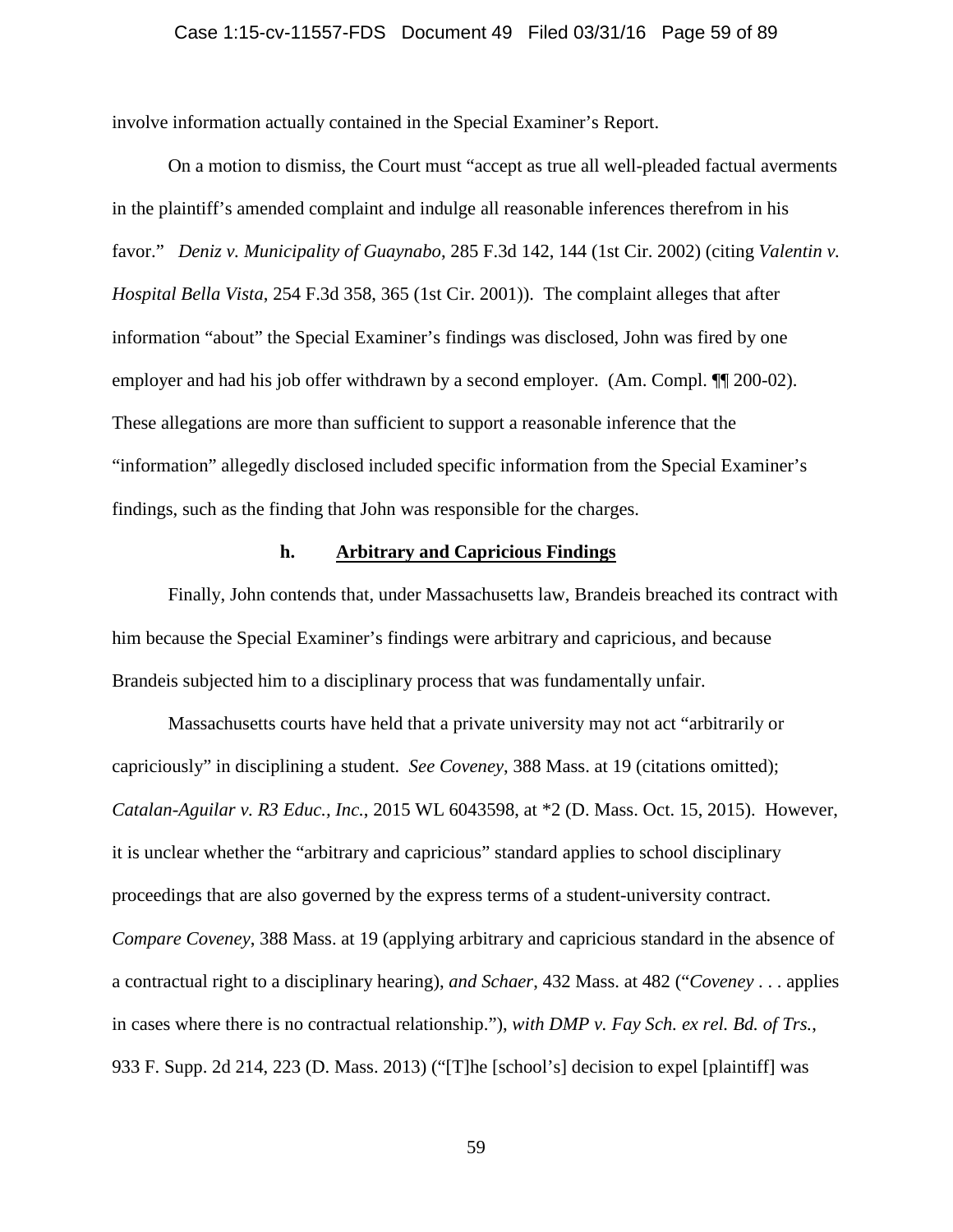## Case 1:15-cv-11557-FDS Document 49 Filed 03/31/16 Page 60 of 89

neither arbitrary nor capricious . . . . The question thus becomes whether [the school] violated a contractual right by expelling [plaintiff]."). Further, at least one Massachusetts court has considered whether the school's decision was arbitrary and capricious under the umbrella of "basic fairness." *See Driscoll v. Board of Trs. of Milton Acad.*, 70 Mass. App. Ct. 285, 295 (2007).

As set forth below, the Court concludes that the complaint plausibly alleges that Brandeis did not provide "basic fairness" to John. Accordingly, at this stage, the Court does not need to reach the issues of whether the "arbitrary and capricious" standard is applicable under the circumstances of this case, or whether there is a meaningful distinction between the questions of whether Brandeis's procedures afforded John "basic fairness" and whether Brandeis's actions were "arbitrary and capricious."

## **2.** "**Basic Fairness"**

School disciplinary hearings must be "conducted with basic fairness." *Cloud*, 720 F.2d at 725 (citing *Coveney*, 388 Mass. at 20); *Schaer*, 432 Mass. at 481. Brandeis's obligation to provide basic fairness in its proceedings is separate from and in addition to its contractual obligation to follow the rules it set forth in the Handbook. *Id*.

"Basic fairness" is an uncertain and elastic concept, and there is little case law to serve as guideposts in conducting the fairness inquiry. Nonetheless, the concept must be given some meaning, and the requirement that a university provide some level of "fairness" clearly suggests that there is such a thing as an unfair proceeding, and that a failure to provide such a proceeding may be actionable under certain circumstances.

There is, however, no one-size-fits-all answer to the question what of constitutes the "basic fairness" that a student is due. The case law appears to indicate, and common sense and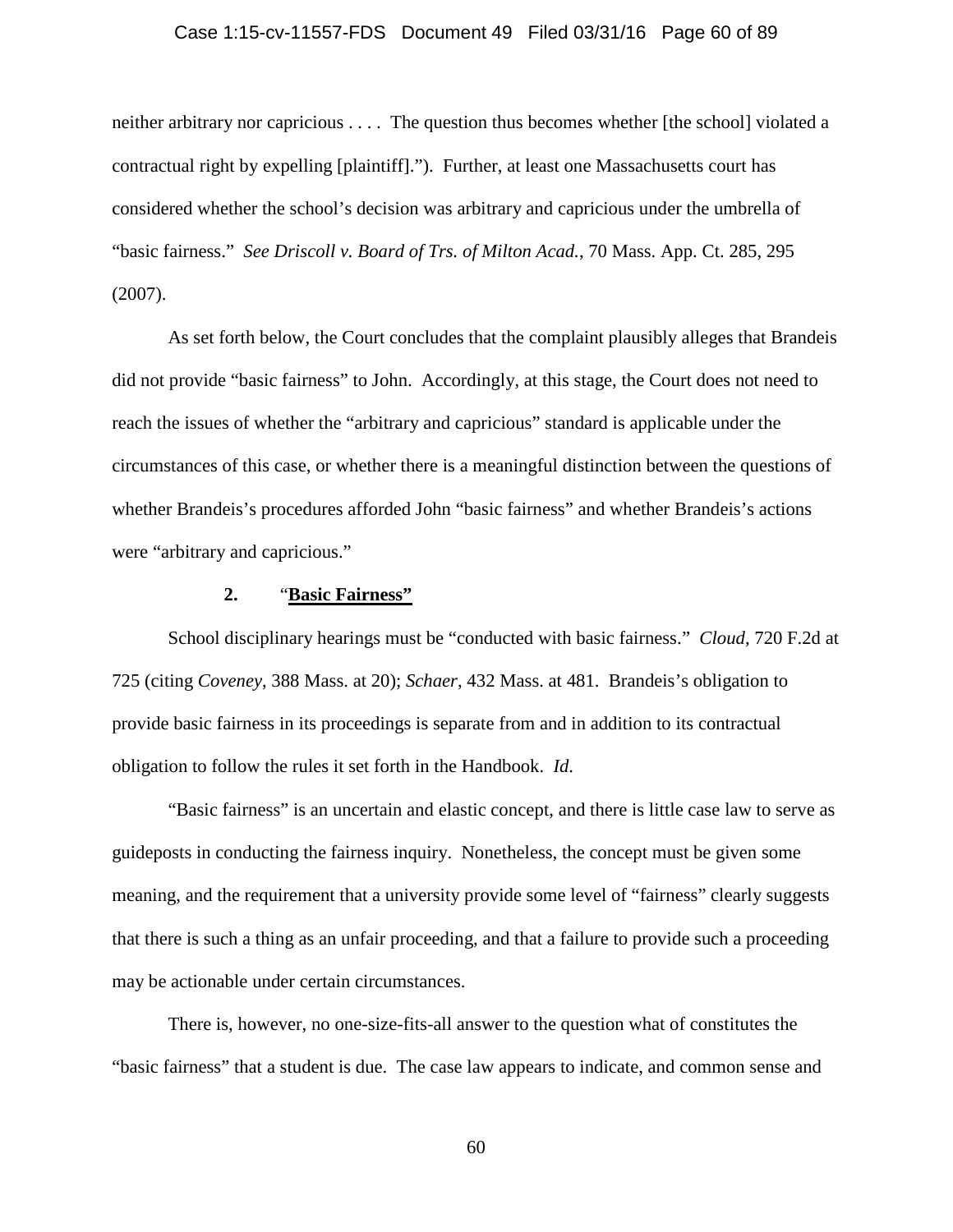#### Case 1:15-cv-11557-FDS Document 49 Filed 03/31/16 Page 61 of 89

experience would likewise suggest, that the answer may vary depending upon the competing interests at stake, include such factors as the magnitude of the alleged violation, the likely sanctions and other consequences of a finding of guilt, and the university's experience and aptitude in resolving disputes of that nature. *See Goss v. Lopez*, 419 U.S. 565, 579 (1975) (addressing requirements for disciplinary process in a public high school: "the timing and context of the notice and the nature of the hearing will depend on appropriate accommodation of the competing interests involved").

Here, the charges made by J.C. involved a serious subject matter: a claim of repeated acts of alleged sexual assault—indeed, purported sexual "violence"—over a period of nearly two years. The consequences of a finding of "responsibility" for those offenses are substantial indeed.

As an initial matter, sanctions for violations of Brandeis's community standards include ineligibility for campus housing, loss of the opportunity to participate in campus activities or employment, suspension, and expulsion. (2013-14 Handbook  $\S 21.1$ ).<sup>[29](#page-60-0)</sup>

A finding of responsibility for sexual misconduct can also have significant consequences off-campus. Post-graduate educational and employment opportunities may require disclosure of disciplinary actions taken by a student's former educational institution. In addition, Brandeis also reserves the power to disclose records of disciplinary actions to other educational institutions without the consent of the student. *See* Brandeis University Education Records: Statement of Policy and Procedures, BRANDEIS UNIVERSITY,

<span id="page-60-0"></span><sup>&</sup>lt;sup>29</sup> A Brandeis student may be suspended prior to any hearing on the merits. (2013-14 Handbook § 22.2). The complaint alleges that upon receipt of J.C.'s report of sexual misconduct, but before an investigation or hearing, "the University banned John from his residence, classes, paid University job, position as community advisor, student-elected position on a prominent University Board, and sequestered him in a campus facility." (Am. Compl.  $\P\P$  7, 9).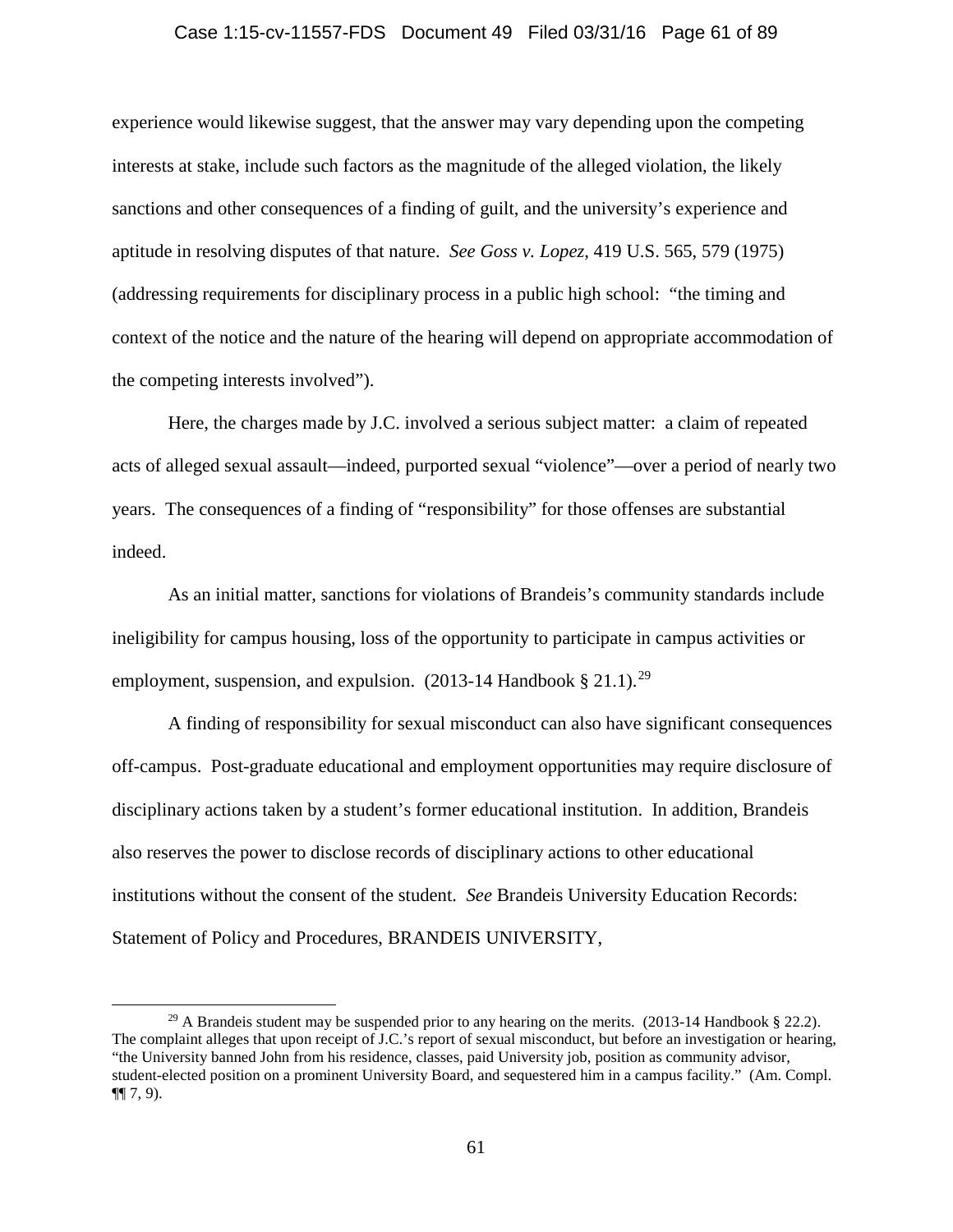## Case 1:15-cv-11557-FDS Document 49 Filed 03/31/16 Page 62 of 89

http://www.brandeis.edu/registrar/bulletin/EducRecordsPolicy.html (last visited Mar. 31, 2016).

Finally, a Brandeis student who is found responsible for sexual misconduct will likely face substantial social and personal repercussions. It is true that the consequences of a university sanction are not as severe as the consequences of a criminal conviction. Nevertheless, they bear some similarities, particularly in terms of reputational injury. Certainly stigmatization as a sex offender can be a harsh consequence for an individual who has not been convicted of any crime, and who was not afforded the procedural protections of criminal proceedings.

There are, however, other substantial interests at stake. Courts must be "chary about interfering with academic and disciplinary decisions made by private colleges and universities." *Schaer*, 432 Mass. at 478 (quotation and citations omitted). A private university is not a state or local government, and the courts must recognize and respect the strong interest of a private university in managing its own affairs. Furthermore, "ensuring allegations of sexual assault on college campuses are taken seriously is of critical importance, and there is no doubt that universities have an exceedingly difficult task in handling these issues." *Brown Univ.*, 2016 WL 715794, at \*4.

With that framework in mind, the Court turns to the question of whether the complaint alleges a plausible claim that Brandeis failed to provide the "basic fairness" to which its students are entitled. In this context, at least, there are two principal threads to the "fairness" inquiry. The first is procedural fairness—that is, whether the process used to adjudicate the matter was sufficient to provide the accused student a fair and reasonable opportunity to defend himself. The second is substantive fairness—that is, even if the procedure was fair, whether the decision was unduly arbitrary or irrational, or tainted by bias or other unfairness.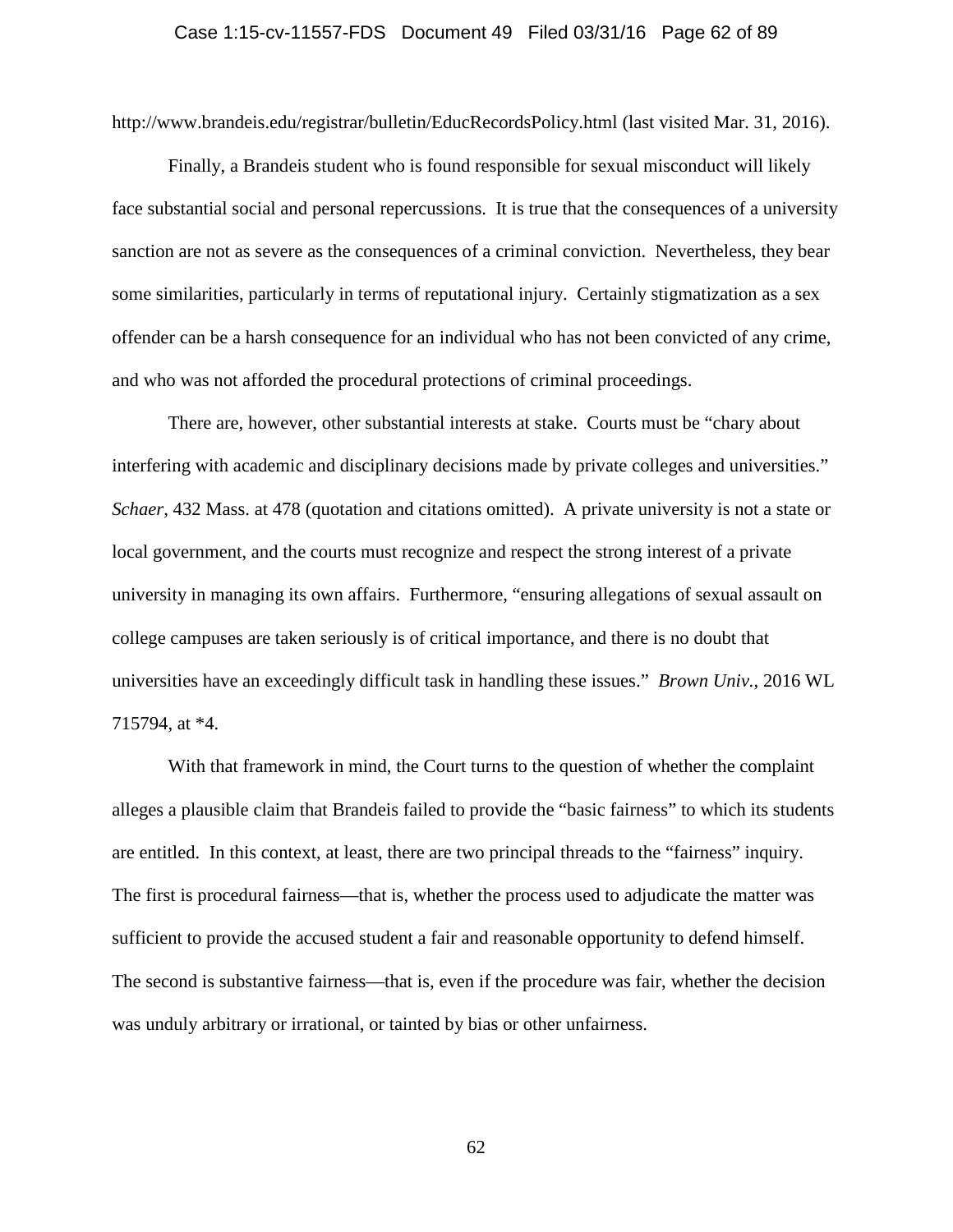## **a. Procedural Fairness**

The first question is whether the procedures employed by Brandeis met the test of "basic fairness." When the school at issue is a public institution, the accused student must, at a minimum, receive protections consistent with the Due Process Clause of the Fourteenth Amendment. *See, e.g.*, *Goss*, 419 U.S. at 574-85 (holding that due process requires notice and opportunity for a hearing where public high school students face suspension of less than ten days). It is well-established, however, that a private university "is not required to adhere to the standards of due process guaranteed to criminal defendants or to abide by rules of evidence adopted by courts." *Schaer*, 432 Mass. at 482; *Cloud*, 720 F.2d at 725; *see Rendell-Baker v. Kohn*, 457 U.S. 830, 837-38 (1982). However, courts may refer to those rules in evaluating the fairness of a particular disciplinary hearing. *Cloud*, 720 F.2d at 725.

In *Cloud*, a third-year law student was charged with misconduct for looking under the skirts of female students in the school's library. 720 F.2d at 723. In a subsequent civil suit, Cloud challenged the fairness of the process used in his case. *Id*. at 724. Under the university's rules, Cloud was afforded a hearing in front of an impartial panel at which he was represented by counsel, and had the opportunity to cross-examine the witnesses against him. *Id*. at 723. The First Circuit found that the process afforded Cloud comported with basic fairness but did not attempt to identify which procedures, if any, were necessary to a finding that the process was "fair."

Similarly, in *Walker v. President & Fellows of Harvard College*, 82 F. Supp. 3d 524, 532 (D. Mass. 2014), the court found that the disciplinary process used in the case of a law student charged with plagiarism comported with basic fairness where the charged student "had notice of and understood the charges," had a hearing before a board, and was represented by an attorney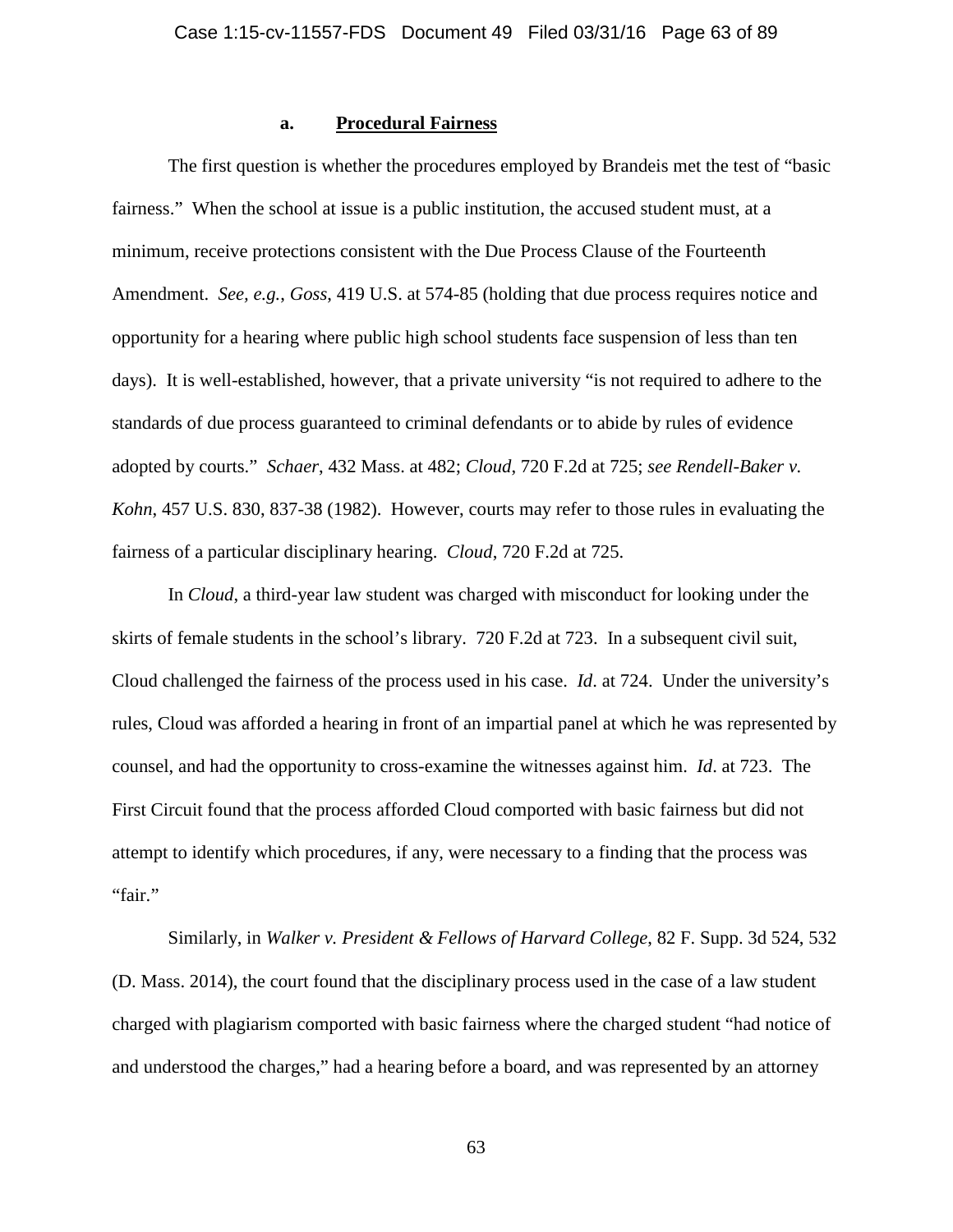## Case 1:15-cv-11557-FDS Document 49 Filed 03/31/16 Page 64 of 89

who was allowed to call witnesses, present evidence, cross-examine witnesses, and argue on the student's behalf. Again, however, the Court did not attempt to identify any specific individual protections that must be afforded the accused in order for a disciplinary to be considered fair.<sup>[30](#page-63-0)</sup>

Here, Brandeis failed to provide a variety of procedural protections to John, many of which, in the criminal context, are the most basic and fundamental components of due process of law.

## **(1) No Right to Notice of Charges**

Brandeis did not require J.C. to provide a "full account" or "thorough statement" of the charges, and never provided such a statement to John.<sup>[31](#page-63-1)</sup> Instead, John was expected to defend himself against the vague and open-ended charge that he had "numerous inappropriate, nonconsensual sexual interactions" with J.C. from September 2011 to May 2013.[32](#page-63-2)

Under the circumstances, the lack of specific notice of the charges may have been particularly prejudicial. This was not a dispute about a single isolated event; it involved a lengthy and apparently tangled relationship that went on for nearly two years. Brandeis's failure to inform John of the details of the charges appears to have had a significant adverse effect on his

<span id="page-63-0"></span> <sup>30</sup> In *Bleiler v. College of the Holy Cross*, 2013 WL 4714340 (D. Mass. Aug. 26, 2013), a case involving the expulsion of a student who was found guilty of sexual assault, the court found that the university was not liable for breach of contract, but did not address the "basic fairness" prong of the analytical framework.

<span id="page-63-1"></span><sup>&</sup>lt;sup>31</sup> As noted, the university's procedures required only that an administrator "suggest" that such a statement be prepared. It is not clear, at this stage of the litigation, whether such a suggestion was made to J.C. In any event, the complaint alleges that J.C. at some point provided "substantially more information" to university administrators, and that the additional information was not provided to John.

<span id="page-63-2"></span> $32$  The right to reasonable notice of the charges in a criminal proceeding is set forth in both the Sixth Amendment to the United States Constitution and the Massachusetts Declaration of Rights. U.S. Const. amend. VI ("In all criminal prosecutions, the accused shall enjoy the right . . . to be informed of the nature and cause of the accusation . . . ."); Mass. Const. Pt. 1, art. XII ("No subject shall be held to answer for any crimes or offence, until the same is fully and plainly, substantially and formally, described to him . . . ."); *see also In re Oliver*, 333 U.S. 257, 273 (1948) ("A person's right to reasonable notice of a charge against him . . . [is] basic in our system of jurisprudence"); Fed. R. Crim. P. 7 (requiring that an indictment contain "the essential facts constituting the offense charged").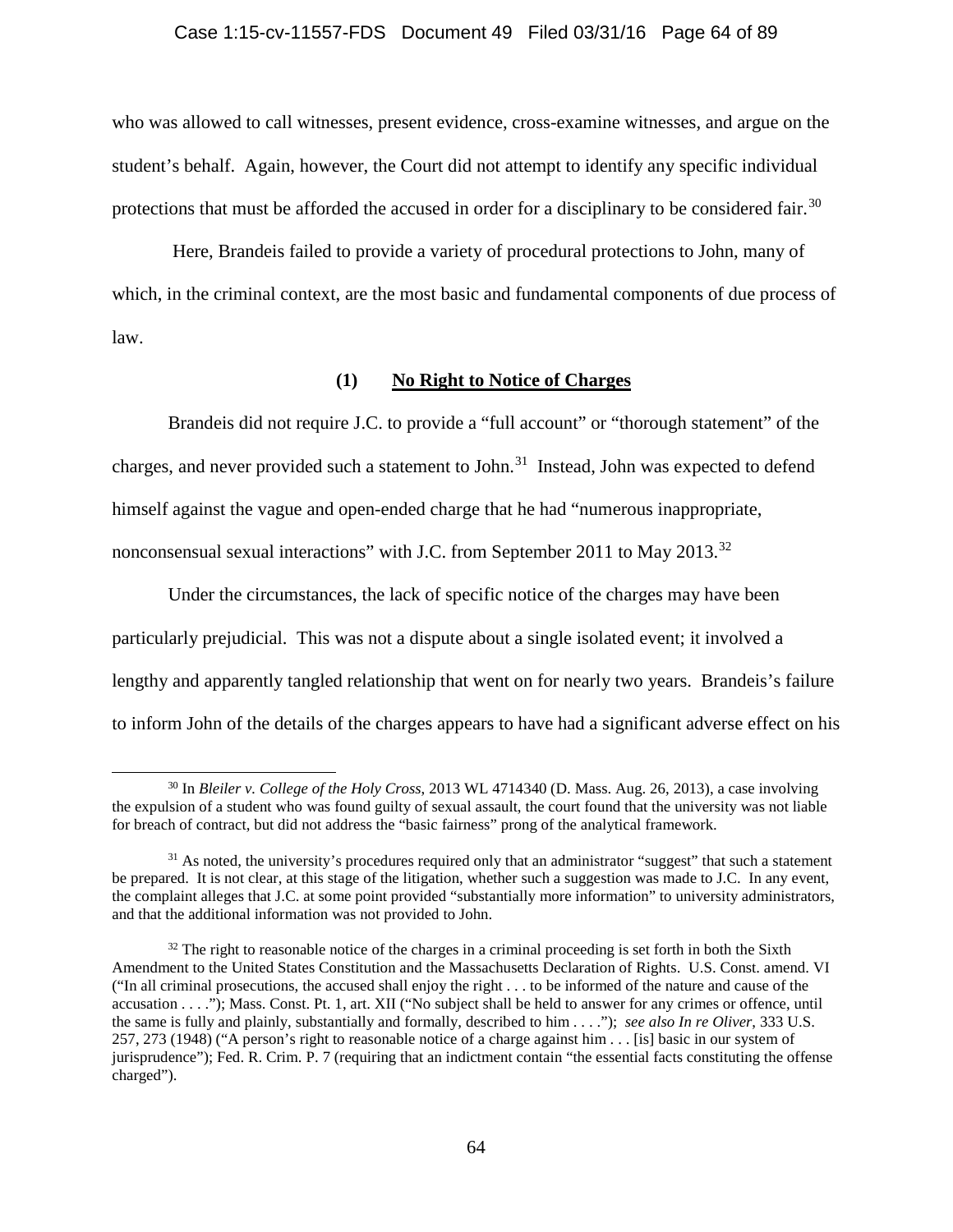## Case 1:15-cv-11557-FDS Document 49 Filed 03/31/16 Page 65 of 89

ability to prepare a defense. For example, the Special Examiner's findings were substantially influenced by her conclusion that J.C. was the more credible party. According to the Report, J.C. provided "1) consistent statements regarding each alleged incident, not wavering from the initial description of the incidents; and 2) a consistent theme linking many of the alleged incidents." (Special Examiner's Report at 15). In contrast, the Special Examiner found that John was inconsistent in his recollection of certain events. Such a discrepancy, however, is exactly what one would expect where one party is fully informed of the subject matter of the inquiry and the other remains ignorant, and has to surmise the specifics of the charges over the course of the investigation.

In *Fellheimer v. Middlebury College*, 869 F. Supp. 238 (D. Vt. 1994), a student was charged with both rape and the separate offense of "disrespect of persons." *Id.* at 245. The student, however, was informed only of the rape charge, and was never informed of the existence of the disrespect charge or of the alleged conduct underlying that charge. *Id.* The court found that the disciplinary hearing was "fundamentally unfair" and that it was "impossible" for Fellheimer to defend himself against the charge. *Id.* at 246-47.

There is little practical difference between a school failing to inform the accused of the charge against him or, as here, having informed him of the formal charge, refusing to provide him with the specific factual conduct alleged to have given rise to the charge. At a minimum, it the failure to provide John with notice of the specific charges against him may have substantially impaired the fairness of the proceeding.

### **(2) No Right to Counsel**

Brandeis did not permit John to have counsel in connection with the Special Examiner's investigation, either to participate actively or to render passive advice. *Compare Cloud*, 720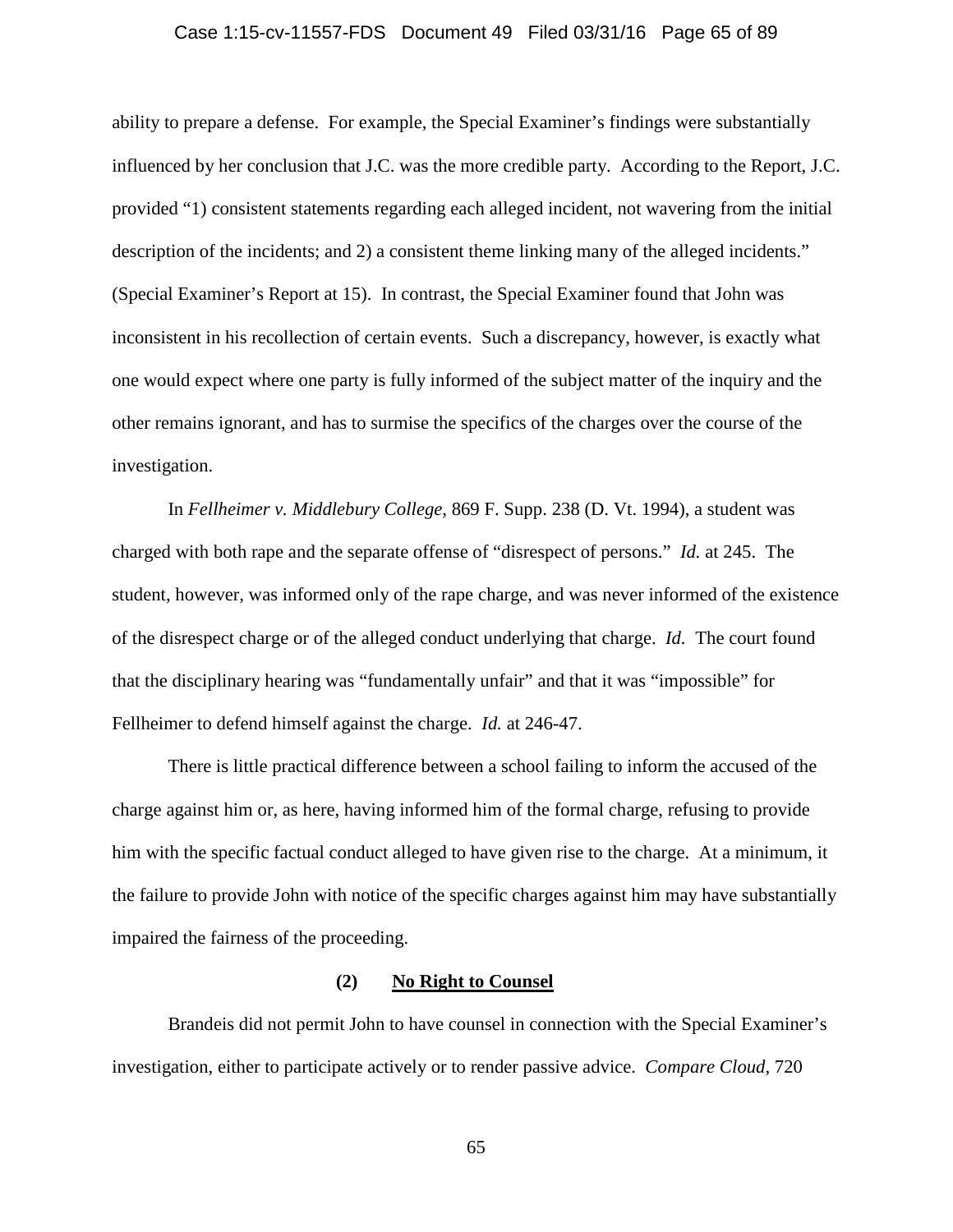F.2d at 723 (student permitted to be represented by counsel at university hearing); *Walker*, 82 F. Supp. 3d at 532 (same).  $33$ 

The proceeding was not, of course, conducted in a court of law, according to the rules of procedure and evidence. Nonetheless, Brandeis engaged an outside attorney, presumably with years of experience and training, to investigate and prosecute serious charges of sexual assault and other sexual misconduct. But it expected a student, approximately 21 years old, with no legal training or background, to defend himself, alone, against those same charges.

## **(3) No Right to Confront Accuser**

Brandeis did not permit John to confront or cross-examine J.C., either directly or through counsel.<sup>[34](#page-65-1)</sup> Presumably, the purpose of that limitation was to spare J.C. the experience of being subject to cross-examination.<sup>35</sup> While protection of victims of sexual assault from unnecessary harassment is a laudable goal, the elimination of such a basic protection for the rights of the accused raises profound concerns.

<span id="page-65-0"></span><sup>&</sup>lt;sup>33</sup> The right to counsel in a criminal proceeding is likewise set forth in both the federal and state constitutions. U.S. Const. amend. VI ("In all criminal prosecutions, the accused shall enjoy the right . . . to have the Assistance of Counsel for his defence."); Mass. Const. Pt. 1, art. XII ("... every subject shall have a right ... to be fully heard in his defence by himself, or his council, at his election."); *see also Powell v. Alabama*, 287 U.S. 45, 67- 69 (1932) ("The right to be heard would be, in many cases, of little avail if it did not comprehend the right to be heard by counsel"); *Gideon v. Wainwright*, 372 U.S. 335, 344 (1963) ("The right of one charged with crime to counsel may not be deemed fundamental and essential to fair trials in some countries, but it is in ours.").

<span id="page-65-1"></span><sup>&</sup>lt;sup>34</sup> The right to confront one's accuser is likewise guaranteed in both the federal and state constitutions. U.S. Const. amend. VI ("In all criminal prosecutions, the accused shall enjoy the right . . . to be confronted with the witnesses against him . . . ."); Mass. Const. Pt. 1, art. XII ("[E]very subject shall have a right . . . to meet the witnesses against him face to face . . . ."); *see generally Crawford v. Washington*, 541 U.S. 36, 43-45 (2004); *State v. Webb,* 2 N.C. 103, 104 (Super. L. & Eq. 1794) ("[I]t is a rule of the common law, founded on natural justice, that no man shall be prejudiced by evidence which he had not the liberty to cross examine.").

<span id="page-65-2"></span> $35$  Such a limitation is expressly set out in the April 2011 "Dear Colleague Letter":

OCR strongly discourages schools from allowing the parties personally to question or crossexamine each other during the hearing. Allowing an alleged perpetrator to question an alleged victim directly may be traumatic or intimidating, thereby possibly escalating or perpetuating a hostile environment.

<sup>(</sup>Dear Colleague Letter at 12).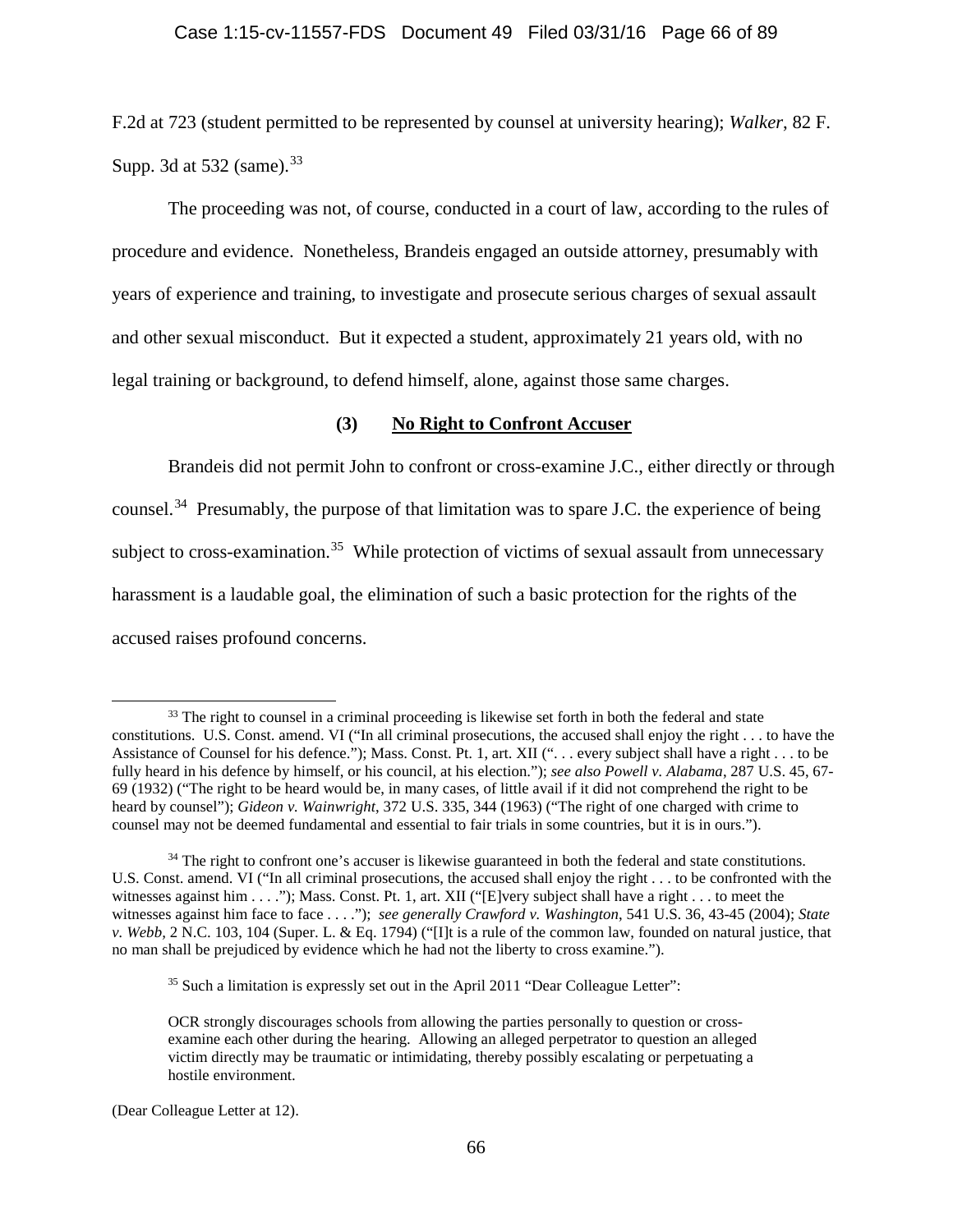## Case 1:15-cv-11557-FDS Document 49 Filed 03/31/16 Page 67 of 89

In the famous words of John Henry Wigmore, cross-examination is "beyond any doubt the greatest legal engine ever invented for the discovery of truth." 3 Wigmore, Evidence § 1367, p. 27 (2d ed. 1923). The ability to cross-examine is most critical when the issue is the credibility of the accuser. *See Donohue v. Baker*, 976 F. Supp. 136, 147 (N.D.N.Y. 1997) ("[I]f a case is essentially one of credibility, the 'cross-examination of witnesses might [be] essential to a fair hearing.'") (quoting *Winnick v. Manning*, 460 F.2d 545, 550 (2d Cir. 1972)).

Here, there were essentially no third-party witnesses to any of the events in question, and there does not appear to have been any contemporary corroborating evidence. The entire investigation thus turned on the credibility of the accuser and the accused. Under the circumstances, the lack of an opportunity for cross-examination may have had a very substantial effect on the fairness of the proceeding.

### **(4) No Right to Cross-Examine Witnesses**

As noted, Brandeis prohibited John from confronting and cross-examining J.C. Brandeis, however, likewise did not permit the cross-examination of other witnesses, who presumably would not be traumatized by the experience. While there were no actual third-party witnesses to any of the alleged acts of sexual misconduct, the Special Examiner nonetheless interviewed, and relied to some degree, on the testimony of witnesses other than J.C. John was not provided an opportunity to cross-examine any of those witnesses, or indeed to be advised of the substance of their testimony.

#### **(5) No Right to Examine Evidence or Witness Statements**

It is unclear whether J.C. ever provided any corroborating evidence (such as, for example, contemporaneous texts or e-mails) to the Special Examiner. If he did, Brandeis did not give John access to it, and there was nothing in the 2013-14 Handbook that permitted him such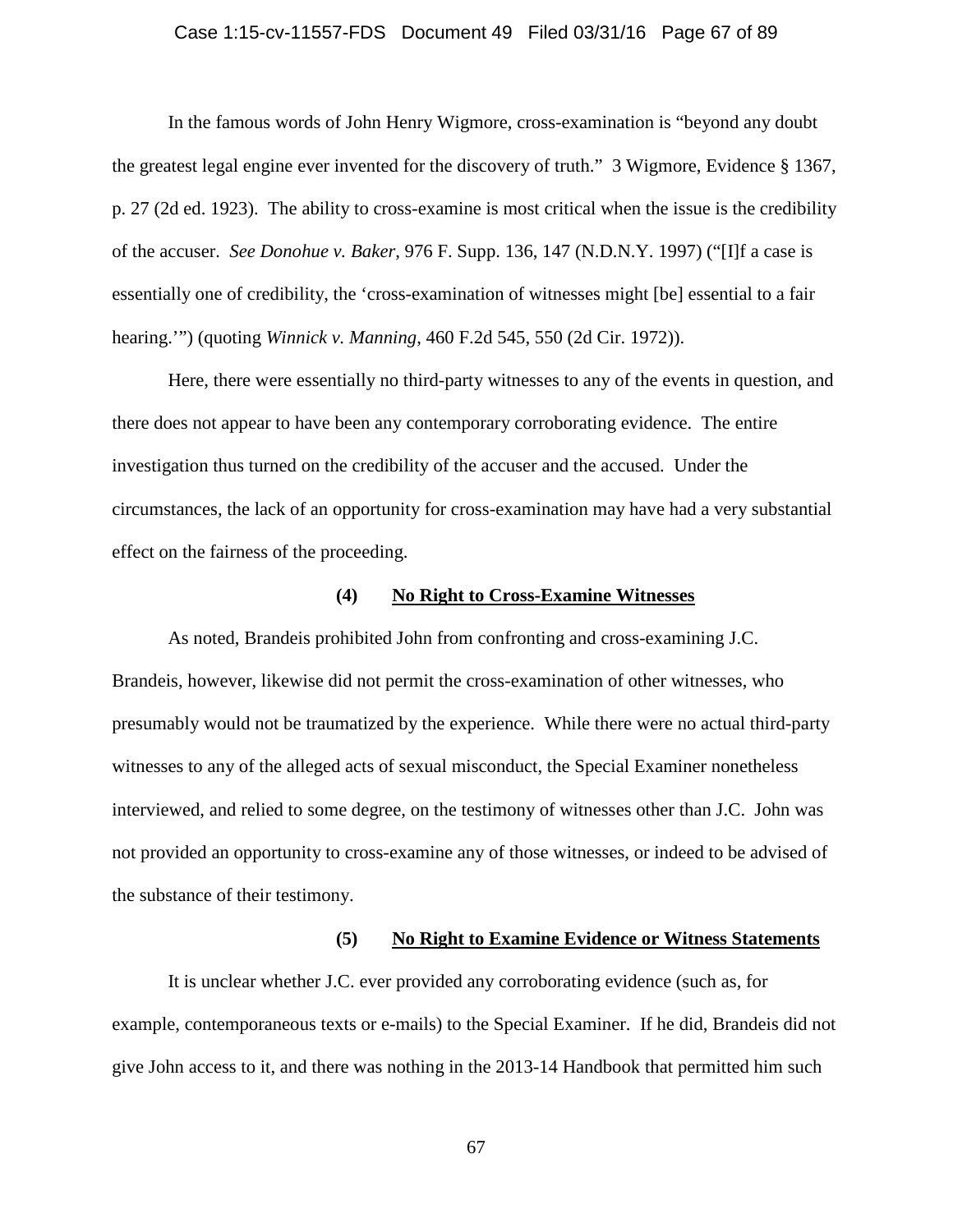access.[36](#page-67-0)

The Special Examiner did interview third-party witnesses, four of whom were identified by J.C. (Am. Compl. ¶ 91). John had no opportunity to review any statements they may have provided. It is unclear whether any witnesses gave statements that were formally transcribed or recorded, or whether the Special Examiner prepared any interview memoranda. John requested copies of all the "interview notes taken by the Special Examiner and Observer," which Brandeis refused to provide. (Am. Compl.  $\P$ [138-39).<sup>37</sup>

# **(6) Impairment of Right to Call Witnesses and Present Evidence**

If John had received fair notice of the allegations, and if Brandeis had conducted a hearing, John would (presumably) have had an opportunity to present his own evidence in response to J.C.'s charges. (*See* 2013-14 Handbook § 19.10 (in a normal student disciplinary process at Brandeis, the accused student has the right to "present witnesses on their behalf")). Under the Special Examiner Process, however, John was not informed of the details of the case against him until after the Special Examiner had prepared her Report, when a summary of that Report was read aloud to him. (Am. Compl. ¶¶ 96-101).

John then attempted, unsuccessfully, to submit additional evidence; the complaint alleges that after the reading of the summary, he supplied "additional facts, names of additional

(Am. Compl. ¶ 139).

<span id="page-67-1"></span><span id="page-67-0"></span> <sup>36</sup> *See* Fed. R. Crim. P. 16 (requiring the government to provide a criminal defendant with documents obtained during discovery that are "material to preparing the defense").

<sup>&</sup>lt;sup>37</sup> According to the complaint,

John needed the full Report and underlying interview notes in order to be apprised of all of the facts contained in the Report, including exactly what it is that J.C. said about him, what J.C.'s witnesses said, the weight the Special Examiner gave to the parties' and witnesses' interview statements, and a full understanding of the factual and legal bases for the Special Examiner's findings. The Summary given to John lacked this information.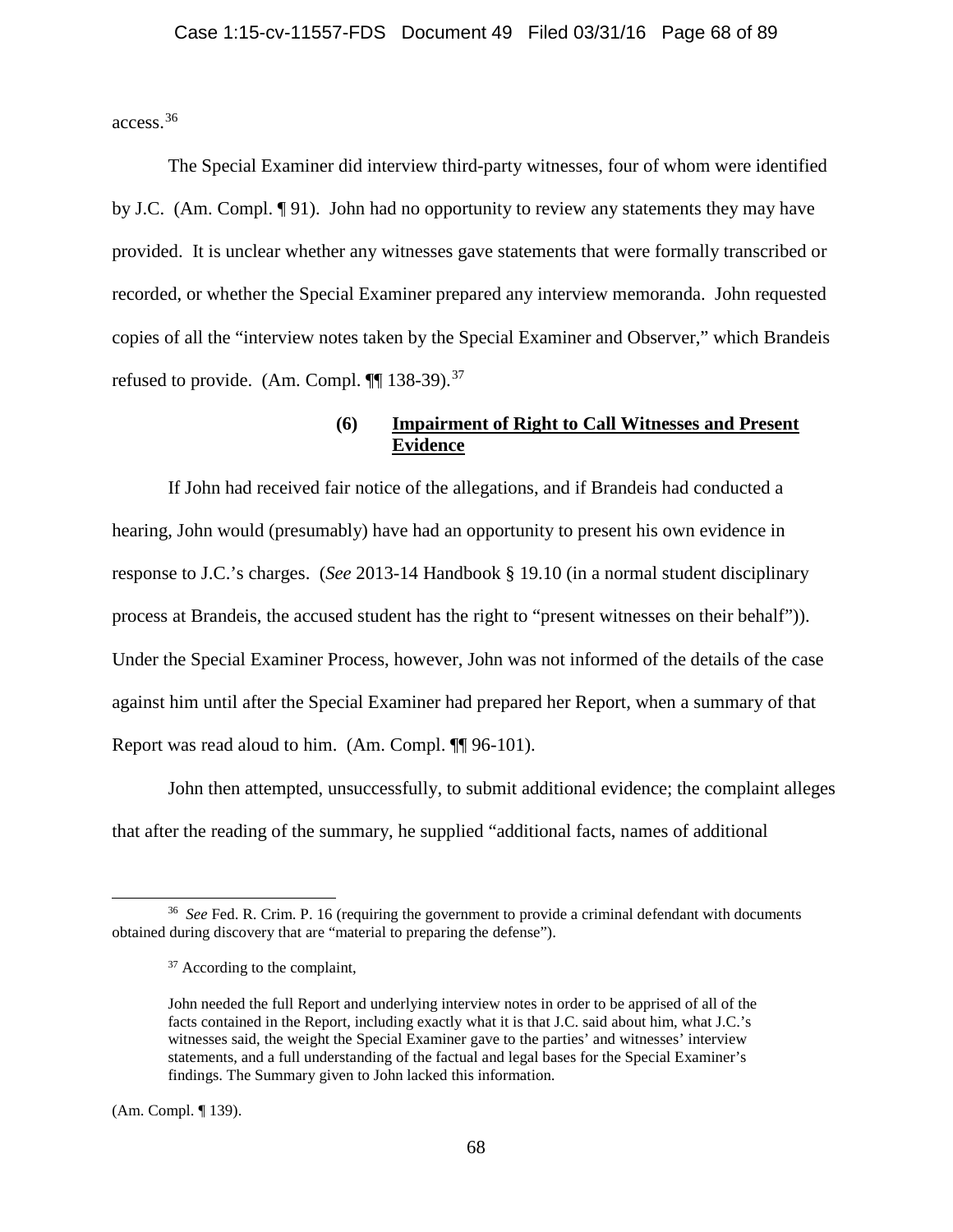#### Case 1:15-cv-11557-FDS Document 49 Filed 03/31/16 Page 69 of 89

witnesses, and his sworn affidavit" to Boes, but that she "refused to refer any of John's additional facts, witnesses, or affidavit to the Special Examiner for further consideration." (*Id.* ¶¶ 131, 133). It specifically alleges that among the information John provided to Boes was "the names of witnesses who would have attested to the fact that J.C. humorously recounted the Movie Incident to mutual friends throughout the [r]elationship." (*Id.* ¶ 110).

## **(7) No Access to Special Examiner's Report**

Brandeis did not provide John with a copy of the Special Examiner's Report until the entire proceeding was concluded. He was thus forced to defend himself in the sanctions phase of the proceeding, and to prepare his appeal, without access to the very document in which his guilt was determined. During the sanctions and appeals part of the proceeding, the Special Examiner—and every administrator and faculty member who determined John's fate—had access to the Report. John, however, did not.<sup>[38](#page-68-0)</sup>

As noted, John has a plausible contractual claim under the Handbook that he had an enforceable right of access to that Report. The Handbook, however, does not expressly address the issue, and certainly does not provide John with a right to timely access to that report in order to defend himself.

## **(8) No Separation of Investigatory, Prosecution, and Adjudication Functions**

Under the Special Examiner Process, a single individual was essentially vested with the powers of an investigator, prosecutor, judge, and jury. Furthermore, those decisions were not reviewable except as to certain narrowly defined categories.

<span id="page-68-0"></span><sup>&</sup>lt;sup>38</sup> In a criminal proceeding, such secrecy would be at odds with the most basic principles of justice and fair play. *See Oliver*, 333 U.S. at 257 (reversing contempt conviction where proceeding was conducted hastily and in secret, and defendant did not have a fair opportunity to be informed of the charge and refute the evidence against him).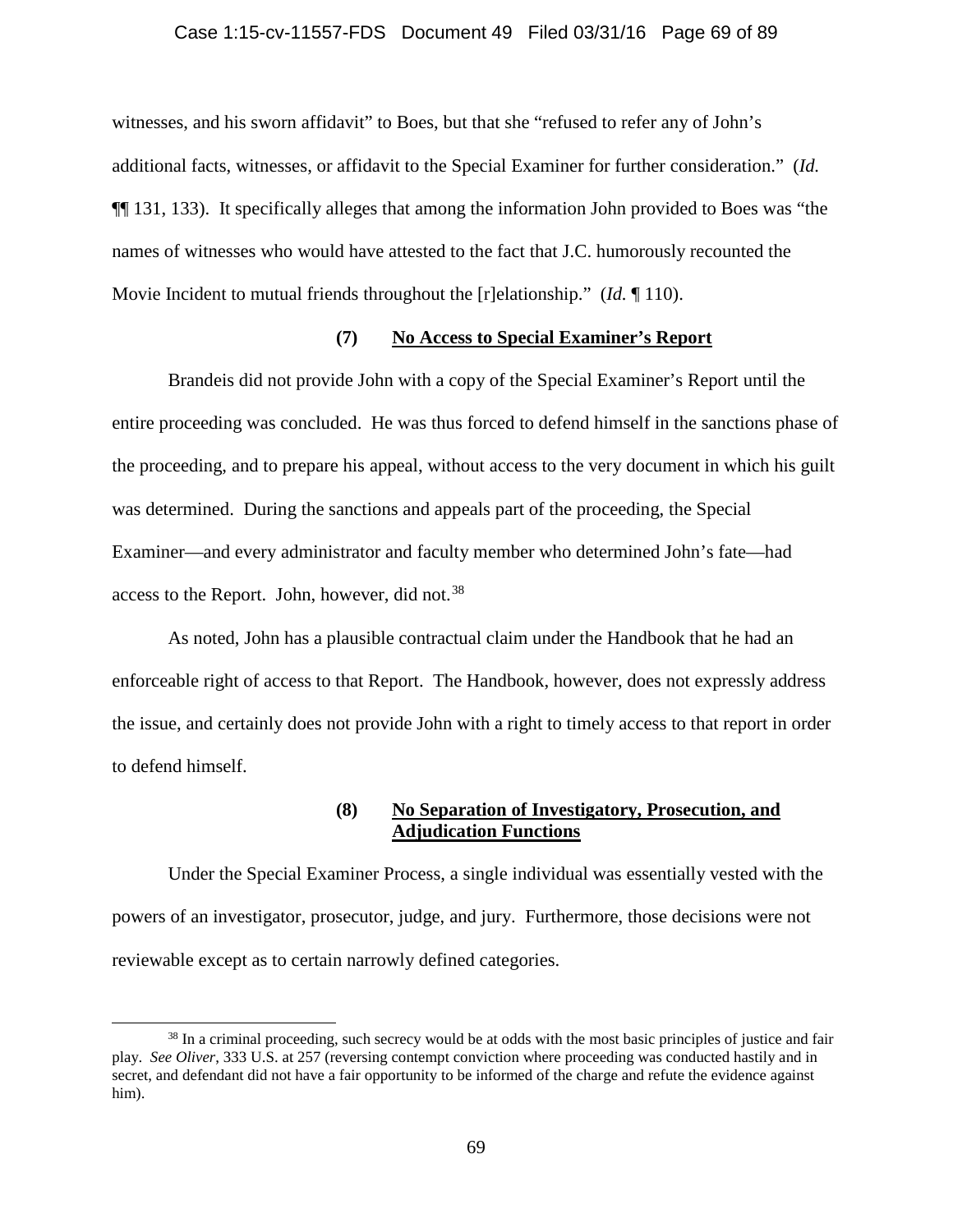#### Case 1:15-cv-11557-FDS Document 49 Filed 03/31/16 Page 70 of 89

The dangers of combining in a single individual the power to investigate, prosecute, and convict, with little effective power of review, are obvious.<sup>39</sup> No matter how well-intentioned, such a person may have preconceptions and biases, may make mistakes, and may reach premature conclusions. The dangers of such a process can be considerably mitigated if there is effective review by a neutral party, but here that right of review was substantially circumscribed.

## **(9) No Right to Effective Appeal**

The Special Examiner process, as set forth in the 2013-14 Handbook permitted an appeal on only four grounds: fraud, "denial of rights under this process," "procedural error," or "the claim of new evidence not previously available, which would have materially affected the decision." (2013-14 Handbook § 22.6 at 33). Conspicuously absent from that list is the ability to appeal on the ground that the Special Examiner's decision was not supported by the evidence, or that it was otherwise unfair, unwise, or simply wrong. The Special Examiner, for all practical purposes, had the first and only say in determining John's guilt.

#### **(10) Burden of Proof**

The standard of proof in sexual misconduct cases at Brandeis is proof by a "preponderance of the evidence." For virtually all other forms of alleged misconduct at Brandeis, the more demanding standard of proof by "clear and convincing evidence" is employed. The selection of a lower standard (presumably, at the insistence of the United States Department of Education) is not problematic, standing alone; that standard is commonly used in civil proceedings, even to decide matters of great importance. Here, however, the lowering of

<span id="page-69-0"></span><sup>&</sup>lt;sup>39</sup> In a criminal proceeding, vesting a single person with such a great quantity of aggregated power would violate due process. *See Oliver*, 333 U.S. at 278-79 (Rutledge, J. concurring) ("Michigan's one-man grand jury . . . combines in a single official the historically separate powers of grand jury, committing magistrate, prosecutor, trial judge and petit jury. This aggregated authority denies to the accused not only the right to a public trial, but also those other basic protections secured by the Sixth Amendment . . . .").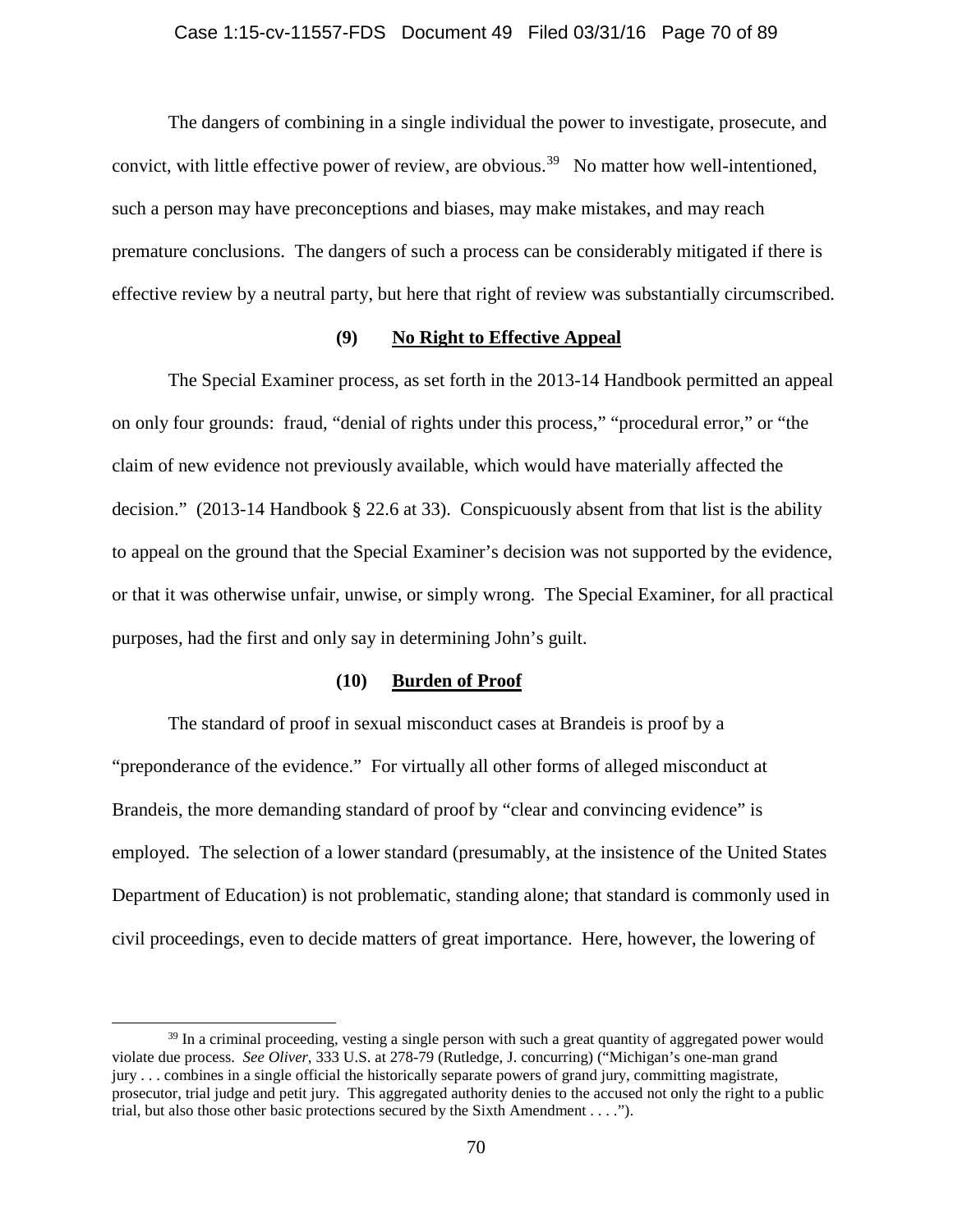## Case 1:15-cv-11557-FDS Document 49 Filed 03/31/16 Page 71 of 89

the standard appears to have been a deliberate choice by the university to make cases of sexual misconduct easier to prove—and thus more difficult to defend, both for guilty and innocent students alike. It retained the higher standard for virtually all other forms of student misconduct. The lower standard may thus be seen, in context, as part of an effort to tilt the playing field against accused students, which is particularly troublesome in light of the elimination of other basic rights of the accused.

## **(11) Conclusion**

Again, this was not a criminal proceeding, and Brandeis is not a governmental entity. Nonetheless, the stakes were very high. John was charged with serious offenses that carry the potential for substantial public condemnation and disgrace. He was required to defend himself in what was essentially an inquisitorial proceeding that plausibly failed to provide him with a fair and reasonable opportunity to be informed of the charges and to present an adequate defense. He was ultimately found "responsible," and received a penalty that may permanently scar his life and career. Under the circumstances, the complaint plausibly alleges that the procedures employed by Brandeis did not provide him with the "basic fairness" to which he was entitled.

That decision is based on the entirety of the procedures employed by Brandeis, given the nature of the charges and the circumstances of the case. It is not necessary for the Court to decide what the bare minimum might be—that is, how many procedural protections Brandeis could have removed and still provided "basic fairness" to the accused—or whether any particular procedural protection was required under the circumstances of this case. Nor is it necessary to decide what procedures might be appropriate in a different type of university proceeding, with less serious charges and less substantial consequences, or involving matters more closely related to core academic functions. *See Gabrilowitz v. Newman*, 582 F.2d 100, 104-05 (1st Cir. 1978)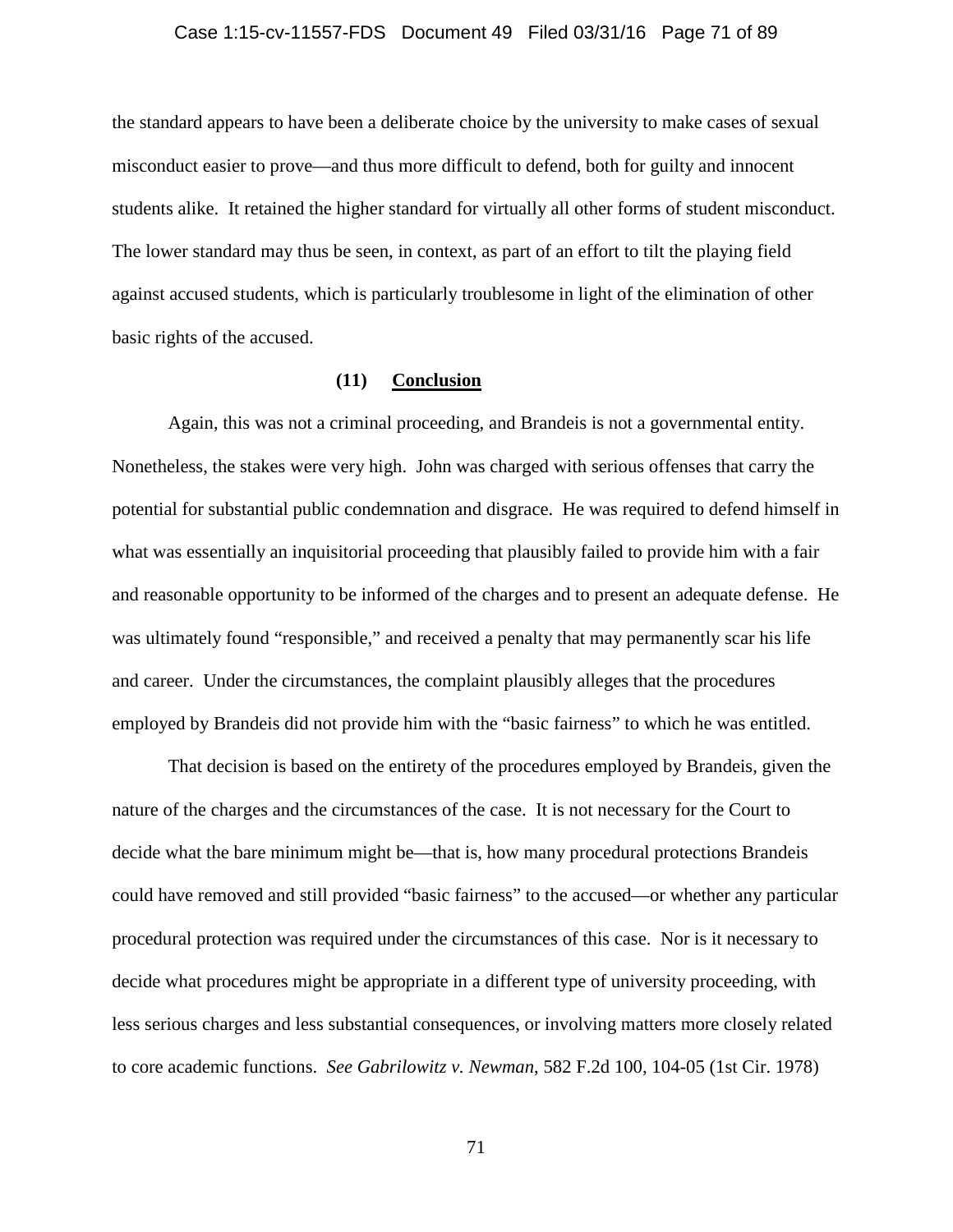# Case 1:15-cv-11557-FDS Document 49 Filed 03/31/16 Page 72 of 89

(discussing right to counsel in public school disciplinary matters); *see also Gorman v. University of Rhode Island*, 837 F.2d 7, 16 (1st Cir. 1988) (same); *Winnick v. Manning*, 460 F.2d 545, 549- 50 (2d Cir. 1972) (discussing right of cross-examination in school disciplinary matters).

Finally, and to repeat, the Court is not deciding the merits of the case—in particular, whether John in fact committed any form of sexual misconduct. It is simply ruling that the complaint plausibly alleges a violation of the "basic fairness" to which John was entitled, and therefore states a claim upon which relief can be granted.

## **b. Substantive Fairness**

Because the procedures employed by Brandeis did not afford the accused "basic fairness," the substantive result reached as a result of that process is open to serious doubt. However, the complaint also raises serious concerns as to the substantive result, even if one assumes that the process itself was otherwise procedurally fair.

One of the most basic components of fairness is an unbiased and neutral fact-finder. Accused students are entitled to have their cases decided on the merits—on the particular facts of the case, set in the proper context—and not according to the application of unfair generalizations or stereotypes or because of social or other pressures to reach a certain result.

The complaint alleges that the Special Examiner based her findings on "novel notions of consent, sexual harassment, and physical harm" that "are at odds with traditional legal and cultural norms and definitions." (Am. Compl. ¶ 18). It further alleges that her findings "ignored the context of a romantic, dating relationship, and were not supported by the evidence." (*Id.*; *see also id.* ¶ 33 (alleging that the Special Examiner's findings "could not be squared with the evidence, and elevated commonplace, everyday interactions in a nearly two-year consensual relationship into serious sexual transgressions")). And it further alleges that "[u]nlawful gender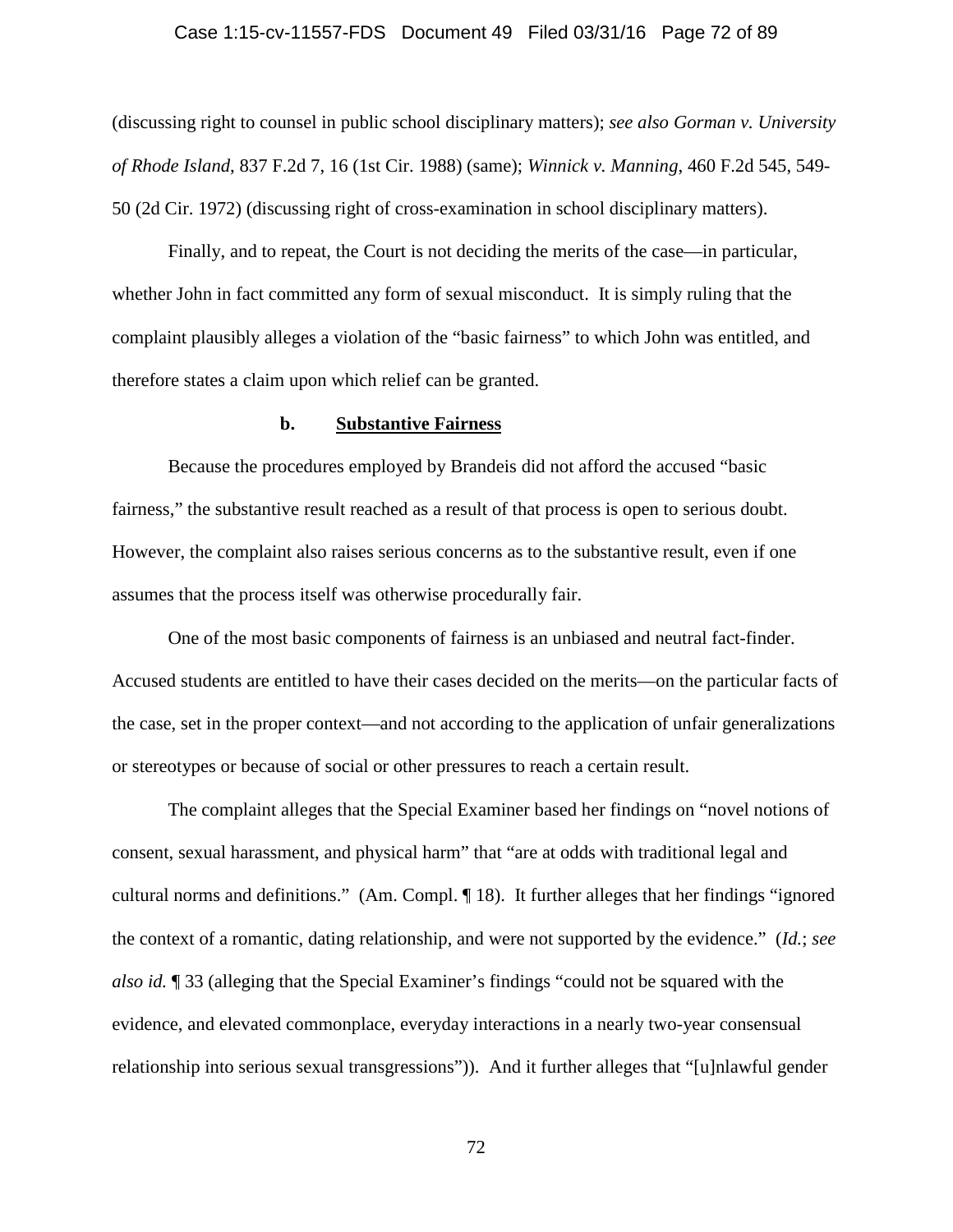and sexual orientation stereotyping infuses the Special Examiner's Report." (*Id*. ¶ 215). Finally,

it alleges as follows:

The Special Examiner approached the Relationship as if John was the Dominant Male Aggressor and J.C. was the Submissive Female Victim, stereotypes derived from heterosexual culture. Those stereotypes would be inappropriate in any sexual misconduct investigation, but clearly they did not apply to John's and J.C.'s Relationship. It was undisputed that J.C. was out of the closet and sexually experienced, but John had not had any sexual contact with a man and was not sure of his sexual orientation when they met; J.C. broke up with John for not being "forceful" enough with him; and John's alleged conduct involved commonplace sexual activity. Nothing in the evidence suggested that J.C. was weak, passive, or dominated by John, but that female-male heterosexual stereotype was imposed on John throughout the Special Examiner's Report. The Special Examiner should have known that closeted gay men are not in a dominant position to "pressure" openly gay men who are sexually experienced into an unwanted sexual relationship.

(*Id*. ¶ 216).

There are few things in life as complex as a long-term relationship. It is perhaps impossible to expect anyone to plunge into the labyrinth of a lengthy emotional and sexual relationship between two young adults and hope to emerge with a clear understanding of what happened and why. Here, however, there is reason to believe that the Special Examiner decided John's guilt to a substantial degree on unfair generalizations, stereotypes, or logical fallacies, and that the basic fairness of the proceeding was affected by that fact. A few examples will suffice.

## **(1) The Significance of the Delay in Reporting**

The first alleged sexual assault, the "movie incident," is alleged to have occurred in September 2011. At the time, both J.C. and John were incoming freshmen; John was 17 years old and J.C. was 18. J.C. did not report the "assault" at the time to anyone. The two apparently had sexual relations the very next day, and soon thereafter embarked on a 21-month-long romantic relationship, during which they appeared, to their friends, to be happy and comfortable together. The complaint alleges, and the Special Examiner's Report does not appear to dispute,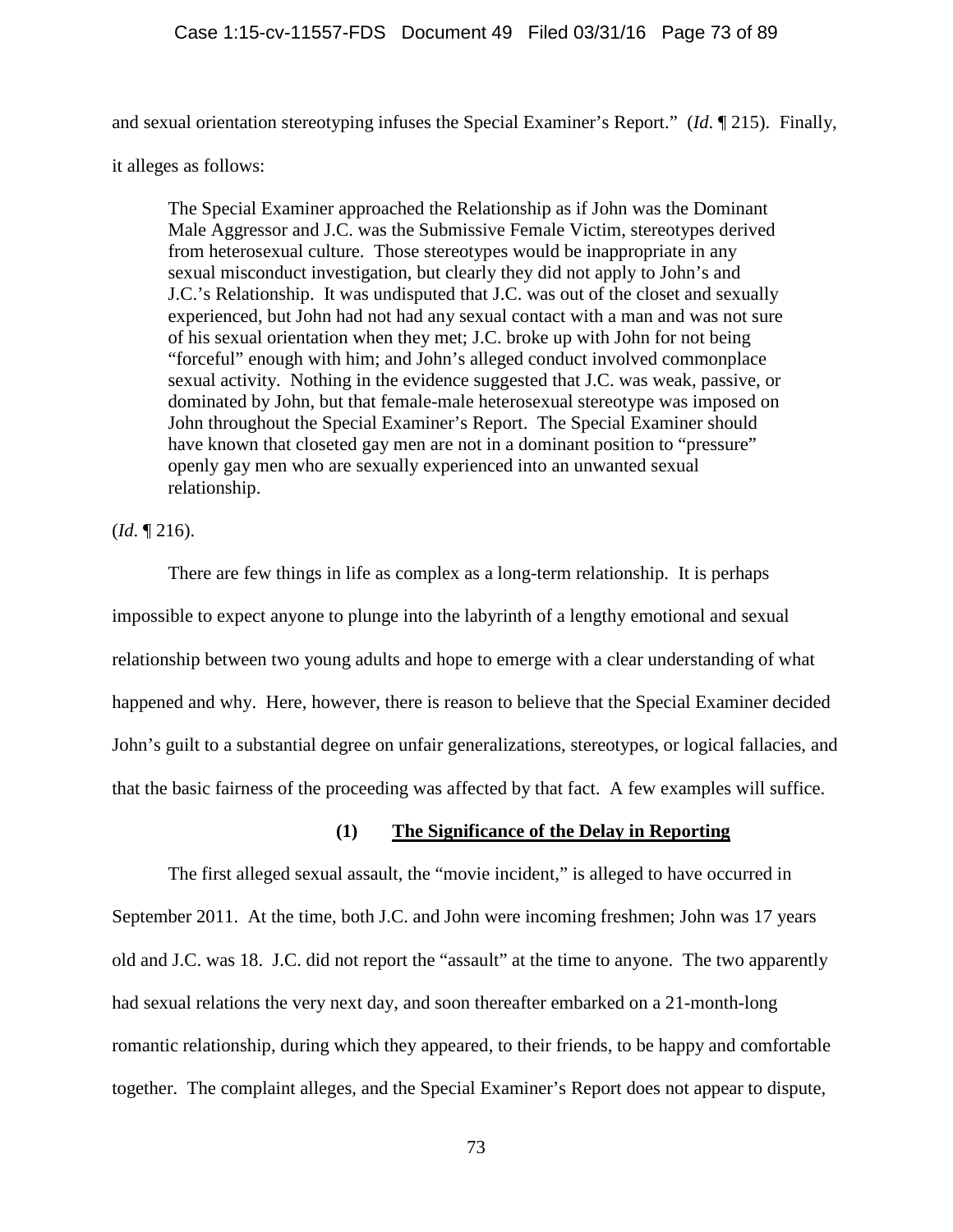#### Case 1:15-cv-11557-FDS Document 49 Filed 03/31/16 Page 74 of 89

that J.C. never complained or reported any incidents of sexual misconduct at any point during that relationship. (*See* Am. Compl. ¶ 11).

After they broke up, in July 2013, J.C. waited another six months to file his accusations. In the meantime, J.C. and John had undergone an unhappy deterioration of their friendship; J.C. had begun abusing alcohol; and J.C. had attended two sessions of "sexual assault training" that (J.C. contends) made him start "thinking" about whether he had been sexually abused. (Special Examiner's Report at 13). Finally, in January 2014—two and one-half years after the incident— J.C. alleged for the first time that he had been the victim of multiple sexual assaults.

It is true, of course, as the Special Examiner noted, that "sexual misconduct does occur in dating relationships and that such conduct can occur for years." (*Id.* at 16). It is also true, as she noted, that individuals may "underreport incidents of intimate partner violence to friends and family due to a number of reasons, including shame and embarrassment," or "because they do not perceive unwanted sexual contact with an intimate partner as coercive." (*Id.*). But surely "basic fairness" requires more than the rote recitation of generalizations about the way *some* victims of sexual misconduct *sometimes* react.

Why did J.C. enter into a sexual and romantic relationship with John immediately after the first alleged assault, and stay with him for 21 months? Why did he not complain about, or report, any misconduct for that entire period? It is certainly possible, of course, that the Special Examiner was correct, and J.C. did not report the misconduct out of shame or embarrassment.

But it is also possible that J.C. was not remembering matters accurately; that would hardly be surprising after the passage of two years. Human memories are transient, and subject to substantial modifications and degradation over time. Moreover, they are readily susceptible to such factors as hindsight bias (that is, the influence of one's current perceptions, knowledge, and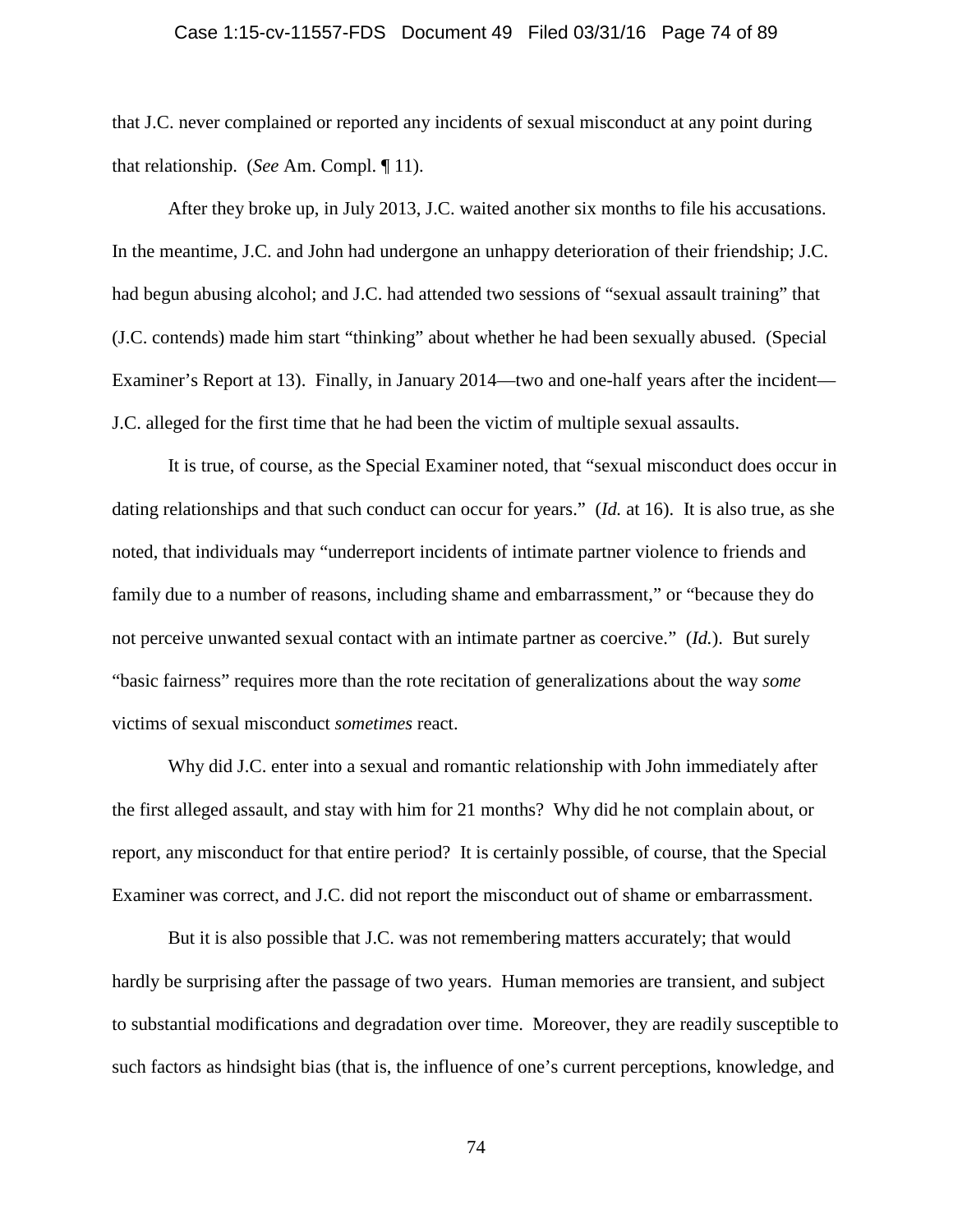#### Case 1:15-cv-11557-FDS Document 49 Filed 03/31/16 Page 75 of 89

state of mind) and suggestibility (that is, the influence of suggestion, express and implicit, by others). It is possible that J.C.'s memories were colored by anger or hostility to John that arose after the breakup. It is possible that his sexual assault training had a suggestive effect on his memory, causing him to subconsciously reinterpret his memories.<sup>40</sup> Or it is possible that his subsequent alcohol abuse affected his interpretation of events.

Those possibilities could neither be accepted nor rejected out of hand; they would need to be carefully considered by a neutral fact-finder, not decided on the basis of unfair generalizations. If the Special Examiner considered those issues, it is not reflected in her report. $41$ 

## **(2) The Significance of the Relationship**

The central factual question in the Special Examiner's investigation was consent; specifically, whether J.C. communicated consent to John "verbally or through actions." (2011- 12 Handbook § 3.3).<sup>42</sup> "Generally[,] sexual acts with consent are just sex. Therefore, the definition of sexual assault turns completely on the meaning of consent  $\dots$ ." Jacob E. Gerson  $\&$ Jeannie Suk, *The Sex Bureaucracy*, 104 Cal. L. Rev. (forthcoming) at 10.

As noted, the Special Examiner's Report entirely dismissed the significance of the longterm relationship in evaluating John's behavior, on the ground that "sexual misconduct does

<span id="page-74-0"></span> <sup>40</sup> The Special Examiner noted that victims of sexual assault may not "perceive" unwanted sexual contact with a partner to be "coercive" at the time. (Special Examiner's Report at 16). That may well be true in some instances, but surely considerable caution should be exercised in applying that principle to make present-day judgments about past events. If neither partner perceived the conduct to be improper at the time, the potential for unfairness is acute where one partner changes his perception, in hindsight, nearly two years after the fact.

<span id="page-74-1"></span><sup>&</sup>lt;sup>41</sup> A lengthy delay in reporting could also adversely affect the ability of the accused to defend himself, as evidence (such as contemporaneous text messages) may not have been preserved.

<span id="page-74-2"></span> $42$  Thus, whether J.C. inwardly disliked a particular sexual interaction at the time, or regretted it afterward, is significant only to the extent that his feelings were communicated to John—in other words, whether John knew or reasonably should have known that J.C. consented.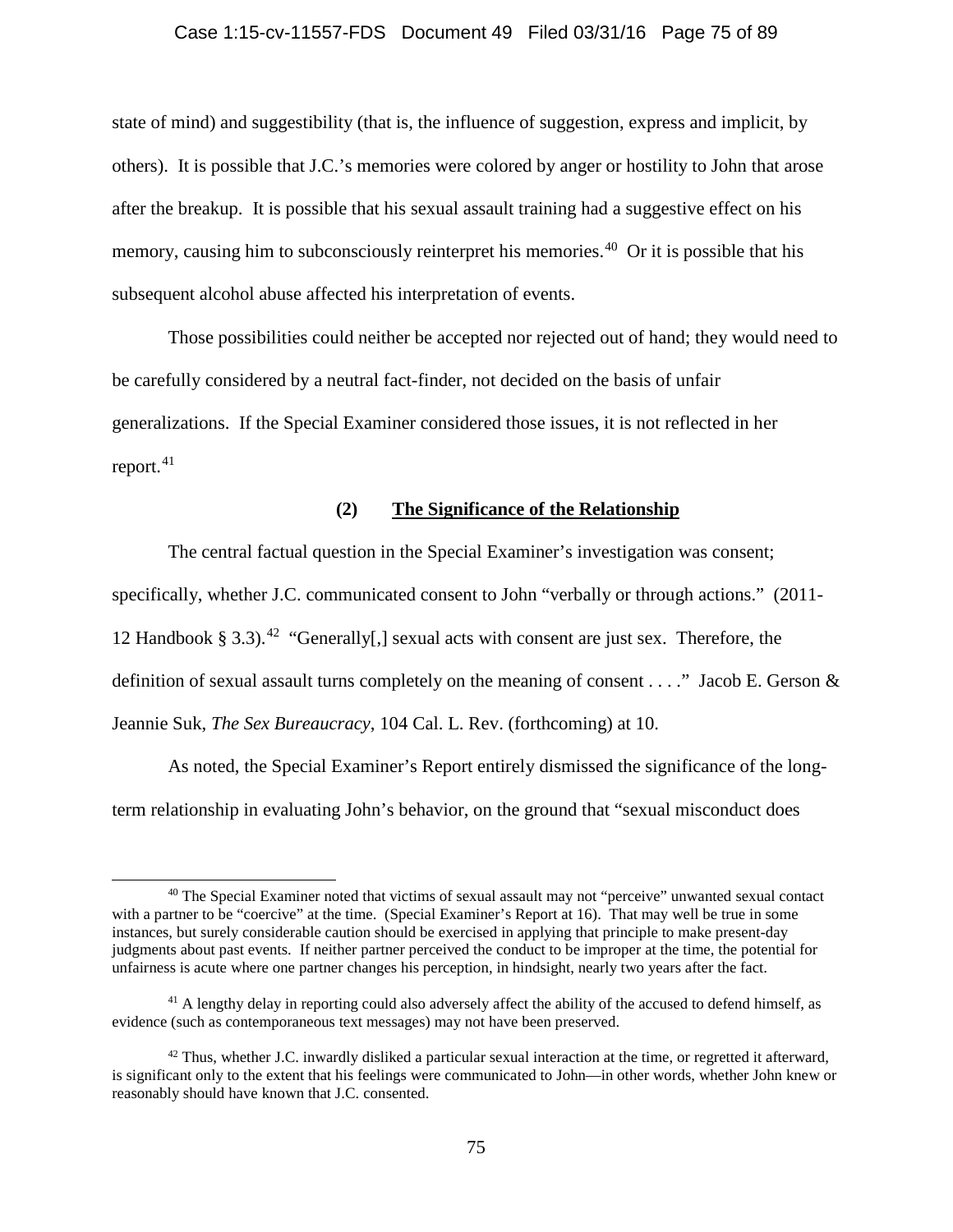#### Case 1:15-cv-11557-FDS Document 49 Filed 03/31/16 Page 76 of 89

occur in dating relationships and such conduct can occur for years."[43](#page-75-0) Of course, it is true that rape or other forms of sexual assault *can* occur in the context of a long-term relationship, and it *can* occur for years. Of course, the existence of such a relationship is not a license to engage in sexual misconduct. But surely the question of consent is strongly affected by the nature of the relationship between the parties; it is absurd to suggest that it makes no difference whatsoever whether the other party is a total stranger or a long-term partner in an apparently happy relationship.

Normally, over the course of a long relationship, the parties develop implicit and explicit understandings that affect their behavior, including certain forms of non-verbal consent. Actions that might be inappropriate between strangers or casual acquaintances may be viewed entirely differently by long-term partners. Again, the existence of a relationship does not give someone the right to commit sexual assault. But neither is it meaningless and irrelevant when evaluating the question of consent.

The Special Examiner's findings concerning the "kissing" incidents are particularly noteworthy. The Special Examiner concluded that John had occasionally awakened J.C. with kisses, and had sometimes continued to try to kiss him after J.C. said he wanted to go back to sleep. She further concluded that those actions were acts of "violence." To reach that result, she essentially stitched together a series of broad generalizations—kissing is sexual activity; a sleeping person is physically incapacitated and therefore cannot give consent; the existence of a relationship is not relevant to consent; sexual activity without consent is sexual misconduct; sexual misconduct is a form of violence—to reach a conclusion that seems at odds with common

<span id="page-75-0"></span><sup>&</sup>lt;sup>43</sup> The 2011-12 Handbook provides that "[p]rior sexual activity or an existing acquaintance, friendship, or relationship that has been sexual in nature does not constitute consent for the continuation or renewal of sexual activity." (2011-12 Handbook § 3.3).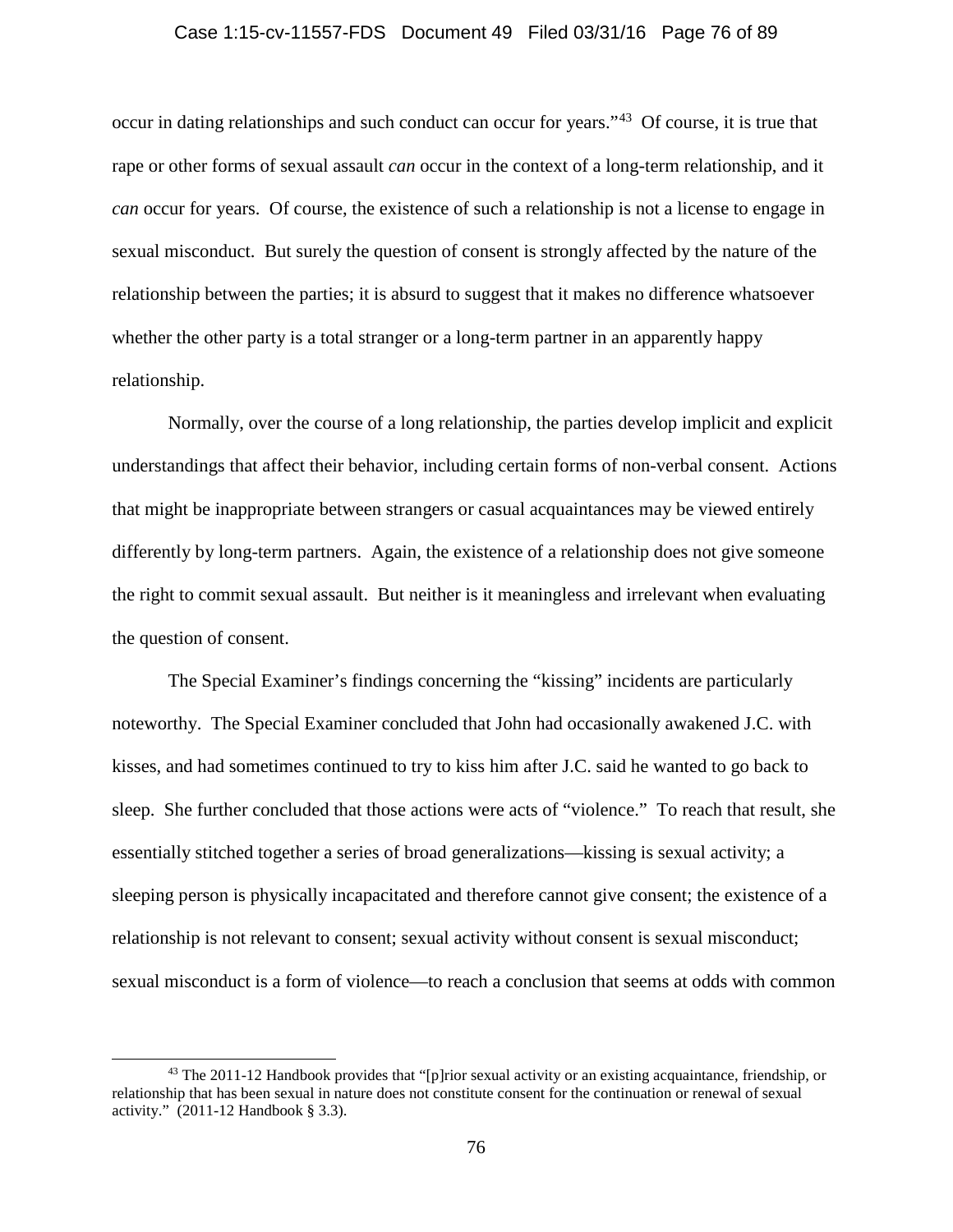sense and the ordinary meanings and definitions of words.

In short, the existence of a relationship was unquestionably a central issue in assessing John's behavior and resolving the issue of consent. The existence of a relationship did not immunize John from the consequences of any improper behavior. But neither should it have been dismissed out of hand simply on the basis of a broad generalization that sexual misconduct can, and sometimes does, occur in the context of a relationship.

#### **(3) The Significance of J.C.'s Abuse of Alcohol**

The Special Examiner concluded that J.C. had begun to abuse alcohol after he broke up with John, and that his use of alcohol "strengthen[ed] his credibility that he experienced unwanted sexual contact." (Special Examiner's Report at 16). Her stated basis for that conclusion was that "[a] study of physical and sexual abuse found that past or recent occurrence of assault is associated with significantly increased rates of reported alcohol use." (*Id.* at 15).

According to the complaint, the Special Examiner "relied on a single, hearsay research study in the 1990s reporting significantly increased rates of alcohol use among women (not men) after recent occurrences of sexual assault as 'probative' that J.C. probably had experienced unwanted sexual conduct." (Am. Compl. ¶ 125).

The Special Examiner ignored the information supplied by one of John's witnesses that J.C. began drinking at his grandmother's funeral, two months after J.C. and John broke up, and the undisputed fact that J.C. grew up in a severely dysfunctional, alcoholic family, suggesting that J.C.'s resort to alcohol was triggered by *family* history and events, not by unwanted sexual activity with John.

(*Id.* ¶ 126) (emphasis in original).

Even assuming that the research study was valid, its use in this circumstance was certainly open to question. The Special Examiner may have engaged in a classic *post hoc* fallacy, reasoning that because the alcohol abuse occurred after the breakup of the relationship, it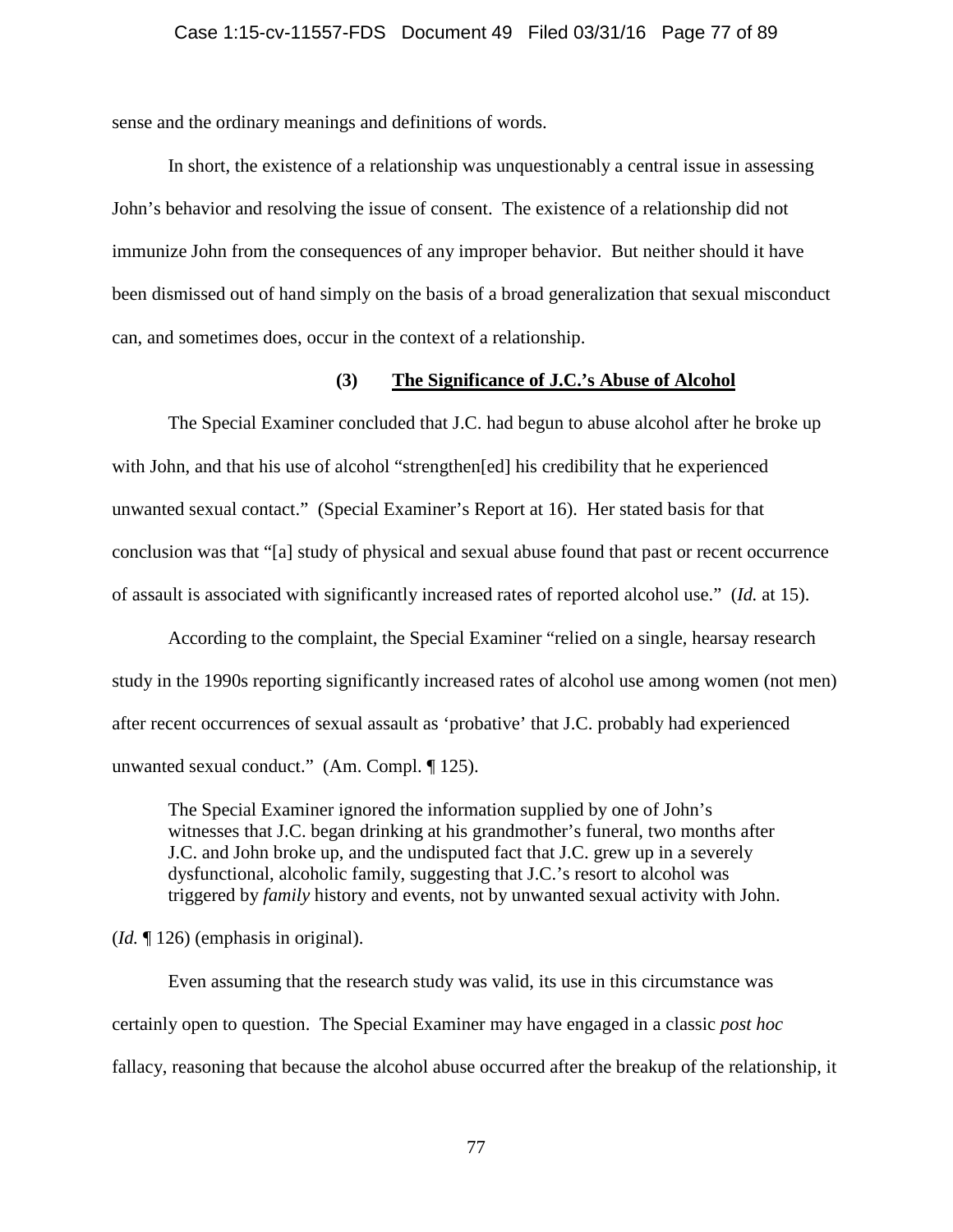# Case 1:15-cv-11557-FDS Document 49 Filed 03/31/16 Page 78 of 89

must have been caused by the relationship. J.C.'s abuse of alcohol may have been a direct product of sexual misconduct by John, or it may have been the product of a variety of different factors. It was an issue that should have been approached with considerable care, and not simply by the application of broad generalizations or *post hoc* reasoning.

## (**4) Conclusion**

The Court need not decide whether the substantive analysis of the Special Examiner, apart from any procedural shortcomings, denied John the "basic fairness" to which he was entitled. It is sufficient for these purposes to note that the possible substantive shortcomings reinforce the conclusion that the procedures followed did not provide basic fairness, and that therefore Brandeis plausibly could be found liable for breach of contract. Again, and to be clear, the Court is making no finding that the conclusions of the Special Examiner are incorrect as a factual matter. The question at present is simply whether the complaint plausibly alleges that the fact-finding process and its result violated the contractual relationship. Based on plausible allegations of a denial of "basic fairness," the answer to that question is in the affirmative.

#### **3. Summary of Breach of Contract Claims**

In summary, to the extent that Count One alleges breach of contract based on (1) Brandeis's alleged failure to provide John with a copy of the Special Examiner's Report; (2) its alleged failure to maintain the confidentiality of his educational record; and (3) its alleged failure to provide him with basic fairness in the disciplinary process, defendant's motion to dismiss will be denied. The motion will be granted as to the remaining claims of breach of contract.

## **B. Breach of the Implied Covenant of Good Faith and Fair Dealing**

Count Two asserts a claim for breach of the implied covenant of good faith and fair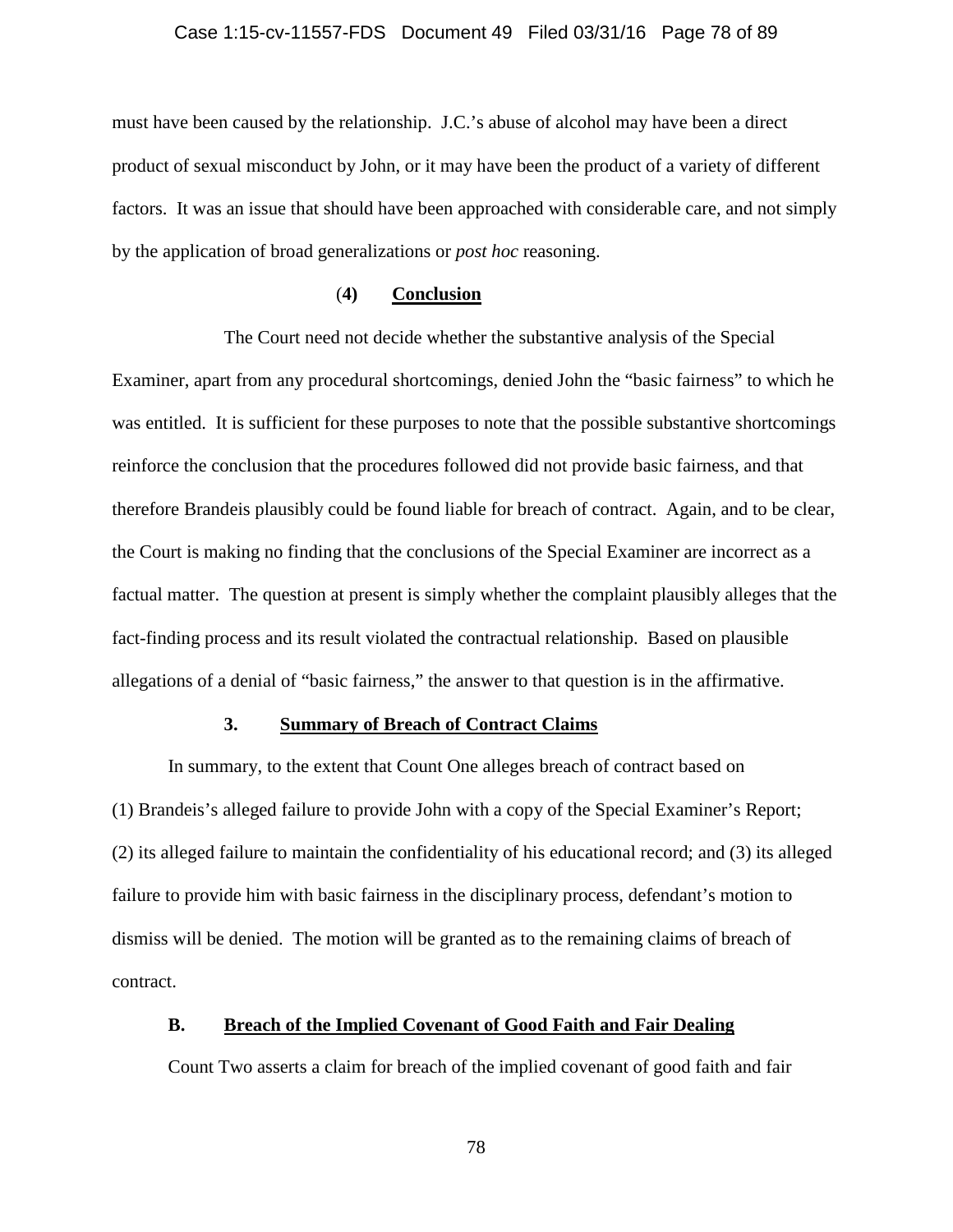#### Case 1:15-cv-11557-FDS Document 49 Filed 03/31/16 Page 79 of 89

dealing. Under Massachusetts law, a covenant of good faith and fair dealing is implied in every contract. *UNO Rests., Inc. v. Boston Kenmore Realty Corp.*, 441 Mass. 376, 385 (2004). The covenant provides that "neither party shall do anything that will have the effect of destroying or injuring the rights of the other party to receive the fruits of the contract." *Anthony's Pier Four, Inc. v. HBC Assocs.*, 411 Mass. 451, 471 (1991) (quotations omitted).

The implied covenant may not be invoked to create rights and duties not contemplated by the provisions of the contract or the contractual relationship. *Uno Rests.*, 441 Mass. at 385; *AccuSoft Corp. v. Palo*, 237 F.3d 31, 45 (1st Cir. 2001). However, a party may breach the covenant of good faith and fair dealing without breaching any express term of that contract. *See Fortune v. National Cash Register Co.*, 373 Mass. 96, 101 (1977). Otherwise, the implied covenant would be a mere redundancy. The essential inquiry is whether the challenged conduct conformed to the parties' reasonable understanding of performance obligations, as reflected in the overall spirit of the bargain, not whether the defendant abided by the letter of the contract in the course of performance.

The nature of the university-student relationship under Massachusetts law appears to be somewhat unique and not necessarily tied to ordinary principles of contract law. Among other things, it is unclear whether the two-pronged test for analyzing a university-student contractual relationship (that is, whether the "reasonable expectation" of the student was met and the proceeding was conducted with "basic fairness") derives from the implied covenant or some other source.

In any event, the allegations of the complaint here are sufficient to state a claim for breach of the implied covenant. The complaint alleges, in substance, that Brandeis did not conform to the parties' reasonable understanding of the performance obligations, as reflected in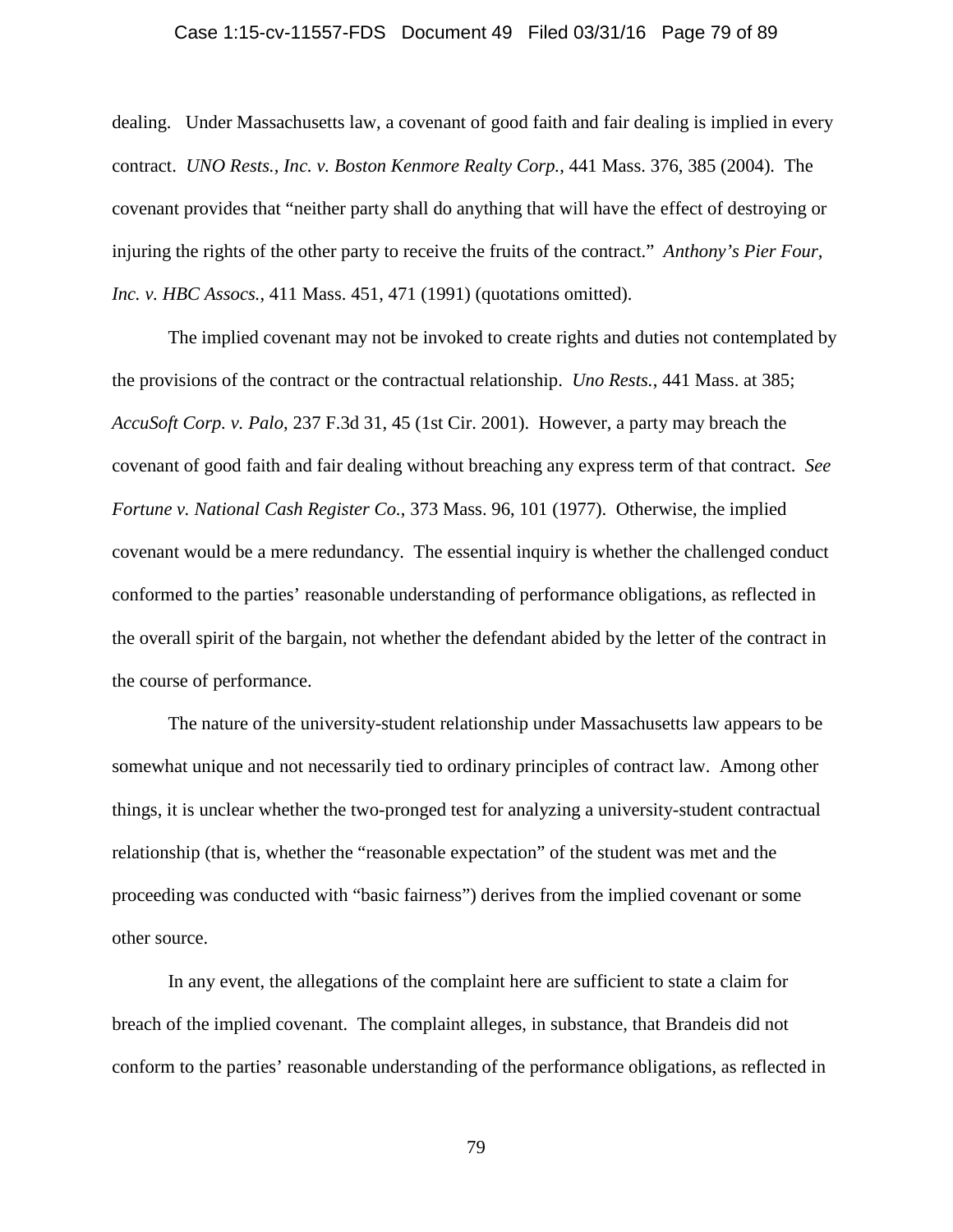the overall spirit of the bargain, even if Brandeis technically complied with the letter of the Handbook. Accordingly, Count Two states a claim for breach of the implied covenant of good faith and fair dealing.

#### **C. Estoppel and Reliance**

Count Three asserts a count for estoppel and detrimental reliance, essentially contending that (1) the "various standards, policies, and procedures" of Brandeis "constitute representations and promises that Brandeis expected or should have reasonably expected would induce action or forbearance by John." (Am. Compl. ¶ 227). In his memorandum, John contends that this count is based on representations and promises that are not contained in the Handbook, and gives a single example: the alleged promise by Brandeis "to ensure that members of the Appeals Board had no conflicts of interest." (Pl. Mem. 29).

Essentially, this count asserts a claim for promissory estoppel. It is well-established that recovery under a quasi-contract theory is not available where there is a written contract governing the same subject matter. *See, e.g.*, *Trent Partners & Assocs., Inc. v. Digital Equip. Corp.*, 120 F. Supp. 2d 84, 104-05 (D. Mass. 1999) ("[T]he Supreme Judicial Court [has] held as a matter of law that an oral statement made in the face of a written contract was not a 'promise' or 'commitment' for promissory estoppel purposes because the existence of a written contract demonstrated the parties' intention that it would govern their intricate transaction." (citing *Rhode Island Hosp. Trust Nat'l Bank v. Varadian*, 419 Mass. 841, 850 (1995))). It is true that plaintiffs may plead causes of action in the alternative. Here, however, John is seeking to use promissory estoppel to fill in one or more of the gaps in the contract itself, rather than asserting an alternative theory of liability. Under the circumstances, that is not permitted. *See Brown Univ.*, 2016 WL 715794, at \*15. Count Three accordingly fails to state a claim upon which relief can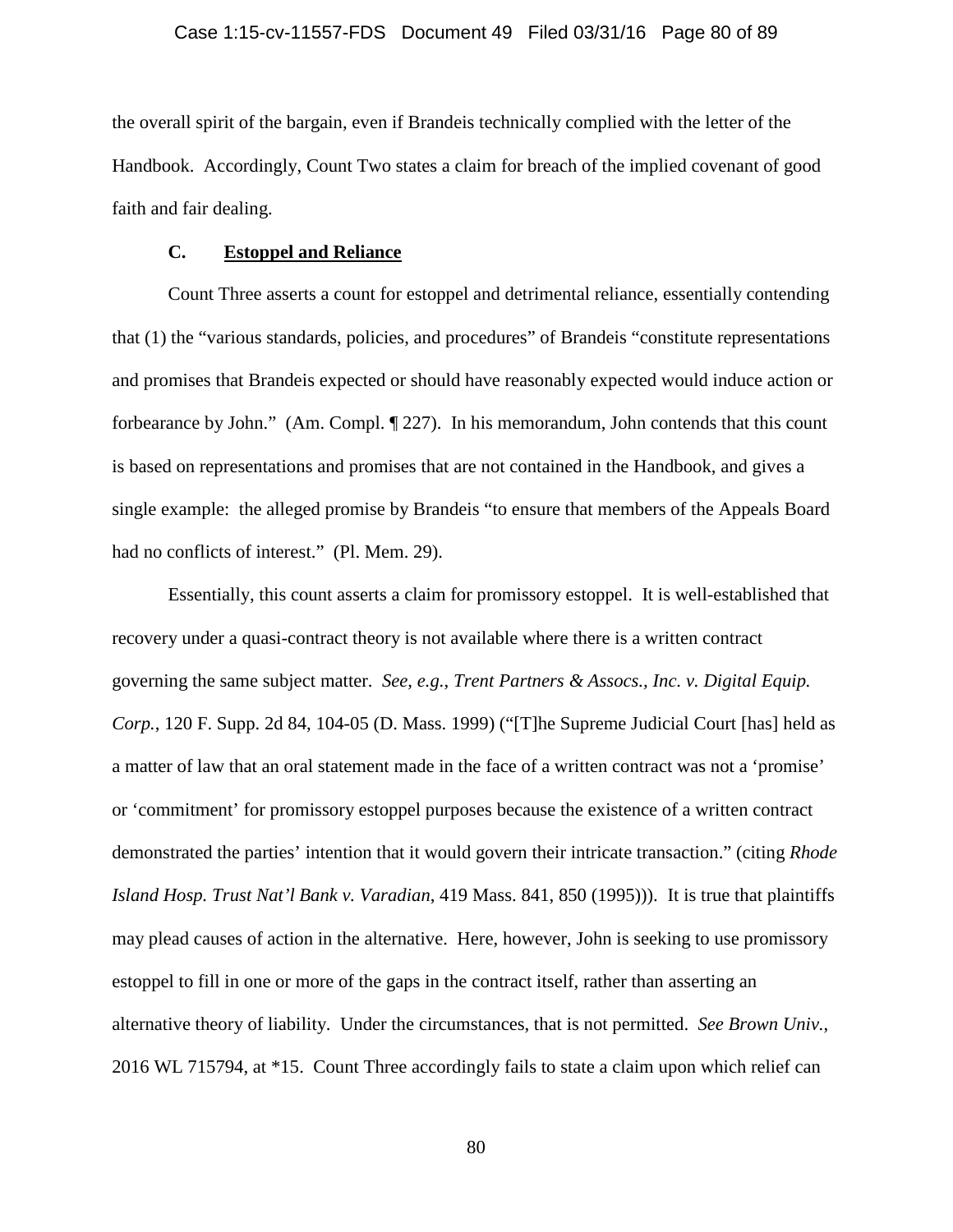be granted.

## **D. Negligence**

Count Four asserts a claim for common-law negligence. The complaint asserts that Brandeis was negligent in (1) choosing Boes as the final decision-maker for John's case and (2) failing to conduct a proper conflicts check with respect to the Appeals Board. In his memorandum, John alleges a third theory, that Brandeis negligently breached its "duty to keep John's education record confidential by violating FERPA in leaking information about John's disciplinary proceedings to third parties." (Pl. Mem. 30) (footnote omitted).

#### **1. Negligent Retention and Supervision**

Massachusetts recognizes a cause of action for negligent supervision or retention of an employee. "Negligent retention [or supervision] occurs when, during the course of employment, the employer becomes aware or should have become aware of problems with an employee that indicated his unfitness, and the employer fails to take further action such as investigating, discharge or reassignment." *Foster v. Loft, Inc.*, 26 Mass. App. Ct. 289, 291-92 (1988) (quoting *Garcia v. Duffy*, 492 So. 2d 435, 438-39 (Fla. Dist. Ct. App. 1986)).

Although the case law sometimes describes negligent retention and negligent supervision as two separate torts, it is more accurate to think of negligent retention as falling under the umbrella of negligent supervision. *See Great No. Ins. Co. v. Paino Assocs.*, 364 F. Supp. 2d 7, 20 (D. Mass. 2005) ("'Negligent supervision' is probably a more accurate label for the tort of negligent retention, because in some situations the appropriate course of action for an employer is to dismiss an employee and in other situations it may be more appropriate to reassign that employee or take some other course of action.")

Brandeis first contends that the claim must be dismissed because John, by virtue of his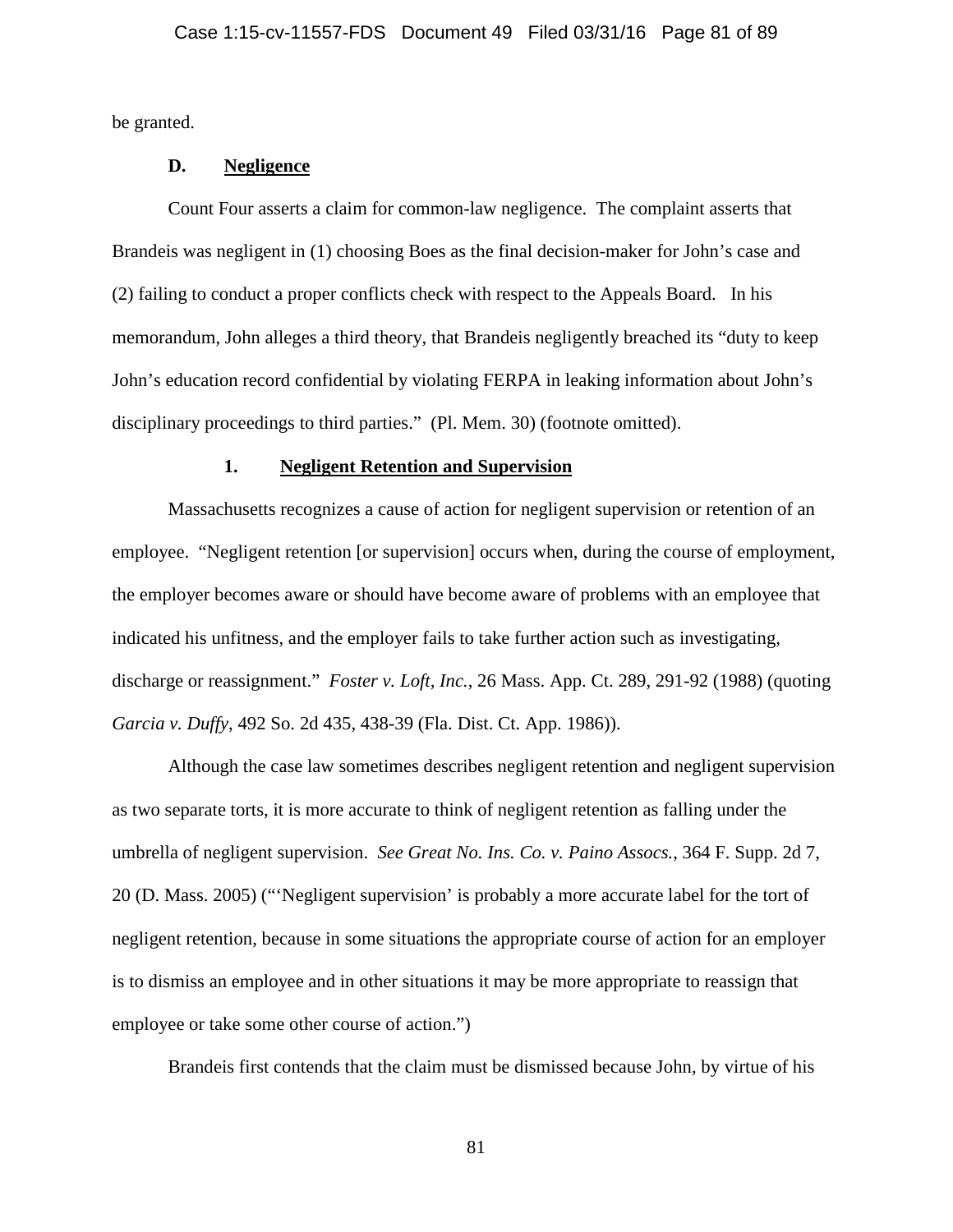#### Case 1:15-cv-11557-FDS Document 49 Filed 03/31/16 Page 82 of 89

student status, had a private contractual relationship with the school. "The torts of negligent hiring, retention, and supervision ordinarily relate to situations where 'employees are brought into contact with members of the public in the course of an employer's business.'" *Vicarelli v. Business Int'l, Inc.*, 973 F. Supp. 241, 246 (D. Mass. 1997) (quoting *Foster*, 26 Mass. App. Ct. at 290). Brandeis's position is that because John was a Brandeis student and had a private contractual relationship with the school, he is not properly considered a member of the public. The existence of a private contractual relationship between the parties, however, does not necessarily mean that the plaintiff is no longer a member of the "public" for the purposes of a negligent retention or supervision claim. *See, e.g.*, *Copithorne v. Framingham Union Hosp.*, 401 Mass. 860 (1988) (holding defendant-hospital not entitled to summary judgment on plaintiffpatient's claim for negligent retention of physician). Thus John's status as a student does not necessarily preclude his negligence claim.

Brandeis also contends that John's negligent retention and supervision claim should be dismissed because it fails to allege any facts demonstrating that Brandeis knew, or should have known, that Boes had a propensity to commit procedural errors in handling disciplinary proceedings. Brandeis relies on *Vicarelli v. Business International, Inc.*, which held that a plaintiff must allege that an employer knew or should have known that the employee had a "proclivity to commit the complained-of acts." 973 F. Supp. at 246-47 (citing *Foster*, 26 Mass. App. Ct. at 291). Brandeis's reasoning implies that because Boes had never overseen a Special Examiner's Process before, she necessarily could not have made previous errors from which Brandeis would have been put on notice of her "proclivity" to do so.

It is true that *Foster* held that a plaintiff may show that a defendant employer should have foreseen an employee's negligence based on the employee's prior acts or omissions. *See Foster*,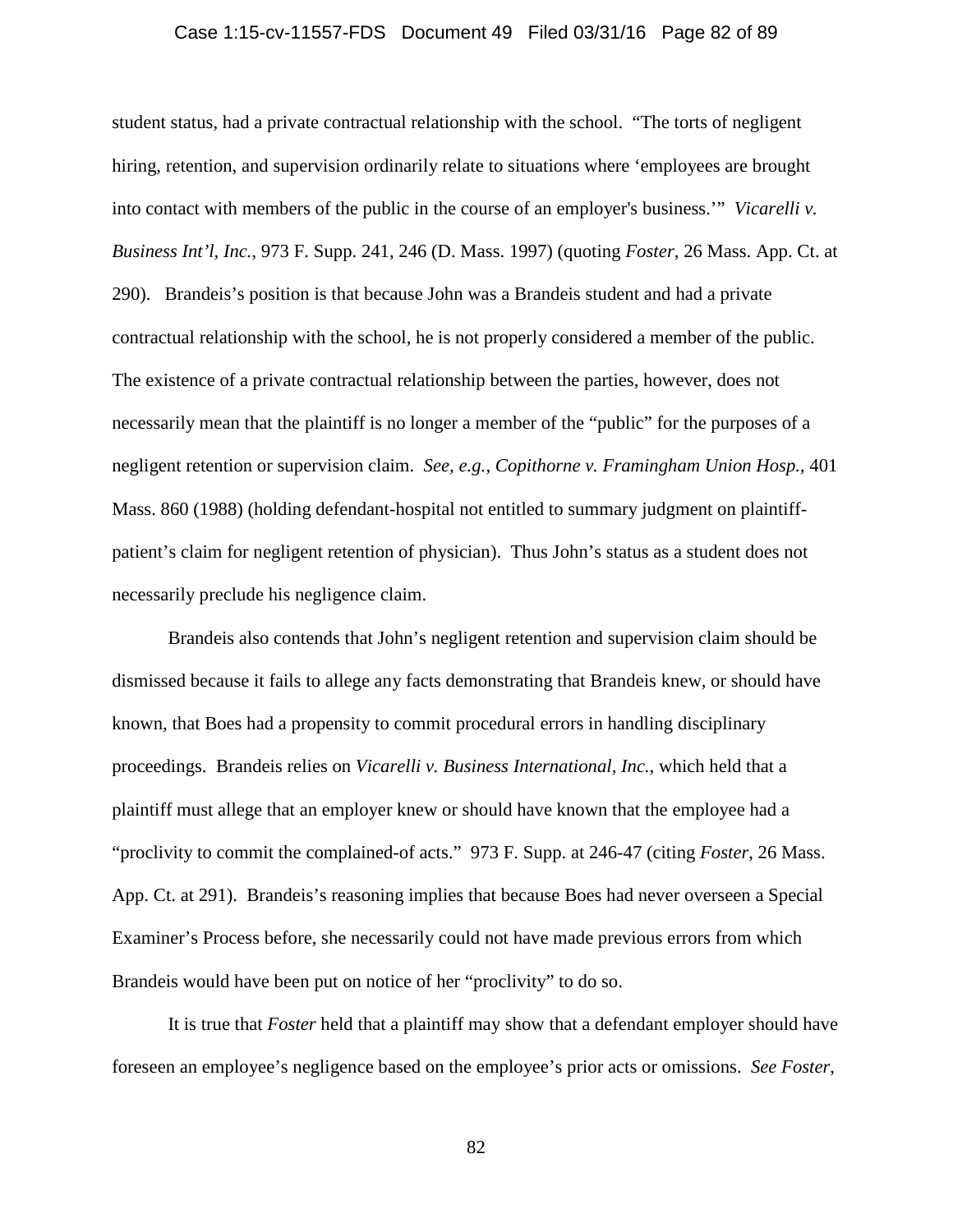#### Case 1:15-cv-11557-FDS Document 49 Filed 03/31/16 Page 83 of 89

26 Mass. App. Ct. at 295. But it is not true that, as Brandeis suggests, John *must* allege prior bad acts in order to bring his claim for negligent supervision. Instead, under *Foster*, John needs only to allege facts that, if true, would show that Brandeis should have known there were "problems" with Boes indicating her "unfitness" to oversee John's case, but failed to take further action. *Id.* at 291-92.

John alleges that Boes was unfit to oversee his case because she was unfamiliar with the Special Examiner's Process, had never served as a final decision-maker before, and was selected only because the Dean of Students (who would normally serve as the final decision-maker) had recused himself. (Am. Compl. ¶¶ 233-34). An employer may be negligent where it assigns employees to positions or duties with which they had no previous experience or training. *See, e.g.*, *Grote v. Meyers Land & Cattle Co.*, 485 N.W. 2d 748, 756 (Neb. 1992) (ranch owneremployer's knowledge that 16-year-old boy had no experience in handling colts relevant to finding employer negligent where colt kicked boy in the head); *Welsh Mfg., Div. of Textron, Inc. v. Pinkerton's, Inc.*, 474 A.2d 436 (R.I. 1984) (jury could find employer negligent in failing to supervise or prepare employee for assigned task).

Even taking the facts in the complaint as true, that appears to be a dubious claim; placing a university administrator in the role of a decision-maker is a far cry from entrusting a complex or dangerous task to an untrained individual. Nonetheless, for present purposes, it is at least plausible that Brandeis was negligent in appointing Boes as the final decision-maker in John's case. Whether the evidence will support such a claim is a question for another day.

#### **2. Negligent Failure to Prevent Conflict of Interest**

The complaint also alleges that Brandeis breached its duty of care to John by failing to conduct a proper conflicts check with respect to the members of the Appeals Board. Brandeis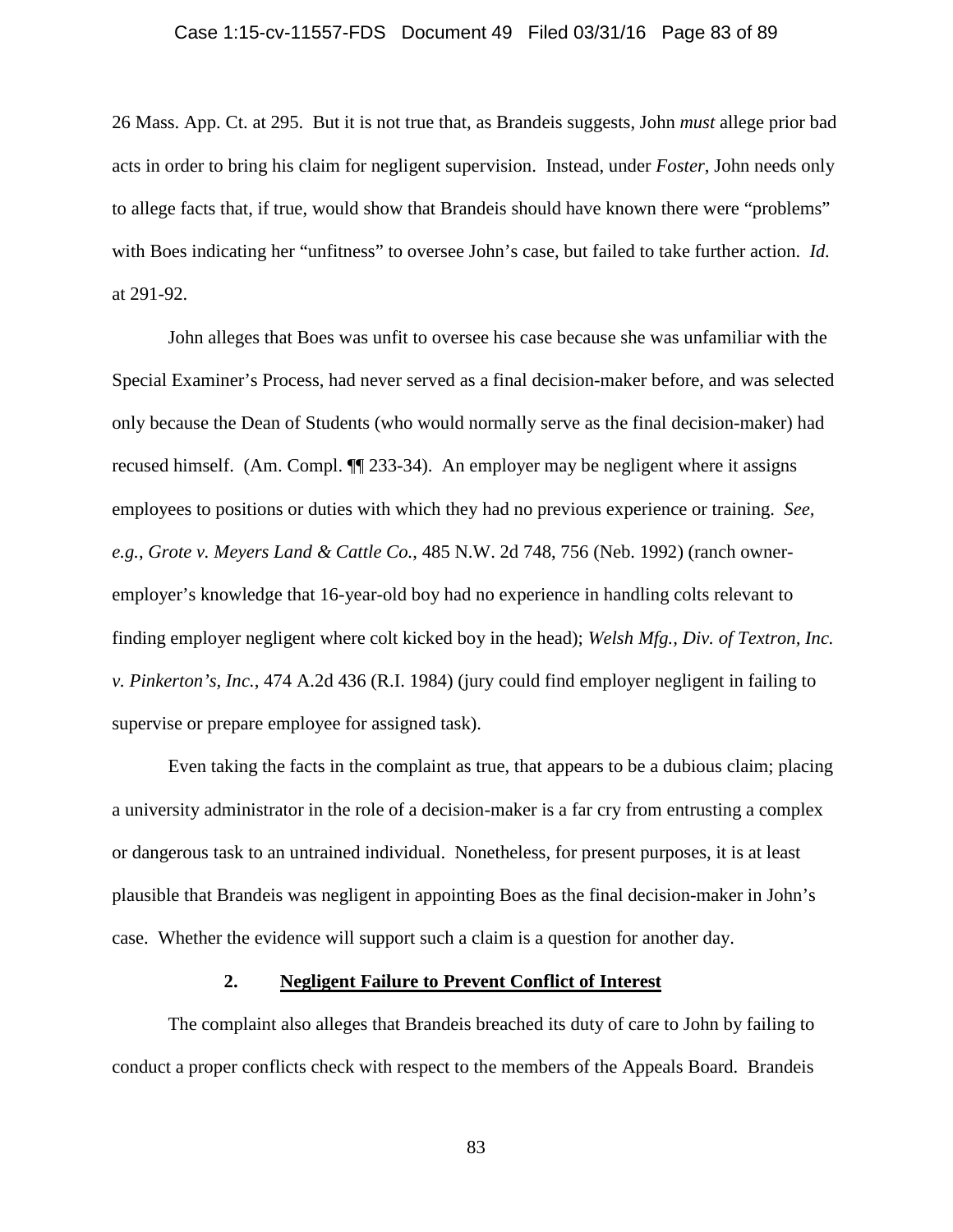#### Case 1:15-cv-11557-FDS Document 49 Filed 03/31/16 Page 84 of 89

contends that this claim fails because it had no specific duty to John; even if it did have such a duty, that there was no breach; and even if there was a breach, there is no basis to conclude that it caused the alleged injury. John did not address those contentions in his memorandum in response, and accordingly has waived his rights with regard to that claim.

#### **3. Breach of Duty to Maintain Confidentiality of Educational Record**

In his memoranda, John further contends that his negligence claim is based on the complaint's allegation that Brandeis leaked or allowed J.C. to leak confidential information about the Special Examiner's findings, which Doe contends Brandeis had a duty to protect under FERPA, 20 U.S.C. § 1232g. That claim, however, is not set out in the amended complaint, and accordingly has not been properly asserted in this case.

#### **E. Defamation**

Count Five of the complaint asserts a claim for defamation on two separate grounds. First, the complaint alleges that Brandeis defamed John by leaking information regarding the Special Examiner's findings to third-parties. Second, the complaint alleges that Brandeis aided and abetted J.C.'s defamation of John by failing to correct J.C.'s public accusations against John that Brandeis knew were false.

#### **1. Defamation Generally**

To establish a defamation claim under Massachusetts law, a plaintiff must show (1) that the defendant made a statement concerning the plaintiff to a third party; (2) that the statement could damage the plaintiff's reputation in the community; (3) that the defendant was at fault in making the statement; and (4) that the statement either caused the plaintiff economic loss or is actionable without proof of economic loss. *Shay v. Walters*, 702 F.3d 76, 81 (1st Cir. 2012) (citing *Ravnikar v. Bogojavlensky*, 438 Mass. 627, 629-30 (2003) (quotations omitted)).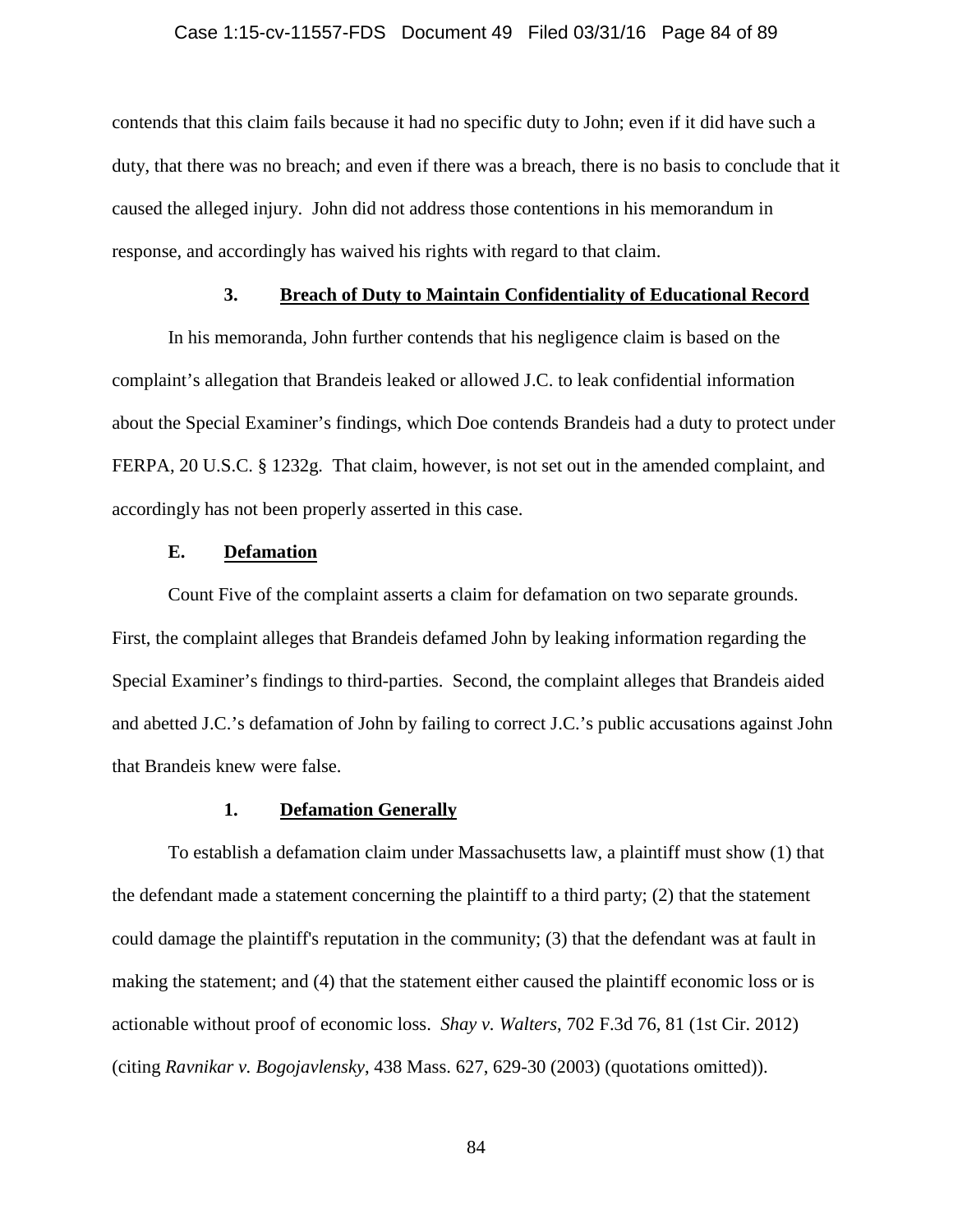#### Case 1:15-cv-11557-FDS Document 49 Filed 03/31/16 Page 85 of 89

The complaint alleges that Brandeis intentionally leaked the Special Examiner's findings to two different third parties, John's then-current and prospective employers. (Am. Compl*.*  ¶ 28). In support of that claim, the complaint asserts that the current employer told John that it had been "made aware" of his situation at Brandeis from "several sources." (*Id.* ¶ 200). The complaint does not further allege who or what the sources were, or the particular information of which the employer had been made aware.

John contends that the fact that the current employer identified "several" sources means that the information could not have come from just J.C. This does not mean, however, that Brandeis was one of the additional sources.<sup>[44](#page-84-0)</sup> Although the complaint need not allege facts sufficient to show a probability that a Brandeis administrator was a source, it must still show "more than a sheer possibility" that Brandeis acted unlawfully. *Iqbal*, 556 U.S. at 678 (quoting *Twombly*, 550 U.S. at 556).

With regard to the prospective employer, the complaint states only that the prospective employer had "ties" to Brandeis and stopped responding to John's e-mails even though it had promised hire him. (Am. Compl. ¶ 202). The complaint does not include any facts attempting to identify exactly what "ties" the prospective employer had to Brandeis, nor does it describe how those ties plausibly lead to a conclusion that Brandies made an actual statement to that employer.<sup>[45](#page-84-1)</sup> Again, although the existence of ties between the employer and Brandies make it

<span id="page-84-0"></span><sup>&</sup>lt;sup>44</sup> Any additional sources also could have been any of the students or media to whom the complaint alleges J.C. identified John by name. (Am. Compl. ¶ 191).

<span id="page-84-1"></span><sup>&</sup>lt;sup>45</sup> Although at oral argument plaintiff further clarified that the employer was a public relations firm that had won Brandeis's account, the Court is limited at this stage to evaluating the four corners of the complaint and certain undisputed or critical documents, not statements made at oral argument. *See Young v. Lepone*, 305 F.3d 1, 10-11 (1st Cir. 2002) ("The fate of a motion to dismiss under Rule 12(b)(6) ordinarily depends on the allegations contained within the four corners of the plaintiff's complaint.").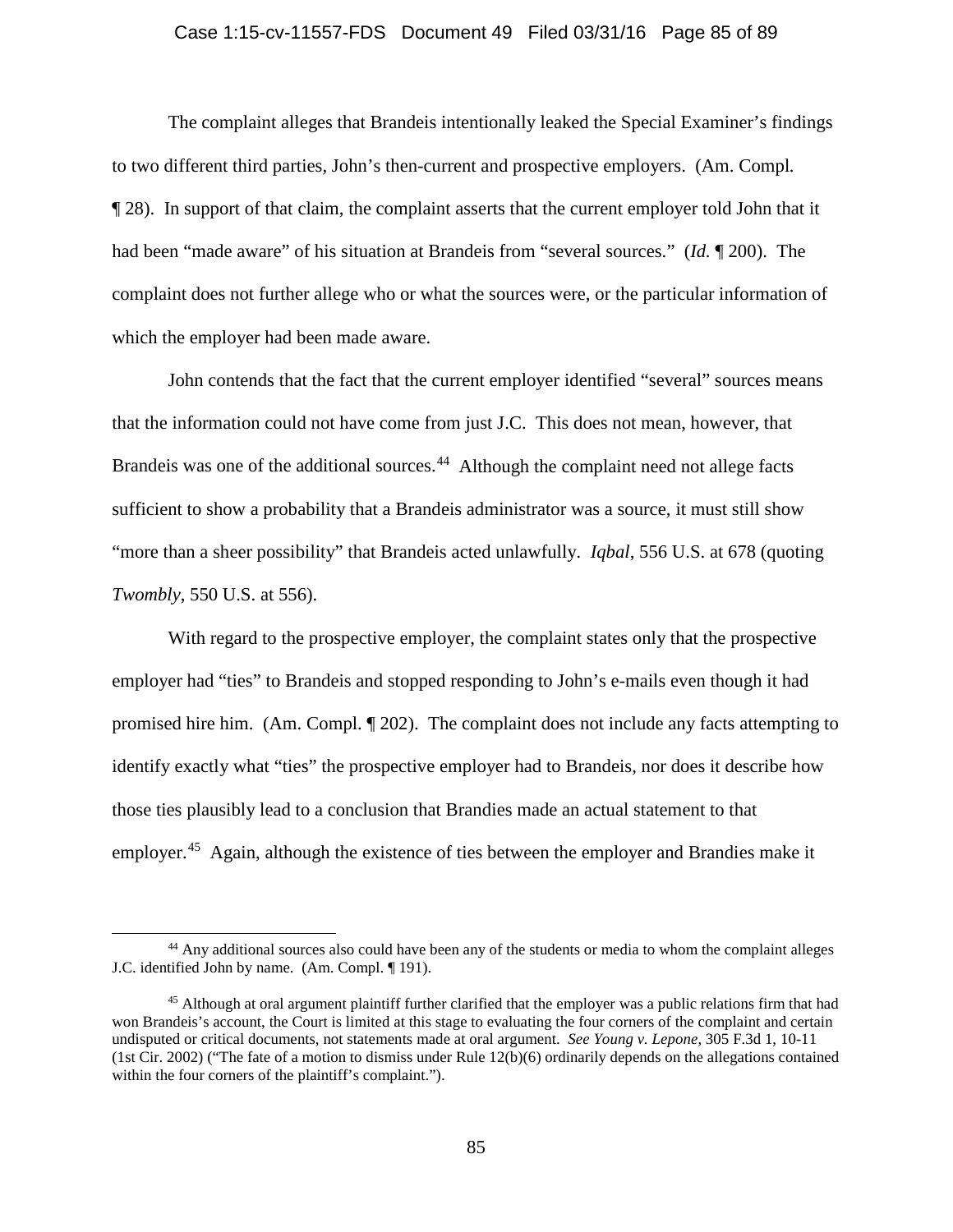# Case 1:15-cv-11557-FDS Document 49 Filed 03/31/16 Page 86 of 89

possible that Brandies leaked information to the prospective employer, "mere possibility is not enough to state a claim." *Penalbert-Rosa v. Fortuno-Burset*, 631 F.3d 592, 596 (1st Cir. 2011).

## **2. Aiding and Abetting Defamation**

The complaint further alleges that Brandeis aided and abetted J.C.'s alleged defamation of John by failing to correct J.C.'s public accusations against John that Brandeis knew were false. Under Massachusetts law, a defendant may be liable for aiding and abetting a tort where (1) a third-party committed the relevant tort; (2) the defendant knew the third-party was committing the tort; and (3) the defendant actively participated in or substantially assisted in the commission of the tort. *Go-Best Assets Ltd. v. Citizens Bank of Mass.*, 463 Mass. 50, 64 (2012) (citing *Arcidi v. National Ass'n of Gov't Employees*, 447 Mass. 616, 623-24 (2006); Restatement (Second) of Torts § 876(b) (1977)).

Brandeis does not contend that the complaint fails to allege facts that, if true, would establish a claim that J.C. committed defamation. The complaint's allegations that Brandeis was aware of at least some of J.C.'s statements to the media are also sufficient to establish the second element of aiding and abetting liability.

However, the complaint alleges no facts at all indicating that Brandeis either "actively participated in or substantially assisted" J.C. in defaming John. According to the complaint, it was J.C. who contacted a national publication with his story; J.C. who posted the final outcome letter on social media; and J.C. who told students and a WBUR reporter that John had "raped" him. (Am. Compl.  $\P$ [[191-96). John argues that Brandeis "allowed J.C. to create a hostile environment," presumably by failing to intervene in what John describes as J.C.'s campaign to defame and harass him. (Pl. Opp. 33). Even if this is true, mere "allowance" of a tort certainly does not rise to the level of active participation or substantial assistance required under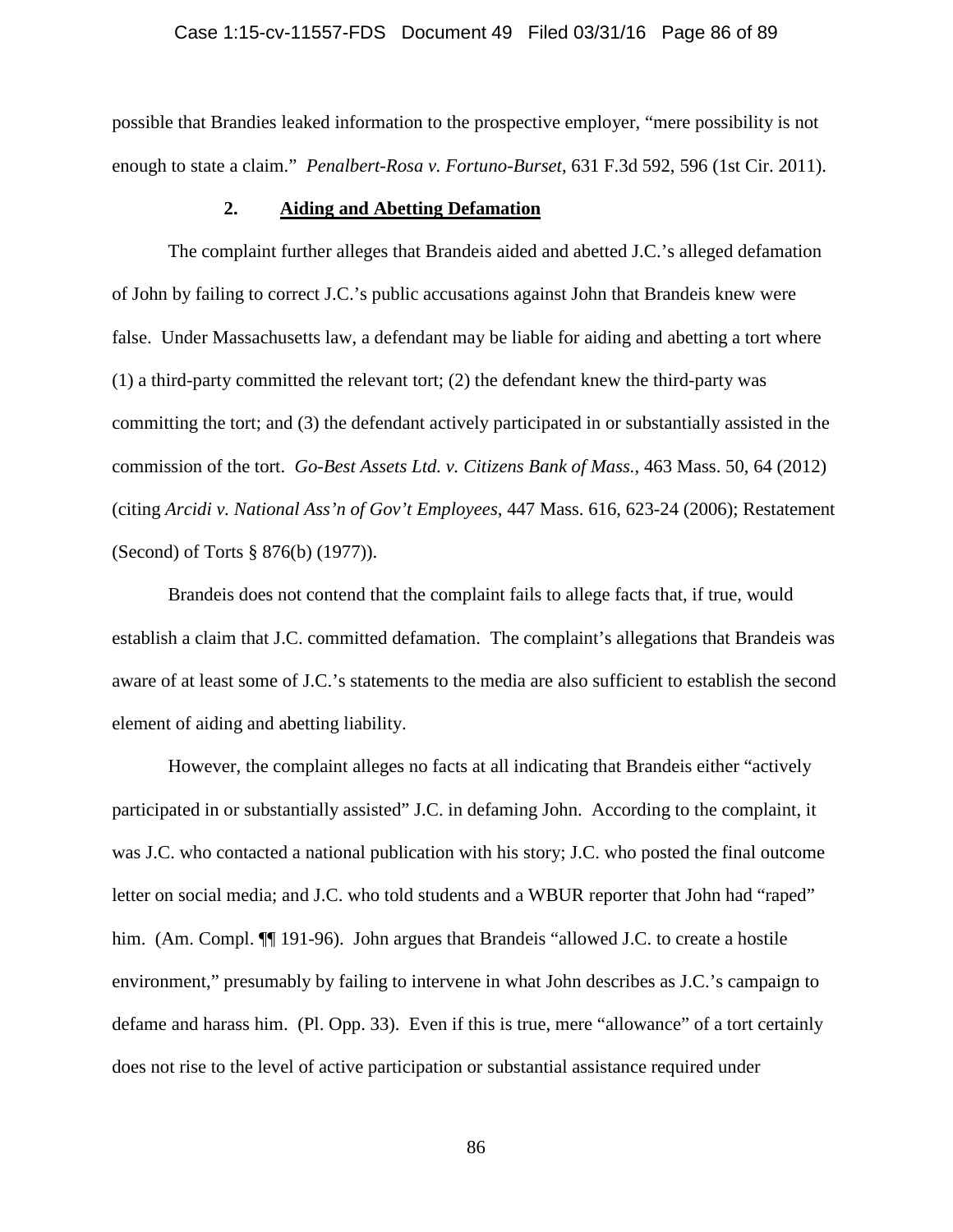Massachusetts law for aiding and abetting liability to attach.

Thus, because the amended complaint fails to allege facts that, if true, would give rise to liability either for defamation or aiding and abetting defamation, Count Five will be dismissed for failure to state a claim.

# **F. Invasion of Privacy**

Count Six asserts a claim for invasion of privacy. Massachusetts has never recognized a common-law cause of action for invasion of privacy. *See Alberts v. Devine*, 395 Mass. 59, 70 (1985). To the extent, therefore, that plaintiff's cause of action for invasion of privacy is based on state common law, it likewise fails as a matter of law.

The Massachusetts Privacy Act establishes "a right against unreasonable, substantial or serious interference with . . . privacy." Mass. Gen. Laws ch. 214, § 1B. The statute protects individuals from "disclosure of facts . . . that are of a highly personal or intimate nature when there exists no legitimate, countervailing interest." *Dasey v. Anderson*, 304 F.3d 148, 153-54 (1st Cir. 2002) (quoting *Bratt v. International Bus. Machs. Corp.*, 392 Mass. 508, 518 (1984) (citations omitted)).

As with the defamation claim, John's claim for invasion of privacy is grounded in his allegation that Brandeis disclosed information, including the Special Examiner's findings, to his then-current and prospective employers. For the reasons set forth above, the amended complaint does not allege facts giving rise to more than a mere possibility that, even if the findings were disclosed to John's employers, it was Brandeis that did so. *See Iqbal*, 556 U.S. at 678 (quoting *Twombly*, 550 U.S. at 556). Count Six will therefore be dismissed.

#### **G. Intentional Infliction of Emotional Distress**

Count Seven asserts a claim for intentional infliction of emotional distress. In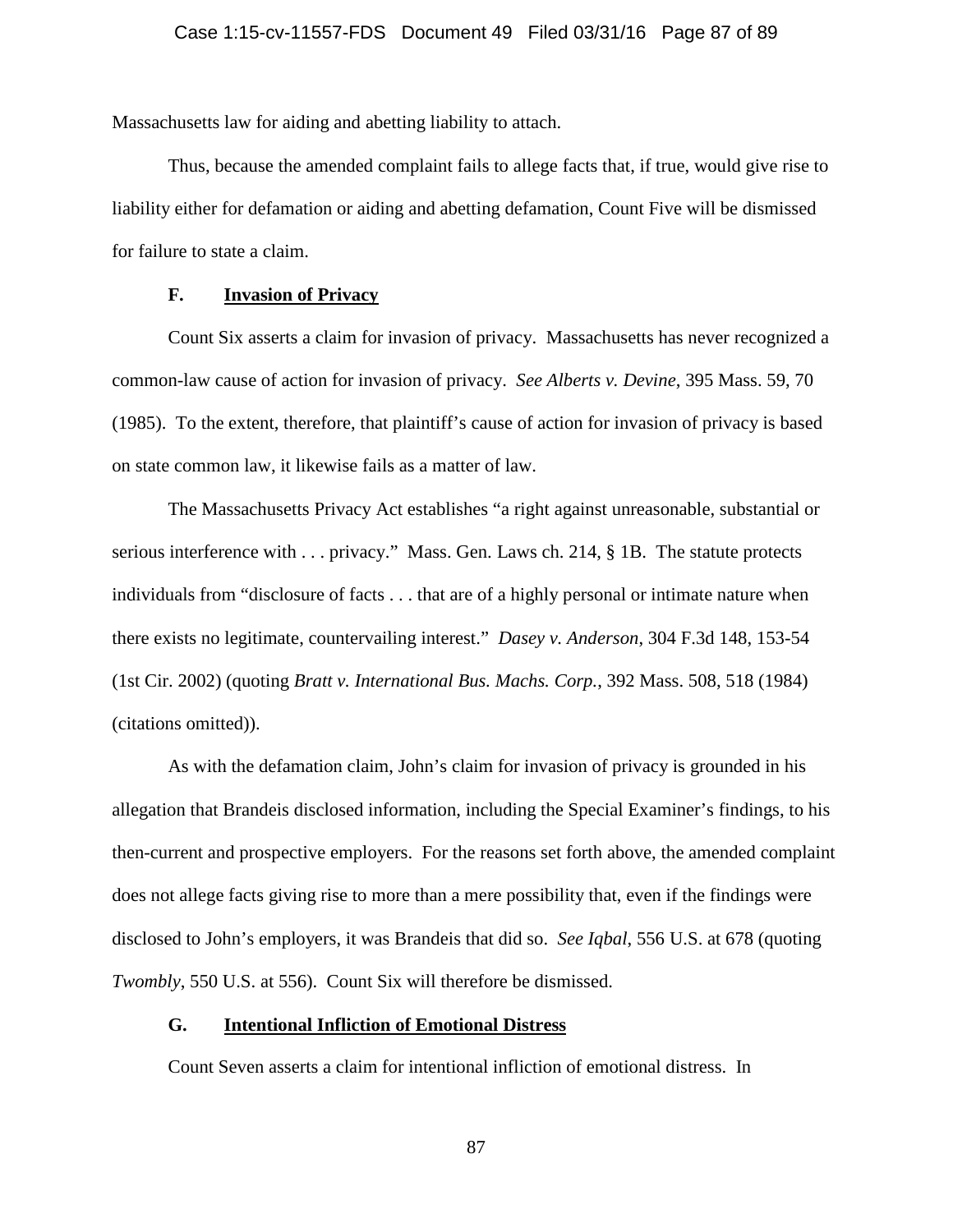#### Case 1:15-cv-11557-FDS Document 49 Filed 03/31/16 Page 88 of 89

Massachusetts, to state such a claim, a plaintiff must allege (1) that the defendant either intended to inflict emotional distress or knew or should have known that emotional distress was the likely result of his conduct; (2) that the conduct was extreme and outrageous; (3) that the conduct caused the plaintiff emotional distress; and (4) that the emotional distress was severe and of a nature that no reasonable person could be expected to endure it. *Agis v. Howard Johnson Co.*, 371 Mass. 140, 144-45 (1976).

Specifically, the complaint alleges that Brandeis's conduct in employing the Special Examiner's Process to find John responsible for J.C.'s charges, "effectively labeling him as a sexual predator," was extreme and outrageous. (Am. Compl.  $\P$ [ 254-55).<sup>46</sup>

Conduct is "extreme and outrageous" only if it is "so outrageous in character, and so extreme in degree, as to go beyond all possible bounds of decency, and to be regarded as atrocious, and utterly intolerable in a civilized community." *Foley v. Polaroid Corp.*, 400 Mass. 82, 99 (1987) (quoting Restatement (Second) of Torts § 46, comment d). Although Brandeis's actions in John's case may have been unreasonable and unfair, and a violation of its express or implied contractual obligations, the bar for asserting an IIED claim is considerably higher. The facts set out in the complaint, even assuming that they are true, do not appear to constitute the sort of targeted, deliberate, and malicious conduct that is required for an IIED claim. *See Fellheimer*, 869 F. Supp. at 247; *Harris v. St. Joseph's Univ*., 2014 WL 1910242, at \*11-12 (E.D. Pa. May 13, 2014); *see also Doyle v. Hasbro, Inc.*, 103 F.3d 186, 195 (1st Cir. 1996). Count Seven will therefore be dismissed for failure to state a claim.

<span id="page-87-0"></span> <sup>46</sup> In his memorandum, John contends that Brandeis intentionally inflicted emotional distress on him by defaming him to his employers. (Pl. Opp. 35). However, that claim is not set forth in the complaint; in any event, as set forth above, the complaint does not plead sufficient facts to state a claim for defamation.